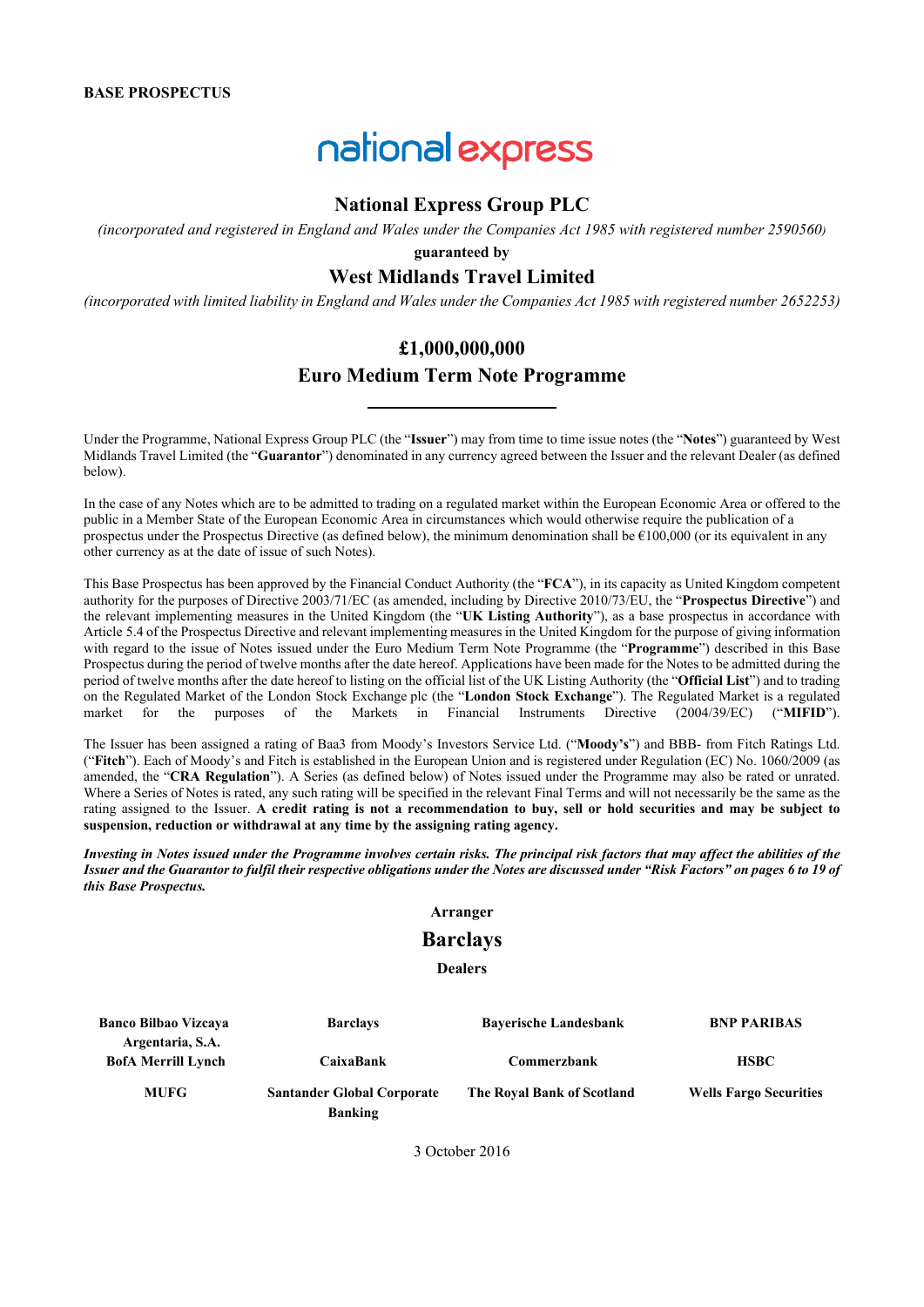# **TABLE OF CONTENTS**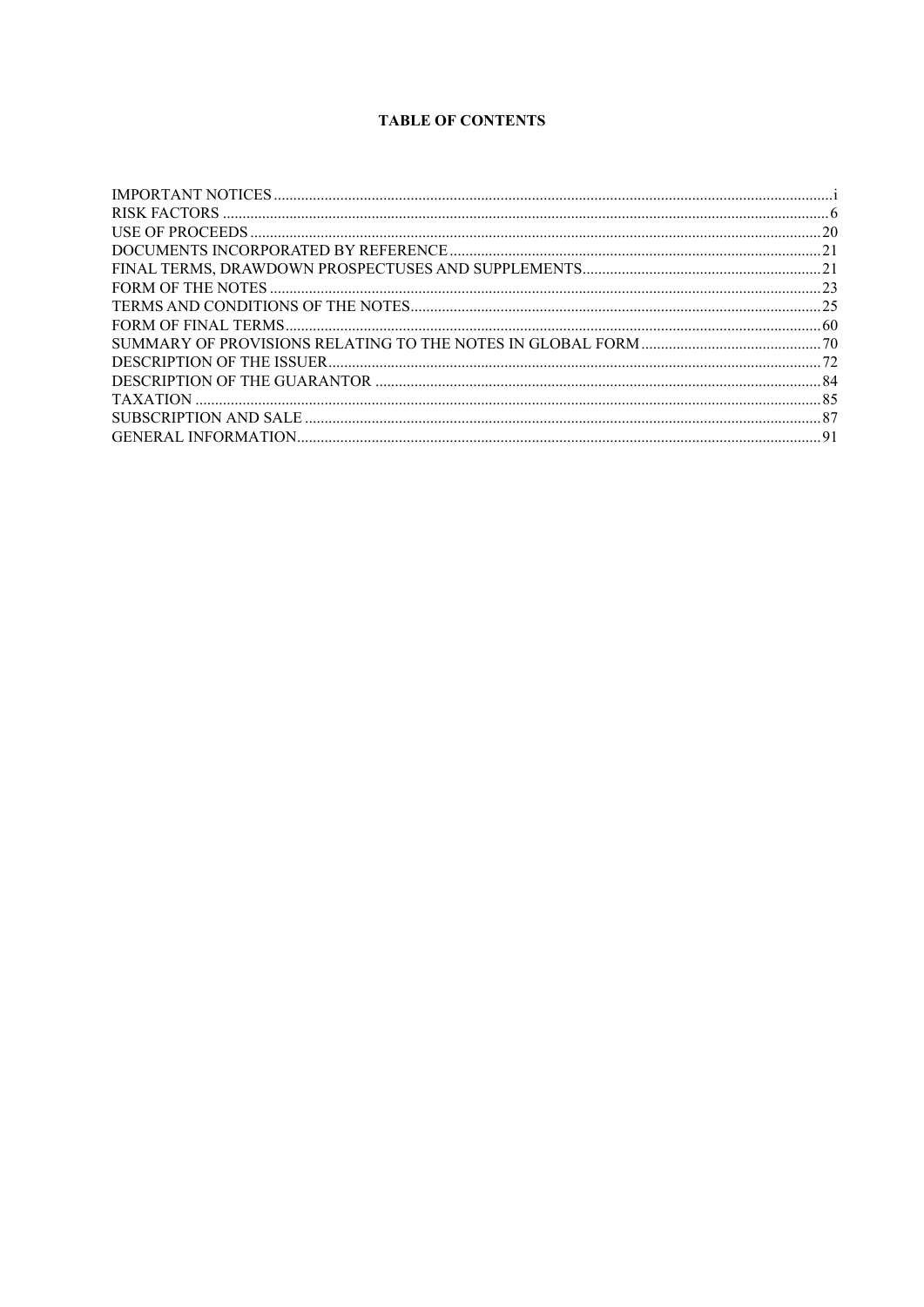#### **IMPORTANT NOTICES**

The Issuer accepts responsibility for all the information contained in this Base Prospectus and any Final Terms. To the best of the knowledge and belief of the Issuer (having taken all reasonable care to ensure that such is the case), the information contained in this Base Prospectus is in accordance with the facts and does not omit anything likely to affect the import of such information.

The Guarantor accepts responsibility for the information contained in this Base Prospectus and any Final Terms, excluding the information set forth under "Description of the Issuer" on pages 72 to 83 and item (i) under "1. Authorisation", the first paragraph under "4. Legal and Arbitration Proceedings" and the first paragraph under "5. Significant/Material Adverse Change" set forth under "General Information" on page 91 (the "**WMTL Information**"), and to the best of the knowledge of the Guarantor (having taken all reasonable care to ensure that such is the case), the information contained in the WMTL Information is in accordance with the facts and does not omit anything likely to affect the import of such information.

Each Tranche (as defined herein) of Notes will be issued on the terms set out herein under "Terms and Conditions of the Notes" (the "**Conditions**") as completed by a document specific to such Tranche called final terms (the "**Final Terms**") or in a separate prospectus specific to such Tranche (the "**Drawdown Prospectus**") as described under "Final Terms, Supplements and Drawdown Prospectuses" below. In the case of a Tranche of Notes which is the subject of a Drawdown Prospectus, each reference in this Base Prospectus to information being specified or identified in the relevant Final Terms shall be read and construed as a reference to such information being specified or identified in the relevant Drawdown Prospectus unless the context requires otherwise. This Base Prospectus must be read and construed together with any amendments or supplements hereto and with any documents incorporated by reference herein and, in relation to any Tranche of Notes which is the subject of Final Terms, must be read and construed together with the relevant Final Terms.

No person has been authorised to give any information or to make any representation not contained or incorporated by reference in or not consistent with this Base Prospectus and, if given or made, such information or representation should not be relied upon as having been authorised by the Issuer, the Guarantor or any Dealer.

None of the Dealers, the Trustee and any of their respective affiliates have authorised the whole or any part of this Base Prospectus and none of them makes any representation or warranty or undertaking (express or implied) or accepts any responsibility or liability as to the accuracy or completeness of the information contained or incorporated by reference in this Base Prospectus.

Neither the delivery of this Base Prospectus or any Final Terms nor the offering, sale or delivery of any Note shall, in any circumstances, create any implication that the information contained in this Base Prospectus is true subsequent to the date hereof or the date upon which this Base Prospectus has been most recently amended or supplemented or that there has been no adverse change, or any event reasonably likely to involve any adverse change, in the prospects or financial or trading position of the Issuer or the Guarantor since the date thereof or, if later, the date upon which this Base Prospectus has been most recently amended or supplemented or that any other information supplied in connection with the Programme is correct at any time subsequent to the date on which it is supplied or, if different, the date indicated in the document containing the same.

The distribution of this Base Prospectus and any Final Terms and the offering, sale and delivery of the Notes in certain jurisdictions may be restricted by law. None of the Issuer, the Guarantor and any of the Dealers represent that this document may be lawfully distributed, or that any Notes may be lawfully offered, in compliance with any applicable registration or other requirements in any such jurisdiction, or pursuant to an exemption available thereunder, or assume any responsibility for facilitating any such distribution or offering. In particular, no action has been taken by the Issuer, the Guarantor or any Dealer which would permit a public offering of any Notes, or distribution of this document, in any jurisdiction where action for that purpose is required. Accordingly, no Notes may be offered or sold, directly or indirectly, and neither this Base Prospectus nor any advertisement or other offering material may be distributed or published in any jurisdiction, except under circumstances that will result in compliance with any applicable laws and regulations, and the Dealers have represented that all offers and sales by them will be made on the same terms.

Persons into whose possession this Base Prospectus or any Final Terms come, are required by the Issuer, the Guarantor and the Dealers to inform themselves about and to observe any such restrictions. For a description of certain restrictions on offers, sales and deliveries of Notes and on the distribution of this Base Prospectus or any Final Terms and other offering material relating to the Notes, see "*Subscription and Sale*". In particular, the Notes and the Guarantee (as defined below) have not been and will not be registered under the United States Securities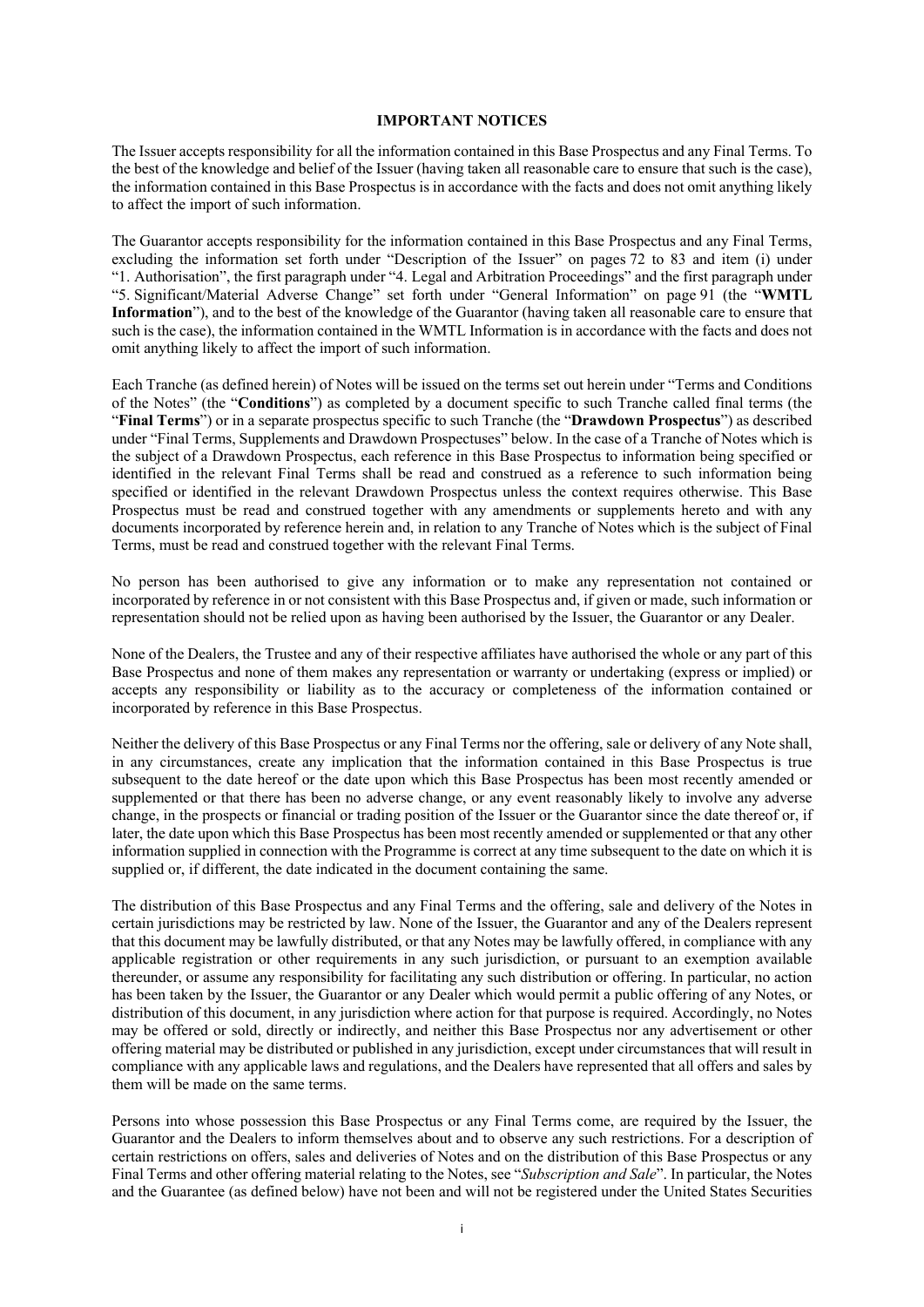Act of 1933 (as amended, the "**Securities Act**") and will include Notes in bearer form that are subject to U.S. tax law requirements. Subject to certain exceptions, Notes may not be offered, sold or delivered within the United States or to U.S. persons.

Neither this Base Prospectus nor any Final Terms constitutes an offer or an invitation to subscribe for or purchase any Notes and should not be considered as a recommendation by the Issuer, the Guarantor, the Dealers or any of them that any recipient of this Base Prospectus or any Final Terms should subscribe for or purchase any Notes. Each recipient of this Base Prospectus or any Final Terms shall be taken to have made its own investigation and appraisal of the condition (financial or otherwise) of the Issuer and the Guarantor.

The Notes may not be a suitable investment for all investors. Each potential investor in the Notes must determine the suitability of an investment in the Notes in light of its own circumstances. In particular, each potential investor should consider, either on its own or with the help of its financial and other professional advisers, whether it:

- (i) has sufficient knowledge and experience to make a meaningful evaluation of the relevant Notes, the merits and risks of investing in the relevant Notes and the information contained or incorporated by reference in this Base Prospectus or any applicable supplement;
- (ii) has access to, and knowledge of, appropriate analytical tools to evaluate, in the context of its particular financial situation, an investment in the relevant Notes and the impact such investment will have on its overall investment portfolio;
- (iii) has sufficient financial resources and liquidity to bear all of the risks of an investment in the relevant Notes, including Notes with principal or interest payable in one or more currencies, or where the currency for principal or interest payments is different from the currency in which the potential investor's financial activities are principally denominated;
- (iv) understands thoroughly the terms of the relevant Notes and is familiar with the behaviour of any relevant indices and financial markets; and
- (v) is able to evaluate possible scenarios for economic, interest rate and other factors that may affect its investment and its ability to bear the applicable risks.

The investment activities of certain investors are subject to investment laws and regulations, or review or regulation by certain authorities. Each potential investor should consult its legal advisers to determine whether and to what extent (1) Notes are legal investments for it, (2) Notes can be used as collateral for various types of borrowing and (3) other restrictions apply to its purchase or pledge of any Notes. Financial institutions should consult their legal advisers or the appropriate regulators to determine the appropriate treatment of Notes under any applicable risk-based capital or similar rules.

In the case of any Notes which are to be admitted to trading on a regulated market within the European Economic Area or offered to the public in a Member State of the European Economic Area in circumstances which would otherwise require the publication of a prospectus under the Prospectus Directive, the minimum specified denomination shall be €100,000 (or its equivalent in any other currency as at the date of issue of such Notes).

The maximum aggregate principal amount of Notes outstanding and guaranteed at anyone time under the Programme will not exceed £1,000,000,000 (and for this purpose, any Notes denominated in another currency shall be converted into pounds sterling at the date of the agreement to issue such Notes (calculated in accordance with the provisions of the Dealer Agreement). The maximum aggregate principal amount of Notes which may be outstanding and guaranteed at any one time under the Programme may be increased from time to time, subject to compliance with the relevant provisions of the Dealer Agreement as defined under "Subscription and Sale".

In this Base Prospectus, unless otherwise specified, references to a "**Member State**" are references to a Member State of the European Union, references to "**U.S.\$**", "**U.S. dollars**" or "**dollars**" are to United States dollars, references to "**EUR**", "**euro**" or "**€**" are to the currency introduced at the start of the third stage of European Economic and Monetary Union, and as defined in Article 2 of Council Regulation (EC) No 947/98 of 3 May 1999 on the introduction of the euro, as amended, references to "**sterling**", "**pounds sterling**" or "**£**" are to the currency of the United Kingdom and references to "**CAD**" are to Canadian dollars.

**In connection with the issue of any Tranche of Notes, the Dealer or Dealers (if any) named as the Stabilising Manager(s) (or persons acting on behalf of any Stabilising Manager(s)) may over allot Notes or effect**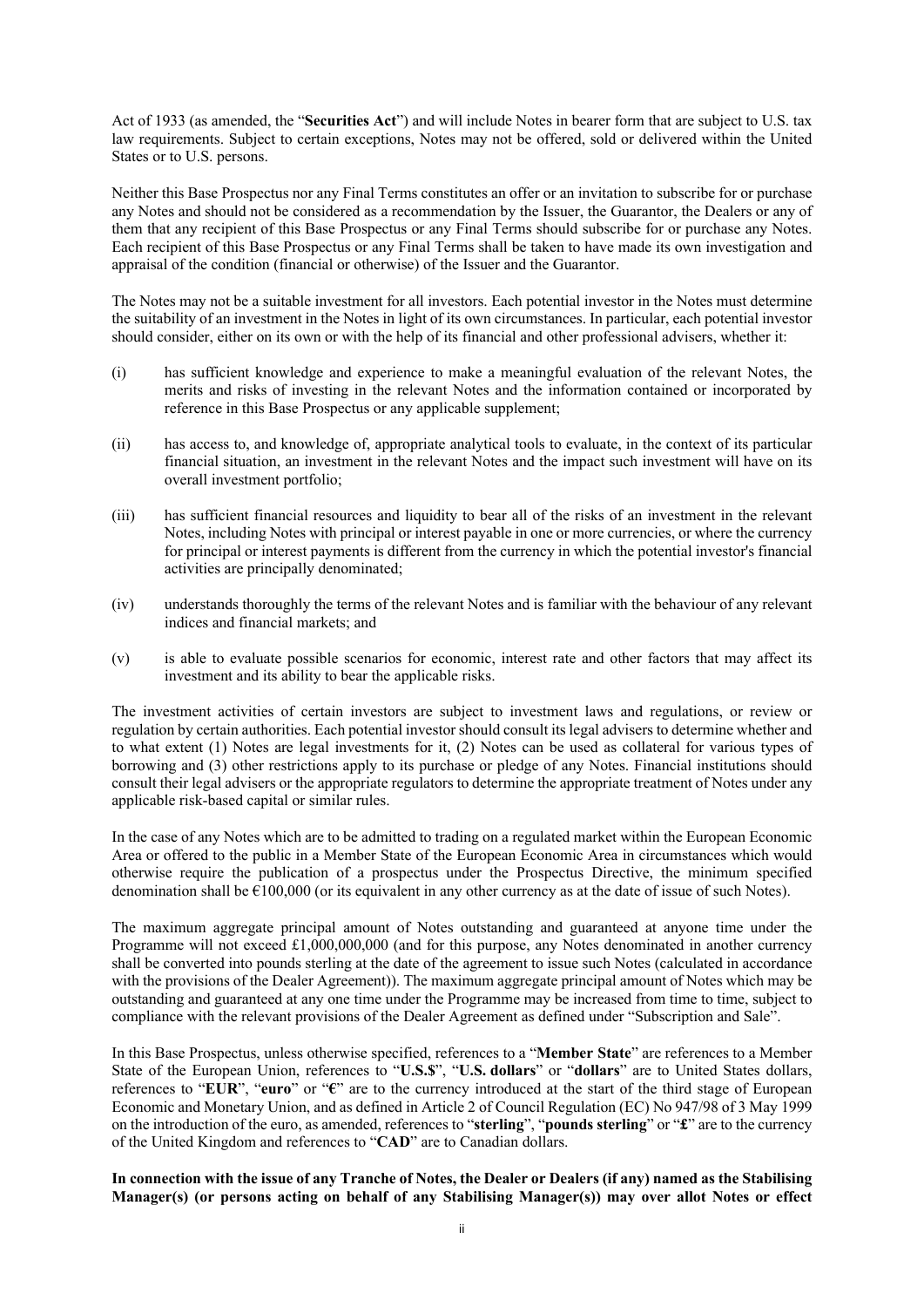**transactions with a view to supporting the market price of the Notes at a level higher than that which might otherwise prevail. However, stabilisation may not necessarily occur. Any stabilisation action may begin on or after the date on which adequate public disclosure of the terms of the offer of the relevant Tranche of Notes is made and, if begun, may cease at any time, but it must end no later than the earlier of 30 days after the issue date of the relevant Tranche of Notes and 60 days after the date of the allotment of the relevant Tranche of Notes. Any stabilisation action or over-allotment shall be conducted in accordance with all applicable laws and rules.**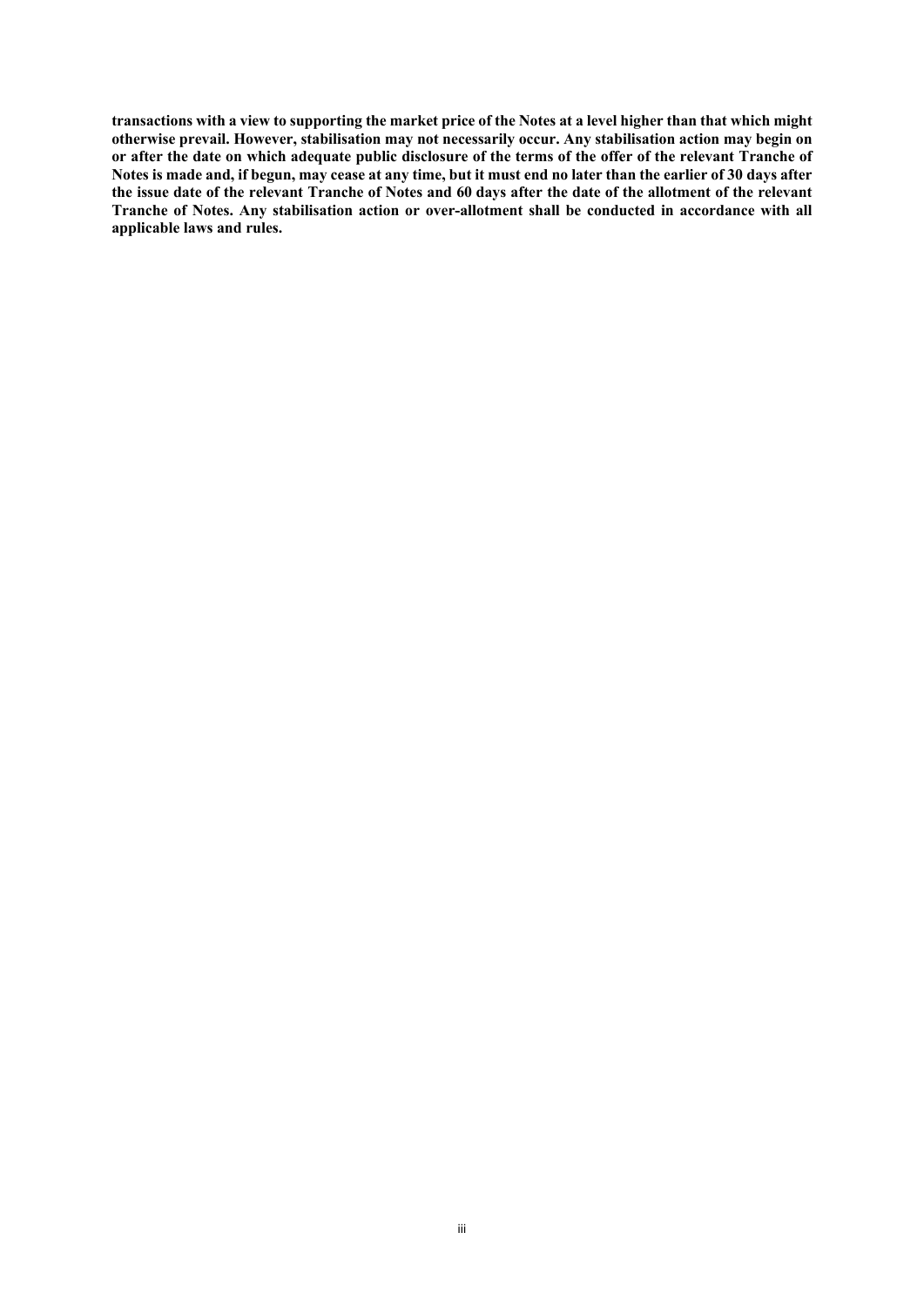#### **INFORMATION REGARDING FORWARD-LOOKING STATEMENTS**

This document includes forward-looking statements. The words "believe", "anticipate", "expect", "intend", "plan", "predict", "continue", "assume", "positioned", "may", "will", "should", "shall", "risk" and other similar expressions that are predictions of or indicate future events and future trends identify forward looking statements. These forward-looking statements include all matters that are not historical facts. In particular, the statements under the headings "Summary of the Programme", "Risk Factors", "Description of the Issuer" and "Description of the Guarantor" regarding the Group's strategy and other future events or prospects are forward-looking statements. You should not place undue reliance on forward-looking statements because they involve known and unknown risks, uncertainties and other factors that are in many cases beyond the Issuer's and/or the Guarantor's control. By their nature, forward-looking statements involve risks and uncertainties because they relate to events and depend on circumstances that may or may not occur in the future. Recipients of this document are cautioned that forward-looking statements are not guarantees of future performance and that the Group's actual results of operations, financial condition and liquidity, and the development of the industry in which the Group operates may differ materially from those made in or suggested by the forward-looking statements contained in this document. The cautionary statements set out above should be considered in connection with any subsequent written or oral forward-looking statements that the Issuer and/or the Guarantor, or persons acting on their behalf, may issue. Factors that may cause the Group's actual results to differ materially from those expressed or implied by the forward-looking statements in this document include but are not limited to the risks described under "Risk Factors".

These forward-looking statements reflect the Issuer's and/or the Guarantor's judgement at the date of this document and are not intended to give any assurances as to future results. Save as required by the rules of the UK Listing Authority, the Issuer and the Guarantor undertake no obligation to update these forward-looking statements, and will not publicly release any revisions they may make to these forward-looking statements that may result from events or circumstances arising after the date of this document. The Issuer and the Guarantor will comply with their obligations to publish updated information as required by law or by any regulatory authority but assume to the publish additional information. assume no further obligation to publish additional information.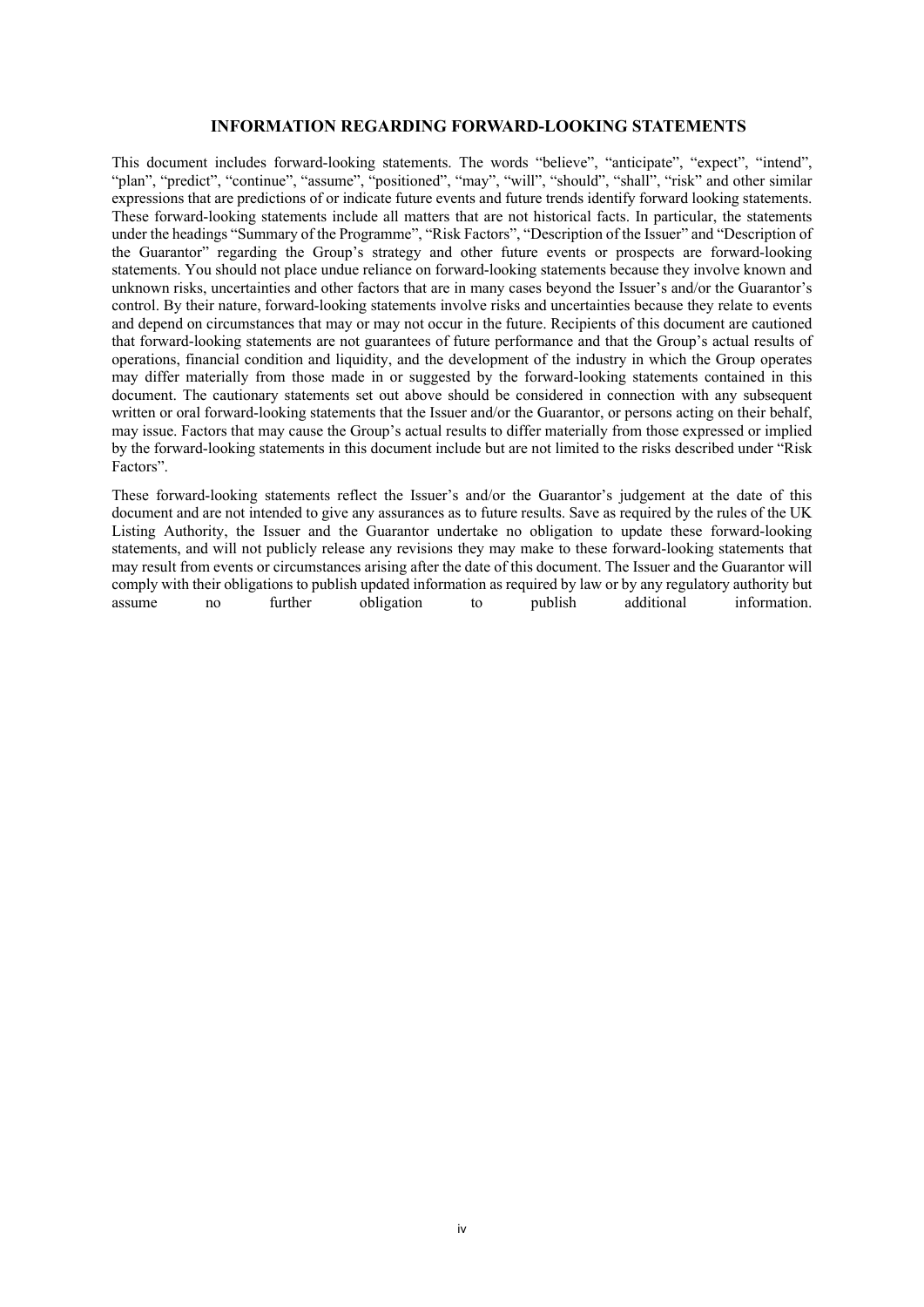# **OVERVIEW**

*The following is an overview of the principal features of the Notes and is qualified in its entirety by the detailed information appearing elsewhere in this Base Prospectus and, in particular, under ''Terms and Conditions of the Notes''. Potential purchasers of Notes are urged to read this Base Prospectus in its entirety. Terms used in this overview and not otherwise defined shall have the meanings given to them in the ''Terms and Conditions of the Notes''.*

| <b>Issuer:</b>       | National Express Group PLC (the "Issuer")                                                                                                                                                                                                                                                                                                                                                                                                                                                                                                                                                                                      |  |
|----------------------|--------------------------------------------------------------------------------------------------------------------------------------------------------------------------------------------------------------------------------------------------------------------------------------------------------------------------------------------------------------------------------------------------------------------------------------------------------------------------------------------------------------------------------------------------------------------------------------------------------------------------------|--|
| <b>Guarantor:</b>    | West Midlands Travel Limited (the "Guarantor" or "WMTL")                                                                                                                                                                                                                                                                                                                                                                                                                                                                                                                                                                       |  |
|                      | Other subsidiaries of the Issuer may become guarantors of the<br>obligations under the Notes to be issued under the Programme as<br>described in Condition 4 (Status of Notes and Guarantees).<br>WMTL and any other subsidiary that becomes a guarantor of the<br>obligations under the Notes to be issued under the Programme<br>may also cease to be a guarantor in certain circumstances, as<br>described in Condition 4 (Status of Notes and Guarantees).                                                                                                                                                                 |  |
| <b>Risk Factors:</b> | Investing in Notes issued under the Programme involves certain<br>risks. The principal risk factors that may affect the ability of the<br>Issuer and each Guarantor to fulfil their respective obligations<br>under the Notes are discussed under "Risk Factors".                                                                                                                                                                                                                                                                                                                                                              |  |
| Arranger:            | Barclays Bank PLC                                                                                                                                                                                                                                                                                                                                                                                                                                                                                                                                                                                                              |  |
| <b>Dealers:</b>      | Banco Bilbao Vizcaya Argentaria, S.A.                                                                                                                                                                                                                                                                                                                                                                                                                                                                                                                                                                                          |  |
|                      | Banco Santander, S.A.                                                                                                                                                                                                                                                                                                                                                                                                                                                                                                                                                                                                          |  |
|                      | Barclays Bank PLC                                                                                                                                                                                                                                                                                                                                                                                                                                                                                                                                                                                                              |  |
|                      | Bayerische Landesbank                                                                                                                                                                                                                                                                                                                                                                                                                                                                                                                                                                                                          |  |
|                      | <b>BNP</b> Paribas                                                                                                                                                                                                                                                                                                                                                                                                                                                                                                                                                                                                             |  |
|                      | CaixaBank, S.A.                                                                                                                                                                                                                                                                                                                                                                                                                                                                                                                                                                                                                |  |
|                      | Commerzbank Aktiengesellschaft                                                                                                                                                                                                                                                                                                                                                                                                                                                                                                                                                                                                 |  |
|                      | HSBC Bank plc                                                                                                                                                                                                                                                                                                                                                                                                                                                                                                                                                                                                                  |  |
|                      | Merrill Lynch International                                                                                                                                                                                                                                                                                                                                                                                                                                                                                                                                                                                                    |  |
|                      | MUFG Securities EMEA plc                                                                                                                                                                                                                                                                                                                                                                                                                                                                                                                                                                                                       |  |
|                      | The Royal Bank of Scotland plc                                                                                                                                                                                                                                                                                                                                                                                                                                                                                                                                                                                                 |  |
|                      | Wells Fargo Securities International Limited                                                                                                                                                                                                                                                                                                                                                                                                                                                                                                                                                                                   |  |
|                      | The Issuer and the Guarantor may from time to time terminate<br>the appointment of any dealer under the Programme or appoint<br>additional dealers either in respect of one or more Tranches or in<br>respect of the whole Programme. References in this Prospectus<br>to "Permanent Dealers" are to the persons listed above as<br>Dealers and to such additional persons that are appointed as<br>dealers in respect of the whole Programme (and whose<br>appointment has not been terminated) and to "Dealers" are to all<br>Permanent Dealers and all persons appointed as a dealer in<br>respect of one or more Tranches. |  |
| <b>Trustee:</b>      | BNY Mellon Corporate Trustee Services Limited                                                                                                                                                                                                                                                                                                                                                                                                                                                                                                                                                                                  |  |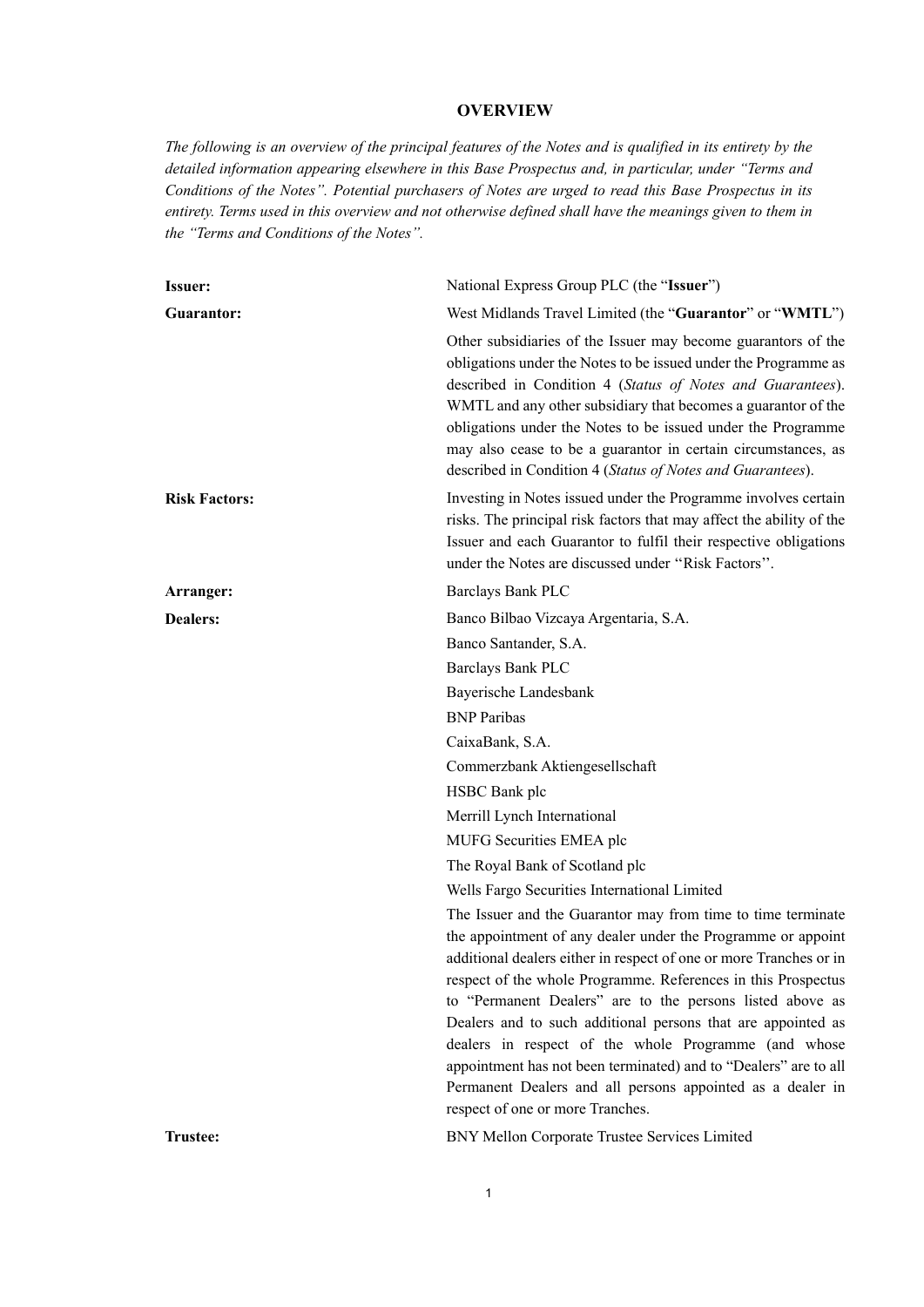| <b>Final Terms or Drawdown Prospectus:</b> | Notes issued under the Programme may be issued either $(1)$<br>pursuant to this Base Prospectus and associated Final Terms or<br>(2) pursuant to a Drawdown Prospectus. The terms and<br>conditions applicable to any particular Tranche of Notes will be<br>the Terms and Conditions of the Notes as completed by the<br>relevant Final Terms or, as the case may be, the relevant<br>Drawdown Prospectus.                                                                                                                                                                                                                                                                                                                                                                                                                                                                                                                                                                                                                                                                                                                                                                                                                                     |
|--------------------------------------------|-------------------------------------------------------------------------------------------------------------------------------------------------------------------------------------------------------------------------------------------------------------------------------------------------------------------------------------------------------------------------------------------------------------------------------------------------------------------------------------------------------------------------------------------------------------------------------------------------------------------------------------------------------------------------------------------------------------------------------------------------------------------------------------------------------------------------------------------------------------------------------------------------------------------------------------------------------------------------------------------------------------------------------------------------------------------------------------------------------------------------------------------------------------------------------------------------------------------------------------------------|
|                                            | The Programme also permits Notes to be issued on the basis that<br>they will not be admitted to listing, trading and/or quotation by<br>any competent authority, stock exchange and/or quotation<br>system or to be admitted to listing, trading and/or quotation by<br>such other or further competent authorities, stock exchanges<br>and/or quotation systems as may be agreed with the Issuer.                                                                                                                                                                                                                                                                                                                                                                                                                                                                                                                                                                                                                                                                                                                                                                                                                                              |
| <b>Clearing Systems:</b>                   | Euroclear and/or Clearstream, Luxembourg and/or, in relation to<br>any Tranche of Notes, any other clearing system as may be<br>specified in the relevant Final Terms.                                                                                                                                                                                                                                                                                                                                                                                                                                                                                                                                                                                                                                                                                                                                                                                                                                                                                                                                                                                                                                                                          |
| <b>Initial Programme Amount:</b>           | Up to $£1,000,000,000$ (or its equivalent in other currencies)<br>aggregate principal amount of Notes outstanding at any one<br>time.                                                                                                                                                                                                                                                                                                                                                                                                                                                                                                                                                                                                                                                                                                                                                                                                                                                                                                                                                                                                                                                                                                           |
| <b>Issuance in Series:</b>                 | Notes will be issued in Series (each a "Series"). Each Series may<br>comprise one or more Tranches (each a "Tranche") issued on<br>different issue dates. Each Tranche will be the subject of Final<br>Terms which complete certain Terms and Conditions of the<br>Notes.                                                                                                                                                                                                                                                                                                                                                                                                                                                                                                                                                                                                                                                                                                                                                                                                                                                                                                                                                                       |
| <b>Forms of Notes:</b>                     | Notes may only be issued in bearer form. Each Tranche of Notes<br>will initially be in the form of either a Temporary Global Note or<br>a Permanent Global Note, in each case as specified in the<br>relevant Final Terms. Each Global Note which is not intended to<br>be issued in new global note form (a "Classic Global Note" or<br>"CGN"), as specified in the relevant Final Terms, will be<br>deposited on or around the relevant issue date with a common<br>depositary for Euroclear and/or Clearstream, Luxembourg<br>and/or any other relevant clearing system and each Global Note<br>which is intended to be issued in new global note form (a "New<br>Global Note" or "NGN"), as specified in the relevant Final<br>Terms, will be deposited on or around the relevant issue date<br>with a common safekeeper for Euroclear and/or Clearstream,<br>Luxembourg.<br>Each<br>Temporary Global Note will<br>be<br>exchangeable for a Permanent Global Note. Each Permanent<br>Global Note will be exchangeable for Definitive Notes only in<br>certain limited circumstances specified therein. Definitive<br>Notes, if issued, will, if interest-bearing, have Coupons attached<br>and, if appropriate a Talon for further Coupons. |
| <b>Currencies:</b>                         | Notes may be denominated in such currencies as the Issuer and<br>the relevant Dealers may agree, as specified in the relevant Final<br>Terms, subject to compliance with all applicable legal and/or<br>regulatory and/or central bank requirements. Payments in<br>respect of Notes may, subject to such compliance, be made in                                                                                                                                                                                                                                                                                                                                                                                                                                                                                                                                                                                                                                                                                                                                                                                                                                                                                                                |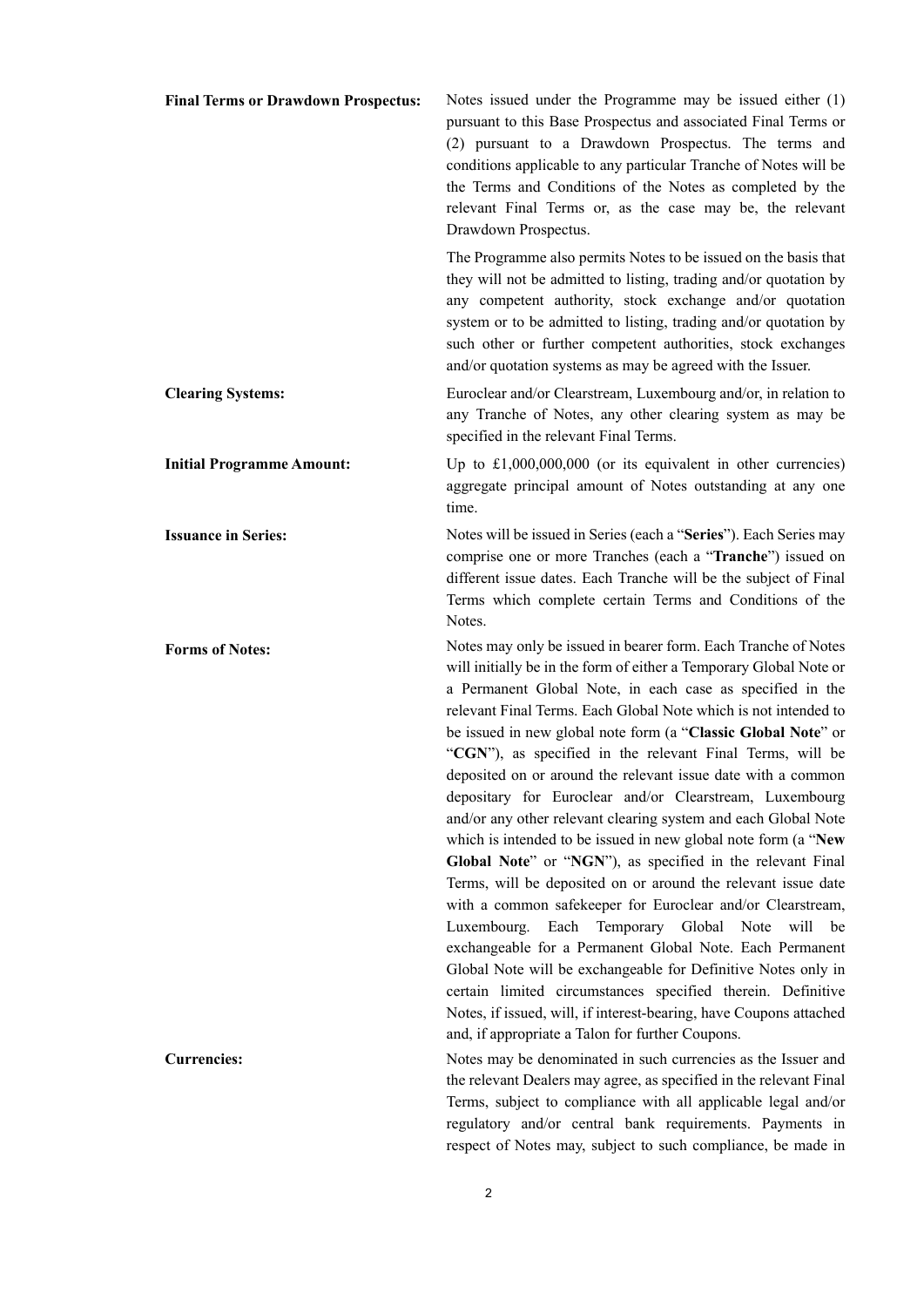and/or linked to any currency or currencies other than the currency in which such Notes are denominated.

**Status of the Notes:** The Notes and the Coupons constitute direct, unconditional and (subject to the provisions of Condition 5 (*Negative Pledge*)) unsecured obligations of the Issuer which will rank *pari passu* among themselves and (subject to the provisions of Condition 4(a) (*Status of the Notes*)) at least pari passu with all other present and future unsecured and unsubordinated obligations of the Issuer, save for such obligations as may be preferred by provisions of law that are both mandatory and of general application. See "Terms and Conditions of the Notes". **Status of the Guarantee:** The payment obligations of the Guarantor constitute direct,

unconditional and (subject to the provisions of Condition 5 (*Negative Pledge*)) unsecured obligations of the Guarantor and (subject to the provisions of Condition 4(b) (*Status of the Guarantee*)) will rank *pari passu* with all other present and future unsecured and unsubordinated obligations of the Guarantor, save for such obligations as may be preferred by provisions of law that are both mandatory and of general application. See "Terms and Conditions of the Notes".

**Issue Price:** Notes may be issued at any price as specified in the relevant Final Terms. The price and amount of Notes to be issued under the Programme will be determined by the Issuer and the relevant Dealer(s) at the time of issue in accordance with prevailing market conditions.

**Maturities:** Any maturity as specified in the relevant Final Terms, subject, in relation to specific currencies, to compliance with all applicable legal and/or regulatory and/or central bank requirements.

> Any Notes having a maturity of less than one year must (a) have a minimum redemption value of £100,000 (or its equivalent in other currencies) and be issued only to persons whose ordinary activities involve them in acquiring, holding, managing or disposing of investments (as principal or agent) for the purposes of their businesses, or who it is reasonable to expect will acquire, hold, manage or dispose of investments (as principal or agent) for the purposes of their businesses or (b) be issued in other circumstances which do not constitute a contravention of section 19 of the Financial Services and Markets Act 2000 (the "**FSMA**") by the Issuer.

**Redemption:** Notes may be redeemable at the Redemption Amount specified in the relevant Final Terms.

**Optional Redemption:** Notes may be redeemed before their stated maturity at the option of the Issuer as described in Condition 9(c) (*Redemption at the option of the Issuer*) and/or the Noteholders as described in Condition 9(e) (*Redemption at the option of the Noteholders*) to the extent (if at all) specified in the relevant Final Terms.

**Tax Redemption:** Except as described in "Optional Redemption" above, early

3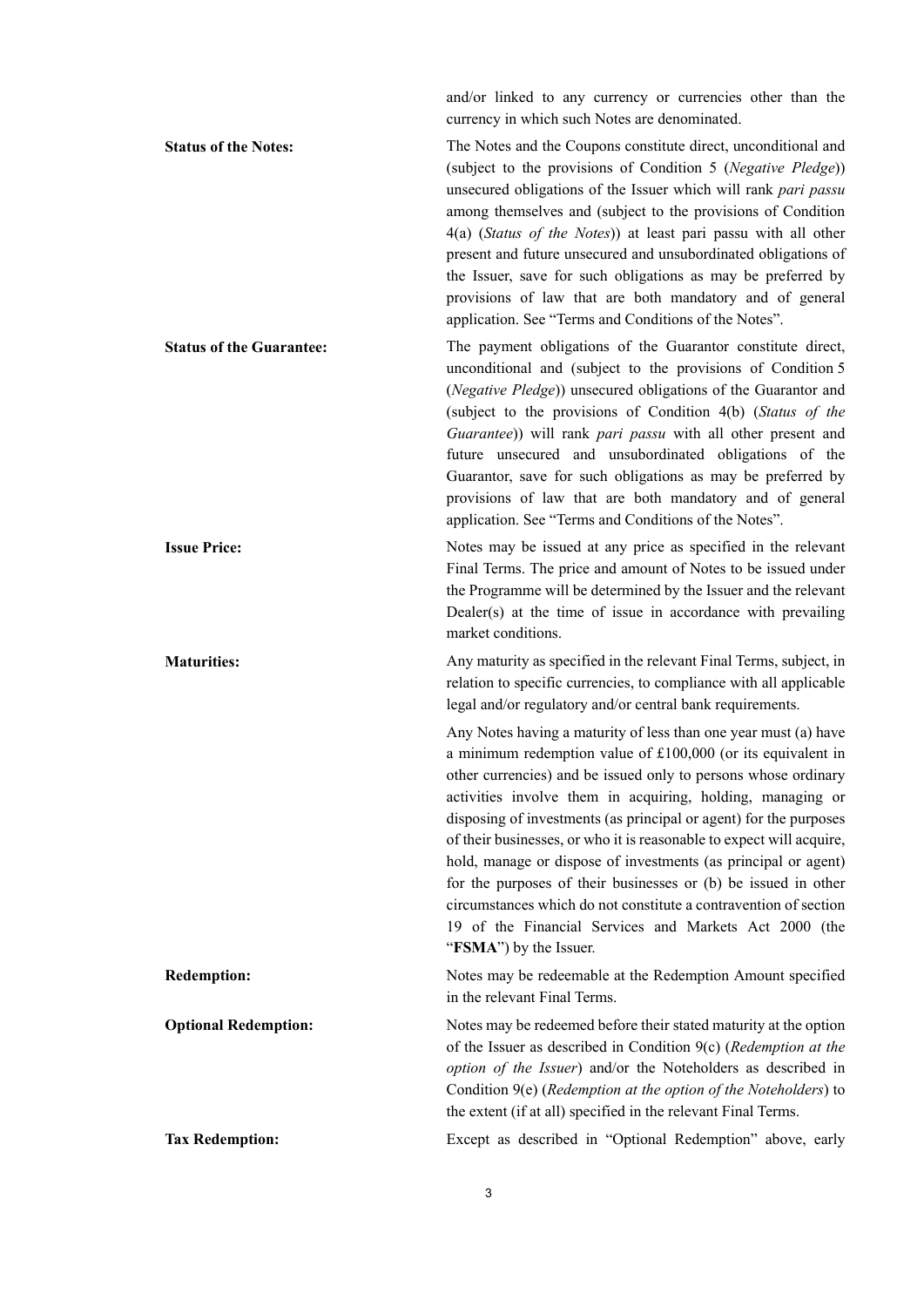|                                      | redemption will only be permitted for tax reasons as described in<br>Condition 9(b) (Redemption for tax reasons).                                                                                                                                                                                                                                                                                                                                                                                                                                                                                                                                                                                                                                                                                                                |
|--------------------------------------|----------------------------------------------------------------------------------------------------------------------------------------------------------------------------------------------------------------------------------------------------------------------------------------------------------------------------------------------------------------------------------------------------------------------------------------------------------------------------------------------------------------------------------------------------------------------------------------------------------------------------------------------------------------------------------------------------------------------------------------------------------------------------------------------------------------------------------|
| <b>Change of Control Redemption:</b> | Noteholders may have the option to require the Issuer to redeem<br>or, at the Issuer's option, purchase Notes on the occurrence of a<br>Change of Control Put Event to the extent (if at all) specified in<br>the relevant Final Terms, as described in Condition 9(f) (Change<br>of control redemption).                                                                                                                                                                                                                                                                                                                                                                                                                                                                                                                        |
| Interest:                            | Notes may be interest-bearing or non-interest bearing. Interest (if<br>any) may accrue at a fixed rate or a floating rate and the method<br>of calculating interest may vary between the issue date and the<br>maturity date of the relevant Series.                                                                                                                                                                                                                                                                                                                                                                                                                                                                                                                                                                             |
| <b>Denominations:</b>                | The Notes will be issued in such denominations as may be<br>agreed between the Issuer and the relevant Dealer or such other<br>amount as may be required from time to time by the relevant<br>central bank (or equivalent body) or any laws or regulations<br>applicable to the relevant Specified Currency, save that in the<br>case of any Notes which are to be admitted to trading on a<br>regulated market within the European Economic Area or offered<br>to the public in a Member State of the European Economic Area<br>in circumstances which would otherwise require the publication<br>of a prospectus under the Prospectus Directive, the minimum<br>specified denomination shall be $£100,000$ (or its equivalent in<br>any other currency as at the date of issue of such Notes). See also<br>"Maturities" above. |
| <b>Negative Pledge:</b>              | The Notes will have the benefit of a negative pledge as described<br>in Condition 5 (Negative Pledge).                                                                                                                                                                                                                                                                                                                                                                                                                                                                                                                                                                                                                                                                                                                           |
| <b>Cross Default:</b>                | The Notes will have the benefit of a cross default as described in<br>Condition 12(c) (Cross Default).                                                                                                                                                                                                                                                                                                                                                                                                                                                                                                                                                                                                                                                                                                                           |
| <b>Taxation:</b>                     | All payments in respect of Notes and Coupons by or on behalf of<br>the Issuer or the Guarantor will be made free and clear of, and<br>without withholding or deduction for or on account of taxes in<br>the United Kingdom, unless the withholding or deduction is<br>required by law. In that event, the Issuer or, as the case may be,<br>the Guarantor will (subject as provided in Condition 11<br>(Taxation)) pay such additional amounts as will result in the<br>Noteholders and Couponholders receiving such amounts as they<br>would have received in respect of such Notes or Coupons had no<br>such withholding or deduction been required.                                                                                                                                                                           |
| <b>Governing Law:</b>                | The Notes will be governed by and construed in accordance with<br>English law.                                                                                                                                                                                                                                                                                                                                                                                                                                                                                                                                                                                                                                                                                                                                                   |
| <b>Selling Restrictions:</b>         | For a description of certain restrictions on offers, sales and<br>deliveries of Notes and on the distribution of offering material in<br>the United States of America, Japan and the European Economic<br>Area (including the United Kingdom), see "Subscription and<br>Sale" below.                                                                                                                                                                                                                                                                                                                                                                                                                                                                                                                                             |
| Rating                               | The Issuer has been assigned a rating of Baa3 from Moody's and<br>BBB- from Fitch. Each of Moody's and Fitch is established in                                                                                                                                                                                                                                                                                                                                                                                                                                                                                                                                                                                                                                                                                                   |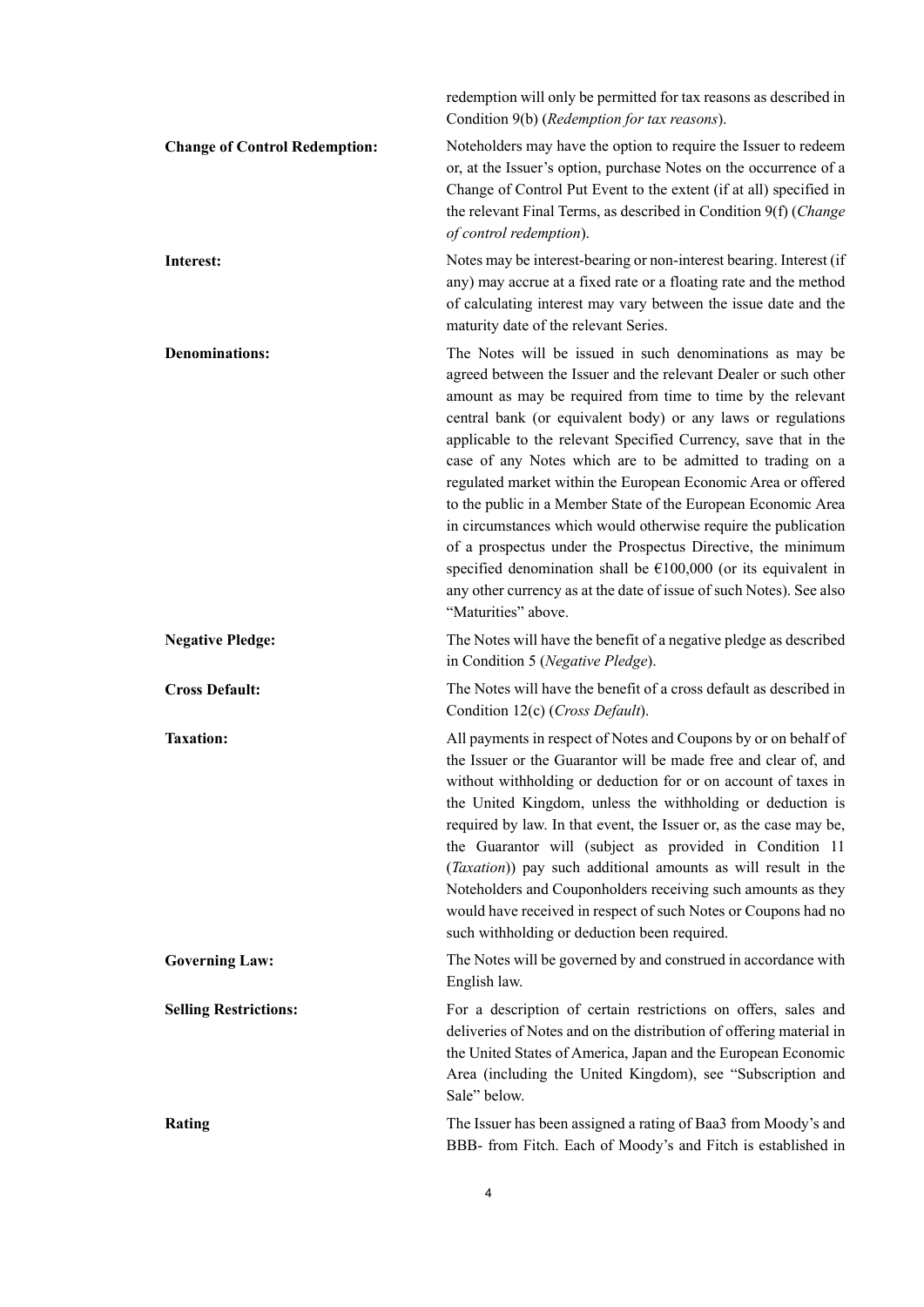the European Union and is registered under the CRA Regulation). A Series (as defined below) of Notes issued under the Programme may also be rated or unrated. Where a Series of Notes is rated, any such rating will be specified in the relevant Final Terms and will not necessarily be the same as the rating assigned to the Issuer. A credit rating is not a recommendation to buy, sell or hold securities and may be subject to suspension, reduction or withdrawal at any time by the assigning rating agency.

Listing and Trading: Application has been made to the FCA, in its capacity as competent authority, for Notes issued under the Programme to be admitted to the Official List and to the London Stock Exchange for the Notes to be admitted to trading on the London Stock Exchange's Regulated Market.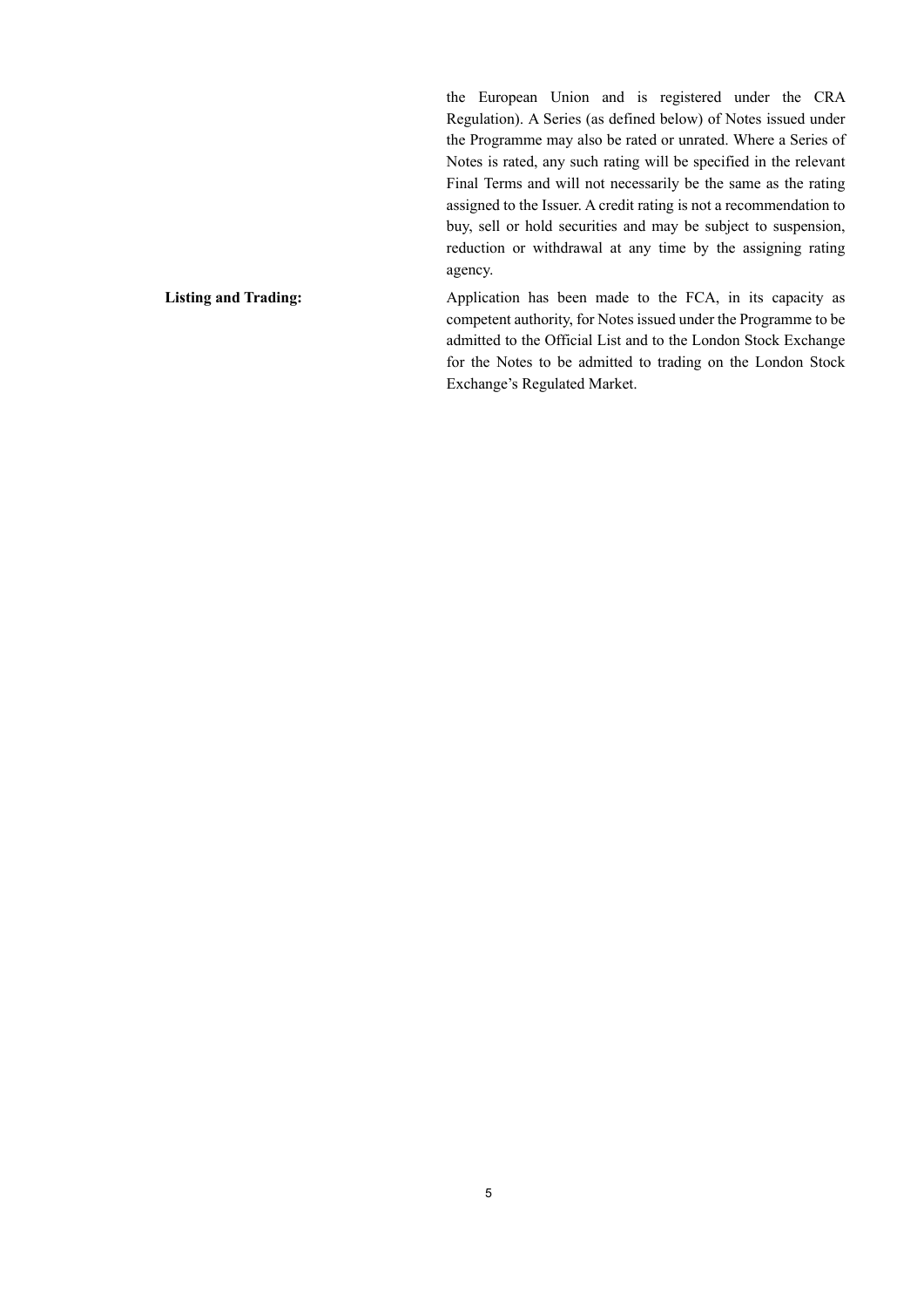# **RISK FACTORS**

*Prospective investors should consider carefully the risks set forth below and the other information contained in this Base Prospectus prior to making any investment decision with respect to the Notes. Each of the risks highlighted below could have a material adverse effect on the business, operations, financial condition or prospects of the Issuer and the Guarantor which, in turn, could affect their ability to fulfil their respective obligations under the Notes. In addition, each of the risks highlighted below could adversely affect the trading price of the Notes or the rights of investors under the Notes and, as a result, investors could lose some or all of their investment.*

*Prospective investors should note that the risks described below are not the only risks the Issuer and Guarantor face. The Issuer and the Guarantor have only described those risks in connection with the Notes and their ability to fulfil their respective obligations under them which they consider to be material. There may be additional risks that the Issuer and the Guarantor currently consider not to be material or of which they are not currently aware, and any of these risks could have the effects set forth above.*

*Prospective investors should read the entire Base Prospectus, together with the documents incorporated by reference herein. Words and expressions defined in the "Terms and Conditions of the Notes" below or elsewhere in this Base Prospectus have the same meanings in this section.*

*Investing in Notes issued under the Programme involves certain risks. Prospective investors should consider, among other things, the following:*

#### **Risks Relating to the Issuer, the Guarantor and the Group**

#### *Failure by the Group to maintain certain financial ratios set out in the Facility (as defined below) could result in an event of default under the Facility*

The Group is dependent on maintaining certain financial ratios in order to comply with its banking covenants in the £416,000,000 Sterling Revolving Credit Facility dated 27 November 2014 (the "**Facility**"). These financial ratios relate to the ratio of the Group's net debt to its earnings before exceptional items, interest, tax, depreciation and amortisation ("**EBITDA**") and the ratio of the Group's net interest to its EBITDA. The Group is currently in compliance with its banking covenants which were last tested as at 30 June 2016 and the board of directors of the Issuer (the "**Board**") believes that the Group will continue to maintain appropriate levels of covenant headroom for at least the next 12 to 18 months.

There can be no certainty that in the longer term the Group will be able to maintain the required financial ratios in order to comply with its banking covenants. In particular, the ability of the Group to maintain these financial ratios may depend on matters that are either wholly or partly outside the Group's control, including the results of ongoing operations. In these circumstances, the Group would need to seek to agree with its lenders an extension or deferral of these covenants or a waiver of any such covenant breach. However, there can be no certainty that the lending banks under the Facility would in these circumstances agree to an extension or deferral of the Group's banking covenants or a waiver of any likely breach of these covenants.

In the event of any breach of the Group's banking covenants, the Group's lending banks would be entitled to call an event of default under the Facility and, as a result of cross-default provisions, default may also arise in respect of certain other financial indebtedness of the Group, including the Notes. In these circumstances, the lending banks under the Facility would be permitted to exercise certain rights, including the right to cancel the Facility, accelerate the payment of sums owing under the Facility, enforce any security and guarantees granted by the Issuer and certain other members of the Group, and initiate insolvency or similar proceedings against the Issuer and any Group companies which have granted such security and/or guarantees in connection with the Facility. Any of these steps could, whether singularly or in aggregate, have a material adverse effect on the Group. In such circumstances the Group may be unable to continue trading.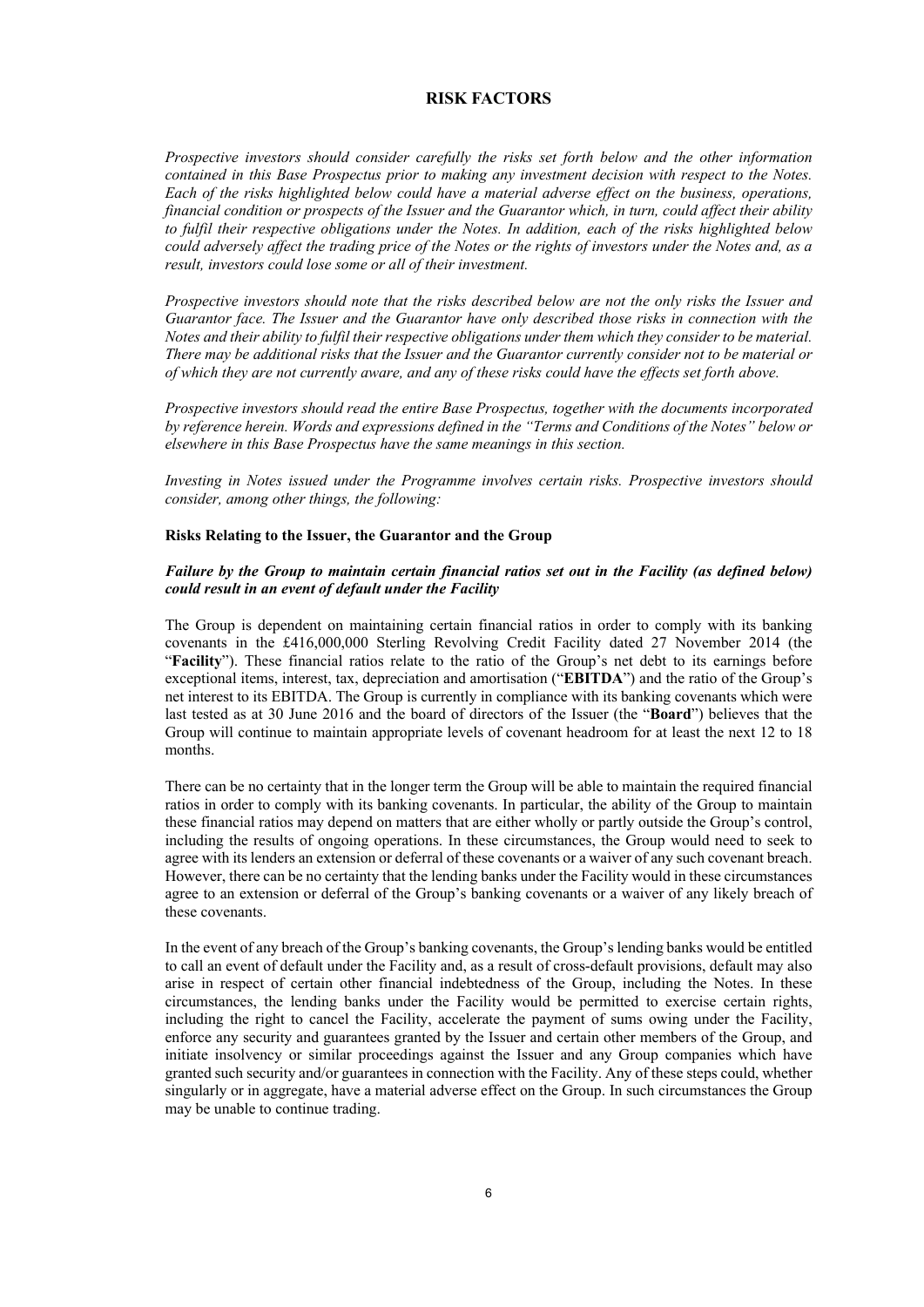#### *Bid assumptions on the part of the Group may prove to be incorrect*

Much of the Group's business is secured through winning new contracts, particularly in connection with its Rail division, and also its bus and coach businesses outside of the UK. An inherent risk in contract bidding is that bid assumptions might prove to be incorrect; for example, in the UK rail business, if underlying economic growth proves to be lower than anticipated or if UK government policy changes to restrict the Group's ability to set fares in line with bid assumptions (as has happened recently with the UK government's restriction of regulated fare increases to the rate of Retail Price Index), passenger revenue is likely to be negatively impacted. If any of the Group's significant bid assumptions, including estimated costs of contract mobilisation, prove to be incorrect, this could have a material adverse effect on the Group's business, financial condition and results of operations. Where possible, the Group will seek to recover lost profits through enforcement of its contractual rights and/or negotiation with awarding authorities or other stakeholders, although the extent to which these measures will be successful cannot be guaranteed.

# *The Group relies on the ability of management to successfully implement initiatives and other organisational changes designed to increase operating efficiencies and improve results of operations*

To reflect changing economic, market and technological conditions, from time-to-time management undertakes initiatives and other organisational changes designed to increase operating efficiencies and improve results of operations. Undertaking such initiatives and organisational changes can create uncertainty and increase the Group's financial risk, and the Group relies on the ability of management to implement these initiatives successfully in order to mitigate such uncertainty and risk and to increase operating efficiencies and improve its results of operations. In addition, should the Group contemplate any disposals as part of such initiatives or organisational changes, there can be no assurance that the Group will be able to anticipate all associated organisational and separation issues. If the Group's management is unable to implement such initiatives and organisational changes successfully, this could have a material adverse effect on the Group's business, financial condition and results of operations.

#### *The continuing financial viability of certain of the Group's contract-based businesses is dependent on maintaining a minimum number of contracts*

Certain of the Group's contract-based businesses, particularly its North American school bus business and its Spanish coach business, need to maintain a minimum number of contracts (such minimum number being dependent on the size of contracts obtained) in order to justify the overheads of running those businesses.

In Spain, the concession renewal process for the awarding of national, intercity contracts has changed, and the new framework under which tenders are to be conducted includes a number of features which could result either in the loss of contracts by National Express or in a significant reduction in profitability on retention. Around one-third of National Express' revenues in Spain are generated from national, intercity coach contracts, and the vast majority of these contracts are due to be re-tendered in the next five years. The Spanish long distance coach concession renewal process continues to experience delays, and with the most recent Spanish general election of June 2016 still not delivering a conclusive result, there is a possibility of further delays. There is a risk that when the long distance coach contracts operated by National Express in Spain come to be re-tendered the business may not retain a number of key contracts, or that contracts are secured on less favourable terms, which could significantly impact its revenues and profitability from 2018.

If the Group is unable to bid competitively for new contracts, or if the Group is unable to maintain appropriate relationships with key stakeholders by, among other things, maintaining high standards of passenger service and satisfaction, such contract-based businesses may not be able to retain their existing scale of operations. This would result in a negative impact on the relevant business' cost assumptions and profitability thereby having a material adverse effect on the Group's business, financial condition and results of operations.

#### *The Group's UK Coach business is dependent on a number of third party operators*

The Group's coach division ("**UK Coach**") business is dependent on the outsourcing of the operation of the majority of its services to third parties. Whilst the Group contractually regulates the performance of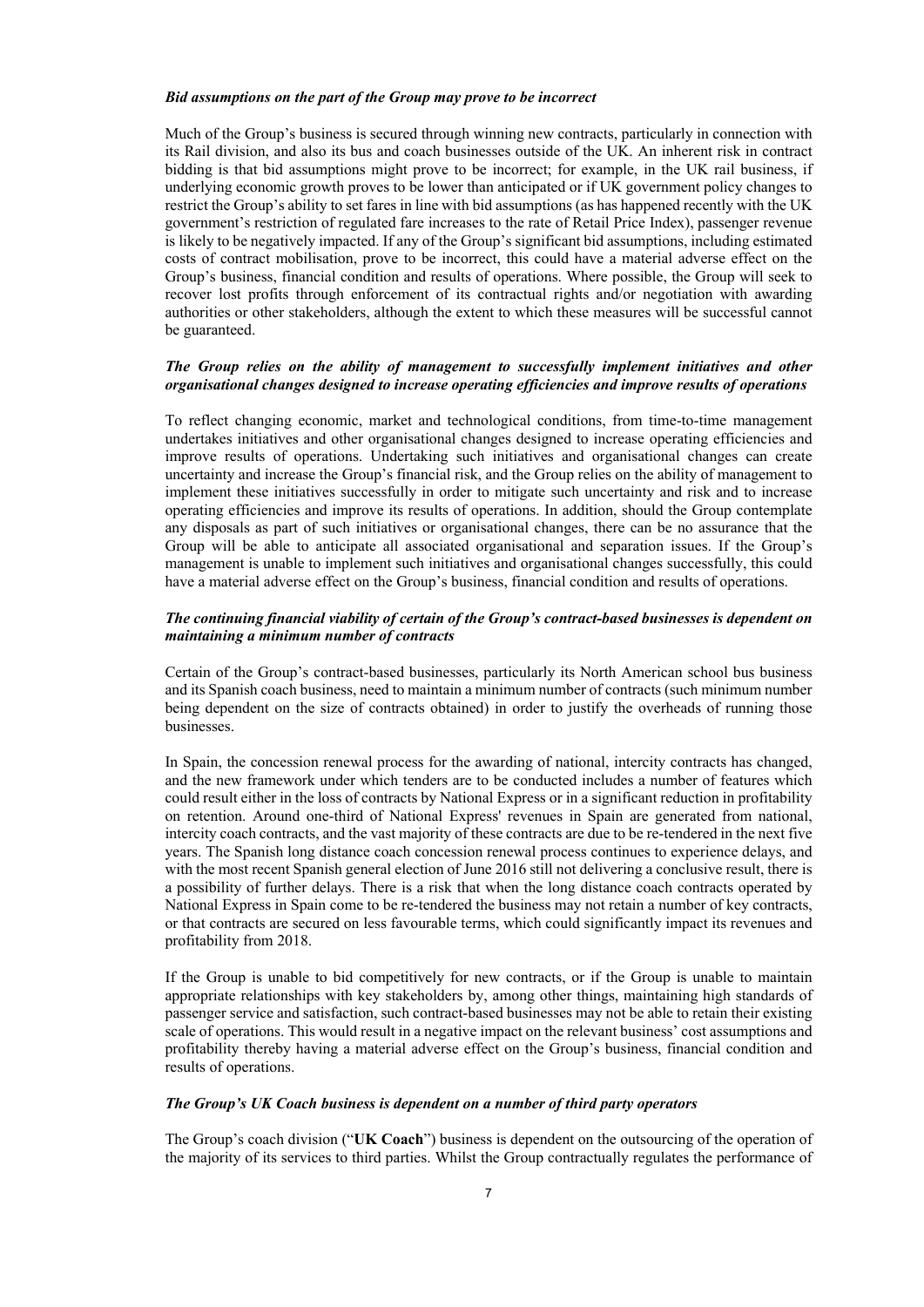these third party services, it can only exercise limited control over many of these third party operators' day-to-day actions and is reliant on them to perform their services in accordance with the terms of their contracts and UK law, which increases its vulnerability to problems with the services they provide. The Group may not be successful in recovering any losses which result from the failure of third party operators to comply with their contractual obligations to the Group and third party operators may seek to recover losses from the Group under indemnities or in respect of breaches of obligations or warranties under their agreements with the Group. In addition, third party operators may give notice of termination of service (typically six months in advance), requiring the Group to find a new operator which may result in service disruption. Such events could potentially have a material adverse effect on the Group's reputation, and consequently a material adverse effect on its business, financial condition and results of operations.

To help mitigate this risk, UK Coach has implemented robust controls and procedures to monitor third party operators' operating performance and provide support where required. In previous instances where third party operators have left the network, the transmission to new operators has been smooth, helped by UK Coach's extensive list of pre-approved coach operators who can step in at short notice.

#### *The Group participates in defined benefit pension schemes and the contributions payable to these schemes might vary over time*

The Group operates a number of defined benefit pension schemes, including two Local Government Pension Schemes ("**LGPS**"), and is consequently exposed to the risk that the cash contributions required to be made to these schemes increase due to changes in factors such as investment performance, interest rates used to discount liabilities and life expectancies. These schemes have experienced an increase in combined actuarial deficits. Over recent years there has been significant falls in gilt yields which have reduced expected future investment returns and consequently the discount rate which is used to value future pension payments. As well as market movements, material changes in the regulatory and funding environment for defined benefit pension schemes could also impact the contributions required and potentially result in the Group being required to increase its future cash funding.

During 2012, the Group completed a buy-in of the existing pensioner liabilities in the West Midlands LGPS with Prudential. This insurance policy covers around 45 per cent. of the Fund's liabilities, with Prudential becoming responsible for payments (excluding future inflationary increases) to pensioners at the date of the buy-in. This transaction has helped reduce the overall risk associated with the West Midlands LGPS by passing the risks of investment market volatility and any unanticipated increases in life expectancy of the pensioners to Prudential. The triennial reviews of the funding positions in relation to the West Midlands LGPS and the Group's principal non-rail defined benefit scheme are currently taking place with the results of the valuations expected in the first half of 2017. There can be no assurances that the results of these reviews or any discussions with the applicable scheme trustees will not result in the Group being required to increase its future cash funding obligations.

The Group's defined benefit pension scheme deficits are calculated on an IAS19 basis and as at 31 December 2015 these schemes had a combined deficit under IAS19 of £12.6 million. Under applicable legislation, however, the pension scheme trustees may adopt a funding basis which results in calculated deficits that are significantly higher than those calculated on an IAS19 basis. Accordingly, the contributions necessary to remedy those deficits may be significantly higher than the IAS19 position might suggest.

The UK rail businesses of the Group participate in the Railways Pension Scheme ("**RPS**"), which is a sectionalised pension scheme open to companies operating in the UK railway industries, and open to eligible new members within such companies. The Group's rail businesses, as designated employers for the RPS, must fund their share of the pension liability of the sections of the RPS they participate in during the duration of their franchises in accordance with the schedule of contributions agreed with the RPS trustees and actuaries. It has to date been the Department for Transport's interpretation of the franchise agreements and the Group's experience, that any pension deficits existing at the end of their franchise agreements are transferred to the new franchisee, without cash settlement. However, although this has been the Group's experience to date, the liability to fund a pension's deficit may crystallise during or at the end of a franchise agreement and the Group may become liable for such liabilities. Should such liabilities crystallise and the Group be required to fund any deficit, this could have a material adverse effect on the Group's cash flow.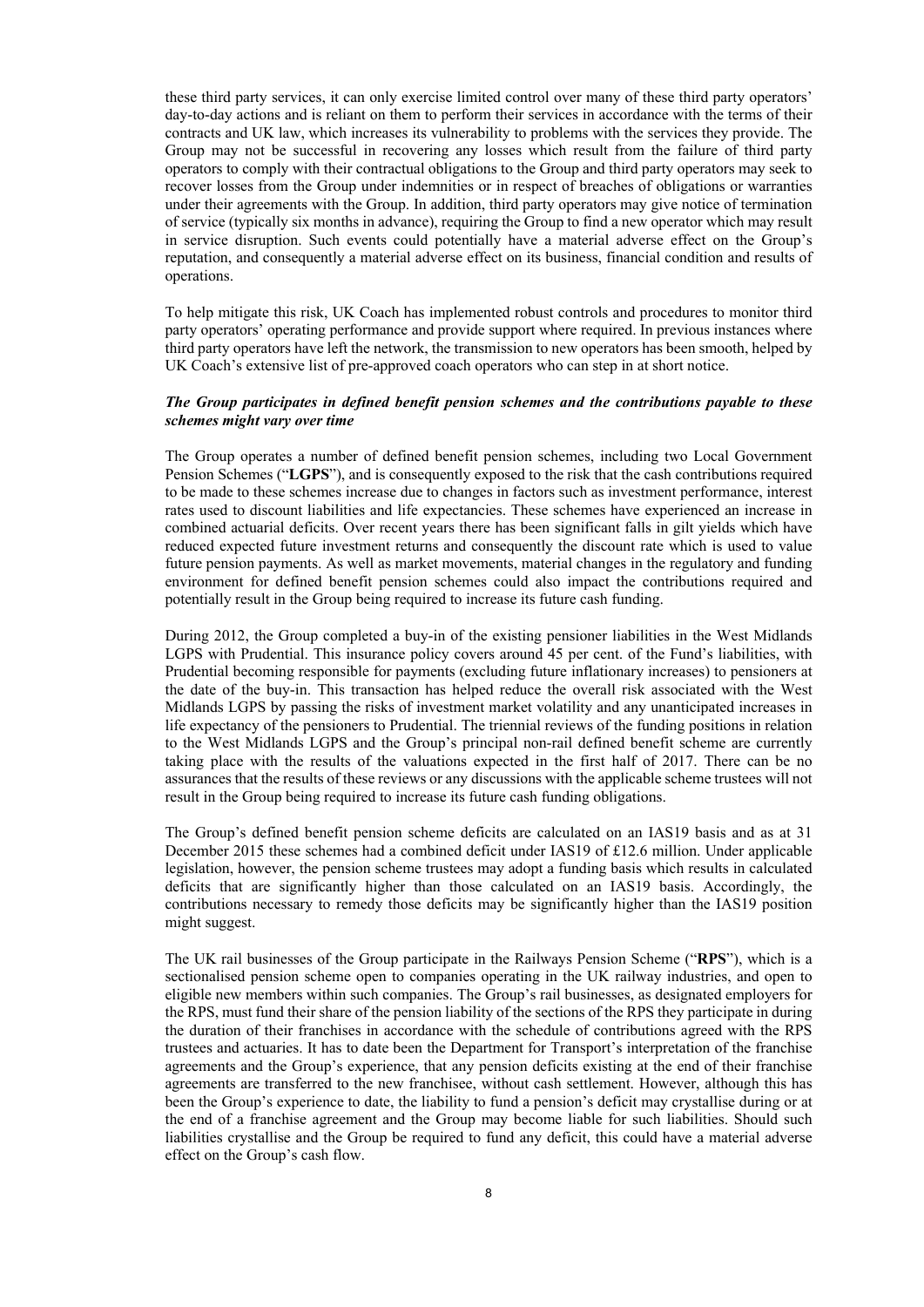#### *The Group retains a significant proportion of risk for certain types of insurance claims, before it is able to claim under external insurance policies*

The Group's policy is to adopt a level of self-insurance within its business, particularly for high frequency claims. As a result, the policy deductibles on a number of the Group's external insurance policies provide that a significant proportion of any claim must be met by the Group instead of under the applicable policy.

In the UK, the Group's external insurance policies are subject to certain deductibles, which means that the Group is responsible for (as at the date of this Prospectus):

- The first £250,000 of claims relating to motor liabilities (principally UK Coach and UK Bus).
- The first £250,000 of claims relating to employer's liability (bus, coach and rail).
- The first £250,000 of claims relating to public liability (principally rail).
- The first £1 million of claims relating to damage to the Group's own property, including rolling stock, and buses/coaches while parked at the Group's premises. This deductible also applies in respect of the Group's property in Germany.

In North America, the Group's external insurance policies are also subject to certain deductibles, which means that the Group is responsible for (as at the date of this Prospectus):

- The first \$5 million (U.S.\$/CAD) of claims relating to auto or general liability.
- The first \$2 million (U.S.\$/CAD) of claims relating to workers' compensation (employee injury, US only).
- The first \$250,000 (U.S.\$/CAD) of claims relating to damage to the Group's own property, including buses parked at the Group's premises.

Across the Group, the crime insurance policy provides cover for any losses arising from theft or fraud, but only covers incurred losses above £1 million.

Therefore, the Group must in certain circumstances cover a significant proportion of any successful claim made against it. Any requirement beyond normal expectations for the Group to make substantial payments or provisions in respect of any successful claim or series of unrelated claims made against it could result in significant cash outflows or income statement charges and there can be no assurance that such cash outflows would not have a material adverse effect on the Group's profitability and cashflow position.

#### *The Group relies on the experience and continuity of key personnel for the success of its business*

Attracting and retaining key members of senior management is vital in ensuring that the Group continues to have the necessary expertise and continuity to execute its strategy. However, there can be no assurances that the Group will continue to be able to attract and retain the appropriate members of senior management. A failure to attract, or the loss of, such key members of senior management could have a material adverse effect on the Group's business, financial condition and results of operations.

# *If the Group is unable to successfully recruit and retain qualified employees, this may adversely impact its business, financial condition and results of operations, and impact opportunities for growth in new markets*

The Group's business depends on delivering high quality, reliable services, cost efficiently. Staff costs are the largest single component of the Group's costs, representing around one half of the Group's total operating costs in the 2015 financial year. Service delivery and the ability to exploit future growth opportunities therefore requires access to, and retention of, high calibre staff, including in particular operational management, train, bus and coach drivers, at an affordable cost. Labour shortages, or low unemployment rates, could hinder the Group's ability to recruit and retain qualified employees leading to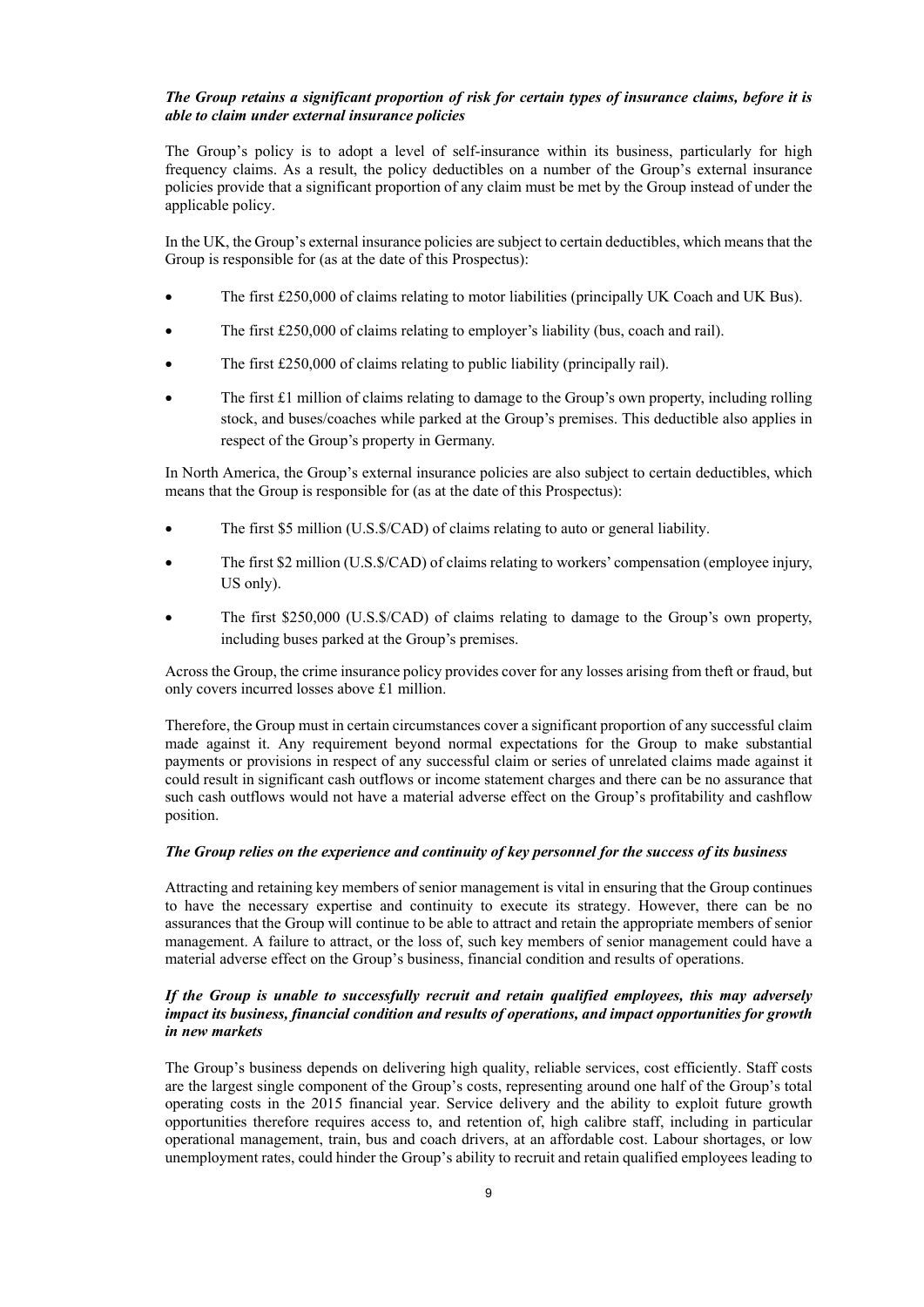a higher than expected increase in the Group's staff costs, including the costs of recruiting and training train, bus and coach drivers, in addition to having a material adverse effect on the Group's service delivery. If the Group is not successful in its recruitment and retention of qualified employees, this may have a material adverse effect on the Group's business, financial condition, results of operations and ability to grow.

#### *Industrial actions taken by organised labour unions could have a material adverse effect on the Group's business, financial condition and results of operations*

The Group's UK and Spanish divisions are heavily unionised with around 90 per cent. of the UK division's employees and around 40 per cent. of the Spanish division's employees represented by collective bargaining agreements. Approximately 35 per cent. of employees in the North American division are represented by collective bargaining agreements and the Board acknowledges that there is growing pressure for unionisation of its employees in its North American school bus business, where it continues to be the subject of a Corporate Organising Campaign by the Teamsters Union. Whilst the Group operates within its Workplace Rights Policy on a global basis, significant industrial action in any of the Group's businesses could result in a significant disruption of operations and increased costs and/or damage to its reputation, which could have a material adverse effect on the Group's business, financial condition and results of operations. The Teamsters' Corporate Organising Campaign could result in reputational risk.

#### *Changes in employment legislation could add cost to the business and have a material impact on financial results*

With staff costs making up approximately one-half of the Group's operating expenditure, the cost base could be adversely affected by legislative changes if these significantly alter minimum/living wage costs or provisions around paid leave. These risks include, but are not limited to, potential changes to minimum/living wage rates in the UK and Europe, extensions of paid leave provisions and funding of medical insurance under the Affordable Care Act in the U.S., and changes to the basis for calculation of holiday pay in the UK and Spain.

#### *The Group's businesses are dependent on it maintaining its brands in each jurisdiction in which it operates and the Group is also exposed to reputational risks related to the transport industry*

The Group is dependent on maintaining its brands in each jurisdiction in which it operates in order to maintain and grow its businesses. The Group's brands are an important asset of its businesses and central to the Group's success. The Group is exposed to the risk that litigation, misconduct, operational failures, negative publicity and press speculation, whether or not valid, could harm its reputation. The Group's reputation could also be adversely affected if its services do not perform as expected. In addition, the Group's reputation could be affected by the conduct or performance of third parties, such as those to which it outsources the operation of its UK Coach business, and over which it does not have full control. The Group may also be unable to protect its brands against third party competition, and any future re-branding or brand expansion could be restricted by pre-existing third party intellectual property rights.

The Group is also exposed to adverse publicity relating to the transport industry as a whole. An incident related to, or the conduct of, a competitor unrelated to the Group may taint the reputation of the industry as a whole and may affect the perception of passengers, investors and the attitude of regulators.

Furthermore, negative publicity may result in greater regulatory scrutiny of the Group's operations and of the industry generally. If the Group is unable to maintain its brands in each of the jurisdictions in which it operates or should there be reputational damage to the transport industry as a whole, this could have a material adverse effect on the Group's business, financial condition and results of operations.

#### *The Group is subject to risks resulting from currency fluctuations and hedging activities*

Fluctuations in foreign exchange rates give rise to translation risk and effect the value of those liabilities denominated in foreign currencies. In addition, there can be no certainty that the Group's cashflows across its various operational currencies will be in similar proportions to the Group's financial liabilities in those same currencies. Accordingly, exchange rate fluctuations may have an impact on the Group's longer term financial position, including its ability to comply with its financial covenants.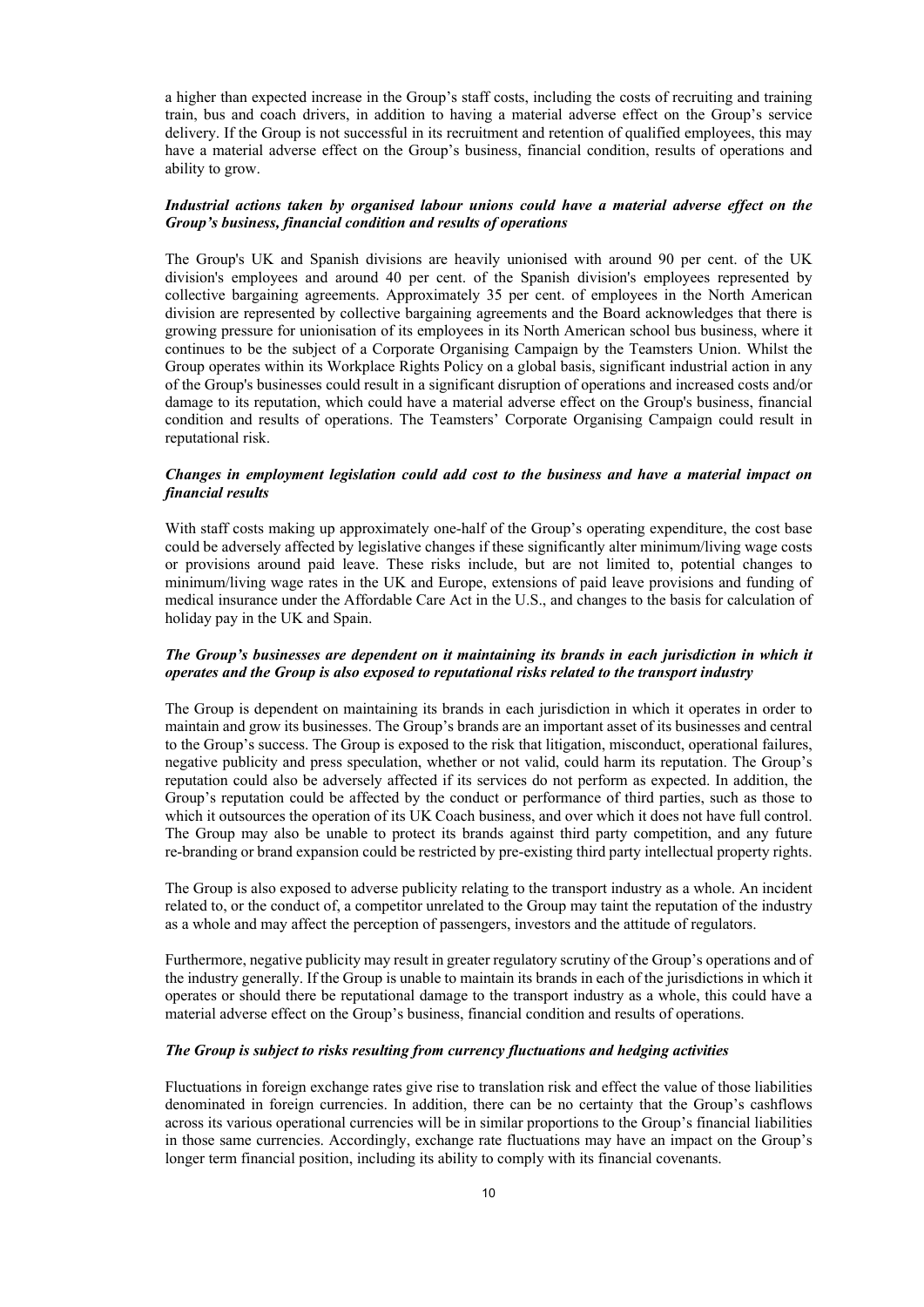The Group also prepares its financial statements in Sterling, but generates a significant proportion of its revenue in other currencies. To the extent that its revenues are received in currencies other than Sterling, and currency exchange rates become unfavourable, the Group may lose some of the economic value of its revenue in Sterling terms. As the Group grows its overseas operations, it may receive more of its revenue in currencies other than Sterling. Hedging strategies, such as forward contracts, options and foreign exchange swaps, that may be implemented to mitigate this risk may not eliminate the Group's exposure to foreign exchange rate fluctuations which could have a material adverse effect on the Group's business, financial condition and results of operations.

#### *The Group is exposed to the risk of litigation and other adversarial proceedings*

The Group is exposed to the risk of litigation, regulatory proceedings and other adversarial proceedings (with or without merit) from its passengers, employees, recognised trade unions, regulatory authorities, competitors and other parties. Although as stated in the section under "General Information" of this Base Prospectus under "4. Legal and Arbitration Proceedings", neither the Issuer, the Guarantor nor any member of the Group is or has been involved in any governmental, legal or arbitration proceedings (including any such proceedings which are pending or threatened of which the Issuer or the Guarantor is aware) which may have, or have had during the 12 months prior to the date of this document, a significant effect on the Issuer's, the Guarantor's and/or the Group's financial position or profitability, no assurance can be given that proceedings or disputes (actual or threatened) which could have such effect will not arise in the future or that proceedings and disputes to which the Group is currently party and which it does not expect to have such effect will not ultimately turn out to do so.

#### *The Group may be unable to retain, extend or renew a number of its short-term property leases and licences in respect of its North America, UK Coach and ALSA businesses*

A significant proportion of the Group's operational property interests in respect of its North America, UK Coach and ALSA businesses are short-term leases due to expire within the next 5 years. The Group also occupies other properties for its UK Coach business on the basis of licences to occupy and rights contained within management operating agreements, which may be terminated on relatively short notice. Actions are agreed with the operational teams to mitigate the risk of the loss of the property so not to effect operational capability of performance. The North American, UK and European occupancy of property under agreements is protected by statute law and case law such that tenants have agreed and well known protected rights.

The Group is also moving into new markets in the Middle East where the influence of Sovereign State decisions can have a direct impact on occupancy. In the Middle East, property is occupied under lease agreements but these may and can be overridden by direct Sovereign State influence and instruction. This risk does not occur outside the region where the Group operates.

There is a risk that the Group may be unable to renew such arrangements when they expire or are terminated. If the Group is able to renew such arrangements, such renewals may be on terms that are less favourable to the Group than those under existing arrangements. Where the Group is unable to renew such arrangements or otherwise continue to use such properties, there can be no assurance that the Group will be able to secure substantially similar alternative properties in equivalent locations at equivalent terms, or at all. Accordingly, if the Group loses its ability to continue to operate from its current operational locations, or if the Group accepts leases or licences on significantly less favourable terms, this could have a material adverse effect on the Group's business, financial condition and results of operations.

#### *Continuity of the Group's businesses is dependent on the Group's IT systems, which may fail or be subject to disruption*

The Group's operations are highly dependent on advanced information systems, including internal bespoke and third party licensed software, and there is a risk that such technology could fail. In addition to such failure, there can be no assurance that such technology or systems will not be subject to damage or interruption caused by human error, unauthorised access, computer viruses, denial of service, attacks, sabotage, natural hazards or disasters or other similarly disruptive events, including other security breaches. The Group has in place disaster recovery procedures, security measures, support and maintenance, usually provided in-house in the first instance and thereafter by third party contractors, in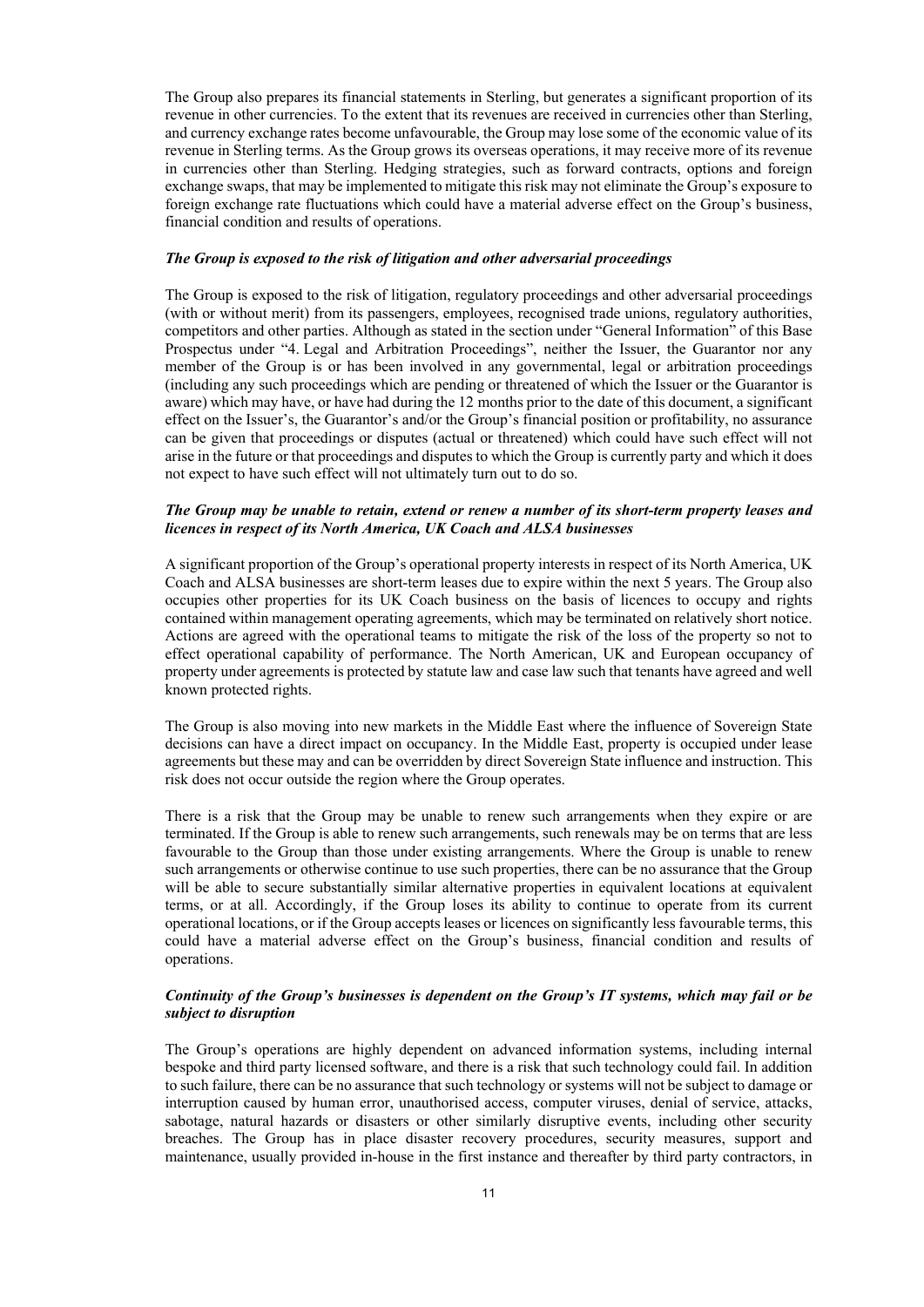the event of failure or disruption, but such procedures and measures may not anticipate, prevent or mitigate any material adverse effect of such failure or disruption on the Group's business, financial condition and results of operations.

Furthermore, the Group may at any time be required to expend significant capital or other resources to protect against failure and disruption, including the replacement or upgrading of its existing business continuity systems, procedures and security measures. If replacements, expansions, upgrades and other maintenance are not completed efficiently or there are operational failures, the quality of service experienced by passengers may decline. If, as a result, passengers were to reduce or stop their use of the Group's services, this could have a material adverse effect on the Group's business, financial condition and results of operations. Additionally, if the Group is unable to acquire or implement new technology, it may suffer a competitive disadvantage, which could also have a material adverse effect on the Group's business, financial condition and results of operations.

Notwithstanding anything in this risk factor, this risk factor should not be taken as implying that the Issuer will be unable to comply with its obligations as a company with securities admitted to the Official List.

#### *Demand for the Group's services may be adversely affected by economic conditions beyond the Group's control*

Demand for the Group's services, like those of other public transportation operators and those of other participants in any industry, is influenced by general economic trends. There can be no assurance that the Group's business, financial condition and results of operations will not be materially and adversely affected by general economic trends. Economic conditions remain challenging in Europe. In the UK, and, potentially, in other members states of the European Union, economic conditions may be particularly adversely affected by the UK's impending exit from the European Union.

If economic conditions were to deteriorate in any of the markets in which the Group operates, the number of journeys taken by passengers in those markets would be likely to decrease as relative disposable income decreases, unemployment increases and the spending habits of passengers change to reflect increased uncertainty and nervousness regarding the economic outlook. Whilst some of the Group's businesses have naturally defensive characteristics, some of the more discretionary parts of the business, such as the UK Coach and Spanish coach divisions, and those that are reliant to some degree on revenues from commuters such as the UK bus and rail divisions, may be adversely affected by reduced economic activity and higher unemployment. The Group's ability to reduce service levels in times of weaker demand varies from business to business, and there can be no assurance that the Group will be able appropriately to reduce service levels to mitigate any material effect of a decrease in passenger journeys on its profitability.

In addition, though it is likely that a downturn in the economy of a particular jurisdiction in which the Group operates may adversely affect the Group's business, financial condition and results of operations, the extent of such impact is uncertain.

#### *Increases in energy and/or fuel costs could have a material adverse effect on the Group's business, financial condition and results of operations*

All of the Group's businesses incur energy and/or fuel costs, and in particular the Group is exposed to commodity price risk as a result of fuel usage. Fuel costs constitute a significant portion of the Group's costs. Fuel costs amounted to around 9 per cent. of the Group's total continuing revenue in the 2015 financial year, one percentage point lower than in the 2014 financial year. The price of crude oil (and therefore the refined petroleum products used in the Group's operations) can be volatile, for example falling from over U.S.\$110 per barrel in July 2014 to less than U.S.\$30 per barrel in January 2016 (*Source: Reuters)*. Fuel prices and supply levels can be influenced significantly by international, political and economic circumstances. If fuel supply shortages were to arise because of national strikes, world supply difficulties or disruption of refining capacity or oil imports, this could result in higher fuel prices and disruption to services. The Group seeks to mitigate the risks of increases in fuel costs by entering into fuel swaps and purchase contracts. As at 30 June 2016, the Group had hedged approximately 100 cent. of its fuel usage for the 2016 financial year, 93 per cent. of its expected fuel usage for the 2017 financial year, 76 per cent. of its expected fuel usage for the 2018 financial year and 12 per cent. of its expected fuel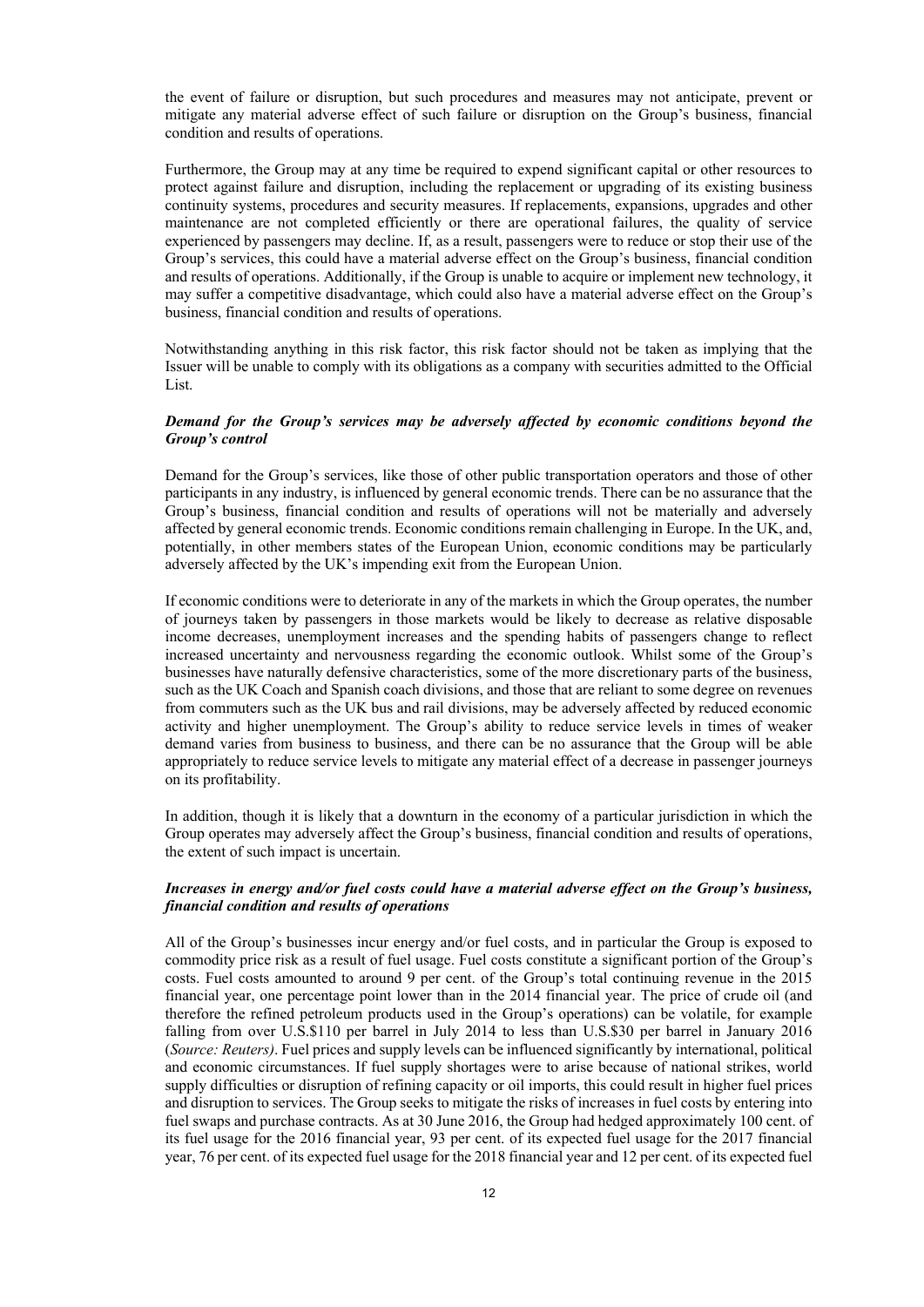usage for the 2019 financial year. There can be no assurance that increases in energy costs, including increases in fuel costs, will not have a material adverse effect on the Group's business, financial condition and results of operations.

#### *The Group's businesses are exposed to competitive pressures from other modes of transport and other operators in the same modes of transport*

The Group's businesses are exposed to competitive pressures, including in the areas of pricing and service, from modes of transport other than buses, coaches and rail and from other operators in the same modes of transport.

In the Group's UK bus division ("**UK Bus**") and UK Coach business, the Group's main competitor is the car. The cost of driving a car is generally perceived as being lower than travelling by bus or coach, especially if there is more than one person in the car. As such, car-sharing and on-demand taxi services are also an emerging source of potential competition. In addition, the Group's UK Coach business also competes with rival coach operators, as well as services provided by train operating companies which are increasingly offering reduced price fares in order to increase capacity utilisation and drive passenger revenue growth in a period of economic uncertainty in the UK. The Group's UK Bus business increasingly competes with other operators, where deregulation of the industry has made it possible for any company to begin operating a commercial service (except for local bus services within London), after giving notice to and receiving the necessary operating licence from the Traffic Commissioners appointed by the Secretary of State for Transport.

The Group's Rail businesses compete at both the bid and operating stages of the business. The Group competes at the bid stage with other train operators. The main competitors to the Group's Rail businesses at the operating stage are the car, other train operators, open-access operators and, to a lesser extent, budget airlines and other coach operators.

In North America, the Group's student transportation business competes with several large, national companies as well as a substantial number of smaller, locally owned operators. The Group's competitors in the student transportation business can also include school districts (which are governmental bodies), as many school districts also operate their own school buses.

In Spain, the Group's long distance coach business competes primarily with high-speed train operators and to a lesser extent budget airlines and online car sharing services. The Group's patronage in Spain also faces competition from national and international competitors in the market.

There can be no assurance that competitive pressures may not in the future have a material adverse effect on the Group's business, financial condition and results of operations.

#### *The success of the Group's business is dependent upon its relationships with government authorities and key external stakeholders*

The Group's relationships with government authorities regulating public transportation operators in the jurisdictions in which it operates and with key external stakeholders are significant factors contributing to the success of the Group's business. As part of the UK government's devolution agenda, in certain areas of the UK, powers are being devolved to regional authorities to set local public transportation policy, which increases the likelihood of bus franchising in these regions and will make it much easier for local authorities to directly contract commercial services in a similar way to London.

The Group engages fully with its regulators and key stakeholders with regard to issues of shared concern, such as the regulation of transport services, supply arrangements, environmental issues and safety and punctuality initiatives. If the Group fails to maintain such relationships or if such relationships were adversely affected for any reason, any action or inaction on the part of the Group, negative publicity concerning the Group or the public transportation industry or the development of mutually exclusive interests between the Group and the other party, this could have a material adverse effect on the Group's business, financial condition and results of operations.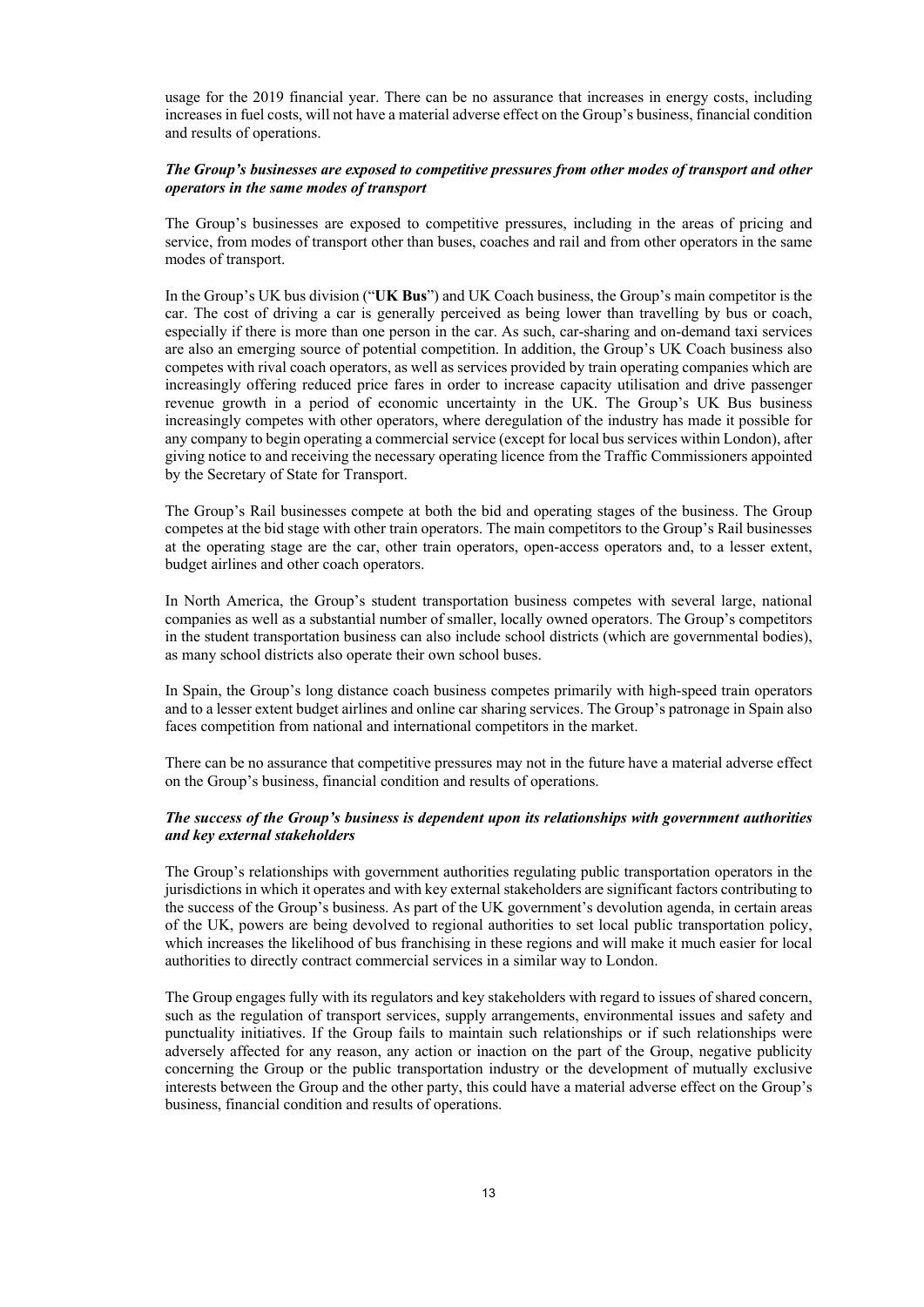#### *The Group may be adversely affected by political and regulatory changes*

The Group's businesses are subject to numerous laws in the jurisdictions in which they operate regulating safety procedures, equipment specifications, employment requirements, environmental procedures, insurance coverage and other operating issues. These laws are constantly subject to change. There is a risk that the transport industry will become more regulated in the jurisdictions in which the Group operates. In addition, local authorities with whom the Group contracts could specify levels of quality and service with which the Group must comply. The costs associated with complying with changes in interpretations of existing, or the adoption of new, legislation, regulations or other laws in the jurisdictions in which the Group operates and of meeting specific levels of quality and service under contractual obligations could have a material adverse effect on the Group's business, financial condition and results of operations.

#### *The Group may be adversely affected by environmental requirements and liabilities*

The Group is subject to extensive and constantly evolving national and local environmental laws and regulations in the jurisdictions in which it operates, including laws and regulations governing air emissions, wastewater discharges, the storage, handling and transportation of chemicals and hazardous substances and the remediation of contaminated soil and groundwater. The Group is also subject to environmental agency legislation in the jurisdictions in which it operates and certain contractual requirements relating to the environment and may incur liabilities arising from historical environmental contamination at properties it owns or has owned. Additional expenditures may be incurred by the Group in order to comply with either new environmental legislation and regulations, new interpretations of existing laws and regulations or more rigorous enforcement of such laws and regulations, as well as in connection with fulfilling contractual and historical environmental contamination obligations at Group sites. There can be no assurance that any such expenditures will not have a material adverse effect on the Group's business, financial condition and results of operations; however, the Group is constantly monitoring its environmental operations and risks. Mitigation strategies are in place to seek to avoid any such occurrence having a material effect.

In addition, the Group's adaptation and mitigation measures on climate change risks are managed under the Group's regulatory and physical climate related frameworks.

#### *The Group is exposed to the risk of operational and other safety incidents*

The Group, like all public transportation operators, is exposed to the risk of operational incidents. Any operational or other safety incident involving loss of life or significant damage to property or assets or harm to any person relating to the Group's services could result in a substantial loss in public confidence in the Group. In addition, any operational or other safety incident involving loss of life or significant damage to property or assets or harm to any person relating to the services of any other public transportation operator, especially a train operator, could result in a loss in public confidence in the Group, to the extent that the Group is perceived as conducting a similar business operation. Any such loss in public confidence in the Group could have a material adverse effect on the Group's business, financial condition and results of operations, as well as negatively impacting the ability of the Group to win and retain contracts or franchises.

Any operational or other safety incident involving loss of life or significant damage to property or assets or harm to any person exposes the Group to financial risk, including personal injury and other liability claims or criminal proceedings as well as the possibility that its operations may be suspended or terminated, and accordingly, any such incident could have a material adverse effect on the Group's business, financial condition and results of operations.

Certain operational incidents are outside the Group's control, such as incidents involving the suspension of services caused by adverse weather conditions. Such incidents could affect the Group's profitability and also result in a loss in public confidence in the Group and could consequently have a material adverse effect on the Group's business, financial condition and results of operations.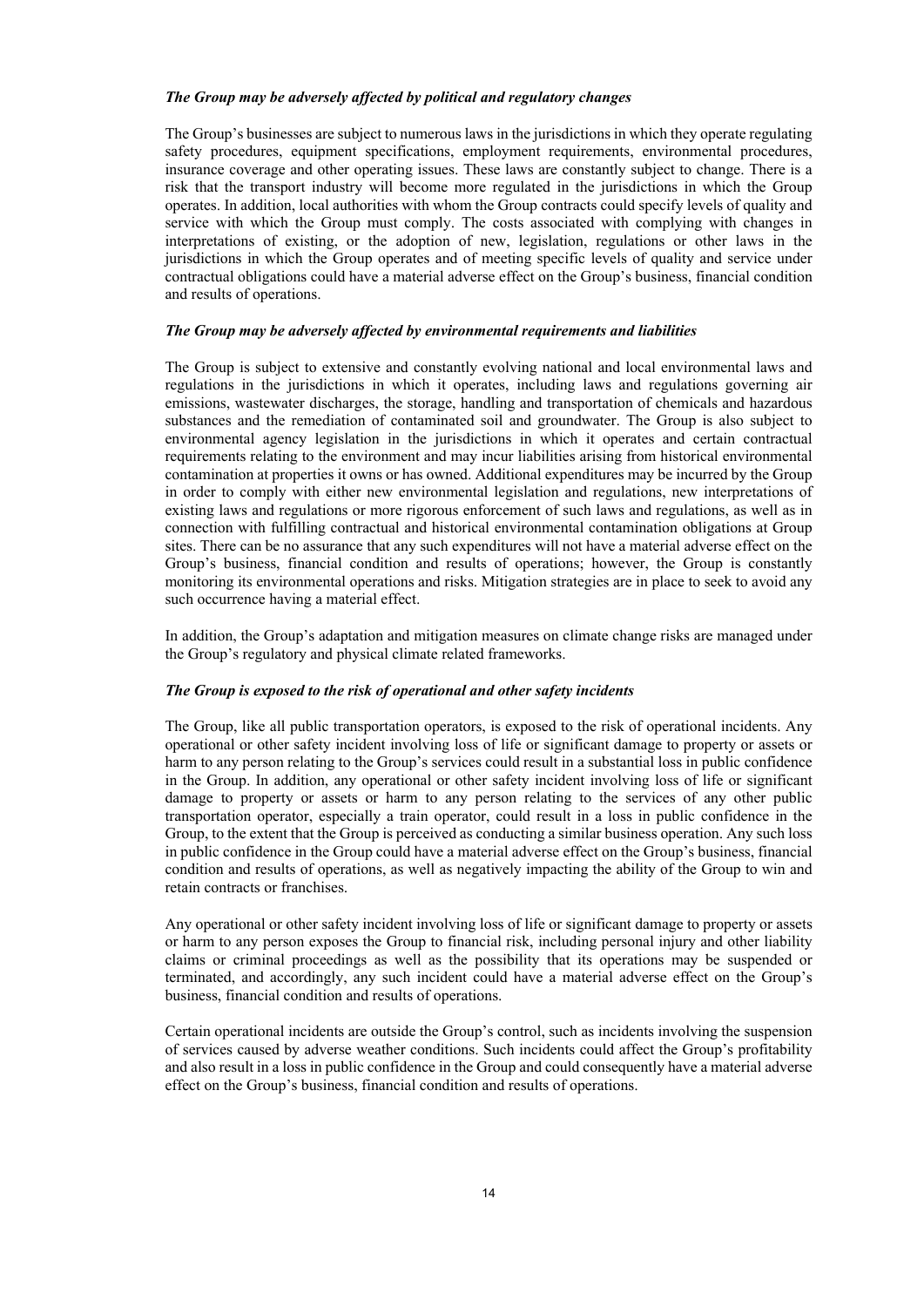#### *Actual or attempted terrorist activities in the United Kingdom, North America, Spain or elsewhere in the world and other acts of violence may adversely affect the Group*

The increasing number of actual or attempted terrorist activities and other acts of violence within and outside the United Kingdom, North America, Spain and elsewhere in the world has adversely affected, and is expected to continue to adversely affect, the general economic activities of the Group's passengers. In particular, terrorist acts and the public's concerns about potential attacks could adversely affect demand for the Group's services. There have been multiple acts of terrorism on public transport systems and other terrorist attacks that whilst not directly targeting public transport have discouraged travel. For example, following the terrorist attacks in London in July 2005, demand for discretionary travel in and out of London was badly affected and the Group made a *force majeure* claim under one of its rail franchise agreements. In addition, if the Group was to be perceived as not taking all reasonable precautions to guard against potential terrorist acts and other acts of violence, this could negatively impact the Group's reputation with passengers, thereby reducing demand for the Group's services. Any fall in demand for the Group's services could have a material adverse effect on the Group's business, financial condition and results of operations.

As a result of actual or attempted terrorist activities or other acts of violence, governmental authorities may mandate security procedures in addition to those currently employed by the Group, thereby increasing the Group's costs, which could have a material adverse effect on the Group's business, financial condition and results of operations.

#### *The Group may be exposed to a number of political, social and macroeconomic risks relating to an exit by the United Kingdom from the European Union*

On 23 June 2016, the UK voted in a national referendum to withdraw from the European Union (the "**June Referendum**"). Whilst the UK government has stated its commitment to implementing the result of the June Referendum, it is currently unclear as to when the UK will formally serve notice to the European Council of its desire to withdraw; a process that is unprecedented in European Union history and one that could involve months or years of negotiation to draft and approve a withdrawal agreement in accordance with Article 50 of the Treaty on European Union.

Regardless of any eventual timing or terms of an exit by the UK from the European Union, the June Referendum has created significant political, social and macroeconomic uncertainty, both in the UK and in other member states of the European Union. In particular, certain public figures in other European Union member states have called for referenda in their respective countries on exiting the European Union, raising concerns over a "domino" or "contagion" effect whereby multiple member states seek to exit the European Union and Eurozone, eventually culminating in their collapse as political and economic institutions.

As a result of this uncertainty, in the immediate wake of the June Referendum, stock exchange indices around the world, and in the UK in particular, declined significantly. In addition, the pound sterling experienced sharp depreciation immediately following the vote. Within one day of the June Referendum, Moody's, Fitch and Standard & Poor's Rating Services each downgraded the outlook of the UK government's bond rating from stable to negative, warning that the country's economic growth and fiscal strength are likely to be lower in the event the United Kingdom exits the European Union. In addition, on 4 August 2016 the Bank of England cut the UK base interest rate from 0.5 per cent. to 0.25 per cent. and noted its willingness to engage in a further round of quantitative easing to support the UK economy and encourage growth.

A withdrawal by the UK from the European Union may result in significant macroeconomic deterioration and prolonged economic uncertainty in the markets in which the Group operates, including, but not limited to, further decreases in global stock exchange indices, increased foreign exchange volatility (in particular a further weakening of the pound sterling and euro against other leading currencies), decreased gross domestic product in the United Kingdom and a downgrade of the United Kingdom's sovereign credit rating. In addition, there are increasing concerns that these events could push the United Kingdom, Eurozone and/or United States into an economic recession. Any of the foregoing could have a material adverse effect on the Group's business, prospects, financial condition and results of operations.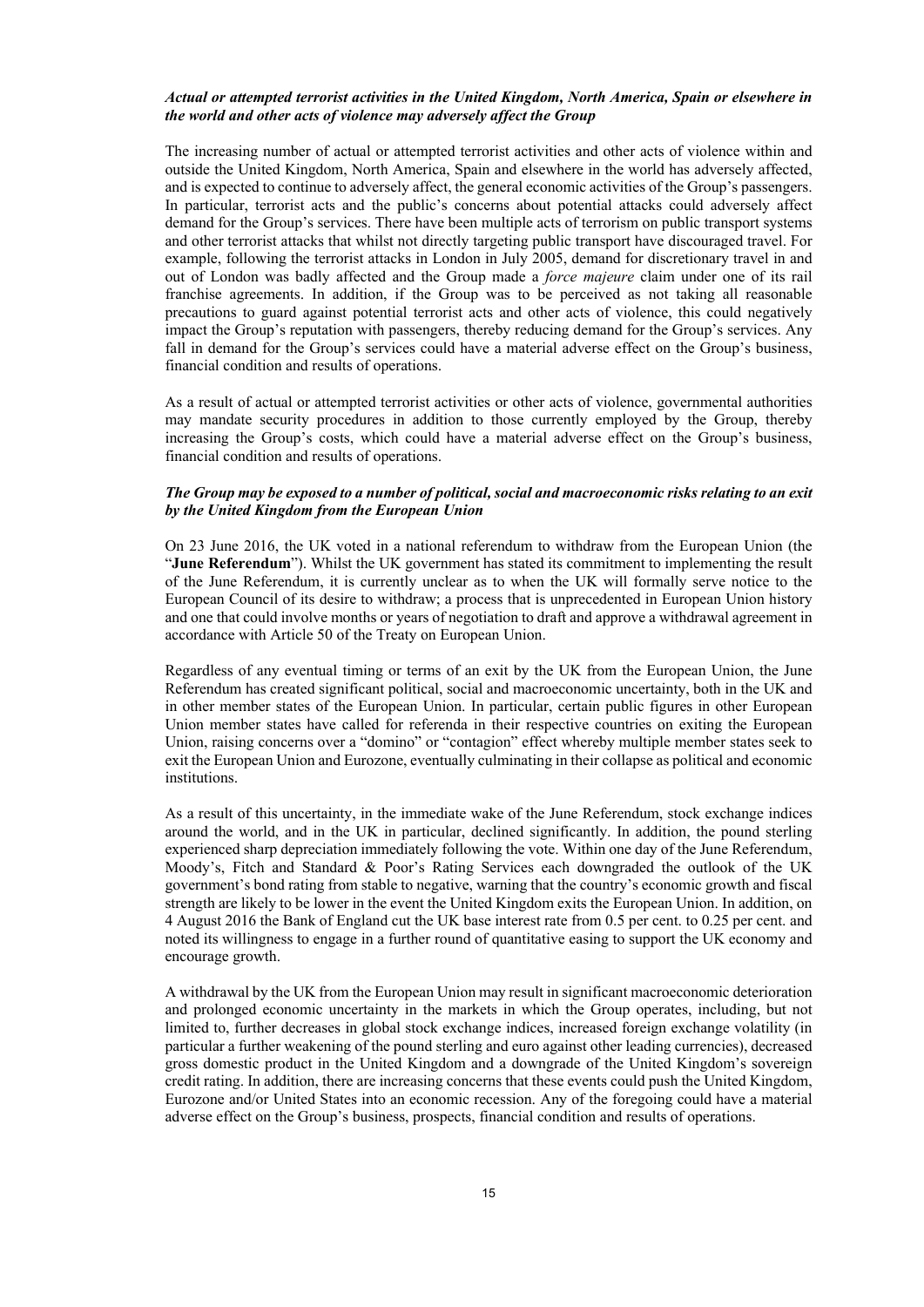Depending on the contours of the agreement reached between the United Kingdom and European Union on migration and immigration (if any), the United Kingdom's exit from the European Union could result in restrictions on mobility of personnel and could create difficulties for the Group in recruiting and retaining qualified employees.

In addition, an exit by the UK from the European Union and any consequential loss of the ability of UK-based businesses to sell goods and services freely and bid for work within the European Union may result in an increase in UK unemployment, potentially as a result of the relocation of businesses and jobs to other member states of the European Union. This could have a particularly adverse effect on the Group's UK operations, especially those of its rail operation which operates routes into central London.

Any of these risks could result in lower revenue, higher operating costs and could have a material adverse effect on the Group's business, prospects, financial condition and results of operations.

#### **Factors which are material for the purpose of assessing the market risks associated with Notes issued under the Programme**

#### **Risks related to the structure of a particular issue of Notes**

#### *Fixed/Floating Rate Notes*

Fixed/Floating Rate Notes may bear interest at a rate that the Issuer may elect to convert from a fixed rate to a floating rate, or from a floating rate to a fixed rate. The Issuer's ability to convert the interest rate will affect the secondary market and the market value of such Notes since the Issuer may be expected to convert the rate when it is likely to produce a lower overall cost of borrowing. If the Issuer converts from a fixed rate to a floating rate, the spread on the Fixed/Floating Rate Notes may be less favourable than prevailing spreads on comparable Floating Rate Notes tied to the same reference rate. In addition, the new floating rate at any time may be lower than the rates on other Notes. If the Issuer converts from a floating rate to a fixed rate, the fixed rate may be lower than then prevailing rates on its Notes.

#### *Notes issued at a substantial discount*

The market values of securities issued at a substantial discount to their nominal amount tend to fluctuate more in relation to general changes in interest rates than do prices for conventional interest-bearing securities. Generally, the longer the remaining term of the securities, the greater the price volatility as compared to conventional interest-bearing securities with comparable maturities.

#### *The Notes may be redeemed by the Issuer prior to maturity*

If in the case of any particular Tranche of Notes the relevant Final Terms specifies that the Notes are redeemable at the Issuer's option, the Issuer may choose to redeem the Notes at times when prevailing interest rates may be relatively low. In such circumstances an investor may not be able to reinvest the redemption proceeds in a comparable security at an effective interest rate as high as that of the relevant Notes.

#### *Inverse Floating Rate Notes*

Notes that are specified as having an inverse floating rate have an interest rate equal to a fixed rate minus a rate based upon a reference rate such as the London Interbank Offered Rate ("**LIBOR**"). The market values of such Notes typically are more volatile than market values of other conventional floating rate debt securities based on the same reference rate (and with otherwise comparable terms). Inverse floating rate Notes are more volatile because an increase in the reference rate not only decreases the interest rate of the Notes, but may also reflect an increase in prevailing interest rates, which further adversely affects the market value of these Notes.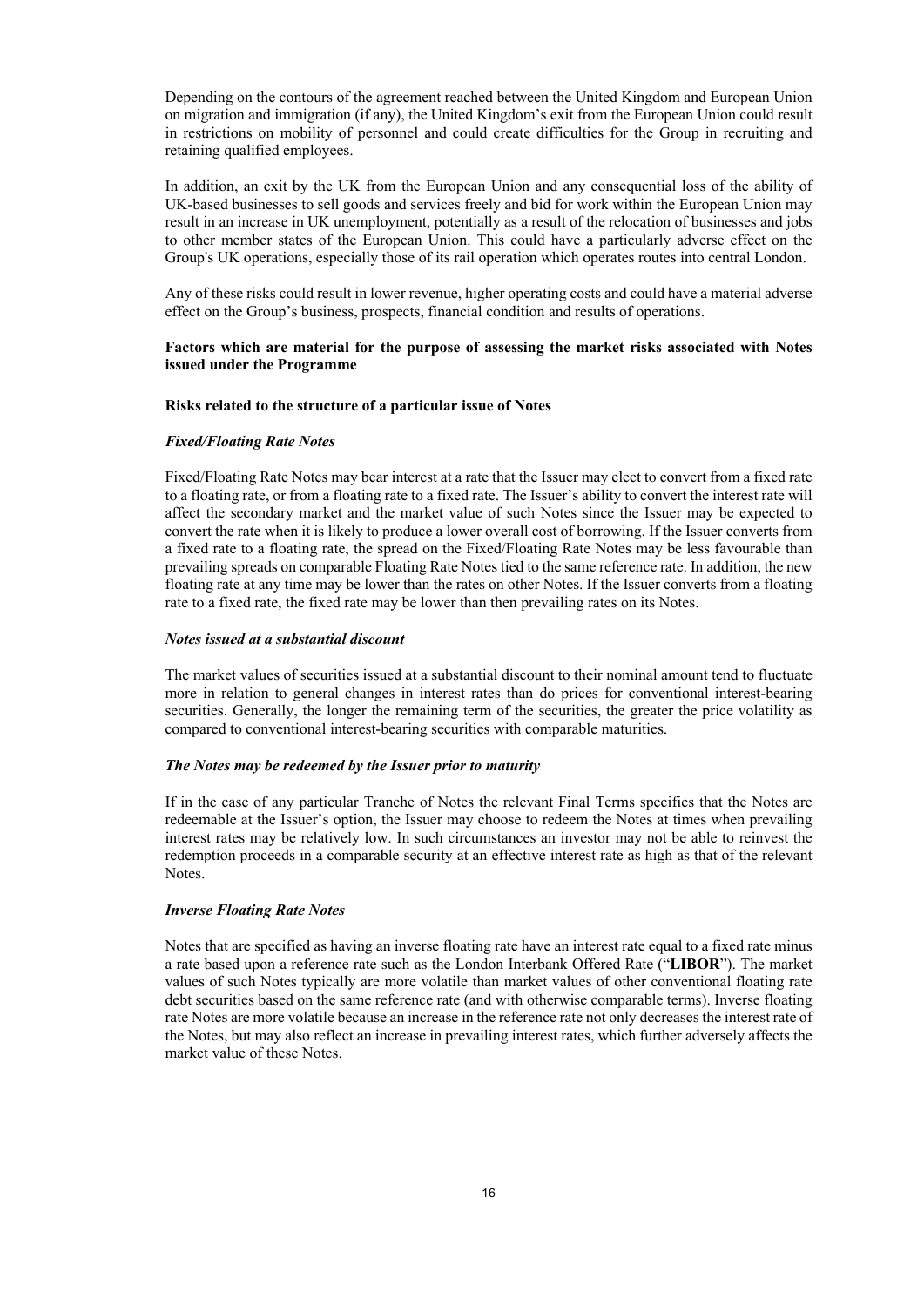#### **Risks related to Notes generally**

#### *Modification and waivers and substitution*

The Conditions contain provisions for calling meetings of Noteholders to consider matters affecting their interests generally. These provisions permit defined majorities to bind all Noteholders including Noteholders who did not attend and vote at the relevant meeting and Noteholders who voted in a manner contrary to the majority.

The Conditions also provide that the Trustee may, without the consent of Noteholders, agree to (i) any modification to the Conditions or to the waiver or authorisation of any breach or proposed breach of, any of the provisions of Notes, (ii) determine without the consent of the Noteholders that any Event of Default or potential Event of Default shall not be treated as such, and (iii) the substitution of another company as principal debtor under any Notes in place of the Issuer, in the circumstances described in Condition 16 (*Meetings of Noteholders; Modification and Waiver*).

#### *There is no active trading market for the Notes*

Notes issued under the Programme will be new securities which may not be widely distributed and for which there is currently no active trading market (unless in the case of any particular Tranche, such Tranche is to be consolidated with and form a single series with a Tranche of Notes which is already issued). If the Notes are traded after their initial issuance, they may trade at a discount to their initial offering price, depending upon prevailing interest rates, the market for similar securities, general economic conditions and the financial condition of the Issuer and the Guarantor. Although applications have been made for the Notes issued under the Programme to be admitted to the Official List of the FCA and to trading on the Regulated Market of the London Stock Exchange, there is no assurance that such applications will be accepted, that any particular Tranche of Notes will be so admitted or that an active trading market will develop. Accordingly, there is no assurance as to the development or liquidity of any trading market for any particular Tranche of Notes.

# *Because the Global Notes are held by or on behalf of Euroclear and Clearstream, Luxembourg, investors will have to rely on their procedures for transfers, payments with the Issuer*

Notes issued under the Programme may be represented by one or more Global Notes. Such Global Notes will be deposited with a common depositary or, as the case may be, common safekeeper for Euroclear and Clearstream, Luxembourg. Except in the circumstances described in the relevant Global Note, investors will not be entitled to receive Definitive Notes. Euroclear and Clearstream, Luxembourg will maintain records of the beneficial interests in the Global Notes. While the Notes are represented by one or more Global Notes, investors will be able to trade their beneficial interests only through Euroclear and Clearstream, Luxembourg. While the Notes are represented by one or more Global Notes the Issuer will discharge its payment obligations under the Notes by making payments to Euroclear and Clearstream, Luxembourg for distribution to their account holders. A holder of a beneficial interest in a Global Note must rely on the procedures of Euroclear and Clearstream, Luxembourg to receive payments under the relevant Notes. The Issuer has no responsibility or liability for the records relating to, or payments made in respect of, beneficial interests in the Global Notes.

#### *Change of Tax Law*

Statements in this Base Prospectus concerning the taxation of investors are of a general nature and are based upon current tax law and published practice in the jurisdictions stated. Such law and practice is subject to change, possibly with retrospective effect, and this could adversely affect investors.

In addition, any change in the Issuer's tax status or in taxation legislation or in practice in a relevant jurisdiction could adversely impact (i) the ability of the Issuer to service the Notes and (ii) the market value of the Notes.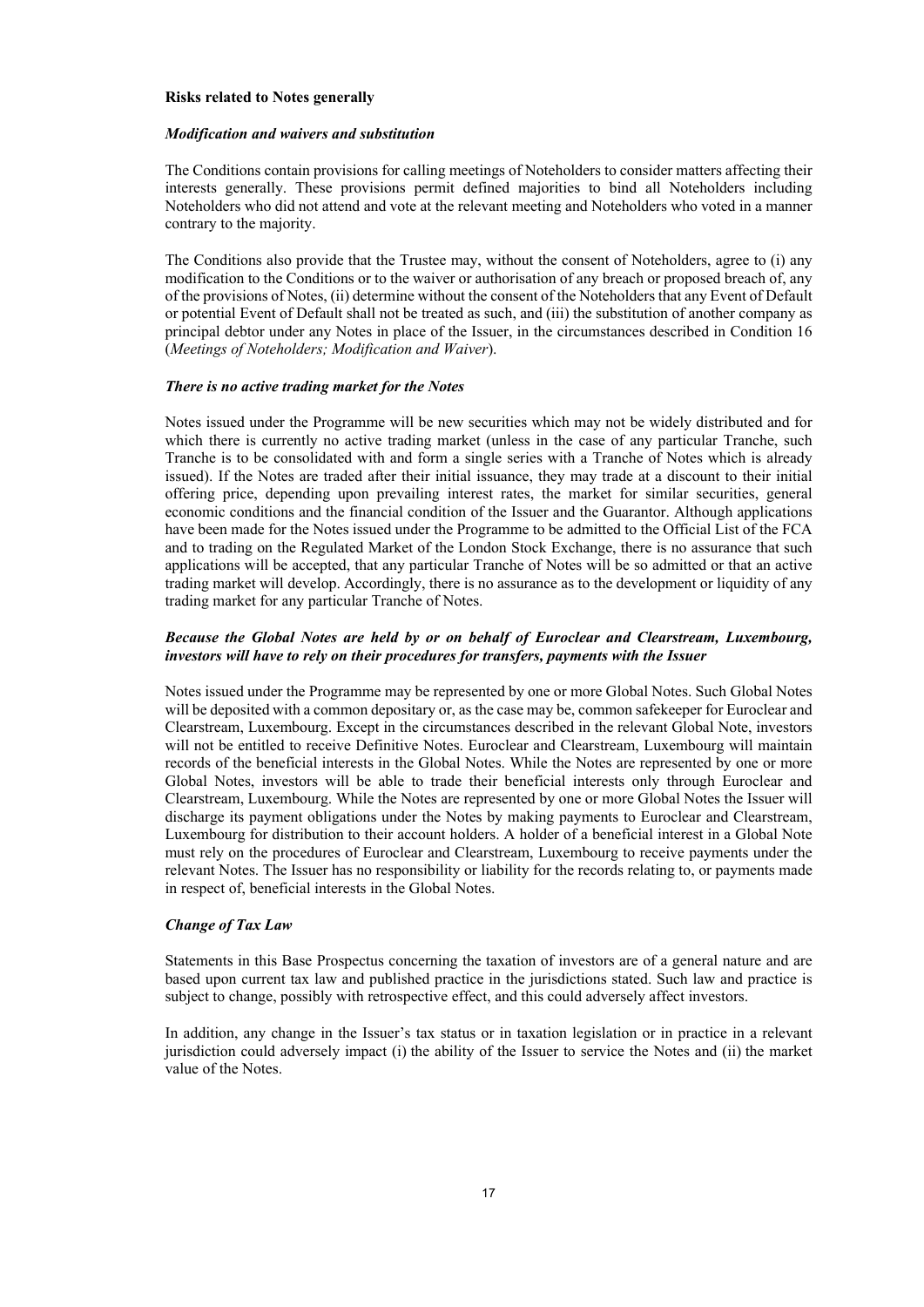#### *Change of law*

The Conditions are based on English law in effect as at the date of issue of the relevant Notes. No assurance can be given as to the impact of any possible judicial decision or change to English law or administrative practice after the date of issue of the relevant Notes.

#### *If Definitive Notes are issued, such Notes may be illiquid and difficult to trade*

In relation to any issue of Notes which have denominations consisting of a minimum Specified Denomination plus one or more higher integral multiples of another smaller amount, it is possible that the Notes may be traded in amounts that are not integral multiples of such minimum Specified Denominations (as defined in the Conditions). In such a case a Noteholder who, as a result of trading such amounts, holds a principal amount of less than the minimum Specified Denomination in his account with the relevant clearing system at the relevant time will not receive a Definitive Note in respect of such holding (should Definitive Notes be printed) and would need to purchase a principal amount of Notes such that it holds an amount equal to one or more Specified Denominations.

If Definitive Notes are issued, Noteholders should be aware that Definitive Notes which have a denomination that is not an integral multiple of the minimum Specified Denomination may be illiquid and difficult to trade.

#### **Risks related to the market generally**

#### *The secondary market generally*

Notes may have no established trading market when issued, and one may never develop. If a market does develop, it may not be liquid. Therefore, investors may not be able to sell their Notes easily or at prices that will provide them with a yield comparable to similar investments that have a developed secondary market. This is particularly the case for Notes that are especially sensitive to interest rate, currency or market risks, are designed for specific investment objectives or strategies or have been structured to meet the investment requirements of limited categories of investors. These types of Notes generally would have a more limited secondary market and more price volatility than conventional debt securities. Illiquidity may have a severely adverse effect on the market value of Notes.

#### *Exchange rate risks and exchange controls*

The Issuer will pay principal and interest on the Notes in the Specified Currency. This presents certain risks relating to currency conversions if an investor's financial activities are denominated principally in a currency or currency unit (the "**Investor's Currency**") other than the Specified Currency. These include the risk that exchange rates may significantly change (including changes due to devaluation of the Specified Currency or revaluation of the Investor's Currency) and the risk that authorities with jurisdiction over the Investor's Currency may impose or modify exchange controls. An appreciation in the value of the Investor's Currency relative to the Specified Currency would decrease (1) the Investor's Currency-equivalent yield on the Notes, (2) the Investor's Currency equivalent value of the principal payable on the Notes and (3) the Investor's Currency equivalent market value of the Notes.

Government and monetary authorities may impose (as some have done in the past) exchange controls that could adversely affect an applicable exchange rate or the ability of the Issuer to make payments in respect of the Notes. As a result, investors may receive less interest or principal than expected, or no interest or principal.

#### *Interest rate risks*

Investment in Fixed Rate Notes involves the risk that subsequent changes in market interest rates may adversely affect the value of Fixed Rate Notes.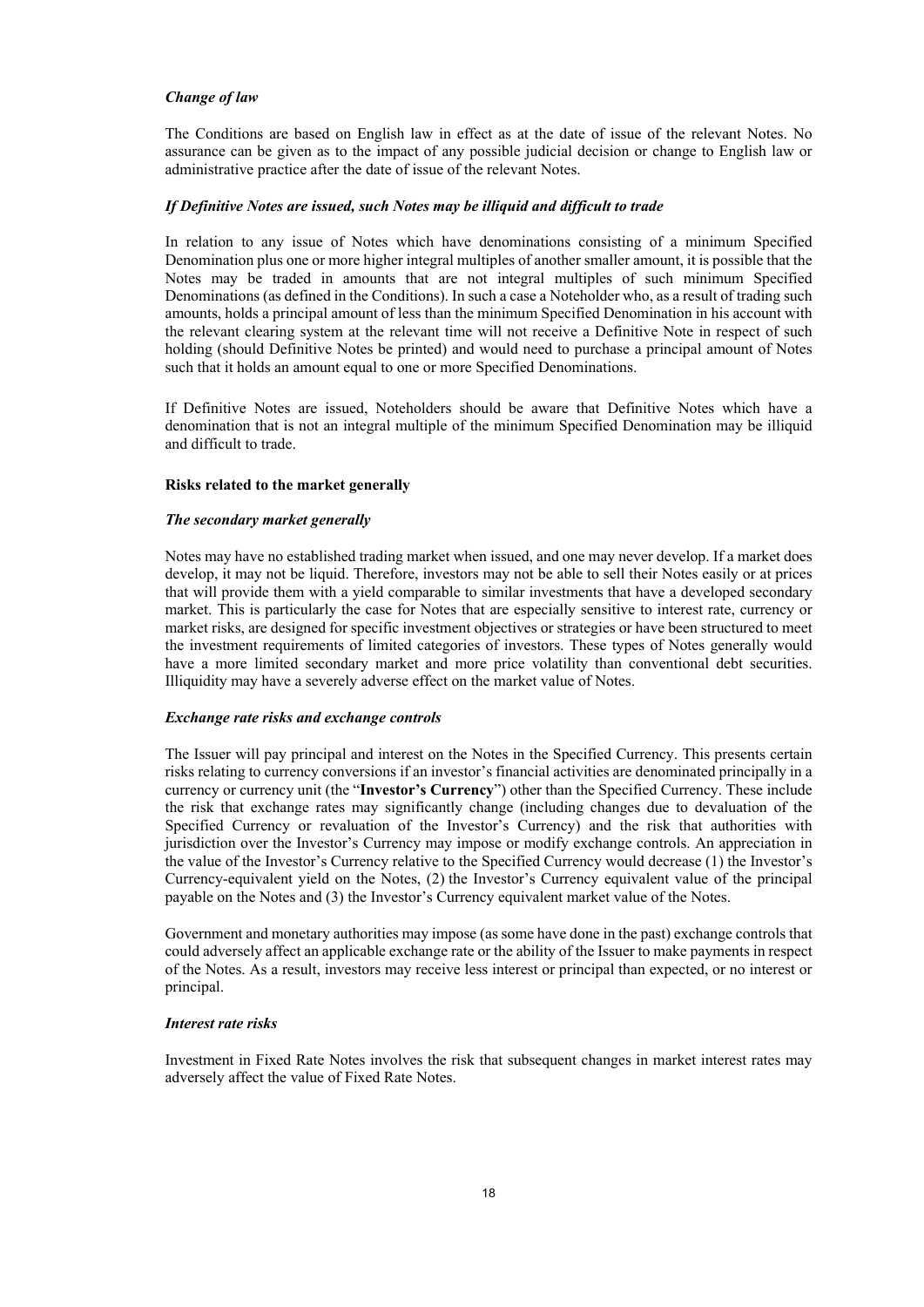#### *Credit ratings may not reflect all risks*

One or more independent credit rating agencies may assign credit ratings to an issue of Notes. The ratings may not reflect the potential impact of all risks related to structure, market, additional factors discussed above, and other factors that may affect the value of the Notes. A credit rating is not a recommendation to buy, sell or hold securities and may be revised or withdrawn by the rating agency at any time.

In general, European regulated investors are restricted under the CRA Regulation from using credit ratings for regulatory purposes, unless such ratings are issued by a credit rating agency established in the EU and registered under the CRA Regulation (and such registration has not been withdrawn or suspended), subject to transitional provisions that apply in certain circumstances whilst the registration application is pending. Such general restriction will also apply in the case of credit ratings issued by non-EU credit rating agencies, unless the relevant credit ratings are endorsed by an EU-registered credit rating agency or the relevant non-EU rating agency is certified in accordance with the CRA Regulation (and such endorsement action or certification, as the case may be, has not been withdrawn or suspended). The list of registered and certified rating agencies published by the European Securities and Markets Authority ("**ESMA**") on its website in accordance with the CRA Regulation is not conclusive evidence of the status of the relevant rating agency included in such list, as there may be delays between certain supervisory measures being taken against a relevant rating agency and the publication of the updated ESMA list. Certain information with respect to the credit rating agencies and ratings is disclosed on the front cover of this Base Prospectus and if a Tranche of Notes is rated such rating will be disclosed in the relevant Final Terms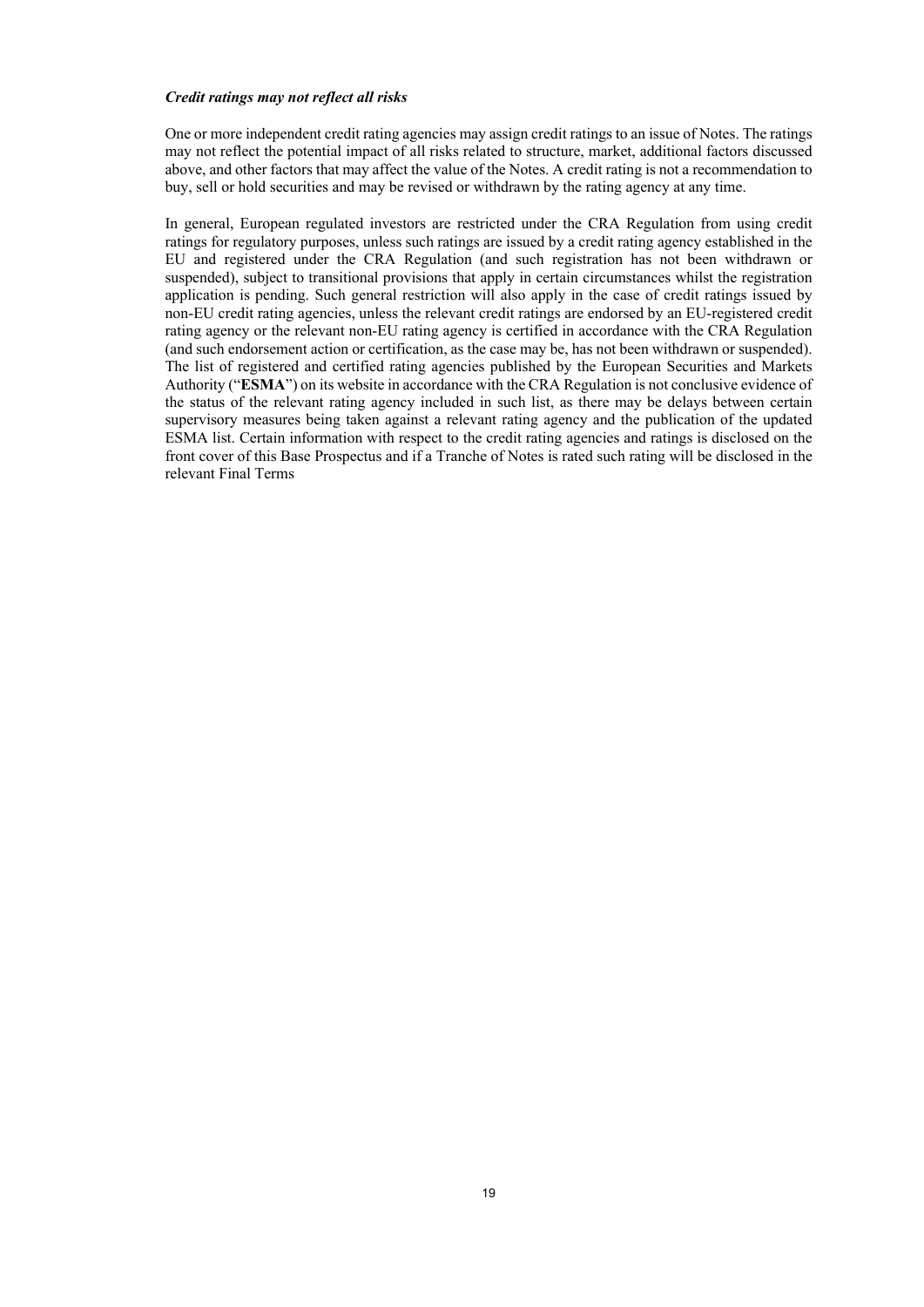# **USE OF PROCEEDS**

The net proceeds from each issue of Notes may be applied by the Issuer for its general funding purposes.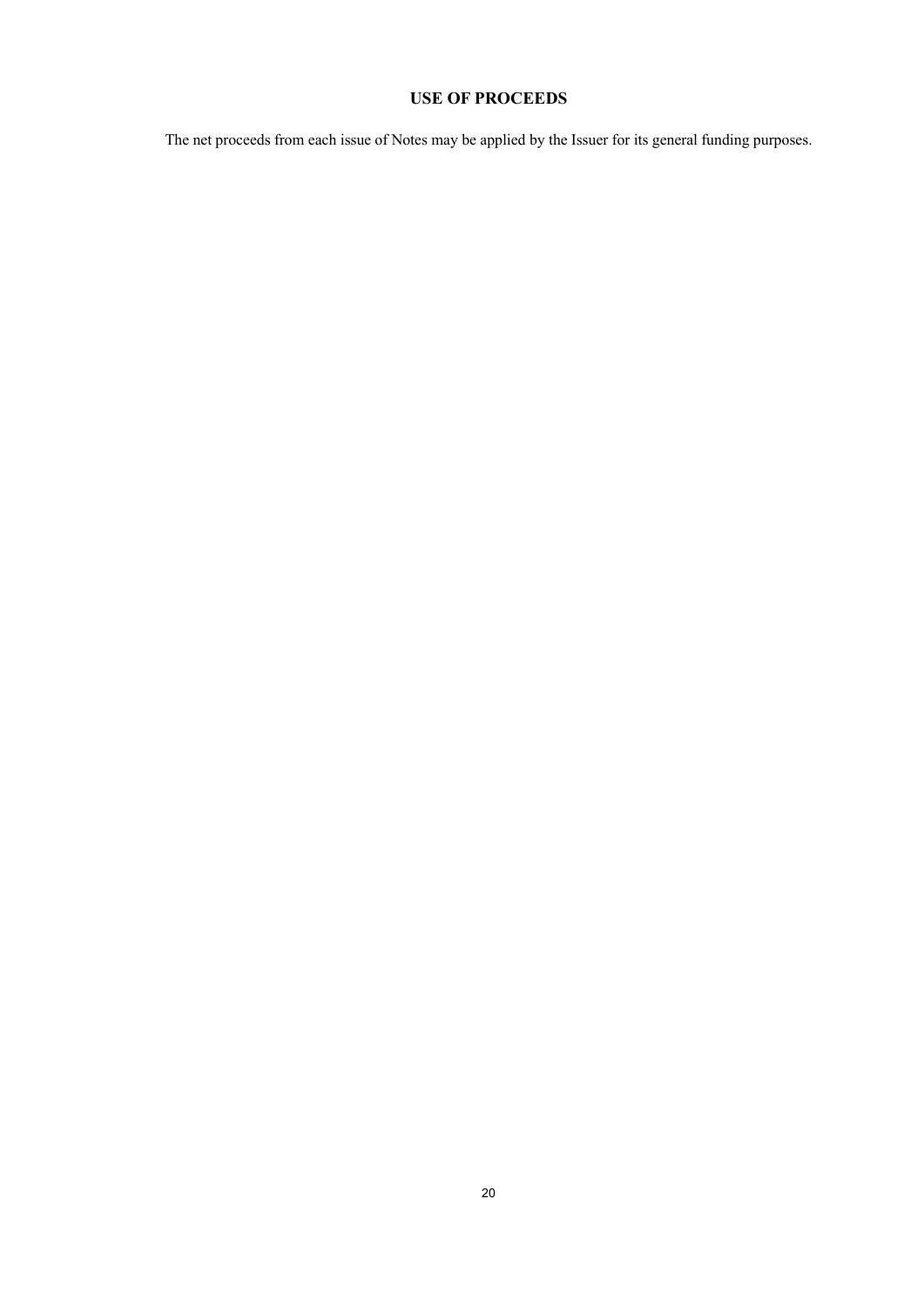# **DOCUMENTS INCORPORATED BY REFERENCE**

The following information shall be deemed to be incorporated in, and to form part of, this Base Prospectus:

(1) the audited consolidated financial statements (comprising the auditors report thereon and notes set out at the following pages of the Group's 'Annual Report and Accounts 2015' and 'Annual Report and Accounts 2014') of the Group in respect of the financial years ended 31 December 2014 and 31 December 2015:

|                                             | 2015          | 2014         |
|---------------------------------------------|---------------|--------------|
| Consolidated Financial Statements and Notes | pages 106-171 | pages 93-152 |
| Auditor's Report                            | page 101      | page 89      |

(2) the unaudited consolidated financial statements of the Group in respect of the six months ended 30 June 2016 set out at the following pages of the Group's 'Half Year Results for the six months ended 30 June 2016':

| Consolidated Financial Statements and Notes | pages 19-34 |
|---------------------------------------------|-------------|
| Review Report                               | page 35     |

- (3) the audited non-consolidated financial statements (including the auditors report thereon and notes thereto) of the Guarantor in respect of the financial years ended 31 December 2014 and 31 December 2015; and
- (4) the section entitled "Terms and Conditions" on pages 28 to 55 of the Prospectus dated 21 December 2009 relating to the Programme.

Any non-incorporated parts of a document referred to herein are either deemed not relevant for an investor or are otherwise covered elsewhere in this Base Prospectus. Any documents themselves incorporated by reference in the documents incorporated by reference in this Base Prospectus shall not form part of this Base Prospectus.

Such documents shall be incorporated in and form part of this Base Prospectus, save that any statement contained in a document which is incorporated by reference herein shall be modified or superseded for the purpose of this Base Prospectus to the extent that a statement contained herein modifies or supersedes such earlier statement (whether expressly, by implication or otherwise). Any statement so modified or superseded shall not, except as so modified or superseded, constitute a part of this Base Prospectus.

Copies of the documents incorporated by reference in this Base Prospectus may be obtained, free of charge, from the registered office of the Issuer at National Express House, Birmingham Coach Station, Mill Lane, Digbeth B5 6DD, United Kingdom and its website http://www.nationalexpressgroup.com/investors/debt-information/.

# **FINAL TERMS, DRAWDOWN PROSPECTUSES AND SUPPLEMENTS**

In this section the expression "necessary information" means, in relation to any Tranche of Notes, the information necessary to enable investors to make an informed assessment of the assets and liabilities, financial position, profits and losses and prospects of the Issuer and the Guarantor and of the rights attaching to the Notes. In relation to the different types of Notes which may be issued under the Programme the Issuer and the Guarantor have endeavoured to include in this Base Prospectus all of the necessary information except for information relating to the Notes which is not known at the date of this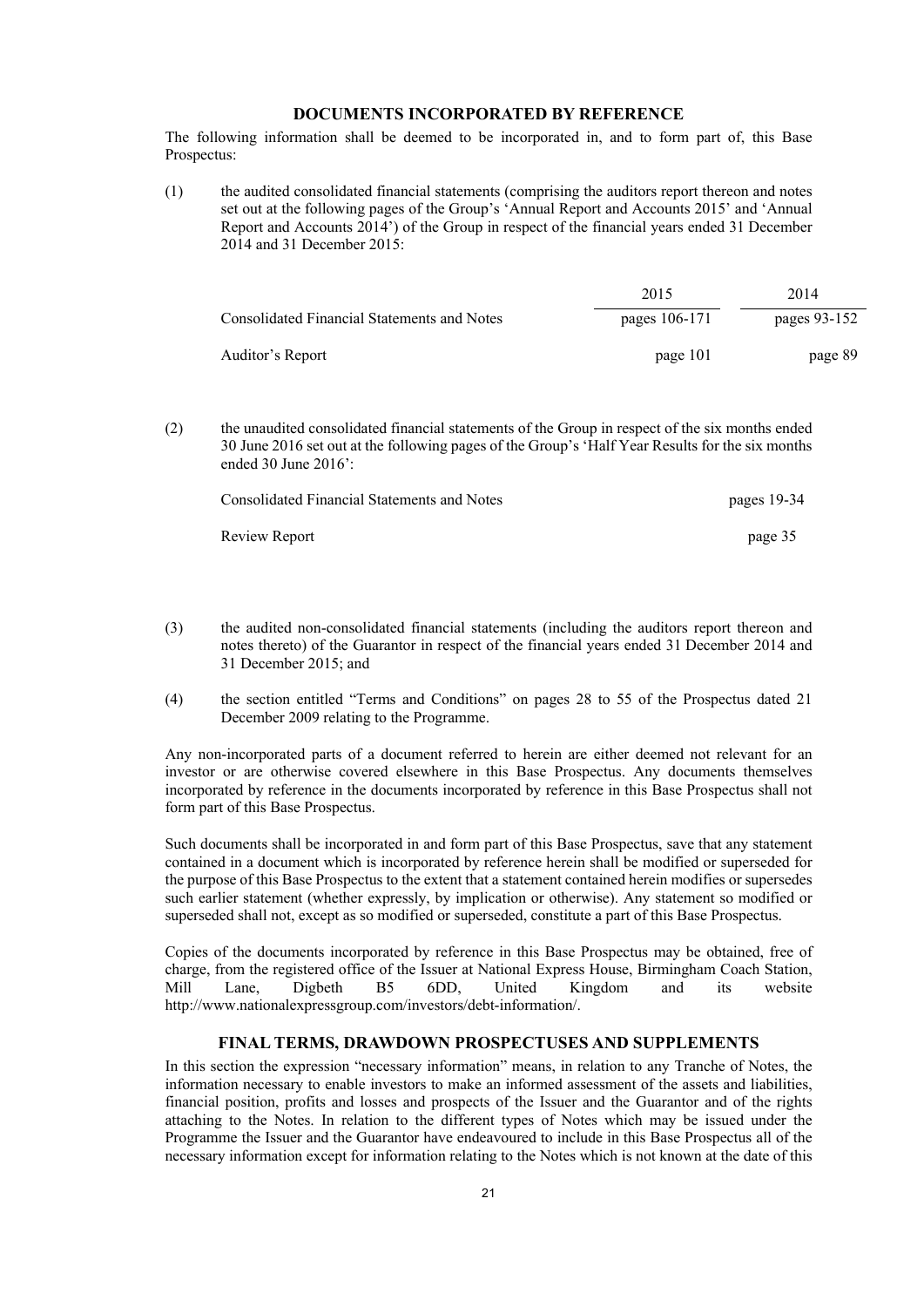Base Prospectus and which can only be determined at the time of an individual issue of a Tranche of Notes.

Any information relating to the Notes which is not included in this Base Prospectus and which is required in order to complete the necessary information in relation to a Tranche of Notes will be contained either in the relevant Final Terms or in a Drawdown Prospectus.

For a Tranche of Notes which is the subject of Final Terms, those Final Terms will, for the purposes of that Tranche only, complete this Base Prospectus and must be read in conjunction with this Base Prospectus. The terms and conditions applicable to any particular Tranche of Notes which is the subject of Final Terms are the Conditions as completed by the relevant Final Terms.

Each Drawdown Prospectus will be constituted by a single document containing the necessary information relating to the Issuer and the Guarantor and the relevant Notes. The terms and conditions applicable to any particular Tranche of Notes which is the subject of a Drawdown Prospectus will be the Conditions as supplemented, amended and/or replaced to the extent described in the relevant Drawdown Prospectus. In the case of a Tranche of Notes which is the subject of a Drawdown Prospectus, each reference in this Base Prospectus to information being specified or identified in the relevant Final Terms shall be read and construed as a reference to such information being specified or identified in the relevant Drawdown Prospectus unless the context requires otherwise.

In the event of any significant new factor, material mistake or inaccuracy relating to information included in this Base Prospectus which is capable of affecting the assessment of any Notes and whose inclusion or removal from this Base Prospectus is necessary for the purpose of allowing an investor to make an informed assessment of the assets and liabilities, financial position, profits and losses and prospects of the Issuer and/or the Guarantor and/or and the rights attaching to the Notes, the Issuer will prepare a supplement to this Base Prospectus or publish a new Base Prospectus for use in connection with such Notes and any subsequent issue of Notes.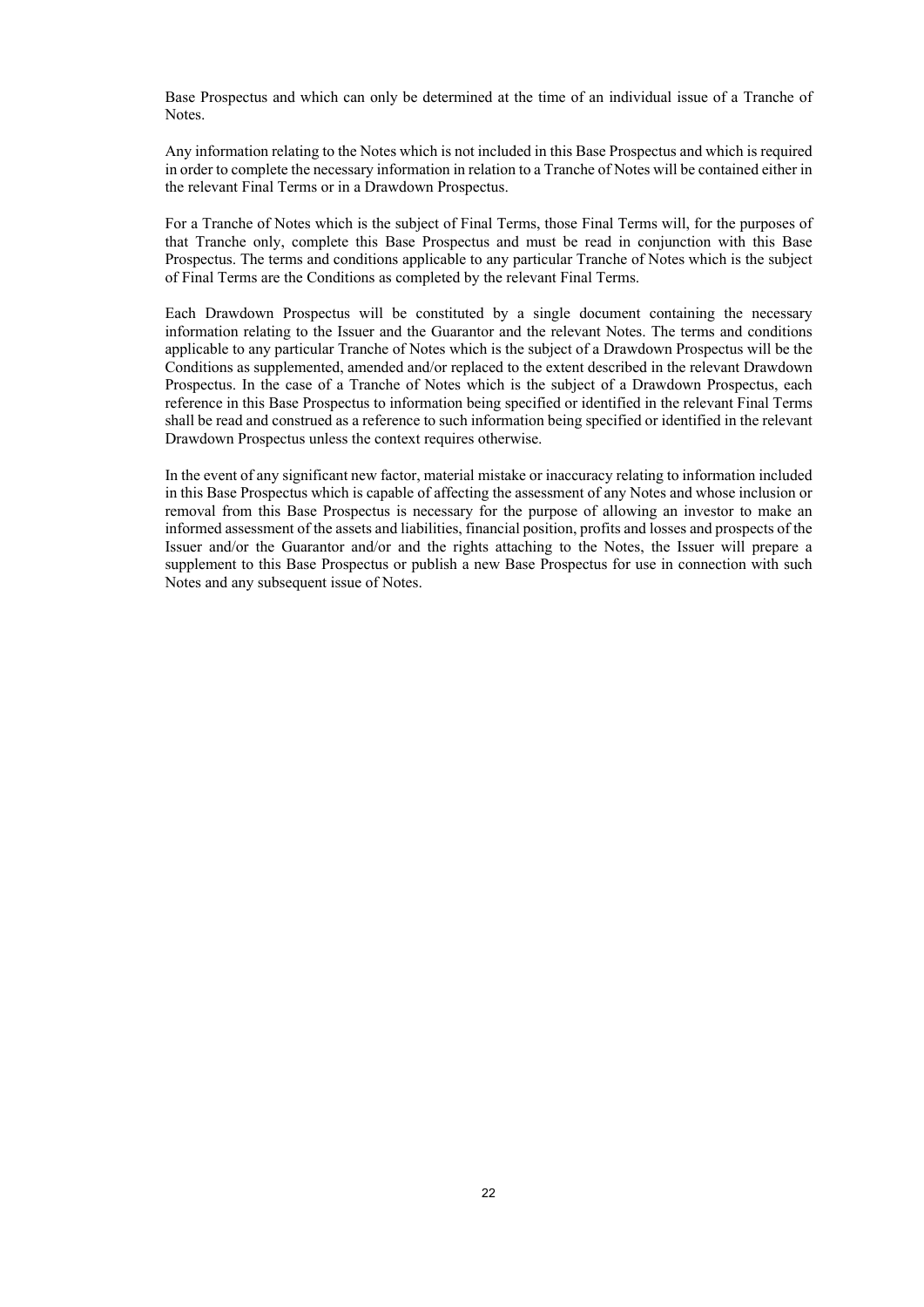# **FORM OF THE NOTES**

Each Tranche of Notes will initially be in the form of either a temporary global note (the "**Temporary Global Note**"), without interest coupons, or a permanent global note (the "**Permanent Global Note**"), without interest coupons, in each case as specified in the relevant Final Terms. Each Temporary Global Note or, as the case may be, Permanent Global Note (each a "**Global Note**") which is not intended to be issued in new global note ("**NGN**") form, as specified in the relevant Final Terms, will be deposited on or around the issue date of the relevant Tranche of the Notes with a depositary or a common depositary for Euroclear Bank S.A./N.V. ("**Euroclear**") and/or Clearstream Banking SA ("**Clearstream, Luxembourg**") and/or any other relevant clearing system and each Global Note which is intended to be issued in NGN form, as specified in the relevant Final Terms, will be deposited on or around the issue date of the relevant Tranche of the Notes with one of Euroclear or Clearstream, Luxembourg (or another entity approved by Euroclear and Clearstream, Luxembourg) as common safekeeper.

The Notes will be issued in compliance with U.S. Treas. Reg.  $\S1.163-5(c)(2)(i)(D)$  (or any successor rules in substantially the same form that are applicable for purposes of Section 4701 of the U.S. Internal Revenue Code of 1986, as amended (the "**Code**")) (the "**D Rules**") unless (a) the relevant Final Terms states that Notes are issued in compliance with U.S. Treas. Reg. §1.163-5(c)(2)(i)(C) (or any successor rules in substantially the same form that are applicable for purposes of Section 4701 of the Code) (the "**C Rules**") or (b) the Notes are issued other than in compliance with the D Rules or the C Rules but in circumstances in which the Notes will not constitute "registration required obligations" under the United States Tax Equity and Fiscal Responsibility Act of 1982 ("**TEFRA**"), which circumstances will be referred to in the relevant Final Terms as a transaction to which TEFRA is not applicable.

Where the Global Notes issued in respect of any Tranche are in NGN form, the Issuer will also notify the relevant clearing system as to whether or not such Global Notes are intended to be held in a manner which would allow Eurosystem eligibility. Any indication that the Global Notes are to be so held does not necessarily mean that the Notes of the relevant Tranche will be recognised as eligible collateral for Eurosystem monetary policy and intra-day credit operations by the Eurosystem either upon issue or at any time during their life as such recognition depends upon the European Central Bank (the "**ECB**") being satisfied that the Eurosystem eligibility criteria have been met. Furthermore, any indication that the Global Notes are not intended to be so held may be the case at the date of the relevant Final Terms. However, should the Eurosystem eligibility criteria be amended in the future such that the Notes are capable of meeting them, the Notes may then be deposited with one of Euroclear or Clearstream, Luxembourg (or another entity approved by Euroclear and Clearstream, Luxembourg) as common safekeeper. Similarly, this would not necessarily mean that the Notes will then be recognised as eligible collateral for Eurosystem monetary policy and intra day credit operations by the Eurosystem at any time during their life. Such recognition will depend upon the ECB being satisfied that Eurosystem eligibility criteria have been met.

#### **Temporary Global Note exchangeable for Permanent Global Note**

If the relevant Final Terms specify the form of Notes as being "Temporary Global Note exchangeable for a Permanent Global Note", then the Notes will initially be in the form of a Temporary Global Note which will be exchangeable, in whole or in part, for interests in a Permanent Global Note, without interest coupons, not earlier than 40 days after the issue date of the relevant Tranche of the Notes upon certification of non-U.S. beneficial ownership. No payments will be made under the Temporary Global Note unless exchange for interests in the Permanent Global Note is improperly withheld or refused. In addition, interest payments in respect of the Notes cannot be collected without such certification of non-U.S. beneficial ownership.

Whenever any interest in the Temporary Global Note is to be exchanged for an interest in a Permanent Global Note, the Issuer shall procure (in the case of first exchange) the prompt delivery (free of charge to the bearer) of such Permanent Global Note to the bearer of the Temporary Global Note or (in the case of any subsequent exchange) an increase in the principal amount of the Permanent Global Note in accordance with its terms against:

- (i) presentation and (in the case of final exchange) surrender of the Temporary Global Note to or to the order of the Paying Agent; and
- (ii) receipt by the Paying Agent of a certificate or certificates of non-U.S. beneficial ownership,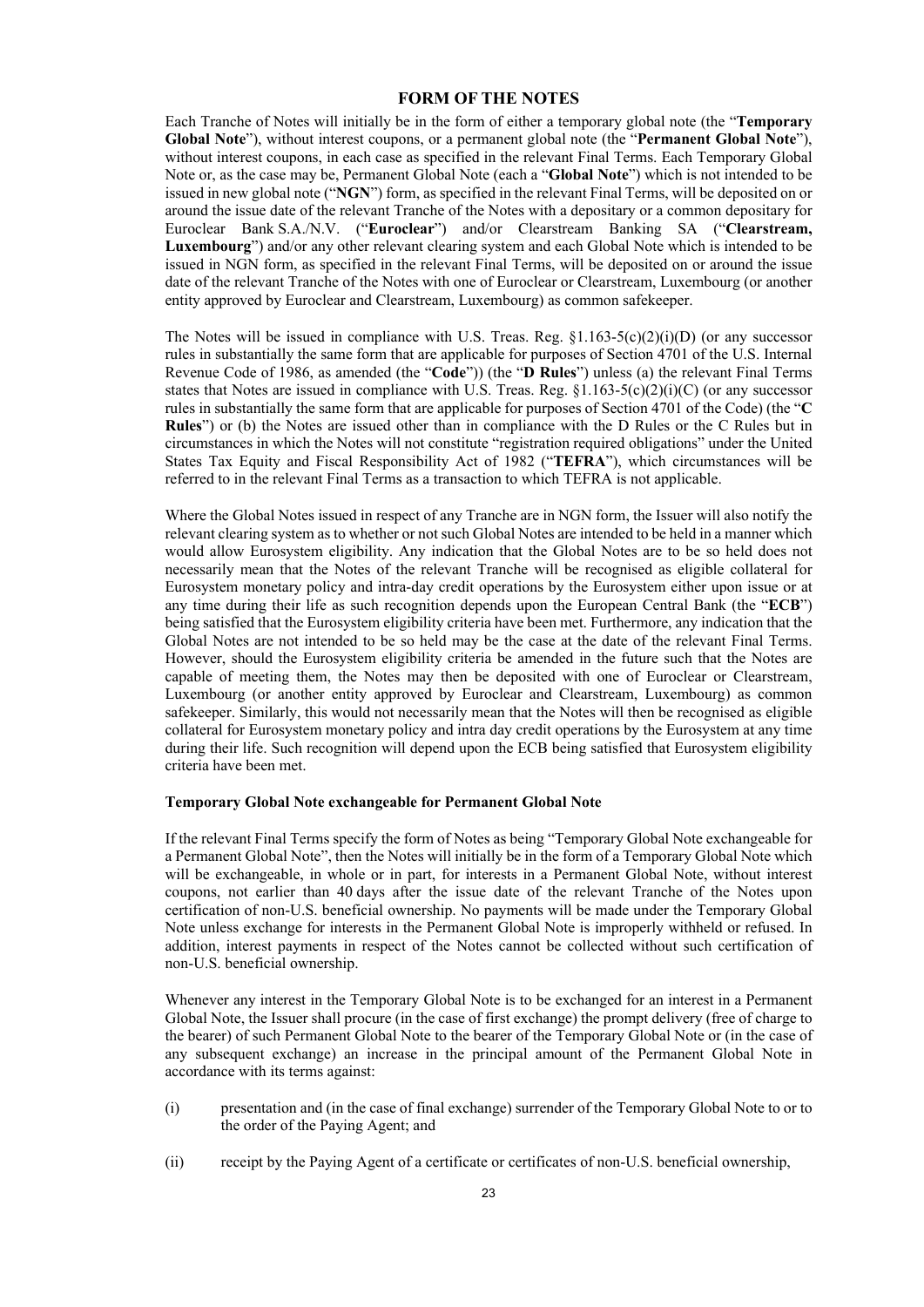within 7 days of the bearer requesting such exchange.

The principal amount of the Permanent Global Note shall be equal to the aggregate of the principal amounts specified in the certificates of non-U.S. beneficial ownership; provided, however, that in no circumstances shall the principal amount of the Permanent Global Note exceed the initial principal amount of the Temporary Global Note.

The Permanent Global Note will be exchangeable in whole, but not in part, for Notes in definitive form ("**Definitive Notes**") only if Euroclear or Clearstream, Luxembourg or any other relevant clearing system is closed for business for a continuous period of 14 days (other than by reason of legal holidays) or announces an intention permanently to cease business and no other clearing system is available.

Whenever the Permanent Global Note is to be exchanged for Definitive Notes, the Issuer shall procure the prompt delivery (free of charge to the bearer) of such Definitive Notes, duly authenticated and with Coupons and Talons attached (if so specified in the relevant Final Terms), in an aggregate principal amount equal to the principal amount of the Permanent Global Note to the bearer of the Permanent Global Note against the surrender of the Permanent Global Note to or to the order of the Paying Agent within 30 days of the bearer requesting such exchange.

#### **Terms and Conditions applicable to the Notes**

The terms and conditions applicable to any Definitive Note will be endorsed on that Note and will consist of the terms and conditions set out under "*Terms and Conditions of the Notes*" below and the provisions of the relevant Final Terms which complete those terms and conditions.

The terms and conditions applicable to any Note in global form will differ from those terms and conditions which would apply to the Note were it in definitive form to the extent described under "*Summary of Provisions Relating to the Notes while in Global Form*" below.

#### **Legend concerning United States persons**

In the case of any Tranche of Notes having a maturity of more than 365 days, the Notes in global form, the Notes in definitive form and any Coupons and Talons appertaining thereto will bear a legend to the following effect:

**"ANY UNITED STATES PERSON (AS DEFINED IN THE INTERNAL REVENUE CODE OF THE UNITED STATES OF AMERICA) WHO HOLDS THIS OBLIGATION, DIRECTLY OR INDIRECTLY, WILL BE SUBJECT TO LIMITATIONS UNDER THE UNITED STATES INCOME TAX LAWS, INCLUDING THE LIMITATIONS PROVIDED IN SECTIONS 165(J) AND 1287(A) OF THE INTERNAL REVENUE CODE OF THE UNITED STATES OF AMERICA."**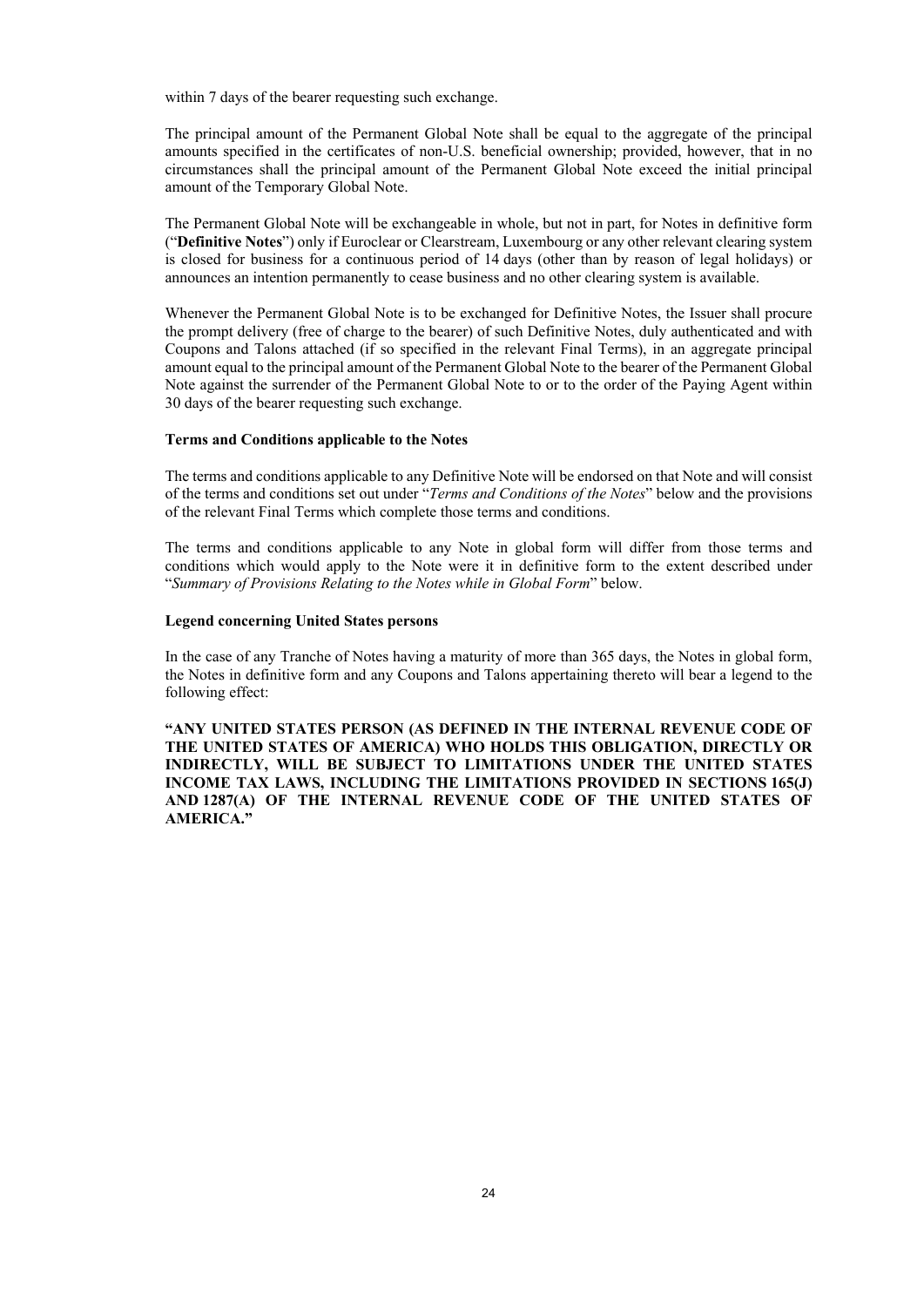# **TERMS AND CONDITIONS OF THE NOTES**

*The following is the text of the terms and conditions which, as completed by the relevant Final Terms, will be endorsed on each Note in definitive form issued under the Programme. The terms and conditions applicable to any Note in global form will differ from those terms and conditions which would apply to the Note were it in definitive form to the extent described under "Summary of Provisions Relating to the Notes while in Global Form" below.*

#### **1. Introduction**

#### *(a) Programme:*

National Express Group PLC (the "**Issuer**") has established a Euro Medium Term Note Programme (the "**Programme**") for the issuance of up to £1,000,000,000 in aggregate principal amount of notes (the "**Notes**") unconditionally and irrevocably guaranteed by West Midlands Travel Limited (the "**Guarantor**").

#### *(b) Final Terms:*

Notes issued under the Programme are issued in series (each a "**Series**") and each Series may comprise one or more tranches (each a "**Tranche**") of Notes. Each Tranche is the subject of final terms (the "**Final Terms**") which completes these terms and conditions (the "**Conditions**"). The terms and conditions applicable to any particular Tranche of Notes are these Conditions as completed by the relevant Final Terms. In the event of any inconsistency between these Conditions and the relevant Final Terms, the relevant Final Terms shall prevail.

#### *(c) Trust Deed:*

The Notes are constituted by, have the benefit of and are in all respects subject to a trust deed dated 2 October 2015 (the "**Trust Deed**") between the Issuer, the Guarantor and BNY Mellon Corporate Trustee Services Limited (the "**Trustee**", which expression shall include all persons for the time being the trustee or trustees under the Trust Deed) as trustee for the Noteholders (as defined below).

#### *(d) Agency Agreement:*

The Notes are the subject of an issue and paying agency agreement dated 2 October 2015 (the "**Agency Agreement**") between the Issuer, the Guarantor, the Trustee, The Bank of New York Mellon as principal paying agent (the "**Principal Paying Agent**", which expression includes any successor principal paying agent appointed from time to time in connection with the Notes) and the other agents appointed by the Issuer from time to time (together with the Principal Paying Agent, the "**Paying Agents**" which expression shall include any additional or successor paying agents).

#### *(e) Guarantee:*

The Guarantor has in the Trust Deed given an unconditional and irrevocable guarantee (a "**Guarantee**") for the due payment of all sums expressed to be payable by the Issuer under the Trust Deed, the Notes and the Coupons, subject to the provisions of Condition 4 (*Status of the Notes and Guarantee*).

#### *(f) The Notes:*

All subsequent references in these Conditions to "**Notes**" are to the Notes which are the subject of the relevant Final Terms. Copies of the relevant Final Terms are available for viewing during normal business hours and copies may be obtained from the Specified Office(s) of the Paying Agent(s), the initial Specified Office of the Principal Paying Agent being set out at the end of these Conditions.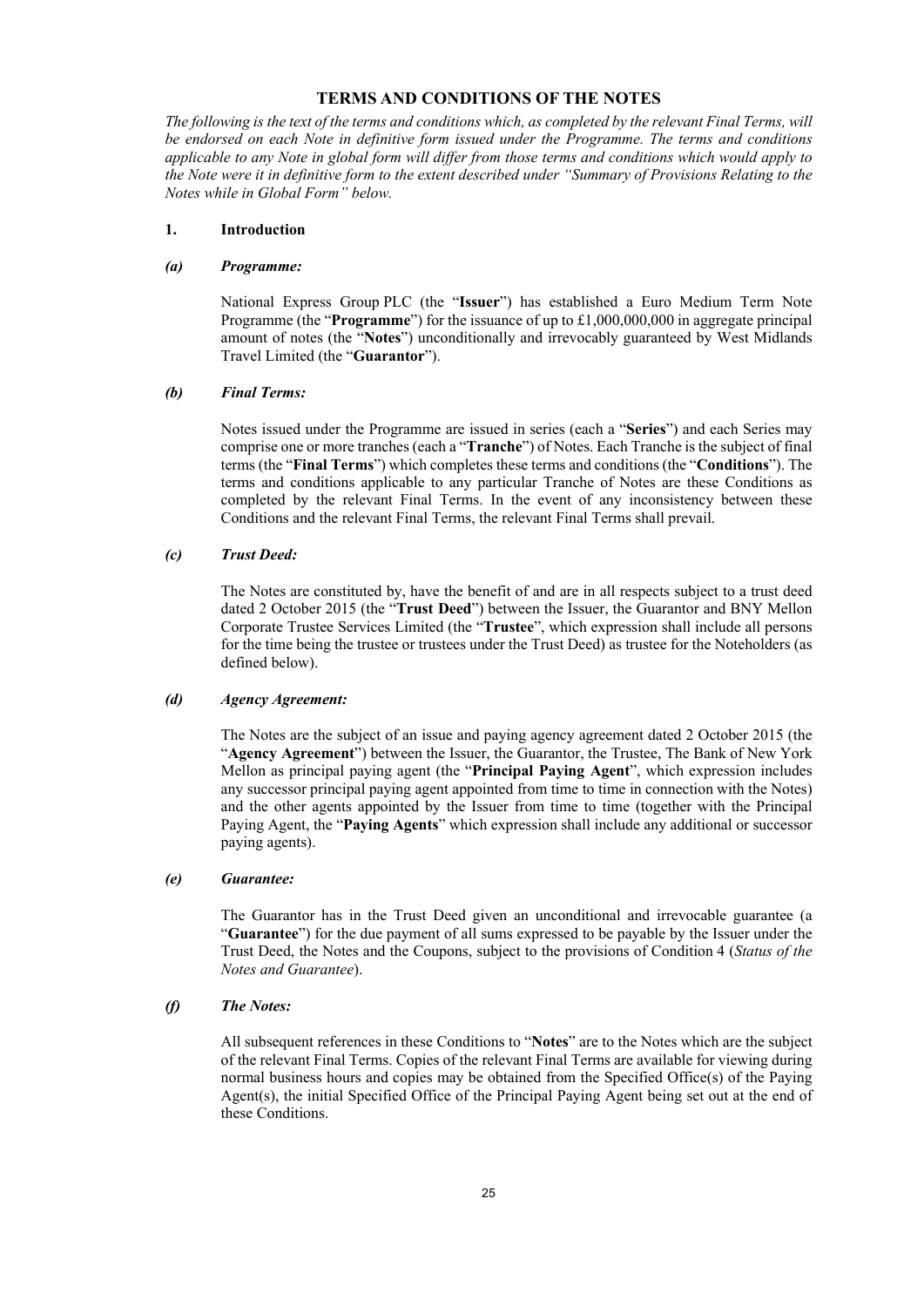The Notes may be Fixed Rate Notes, Floating Rate Notes, Zero Coupon Notes or a combination of any of the foregoing, depending upon the Interest Basis shown in the relevant Final Terms.

#### *(g) Summaries:*

Certain provisions of these Conditions are summaries of the Trust Deed and the Agency Agreement and are subject to their detailed provisions. The holders of the Notes (the "**Noteholders**"), the holders of the related interest coupons (the "**Coupons**"), and, where applicable, talons for further coupons (the "**Talons**") (the "**Couponholders**") are entitled to the benefit of, are bound by, and are deemed to have notice of, all the provisions of the Trust Deed and the Agency Agreement applicable to them. Copies of the Trust Deed and the Agency Agreement are available for inspection by Noteholders during normal business hours at the Specified Office(s) of the Paying Agent(s).

#### **2. Interpretation**

*(a) Definitions:*

In these Conditions the following expressions have the following meanings:

"**Accrual Yield**" has the meaning given in the relevant Final Terms;

"**Additional Business Centre(s)**" means the city or cities specified as such in the relevant Final Terms;

"**Additional Financial Centre(s)**" means the city or cities specified as such in the relevant Final Terms;

"**Business Day**" means:

(a) in relation to any sum payable in euro, a TARGET Settlement Day and a day on which commercial banks and foreign exchange markets settle payments generally in each (if any) Additional Business Centre; and

(b) in relation to any sum payable in a currency other than euro, a day on which commercial banks and foreign exchange markets settle payments generally in London, in the Principal Financial Centre of the relevant currency and in each (if any) Additional Business Centre;"**Business Day Convention**", in relation to any particular date, means the convention specified in the relevant Final Terms and, if so specified in the relevant Final Terms, may have different meanings in relation to different dates and, in this context, the following expressions shall have the following meanings:

- (a) "**Following Business Day Convention**" means that the relevant date shall be postponed to the first following day that is a Business Day;
- (b) "**Modified Following Business Day Convention**" or "**Modified Business Day Convention**" means that the relevant date shall be postponed to the first following day that is a Business Day unless that day falls in the next calendar month in which case that date will be the first preceding day that is a Business Day;
- (c) "**Preceding Business Day Convention**" means that the relevant date shall be brought forward to the first preceding day that is a Business Day;
- (d) "**Floating Rate Convention**" means that the relevant date shall be postponed to the next day that is a Business Day unless it would thereby fall into the next calendar month, in which event (x) such date shall be brought forward to the immediately preceding Business Day and (y) each subsequent such date shall be the last Business Day of the month in which such date would have fallen had it not been subject to adjustment;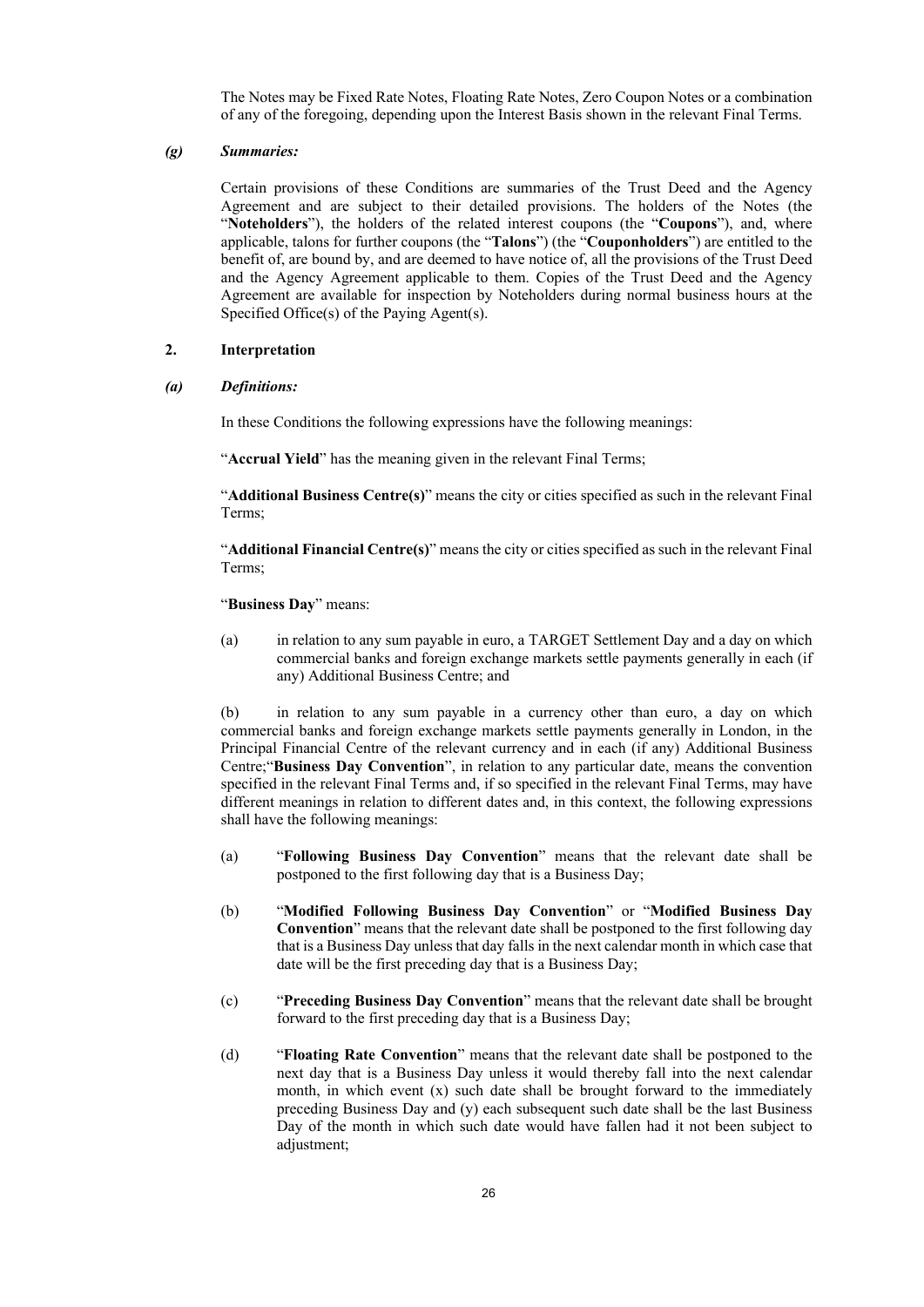(e) "**No Adjustment**" means that the relevant date shall not be adjusted in accordance with any Business Day Convention;

"**Calculation Agent**" means the Principal Paying Agent or such other Person specified in the relevant Final Terms as the party responsible for calculating the Rate(s) of Interest and Interest Amount(s) and/or such other amount(s) as may be specified in the relevant Final Terms;

"**Calculation Amount**" has the meaning given in the relevant Final Terms;

- a "**Change of Control**" will be deemed to have occurred if:
- (a) any person or any persons acting in concert (as defined in the City Code on Takeovers and Mergers), other than a holding company (as defined in Section 1159 of the Companies Act 2006) whose shareholders are or are to be substantially similar to the pre-existing shareholders of the Issuer or any direct or indirect holding company of the Issuer, shall become interested (within the meaning of Part 22 of the Companies Act 2006) in (i) more than 50 per cent. of the issued or allotted ordinary share capital of the Issuer or (ii) shares in the capital of the Issuer carrying more than 50 per cent. of the voting rights normally exercisable at a general meeting of the Issuer; or
- (b) any person or any persons acting in concert (as defined in the City Code on Takeovers and Mergers), other than a holding company (as defined in Section 1159 of the Companies Act 2006) whose shareholders are or are to be substantially similar to the pre-existing shareholders of any direct or indirect holding company of the Issuer, shall become interested (within the meaning of Part 22 of the Companies Act 2006) in (i) more than 50 per cent. of the issued or allotted ordinary share capital of any direct or indirect holding company of the Issuer or (ii) shares in the capital of any direct or indirect holding company of the Issuer carrying more than 50 per cent. of the voting rights normally exercisable at a general meeting of any such direct or indirect holding company of the Issuer;

"**Change of Control Optional Redemption Amount**" means, in respect of any Note, the amount as specified in the relevant Final Terms;

"**Change of Control Optional Redemption Date**" has the meaning stated in paragraph (c) of the definition of Change of Control Put Event Notice;

"**Change of Control Period**" means the period commencing on the date that is one business day in London prior to the Relevant Announcement Date and ending 90 days after the Change of Control (or such longer period for which the Notes are under consideration (such consideration having been announced publicly within the period ending 90 days after the Change of Control) for rating review or, as the case may be, rating by a Rating Agency, such period not to exceed 60 days after the public announcement of such consideration);

a "**Change of Control Put Event**" will be deemed to occur if while any of the Notes remain outstanding a Change of Control has occurred and on the Relevant Announcement Date, either:

- (a) the Notes are unrated or do not have an Investment Grade rating from at least one of the Rating Agencies; or
- (b) the Notes have an Investment Grade rating from at least one of the Rating Agencies and at any time during the Change of Control Period any such Rating Agency rates the Notes as Non-Investment Grade and such rating is not within the Change of Control Period restored to an Investment Grade rating by any such Rating Agency or replaced by an Investment Grade rating of another Rating Agency, or any such Rating Agency withdraws its rating of the Notes and the rating of such Rating Agency is not within the Change of Control Period restored by such Rating Agency or replaced by an Investment Grade rating of another Rating Agency and in each case such Rating Agency announces or publicly confirms or informs the Trustee in writing that the assignment of such Non-Investment Grade rating or withdrawal of rating was the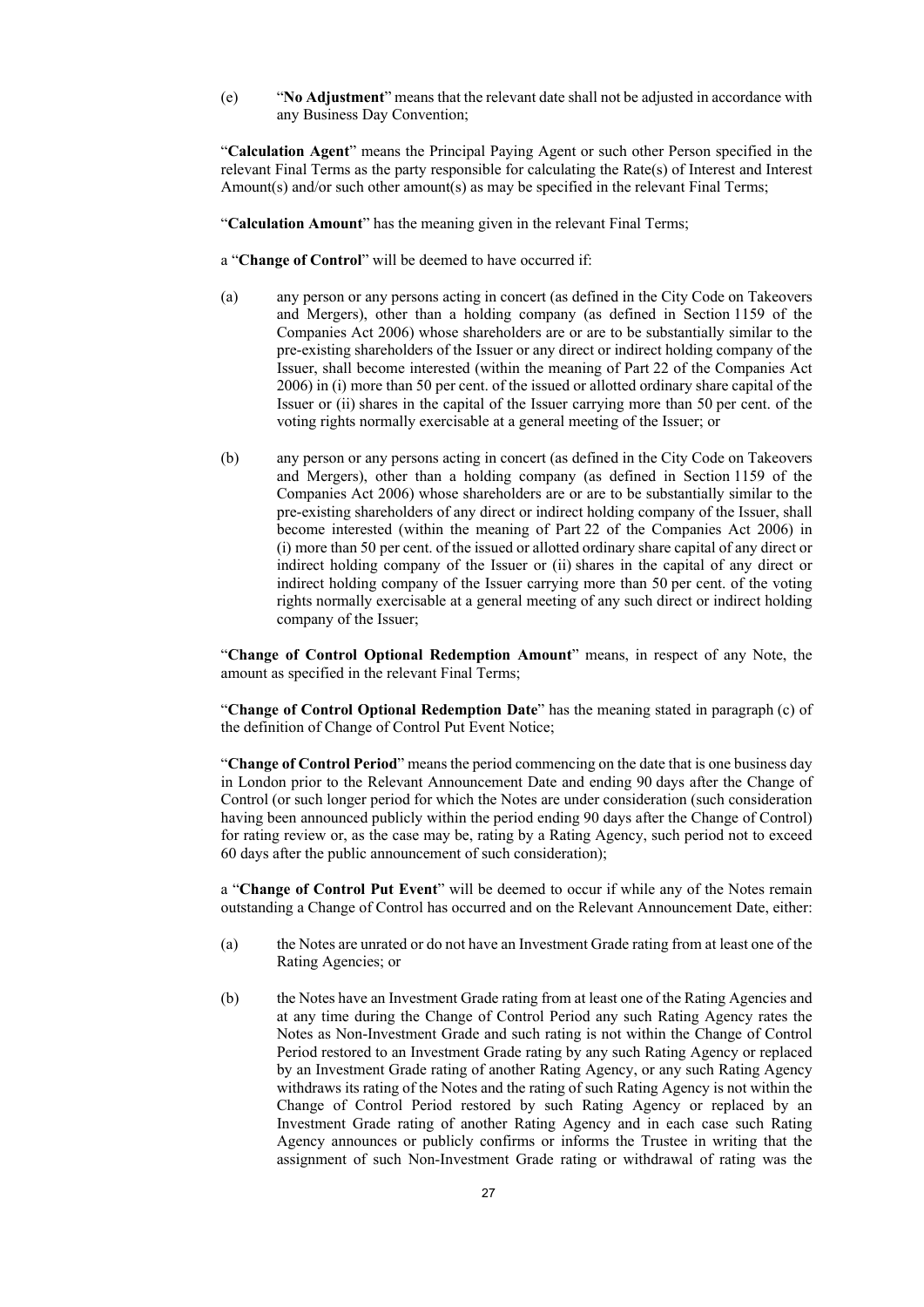result, in whole or in part, of any event or circumstance comprised in or arising as a result of, or in respect of, the applicable Change of Control (whether or not the Change of Control shall have occurred at the time such rating is given or rating is withdrawn);

"**Change of Control Put Event Notice**" means the notice to be given pursuant to the Change of Control Put Option by the Issuer or, as the case may be, the Trustee to the Noteholders in accordance with Condition 18 (*Notices*) stating:

- (a) that a Change of Control Put Event has occurred and that each Noteholder is entitled to require the Issuer to redeem or purchase the Notes of such holder pursuant to the Change of Control Put Option;
- (b) the circumstances and relevant facts regarding such Change of Control Put Event;
- (c) the Change of Control Optional Redemption Amount and the redemption or purchase date (which shall be the date falling seven days after the expiry of the Change of Control Period (the "**Change of Control Optional Redemption Date**")); and
- (d) the procedures for exercising the Change of Control Put Option;

"**Change of Control Put Option Receipt**" means a receipt issued by a Paying Agent to a depositing Noteholder upon deposit of a Note with such Paying Agent by any Noteholder wanting to exercise a right to redeem a Note pursuant to Condition 9(f) (*Change of control redemption*);

"**Change of Control Put Period**" means the period of 45 days after a Change of Control Put Event Notice is given;

"**Coupon Sheet**" means, in respect of a Note, a coupon sheet relating to the Note;

"**Day Count Fraction**" means, in respect of the calculation of an amount for any period of time (the "**Calculation Period**"), such day count fraction as may be specified in these Conditions or the relevant Final Terms and:

- (a) if "**Actual/Actual (ICMA)**" is so specified, means:
	- (i) where the Calculation Period is equal to or shorter than the Regular Period during which it falls, the actual number of days in the Calculation Period divided by the product of (1) the actual number of days in such Regular Period and (2) the number of Regular Periods in any year; and
	- (ii) where the Calculation Period is longer than one Regular Period, the sum of: (A) the actual number of days in such Calculation Period falling in the Regular Period in which it begins divided by the product of (1) the actual number of days in such Regular Period and (2) the number of Regular Periods in any year; and (B) the actual number of days in such Calculation Period falling in the next Regular Period divided by the product of (a) the actual number of days in such Regular Period and (2) the number of Regular Periods in any year;
- (b) if "**Actual/Actual (ISDA)**" is so specified, means the actual number of days in the Calculation Period divided by 365 (or, if any portion of the Calculation Period falls in a leap year, the sum of (A) the actual number of days in that portion of the Calculation Period falling in a leap year divided by 366 and (B) the actual number of days in that portion of the Calculation Period falling in a non-leap year divided by 365);
- (c) if "**Actual/365 (Fixed)**" is so specified, means the actual number of days in the Calculation Period divided by 365;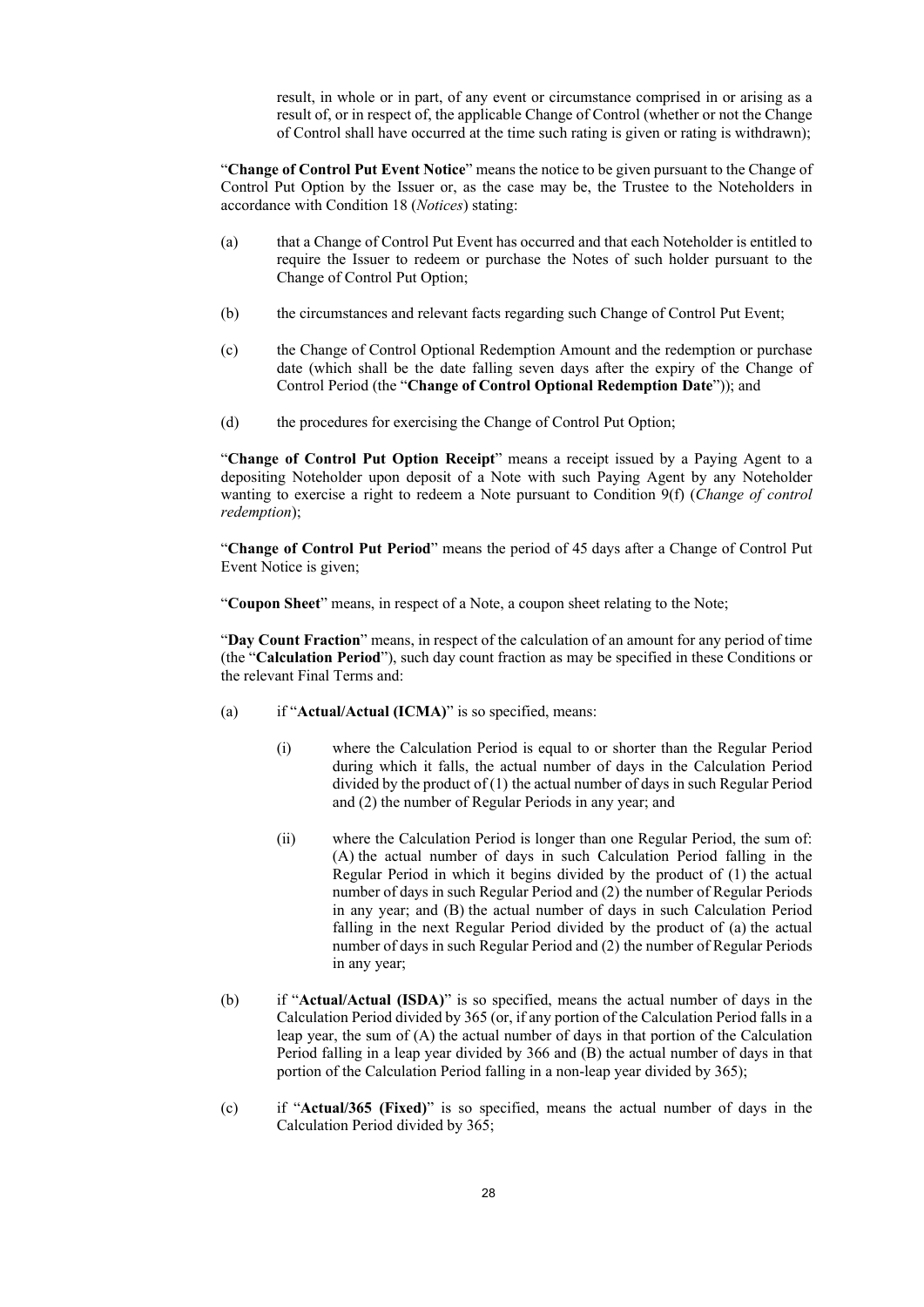- (d) if "**Actual/360**" is so specified, means the actual number of days in the Calculation Period divided by 360;
- (e) if "**30/360**" is so specified, the number of days in the Calculation Period divided by 360, calculated on a formula basis as follows:

$$
[360 \times (Y_2 - Y_1)] + [30 \times (M_2 - M_1)] + (D_2 - D_1)
$$

Day Count Fraction =

360

where:

"Y<sub>1</sub>" is the year, expressed as a number, in which the first day of the Calculation Period falls;

" $Y_2$ " is the year, expressed as a number, in which the day immediately following the last day included in the Calculation Period falls;

"M<sub>1</sub>" is the calendar month, expressed as a number, in which the first day of the Calculation Period falls;

"M<sub>2</sub>" is the calendar month, expressed as number, in which the day immediately following the last day included in the Calculation Period falls;

"D<sub>1</sub>" is the first calendar day, expressed as a number, of the Calculation Period, unless such number would be 31, in which case  $D_1$  will be 30; and

"D<sub>2</sub>" is the calendar day, expressed as a number, immediately following the last day included in the Calculation Period, unless such number would be 31 and D1 is greater than 29, in which case  $D_2$  will be 30;

(f) if "**30E/360**" or "**Eurobond Basis**" is so specified, the number of days in the Calculation Period divided by 360, calculated on a formula basis as follows:

$$
[360 \times (Y_2 - Y_1)] + [30 \times (M_2 - M_1)] + (D_2 - D_1)
$$

Day Count Fraction =

360

where:

"Y<sub>1</sub>" is the year, expressed as a number, in which the first day of the Calculation Period falls;

"Y<sub>2</sub>" is the year, expressed as a number, in which the day immediately following the last day included in the Calculation Period falls;

"M<sub>1</sub>" is the calendar month, expressed as a number, in which the first day of the Calculation Period falls;

"M<sub>2</sub>" is the calendar month, expressed as a number, in which the day immediately following the last day included in the Calculation Period falls;

"D<sub>1</sub>" is the first calendar day, expressed as a number, of the Calculation Period, unless such number would be 31, in which case  $D_1$  will be 30; and

"D<sub>2</sub>" is the calendar day, expressed as a number, immediately following the last day included in the Calculation Period, unless such number would be  $31$ , in which case  $D_2$ will be 30; and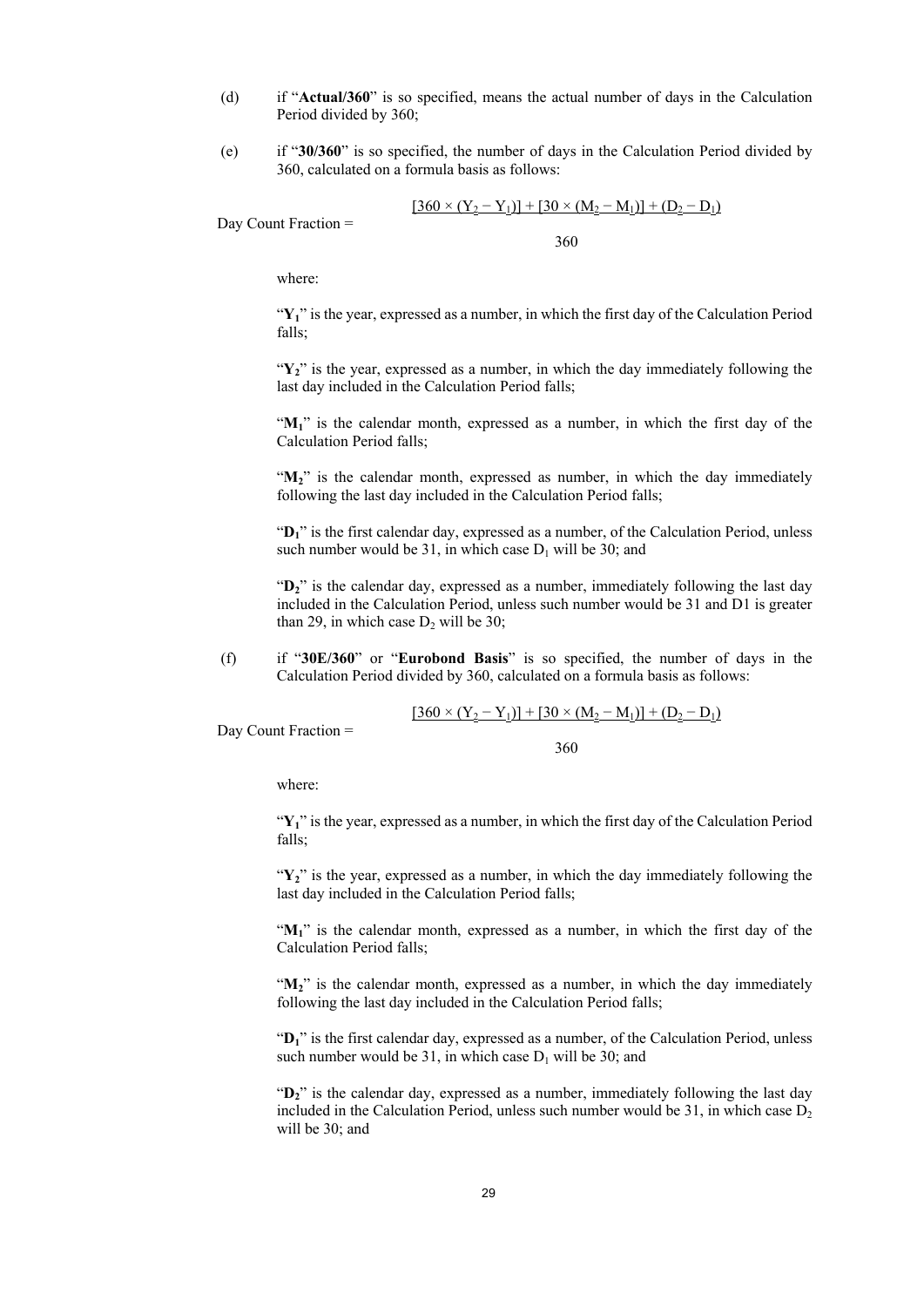(g) if "**30E/360 (ISDA)**" is so specified, the number of days in the Calculation Period divided by 360, calculated on a formula basis as follows:

$$
[360 \times (Y_2 - Y_1)] + [30 \times (M_2 - M_1)] + (D_2 - D_1)
$$

Day Count Fraction =

360

where:

"**Y1**" is the year, expressed as a number, in which the first day of the Calculation Period falls;

"Y<sub>2</sub>" is the year, expressed as a number, in which the day immediately following the last day included in the Calculation Period falls;

"**M1**" is the calendar month, expressed as a number, in which the first day of the Calculation Period falls;

"M<sub>2</sub>" is the calendar month, expressed as a number, in which the day immediately following the last day included in the Calculation Period falls;

"D<sub>1</sub>" is the first calendar day, expressed as a number, of the Calculation Period, unless (i) that day is the last day of February or (ii) such number would be 31, in which case  $D_1$  will be 30; and

"D<sub>2</sub>" is the calendar day, expressed as a number, immediately following the last day included in the Calculation Period, unless (i) that day is the last day of February but not the Maturity Date or (ii) such number would be  $31$ , in which case  $D_2$  will be  $30$ ,

**PROVIDED, HOWEVER, THAT** in each such case the number of days in the Calculation Period is calculated from and including the first day of the Calculation Period to but excluding the last day of the Calculation Period;

"**Determination Date**" has the meaning given in the relevant Final Terms;

"**Determination Time**" has the meaning given in the relevant Final Terms;

"**Early Redemption Amount (Tax)**" means, in respect of any Note, its principal amount or such other amount as may be specified in, or determined in accordance with, the relevant Final Terms;

"**Early Termination Amount**" means, in respect of any Note, its principal amount or such other amount as may be specified in the relevant Final Terms;

"**Exercise Notice**" means a notice in the form obtainable from the Specified Office of any Paying Agent, which must be delivered to a Paying Agent by any Noteholder wanting to exercise a right to redeem a Note at the option of the Noteholder pursuant to Condition 9(f) (*Change of control redemption*);

"**Extraordinary Resolution**" has the meaning given in the Trust Deed;

"**Final Redemption Amount**" means, in respect of any Note, its principal amount or such other amount as may be specified in, or determined in accordance with, the relevant Final Terms;

"**Financial Adviser**" has the meaning has the meaning stated in Condition 9(c) (*Redemption at the option of the Issuer*);

"**Financial Indebtedness**" means in respect of any Person (without double-counting):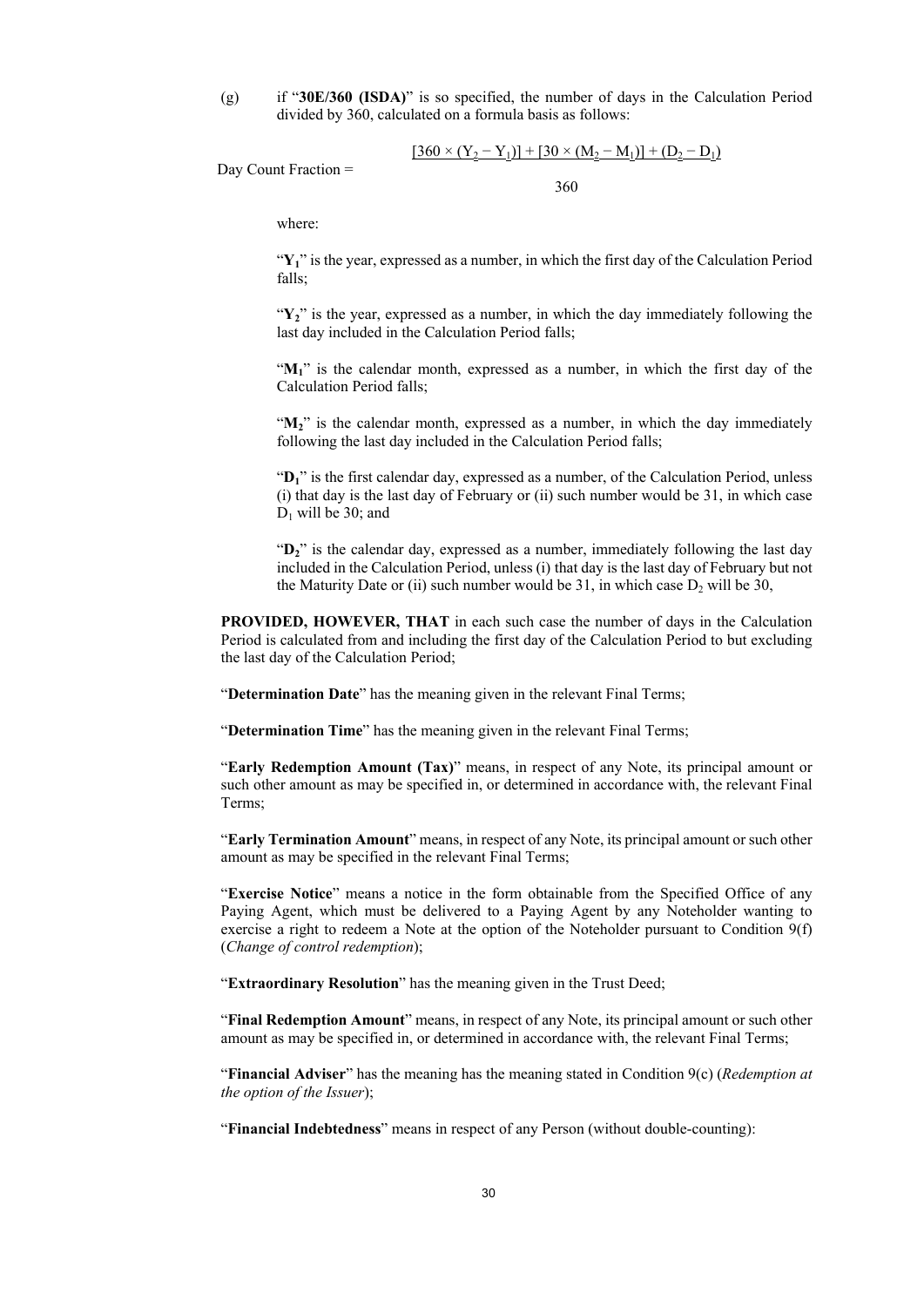- (a) any indebtedness for or in respect of moneys borrowed;
- (b) any acceptance credit (including any dematerialised equivalent);
- (c) the principal amount of and any premium in relation to any bond, note, debenture, loan stock or other similar instrument for the payment of which such Person is responsible;
- (d) any redeemable preference share which can be redeemed on or before the maturity date of the relevant Notes outstanding under the Programme;
- (e) any agreement treated as a finance or capital lease in accordance with generally accepted accounting principles in England;
- (f) receivables sold or discounted (otherwise than on a non-recourse basis, and for these purposes recourse does not include claims for breach of contract in respect of warranties given as to the existence, quality or status of the relevant receivables at the time of sale);
- (g) the acquisition cost of any asset to the extent payable after its acquisition or possession by the party liable where the deferred payment is arranged primarily as a method of raising finance or financing the acquisition of that asset;
- (h) any other transaction (including any forward sale or purchase agreement) which has (primarily and not incidentally) the commercial effect of a borrowing;
- (i) any counter-indemnity obligation in respect of any guarantee, indemnity, bond, letter of credit or any other instrument issued by a bank or financial institution; or
- (j) any guarantee, indemnity or similar assurance against financial loss of any person in respect of any item referred to in the above paragraphs;

"**First Interest Payment Date**" means the date specified in the relevant Final Terms;

"**Fitch**" means Fitch Ratings Ltd;

"**Fixed Coupon Amount**" has the meaning given in the relevant Final Terms;

"**Fixed Rate Note**" means a Note specified as such in the relevant Final Terms;

"**Floating Rate Note**" means a Note specified as such in the relevant Final Terms;

**"Gross Redemption Yield**" means a yield calculated in accordance with generally accepted market practice at such time, as advised to the Trustee by the Financial Adviser;

"**Group**" means the Issuer and its Subsidiaries for the time being;

"**Guarantee**" has the meaning stated in Condition 1(e) (*Guarantee*);

"**Guarantor**" has the meaning stated in Condition 1(a) (*Programme*);

"**Indebtedness for Borrowed Money**" means any indebtedness (whether being principal, premium or interest) for or in respect of any notes, bonds, debenture stock, loan stock or other securities or any indebtedness for borrowed money or any liability under or in respect of any acceptance or acceptance credit;

"**Initial Step Up Event**" means that the Notes have not been publicly assigned an Investment Grade credit rating by at least two of the Rating Agencies or have been publicly assigned a Non-Investment Grade rating by any Rating Agency as at the First Interest Payment Date;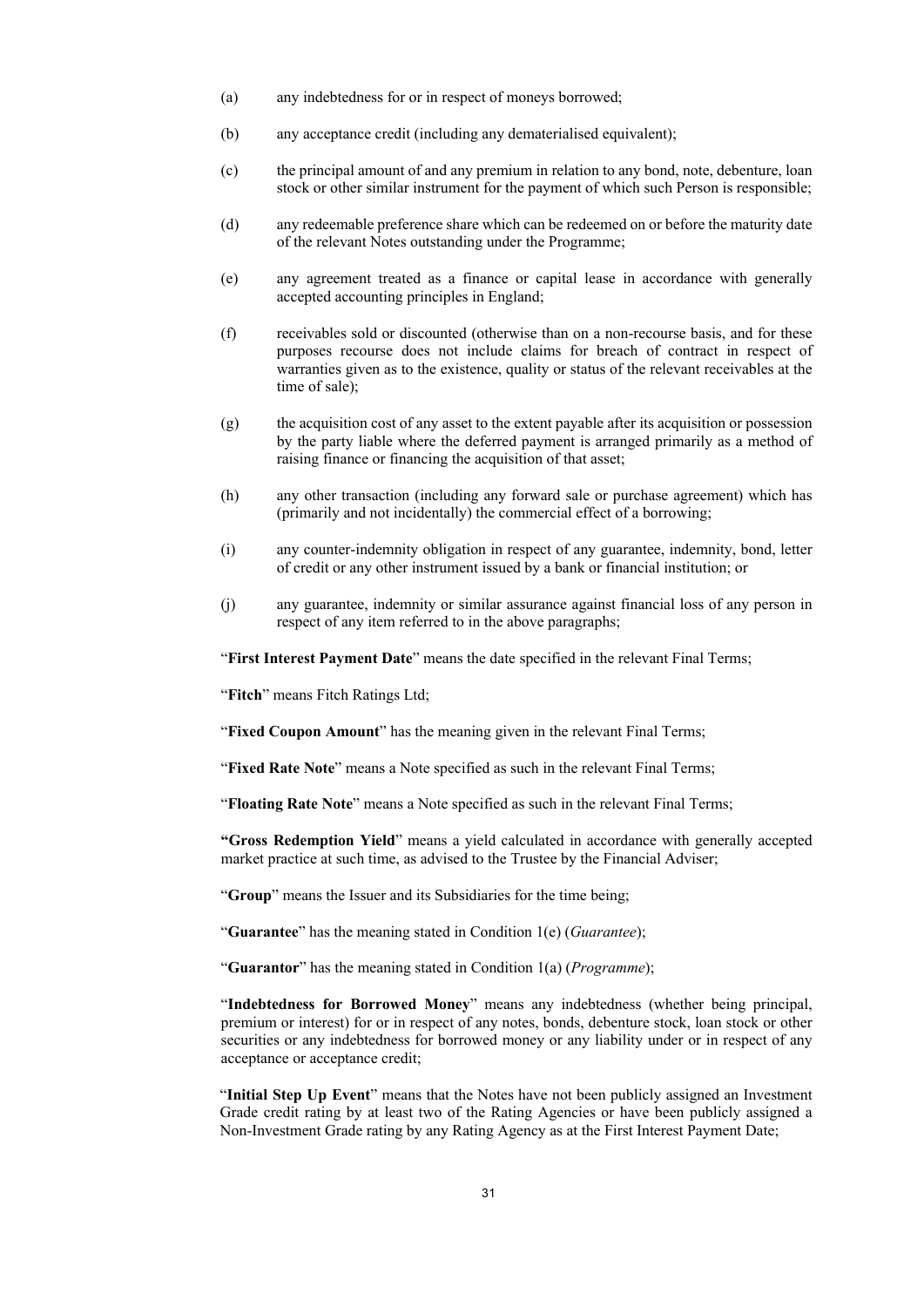"**Interest Amount**" means, in relation to a Note and an Interest Period, the amount of interest payable in respect of that Note for that Interest Period;

"**Interest Commencement Date**" means the Issue Date of the Notes or such other date as may be specified as the Interest Commencement Date in the relevant Final Terms;

"**Interest Determination Date**" shall mean the date specified as such in the Final Terms or if none is so specified:

- (i) if the Reference Rate is the London interbank offered rate ("**LIBOR**") (other than Sterling or Euro LIBOR), the second London business day prior to the start of each Interest Period;
- (ii) if the Reference Rate is Sterling LIBOR, the first day of each Interest Period; and
- (iii) if the Reference Rate is Euro LIBOR or the Euro-zone interbank offered rate ("**EURIBOR**"), the second day on which the TARGET2 System is open prior to the start of each Interest Period;

"**Interest Payment Date**" means the First Interest Payment Date and any date or dates specified as such in, or determined in accordance with the provisions of, the relevant Final Terms and, if a Business Day Convention is specified in the relevant Final Terms as the same may be adjusted in accordance with the relevant Business Day Convention;

"**Interest Period**" means each period beginning on (and including) the Interest Commencement Date or any Interest Payment Date and ending on (but excluding) the next Interest Payment Date;

"**Investment Grade**" means a credit rating of BBB– by Fitch, Baa3 by Moody's or BBB– by S&P, or equivalent, or higher;

"**ISDA Definitions**" means the 2006 ISDA Definitions (as amended and updated as at the date of issue of the first Tranche of the Notes of the relevant Series (as specified in the relevant Final Terms) as published by the International Swaps and Derivatives Association, Inc.);

"**Issue Date**" has the meaning given in the relevant Final Terms;

"**Issuer Maturity Par Call Redemption Date**" has the meaning stated in Condition 9(c) (*Redemption at the option of the Issuer*);

"**Margin**" has the meaning given in the relevant Final Terms;

"**Material Subsidiary**" means, at any time, any Subsidiary of the Issuer whose gross assets or pre-tax profits (excluding intra-Group items) then equal or exceed 10 per cent. of the gross assets or pre-tax profits of the Group, but excluding any Subsidiary (an "**Excluded Subsidiary**") that is a single-purpose company whose principal assets are constituted by one or more projects or contracts, none of whose Indebtedness for Borrowed Money is the subject of security, a guarantee or indemnity from the Issuer or any Material Subsidiary, and which the Issuer has designated as such for the time-being by written notice to the Trustee.

For this purpose:

- (a) the gross assets or pre-tax profits of a Subsidiary of the Issuer (excluding intra-Group items) will be determined from its financial statements (unconsolidated if it has Subsidiaries) upon which the latest audited financial statements of the Group have been based;
- (b) if a Subsidiary of the Issuer becomes a member of the Group after the date on which the latest audited financial statements of the Group have been prepared, the gross assets or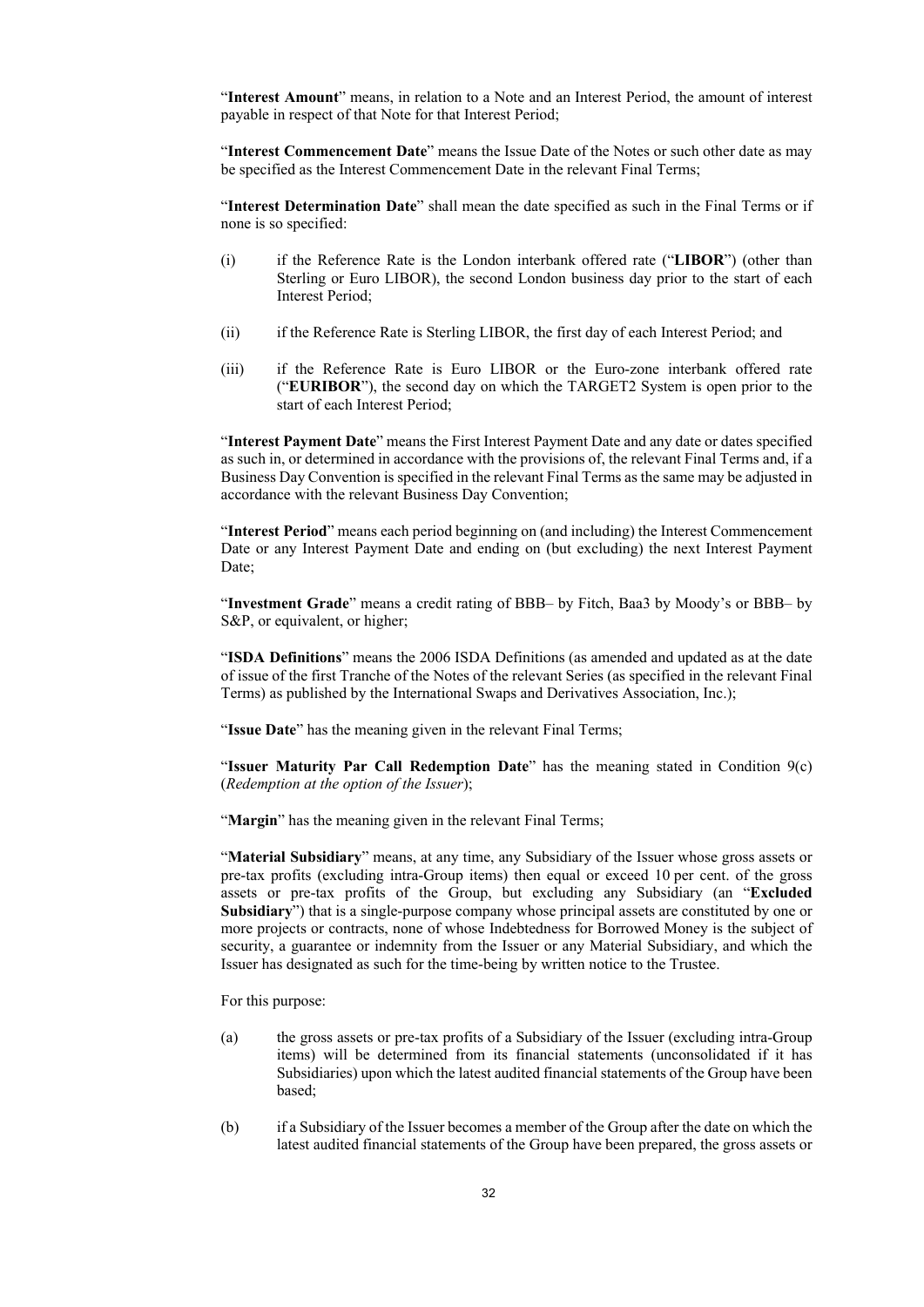pre-tax profits (excluding intra-Group items) of that Subsidiary will be determined from its latest financial statements;

- (c) the gross assets or pre-tax profits (excluding intra-Group items) of the Group will be determined from its latest audited financial statements, adjusted (where appropriate) to reflect the gross assets or pre-tax profits (excluding intra-Group items) of any company or business subsequently acquired or disposed of; and
- (d) if a Material Subsidiary disposes of all or substantially all of its assets to another Subsidiary of the Issuer, it will immediately cease to be a Material Subsidiary and the other Subsidiary (if it is not already) will immediately become a Material Subsidiary; the subsequent financial statements of those Subsidiaries and the Group will be used to determine whether those Subsidiaries are Material Subsidiaries or not.

If there is a dispute as to whether or not a member of the Group is a Material Subsidiary, a certificate of the auditors of the Issuer will be, in the absence of manifest error, conclusive;

"**Maturity Date**" has the meaning given in the relevant Final Terms;

"**Maximum Redemption Amount**" has the meaning given in the relevant Final Terms;

"**Minimum Rating Requirement**" means that the Notes have been publicly assigned an Investment Grade credit rating by at least two of the Rating Agencies and have not been publicly assigned a Non-Investment Grade rating by any Rating Agency as at any particular time except that any credit rating assigned and published by a Rating Agency on an unsolicited basis shall not be deemed to be "publicly assigned" for the purposes of this definition;

"**Minimum Redemption Amount**" has the meaning given in the relevant Final Terms;

"**Moody's**" means Moody's Investors Service Ltd.;

"**Non-Investment Grade**" means a credit rating of BB+ by Fitch, Ba1 by Moody's or BB+ by S&P, or equivalent, or lower;

"**Non-Recourse Debt**" means any Financial Indebtedness incurred by a project company in connection with a project where the relevant project assets comprise all of the business of that project company and where the provider of the Financial Indebtedness has no recourse against any member of the Group or its assets except for recourse to:

- (a) the project assets;
- (b) the project company for the purpose of enforcing a Security Interest against it, so long as the recourse is limited to recoveries in respect of the project assets;
- (c) a member of the Group to the extent of its shareholding or other interest in the relevant project company;
- (d) a member of the Group under any form of assurance, undertaking or support, where:
	- (i) the recourse is limited to a claim for damages (not being liquidated damages or damages required to be calculated in a specified way) for breach of an obligation; and
	- (ii) the obligation is not in any way a guarantee, indemnity or other assurance against financial loss or an obligation to ensure compliance by another with a financial ratio or other test of financial condition.

For the purposes of this definition: "project" means any particular project of a member of the Group for the ownership, creation, development or exploitation of any of its assets; "project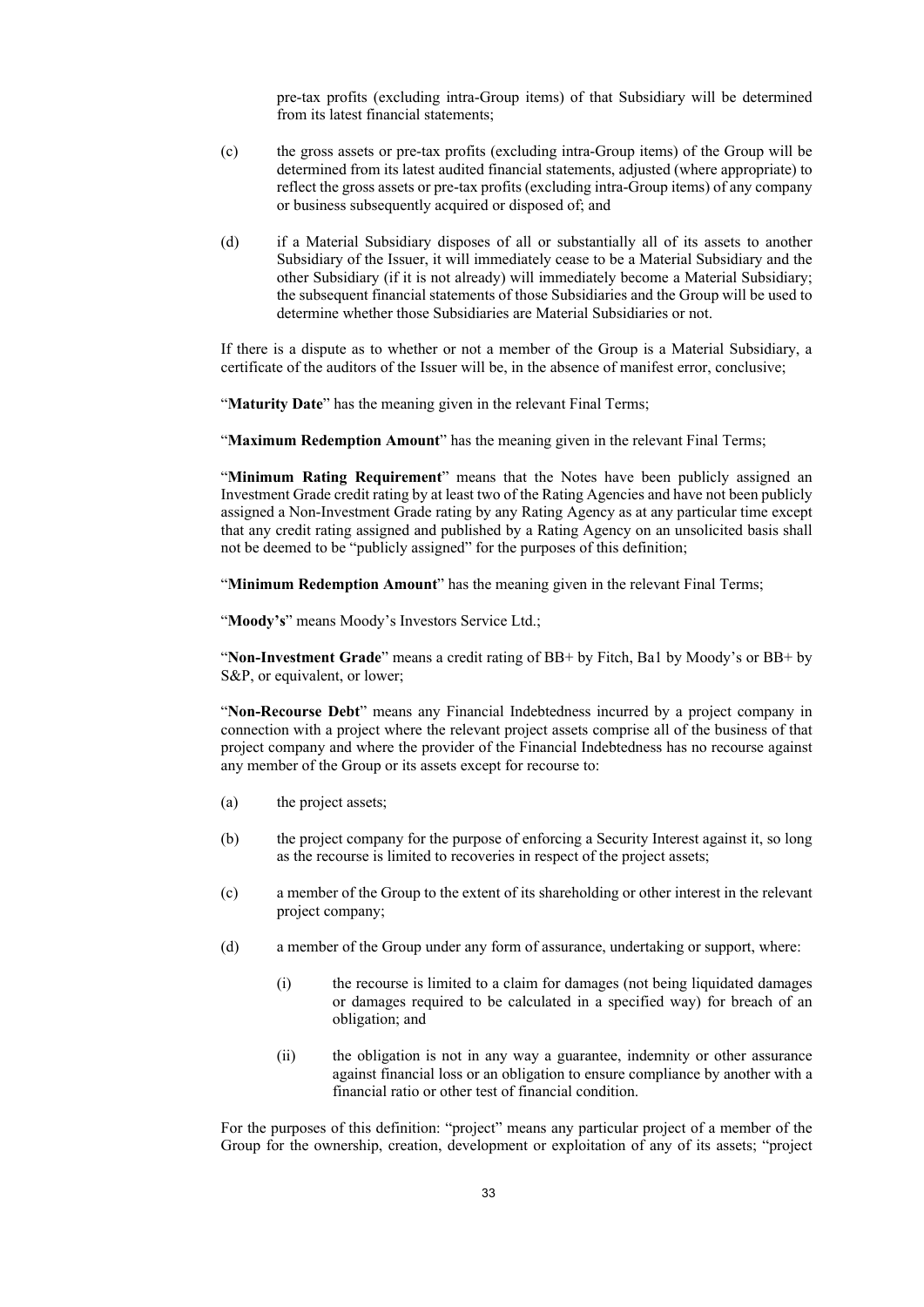assets" means any assets used in connection with that project; and "project company" means the member of the Group which owns the project assets:

"**Optional Redemption Amount (Call)**" means, in respect of any Note, its principal amount or such other amount as may be specified in, or determined in accordance with, the relevant Final Terms;

"**Optional Redemption Amount (Put)**" means, in respect of any Note, its principal amount or such other amount as may be specified in, or determined in accordance with, the relevant Final Terms;

"**Optional Redemption Amount (Make Whole Call)**" has the meaning stated in Condition 9(c) (*Redemption at the option of the Issuer*);

"**Optional Redemption Date (Call)**" has the meaning given in the relevant Final Terms;

"**Optional Redemption Date (Put)**" has the meaning given in the relevant Final Terms;

"**Participating Member State**" means a Member State of the European Communities which adopts the euro as its lawful currency in accordance with the Treaty;

"**Paying Agents**" has the meaning stated in Condition 1(d) (*Agency Agreement*) and a "Paying Agent" means any of them;

"**Payment Business Day**" means:

- (a) if the currency of payment is euro, any day which is:
	- (i) a day on which banks in the relevant place of presentation are open for payment of bearer debt securities and for dealings in foreign currencies; and
	- (ii) in the case of payment by transfer to an account, a TARGET Settlement Day and a day on which dealings in foreign currencies may be carried on in each (if any) Additional Financial Centre; or
- (b) if the currency of payment is not euro, any day which is:
	- (i) a day on which banks in the relevant place of presentation are open for presentation and payment of bearer debt securities and for dealings in foreign currencies; and
	- (ii) in the case of payment by transfer to an account, a day on which dealings in foreign currencies may be carried on in the Principal Financial Centre of the currency of payment and in each (if any) Additional Financial Centre;

### "**Permitted Security**" means:

- (a) any Security Interest existing at 19 November 2012;
- (b) any Security Interest over project assets or a project company securing Non-Recourse Debt;
- (c) any Security Interest comprising a netting or set-off arrangement entered into by a member of the Group in the ordinary course of its banking arrangements for the purpose of netting debit and credit balances;
- (d) any lien arising by operation of law and in the ordinary course of trading;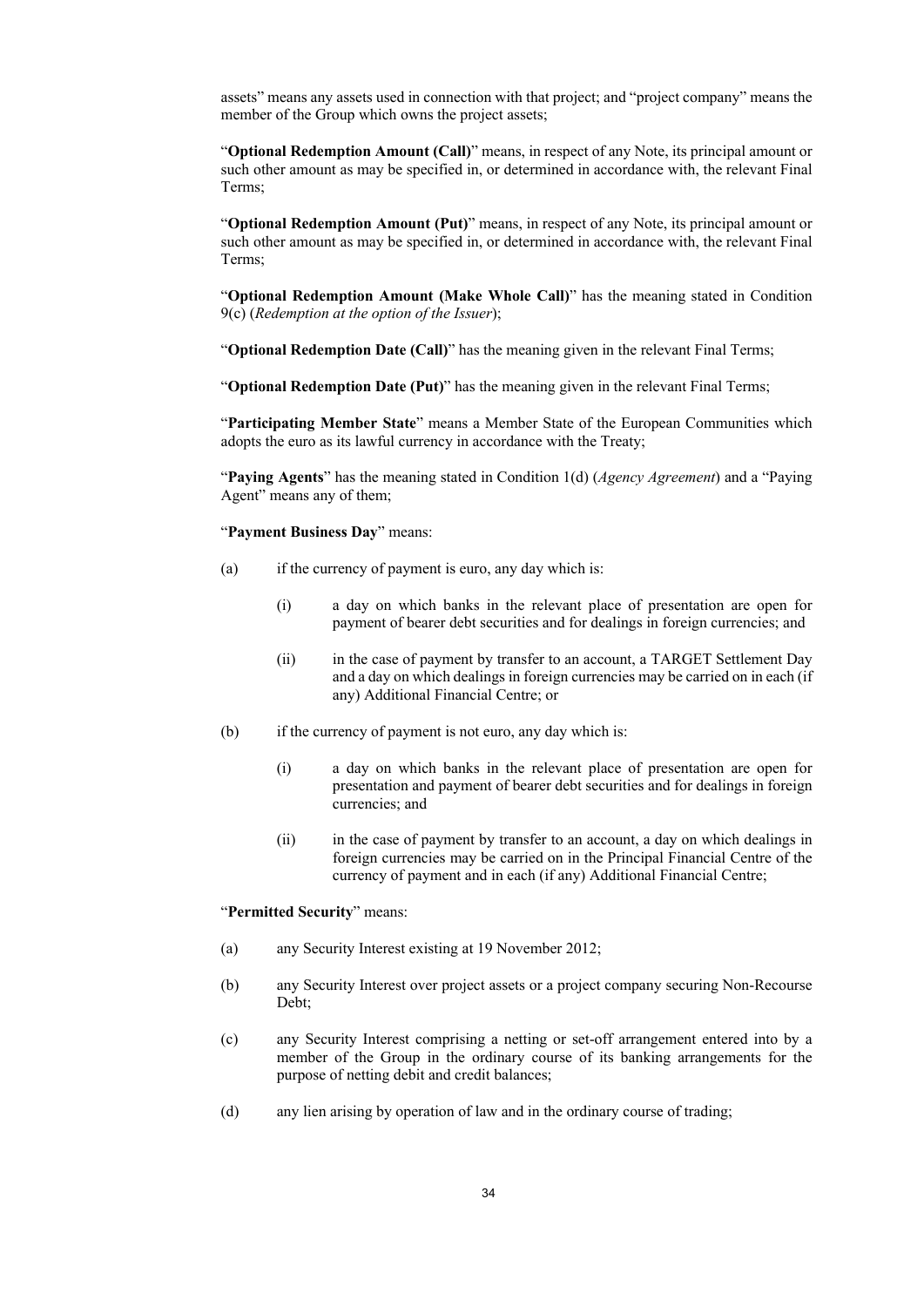- (e) any Security Interest on an asset, or an asset of any person, acquired by a member of the Group after 19 November 2012 provided that the principal amount secured by that Security Interest has not been incurred or increased in contemplation of, or since, the acquisition;
- (f) Security Interests granted pursuant to the requirements of the Strategic Rail Authority and/or the Railways Act 1993 including those granted in connection with season ticket bonds;
- (g) any Security Interest arising as a result of the cash collateralisation of season ticket bonds but only up to a maximum aggregate amount of £100,000,000 or its equivalent at any time;
- (h) Security Interests over cash deposited by members of the Group with the issuing bank to cash collateralise the counter-indemnity obligations of members of the Group in respect of performance or other similar bonds issued by banks on behalf of members of the Group;
- (i) any Security Interest over goods and products or over the documents of title or insurance policies relating to such goods and products, arising in the ordinary course of trading in connection with letters of credit and similar transactions, provided such Security Interest secures only so much of the acquisition cost or selling price (and amounts incidental thereto) of these goods and products which is required to be paid within six months after the date upon which the same was first incurred;
- (j) set-off rights on market standard terms contained in any hedging agreement;
- (k) set-off rights in the ordinary course of trading;
- (l) any Security Interest created in substitution for any of the above Security Interests but only:
	- (i) if the Security Interest is over the same asset;
	- (ii) if the principal amount secured does not exceed the principal amount secured by the Security Interest which it replaced; and
	- (iii) if the Security Interest which is replaced was only permitted to be outstanding for a certain period of time, to the extent the new Security Interest is not outstanding beyond a date which is after the date until which the original Security Interest was permitted to subsist; and
- (m) any Security Interest securing Financial Indebtedness the amount of which (when aggregated with the amount of any other Financial Indebtedness which has the benefit of a Security Interest not allowed under the preceding subparagraphs) does not exceed £25,000,000 or its equivalent at any time;

"**Person**" means any individual, company, corporation, firm, partnership, joint venture, association, organisation, state or agency of a state or other entity, whether or not having separate legal personality;

"**Principal Financial Centre**" means, in relation to any currency, the principal financial centre for that currency;

"**Put Option Notice**" means a notice which must be delivered to a Paying Agent by any Noteholder wanting to exercise a right to redeem a Note at the option of the Noteholder pursuant to Condition 9(e) (*Redemption at the option of Noteholders*);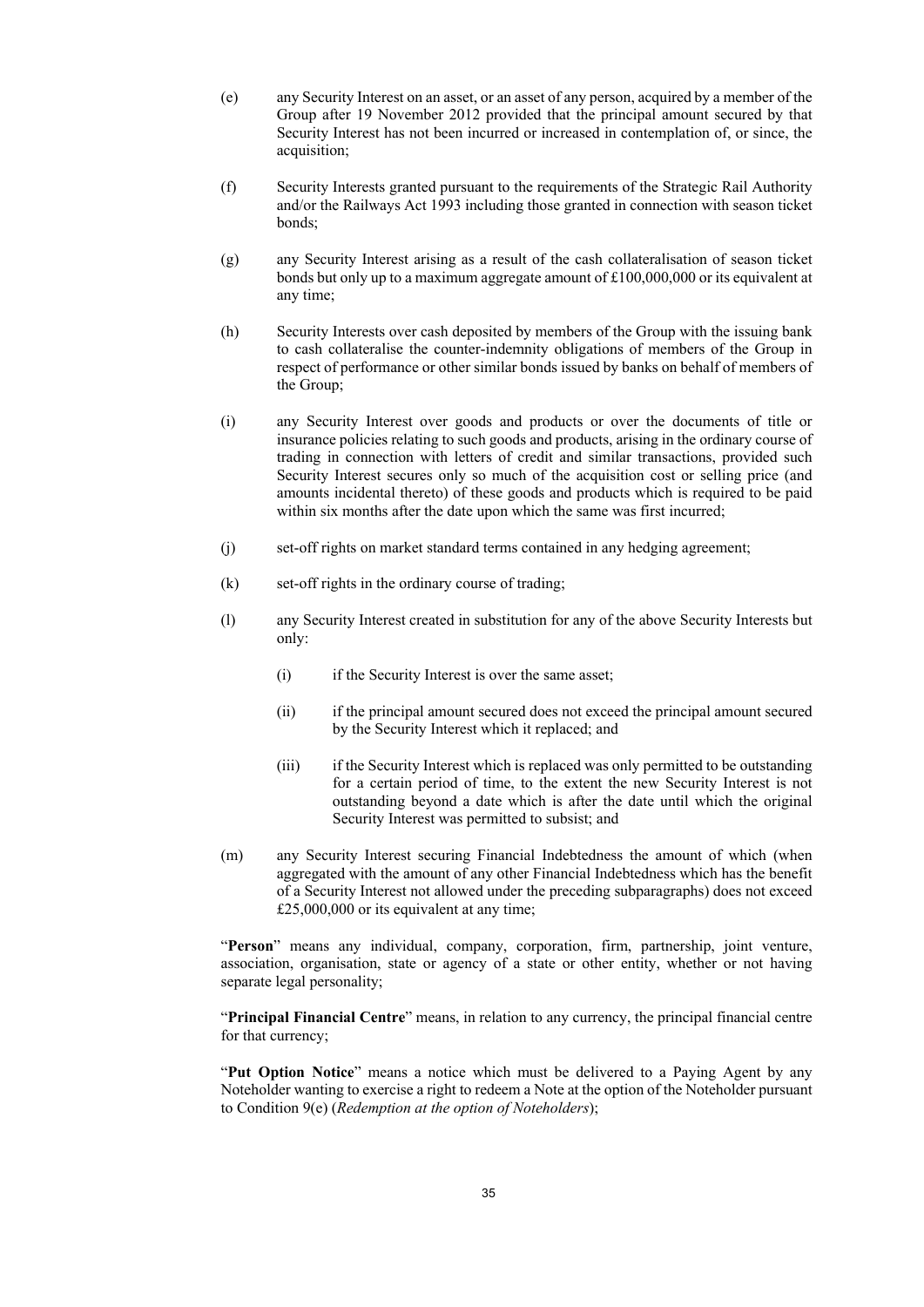"**Put Option Receipt**" means a receipt issued by a Paying Agent to a depositing Noteholder upon deposit of a Note with such Paying Agent by any Noteholder wanting to exercise a right to redeem a Note at the option of the Noteholder;

"**Rate of Interest**" means the rate or rates (expressed as a percentage per annum) of interest payable in respect of the Notes specified in the relevant Final Terms or calculated or determined in accordance with the provisions of these Conditions and/or the relevant Final Terms;

"**Rating Agency**" means each of Fitch, Moody's and S&P or any of their respective successors or any Substitute Rating Agency;

"**Redemption Amount**" means, as appropriate, the Final Redemption Amount, the Early Redemption Amount (Tax), the Optional Redemption Amount (Call), the Optional Redemption Amount (Make Whole Call), the Optional Redemption Amount (Put), the Early Termination Amount or such other amount in the nature of a redemption amount as may be specified in, or determined in accordance with the provisions of, the relevant Final Terms;

"**Reference Banks**" means in the case of a determination of LIBOR, the principal London office of four major banks in the London inter-bank market, in the case of a determination of EURIBOR, the principal Euro-zone office of four major banks in the Euro-zone inter-bank, in each case, as selected by the Calculation Agent;

"**Reference Price**" has the meaning given in the relevant Final Terms;

"**Reference Rate**" shall mean LIBOR or EURIBOR in each case for the relevant period, as specified in the relevant Final Terms;

"**Reference Stock**" has the meaning given in the relevant Final Terms;

"**Regular Period**" means:

- (a) in the case of Notes where interest is scheduled to be paid only by means of regular payments, each period from and including the Interest Commencement Date to but excluding the first Interest Payment Date and each successive period from and including one Interest Payment Date to but excluding the next Interest Payment Date;
- (b) in the case of Notes where, apart from the first Interest Period, interest is scheduled to be paid only by means of regular payments, each period from and including a Regular Date falling in any year to but excluding the next Regular Date, where "**Regular Date**" means the day and month (but not the year) on which any Interest Payment Date falls; and
- (c) in the case of Notes where, apart from one Interest Period other than the first Interest Period, interest is scheduled to be paid only by means of regular payments, each period from and including a Regular Date falling in any year to but excluding the next Regular Date, where "**Regular Date**" means the day and month (but not the year) on which any Interest Payment Date falls other than the Interest Payment Date falling at the end of the irregular Interest Period;

"**Relevant Announcement Date**" means the date that is the earlier of (a) the date of the first public announcement of the relevant Change of Control and (b) the date of the earliest Relevant Potential Change of Control Announcement (if any);

"**Relevant Date**" means, in relation to any payment, whichever is the later of (a) the date on which the payment in question first becomes due and (b) if the full amount payable has not been received in the Principal Financial Centre of the currency of payment by the Principal Paying Agent on or prior to such due date, the date on which (the full amount having been so received) notice to that effect has been given to the Noteholders;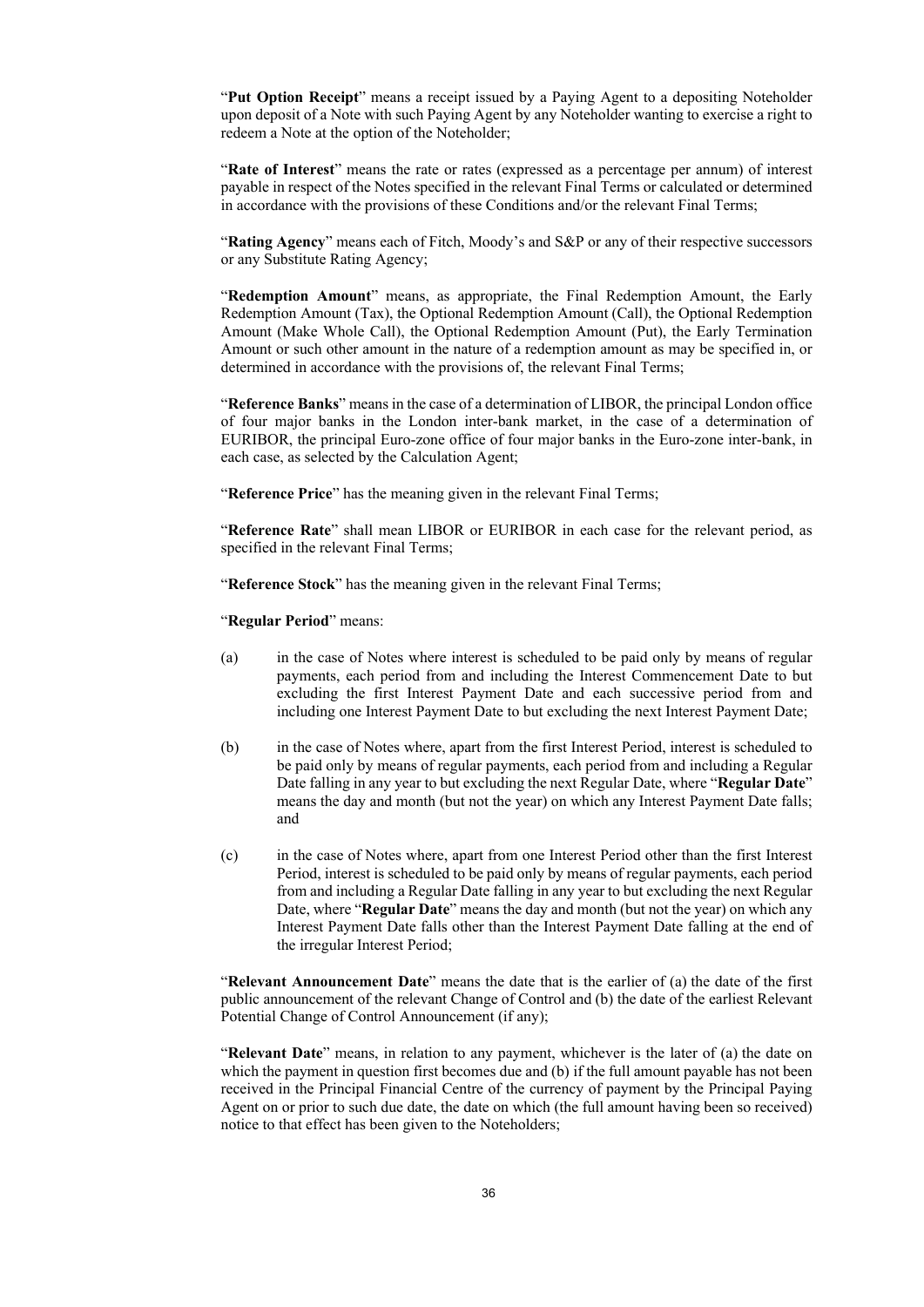"**Relevant Financial Centre**" shall mean London, in the case of a determination of LIBOR and Brussels, in the case of a determination of EURIBOR;

"**Relevant Period**" means:

- (a) each financial year of the Issuer; and
- (b) each period beginning on the first day of the second half of a financial year of the Issuer and ending on the last day of the first half of its next financial year;

"**Relevant Potential Change of Control Announcement**" means any public announcement or statement by or on behalf of the Issuer, any actual or potential bidder or any adviser acting on behalf of any actual or potential bidder relating to any potential Change of Control where within 180 days following the date of such announcement or statement, a Change of Control occurs;

"**Relevant Screen Page**" means the page, section or other part of a particular information service (including, without limitation, Reuters) specified as the Relevant Screen Page in the relevant Final Terms, or such other page, section or other part as may replace it on that information service or such other information service, in each case, as may be nominated by the Person providing or sponsoring the information appearing there for the purpose of displaying rates or prices comparable to the Reference Rate;

"**Relevant Time**" shall mean in the case of LIBOR, 11.00 a.m. and in the case of EURIBOR, 11.00 a.m. in each case in the Relevant Financial Centre ;

"**Reserved Matter**" means any proposal:

- (a) to change any date fixed for payment of principal or interest in respect of the Notes, to reduce the amount of principal or interest payable on any date in respect of the Notes or to alter the method of calculating the amount of any payment in respect of the Notes on redemption or maturity;
- (b) to effect the exchange or substitution of the Notes for, or the conversion of the Notes into, shares, bonds or other obligations or securities of the Issuer or any other person or body corporate formed or to be formed (other than as permitted under Clause 7.3 of the Trust Deed);
- (c) to change the currency in which amounts due in respect of the Notes are payable;
- (d) to change the quorum required at any meeting of Noteholders or the majority required to pass an Extraordinary Resolution; or
- (e) to amend this definition;

"**S&P**" means Standard & Poor's Rating Services, a division of The McGraw-Hill Companies Inc.;

"**Security**" means a mortgage, charge, pledge, lien (other than a lien arising by operation of law), assignment, hypothecation, security interest or other charge or encumbrance entered into for the purpose of securing any obligation of any person;

"**Security Interest**" means any mortgage, pledge, lien, charge, assignment, hypothecation or security interest or any other agreement or arrangement having a similar effect;

"**Specified Currency**" has the meaning given in the relevant Final Terms;

"**Specified Denomination(s)**" has the meaning given in the relevant Final Terms;

"**Specified Office**" has the meaning given in the Agency Agreement;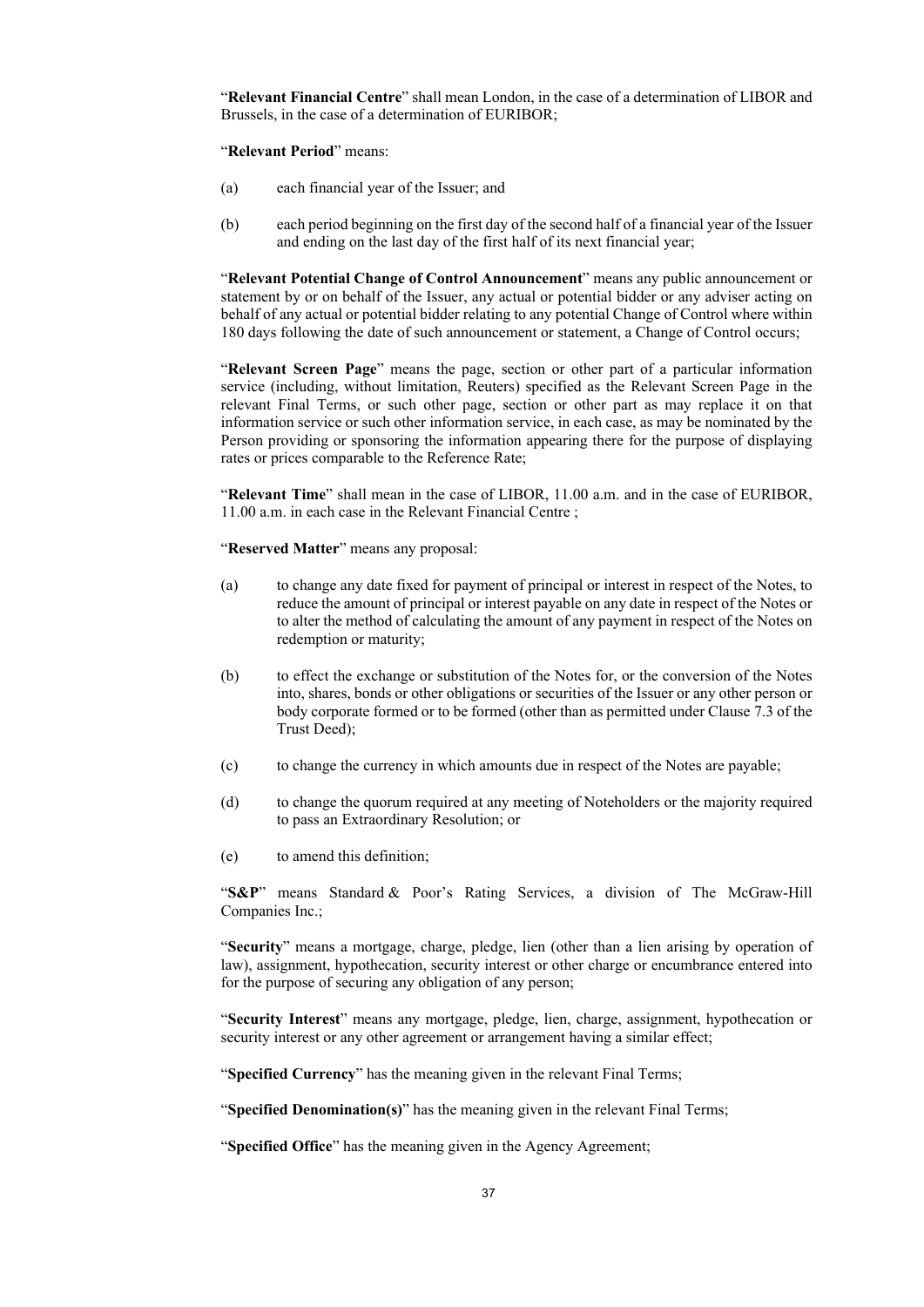"**Sterling Make Whole Call Option**" has the meaning given in the relevant Final Terms;

"**Sterling Make Whole Optional Redemption Date**" has the meaning given in the relevant Final Terms;

"**Step Down Rating Change**" means the reinstatement of the Minimum Rating Requirement following the occurrence of a Step Up Rating Change or an Initial Step Up Event;

"**Step Up Rating Change**" means (i) an Initial Step Up Event or (ii) a failure to meet the Minimum Rating Requirement at any time after the First Interest Payment Date;

"**Step Up Margin**" means a rate of 1.25 per cent. per annum.;

"**Subsidiary**" means any company where the Issuer:

- (a) holds a majority of the voting rights in the company or
- (b) is a member of the company and has the right to appoint or remove a majority of its board of directors, or
- (c) is a member of the company and controls alone, pursuant to an agreement with other members, a majority of the voting rights in it,

or if the company is a Subsidiary of a company that is itself a Subsidiary of the Issuer;

"**Substitute Rating Agency**" means any international recognised securities rating agency or agencies substituted for a Rating Agency by the Issuer from time to time with the prior written approval of the Trustee, such approval not to be unreasonably withheld or delayed;

"**TARGET2**" means the Trans-European Automated Real-Time Gross Settlement Express Transfer payment system which utilises a single shared platform and which was launched on 19 November 2007;

"**TARGET Settlement Day**" means any day on which TARGET2 is open for the settlement of payments in euro;

"**Treaty**" means the Treaty establishing the European Communities, as amended; and

"**Zero Coupon Note**" means a Note specified as such in the relevant Final Terms.

### *(b) Interpretation:*

In these Conditions:

- (i) if the Notes are Zero Coupon Notes, references to Coupons and Couponholders are not applicable;
- (ii) if Talons are specified in the relevant Final Terms as being attached to the Notes at the time of issue, references to Coupons shall be deemed to include references to Talons;
- (iii) if Talons are not specified in the relevant Final Terms as being attached to the Notes at the time of issue, references to Talons are not applicable;
- (iv) any reference to principal shall be deemed to include the Redemption Amount, any additional amounts in respect of principal which may be payable under Condition 11 (*Taxation*), any premium payable in respect of a Note and any other amount in the nature of principal payable pursuant to these Conditions;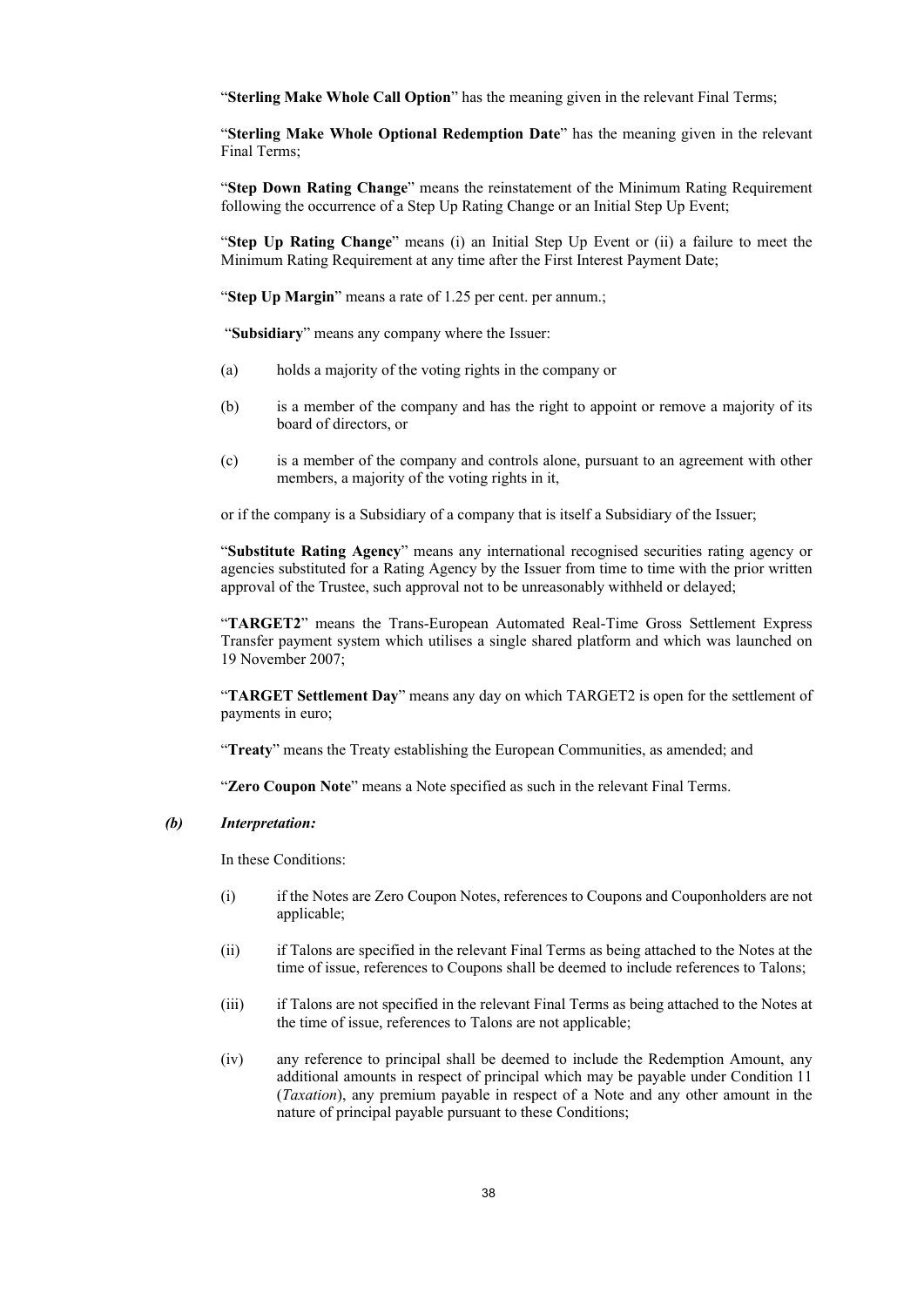- (v) any reference to interest shall be deemed to include any additional amounts in respect of interest which may be payable under Condition 11 (*Taxation*) and any other amount in the nature of interest payable pursuant to these Conditions;
- (vi) references to Notes being "outstanding" shall be construed in accordance with the Trust Deed<sup>-</sup>
- (vii) if an expression is stated in Condition 2(a) (*Definitions*) to have the meaning given in the relevant Final Terms, but the relevant Final Terms gives no such meaning or specifies that such expression is "not applicable" then such expression is not applicable to the Notes; and
- (viii) any reference to the Agency Agreement or the Trust Deed shall be construed as a reference to the Agency Agreement or the Trust Deed, as the case may be, as amended, supplemented and/or restated from time to time up to and including the Issue Date of the Notes.

### **3. Form, Denomination and Title**

The Notes are in bearer form in the Specified Denomination(s) with Coupons and, if specified in the relevant Final Terms, Talons attached at the time of issue. In the case of a Series of Notes with more than one Specified Denomination, Notes of one Specified Denomination will not be exchangeable for Notes of another Specified Denomination.

Notes are serially numbered and are issued with Coupons (and, where appropriate, a Talon) attached, save in the case of Zero Coupon Notes in which case references to interest (other than in relation to interest due after the Maturity Date), Coupons and Talons in these Conditions are not applicable. Title to the Notes, Coupons and Talons will pass by delivery. The holder of any Note, Coupon or Talon shall (except as otherwise required by law) be treated as its absolute owner for all purposes (whether or not it is overdue and regardless of any notice of ownership, trust or any other interest therein, any writing thereon or any notice of any previous loss or theft thereof) and no Person shall be liable for so treating such holder. No person shall have any right to enforce any term or condition of any Note or the Trust Deed under the Contracts (Rights of Third Parties) Act 1999.

## **4. Status of the Notes and Guarantee**

#### *(a) Status of the Notes:*

The Notes and Coupons constitute direct, unconditional and (subject to the provisions of Condition 5 (*Negative Pledge*)) unsecured obligations of the Issuer which will rank *pari passu* among themselves and (subject as aforesaid) at least *pari passu* with all other present and future unsecured and unsubordinated obligations of the Issuer, save for such obligations as may be preferred by provisions of law that are both mandatory and of general application.

### *(b) Status of the Guarantee:*

The payment obligations of the Guarantor constitute direct, unconditional and (subject to the provisions of Condition 5 (*Negative Pledge*)) unsecured obligations of the Guarantor and (subject as provided above) will rank pari passu with all other present and future unsecured and unsubordinated obligations of the Guarantor, save for such obligations as may be preferred by provisions of law that are both mandatory and of general application.

### *(c) Release of a Guarantor:*

The Issuer may by written notice to the Trustee signed by two Directors of the Issuer request that a Guarantor cease to be a guarantor in respect of any Tranche of Notes if a Guarantor is no longer providing a guarantee in respect of any Indebtedness for Borrowed Money of the Issuer. Upon the Trustee's receipt of such notice (receipt of such notice to be confirmed to the Issuer by the Trustee as soon as possible), a Guarantor shall irrevocably be released and relieved of any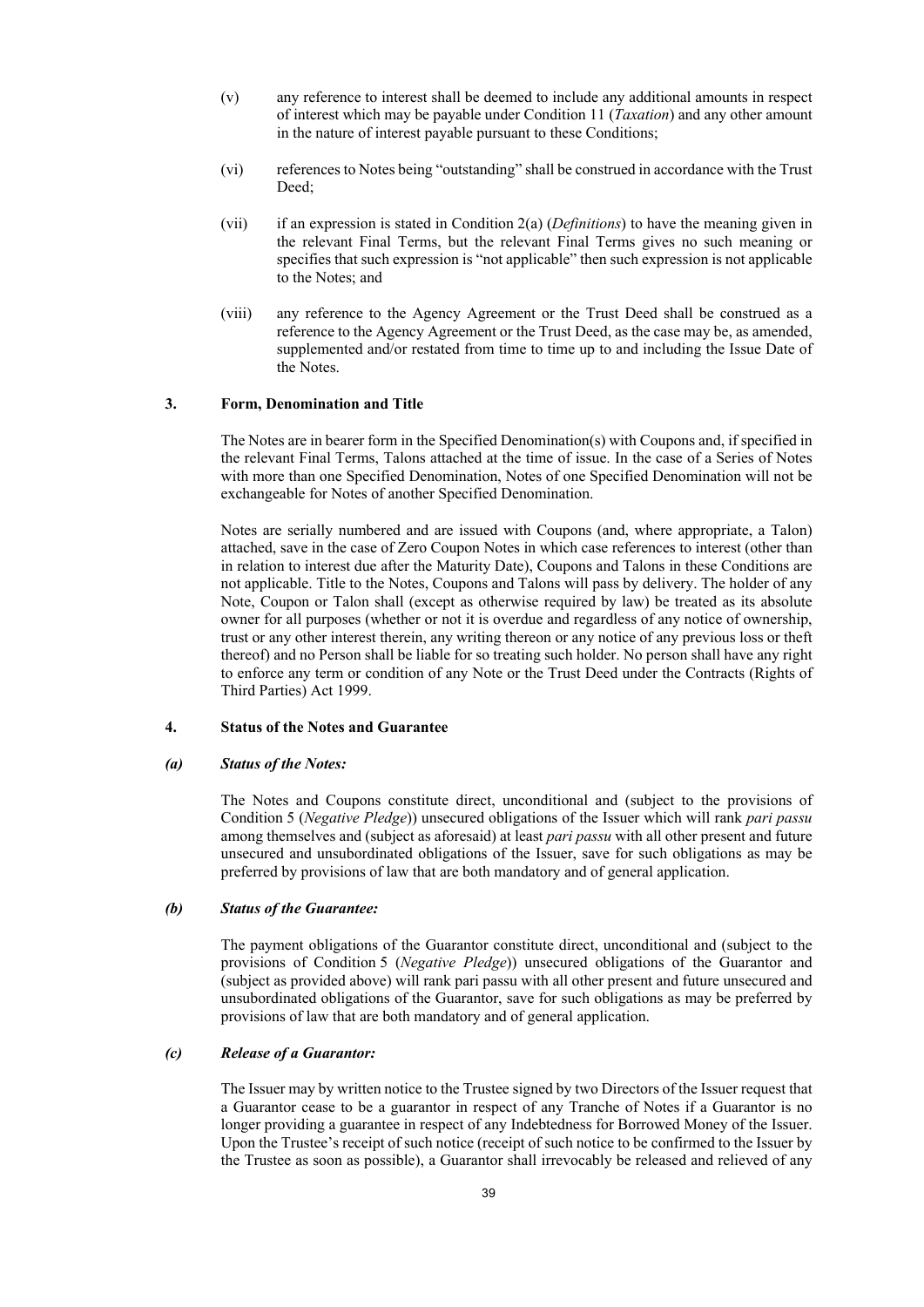obligation under the Guarantee of these Notes. Such notice must also contain the following certifications:

- (i) no Event of Default is continuing or will result from the release of a Guarantor;
- (ii) no sums advanced pursuant to any Indebtedness for Borrowed Money in respect of which a Guarantor is or was providing a guarantee is at that time due and payable but unpaid; and
- (iii) a Guarantor is not (or will cease to be simultaneously with such release) providing a guarantee in respect of any other Indebtedness for Borrowed Money of the Issuer.

If a Guarantor provides a Guarantee in respect of any other Indebtedness for Borrowed Money of the Issuer at any time subsequent to the date on which it is released from the Guarantee of these Notes as described above, such Guarantor will be required to provide a guarantee as described in paragraph (d) below.

### *(d) Additional Guarantors:*

If at any time after the Issue Date, any subsidiary of the Issuer, direct or indirect holding company of the Issuer (a "**Holdco**") or any subsidiary of a Holdco (each, a "**Guarantee Entity**") provides or at the time it becomes a subsidiary is providing a guarantee in respect of any Indebtedness for Borrowed Money of the Issuer, the Issuer has covenanted in the Trust Deed that it shall procure that such Guarantee Entity shall at or prior to the date of the giving of such guarantee or at the time it so becomes a Guarantee Entity and is providing such a guarantee execute and deliver a supplemental trust deed to the Trustee, such supplemental trust deed to be in a form and with substance reasonably satisfactory to the Trustee, and accompanied by such  $\text{opinion}(s)$  as the Trustee shall require pursuant to which such Guarantee Entity shall guarantee the obligations of the Issuer in respect of the outstanding Notes, the Coupons and the Trust Deed on terms mutatis mutandis as the Guarantee including, but not limited to, such guarantee being joint and several (if there is more than one Guarantor). Each other Guarantor (an "**Existing Guarantor**") has in the Trust Deed confirmed that it has consented to any such entity becoming a Guarantor as aforesaid without any need for such Existing Guarantor to execute any supplemental trust deed.

### *(e) Change of Guarantors:*

Notice of any release of a Guarantor or addition of a Guarantor pursuant to this provision will be given to the Noteholders in accordance with Condition 18 (*Notices*). Following the release of a Guarantor pursuant to Condition 4(c) (*Release of a Guarantor)* or the addition of a Guarantee Entity pursuant to Condition 4(d) (*Additional Guarantors)*, the terms "**Guarantor**" and "**Guarantee**" shall be construed accordingly.

### **5. Negative Pledge**

So long as any of the Notes or Coupons remains outstanding (as defined in the Trust Deed), each of the Issuer and the Guarantor shall not, and the Issuer shall procure that no other Material Subsidiary shall, create, assume or permit to subsist, as security for any Financial Indebtedness, any Security other than any Permitted Security upon the whole or any part of its present or future revenues or assets unless, in any such case, the Issuer and/or the Guarantor and/or the other Material Subsidiary, as the case may be, shall simultaneously with, or prior to, the creation or assumption of such Security and, in any other case, promptly, take any and all action necessary to procure that all amounts payable in respect of the Notes and Coupons by the Issuer and by the Guarantor in respect of the Guarantee of the Notes, are secured equally and rateably with the Financial Indebtedness secured by such Security to the satisfaction of the Trustee or that such other Security is provided or such other arrangement (whether or not including the giving of Security) is made as the Trustee shall, in its absolute discretion, deem not materially less beneficial to the interests of the Noteholders or as shall be approved by an Extraordinary Resolution (as defined in the Trust Deed) of the Noteholders.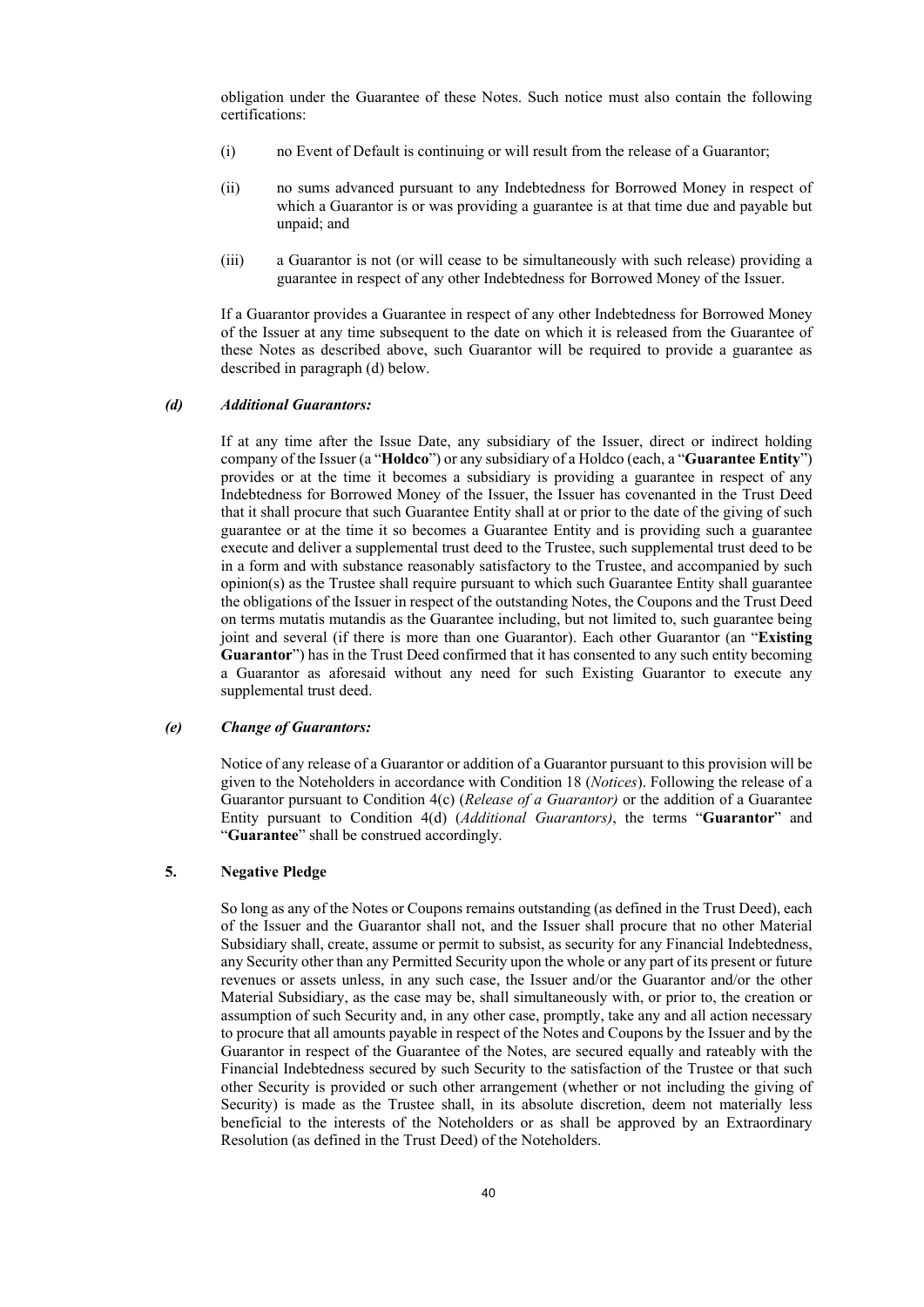### **6. Fixed Rate Note Provisions**

### *(a) Application:*

This Condition 6 is applicable to the Notes only if the Fixed Rate Note provisions are specified in the relevant Final Terms as being applicable.

### *(b) Accrual of interest:*

The Notes bear interest at their principal amount from (and including) the Interest Commencement Date at the Rate of Interest payable in arrear on each Interest Payment Date, subject as provided in Condition 10 (*Payments*). Each Note will cease to bear interest from the due date for final redemption unless, upon due presentation, payment of the Redemption Amount is improperly withheld or refused, in which case it will continue to bear interest in accordance with this Condition 6 (after as well as before any judgment) until whichever is the earlier of (i) the day on which all sums due in respect of such Note up to that day are received by or on behalf of the relevant Noteholder and (ii) the day which is seven days after the Principal Paying Agent has notified the Noteholders that it has received all sums due in respect of the Notes up to such seventh day (except to the extent that there is any subsequent default in payment).

### *(c) Fixed Coupon Amount:*

The amount of interest payable in respect of each Note for any Interest Period shall be the relevant Fixed Coupon Amount and, if the Notes are in more than one Specified Denomination, shall be the relevant Fixed Coupon Amount in respect of the relevant Specified Denomination.

### *(d) Calculation of Interest Amount:*

The amount of interest payable in respect of each Note for any period for which a Fixed Coupon Amount is not specified shall be calculated by applying the Rate of Interest to the Calculation Amount, multiplying the product by the relevant Day Count Fraction, rounding the resulting figure to the nearest sub-unit of the Specified Currency (half a sub-unit being rounded upwards) and multiplying such rounded figure by a fraction equal to the Specified Denomination of such Note divided by the Calculation Amount. For this purpose a "**sub-unit**" means, in the case of any currency other than euro, the lowest amount of such currency that is available as legal tender in the country of such currency and, in the case of euro, means one cent.

### **7. Floating Rate Note Provisions**

#### *(a) Application:*

This Condition 7 is applicable to the Notes only if the Floating Rate Note provisions are specified in the relevant Final Terms as being applicable.

### *(b) Accrual of interest:*

The Notes bear interest at their principal amount from (and including) the Interest Commencement Date at the Rate of Interest payable in arrear on each Interest Payment Date, subject as provided in Condition 10 (*Payments*). Each Note will cease to bear interest from the due date for final redemption unless, upon due presentation, payment of the Redemption Amount is improperly withheld or refused, in which case it will continue to bear interest in accordance with this Condition 7 (as well after as before judgment) until whichever is the earlier of (i) the day on which all sums due in respect of such Note up to that day are received by or on behalf of the relevant Noteholder and (ii) the day which is seven days after the Principal Paying Agent has notified the Noteholders that it has received all sums due in respect of the Notes up to such seventh day (except to the extent that there is any subsequent default in payment).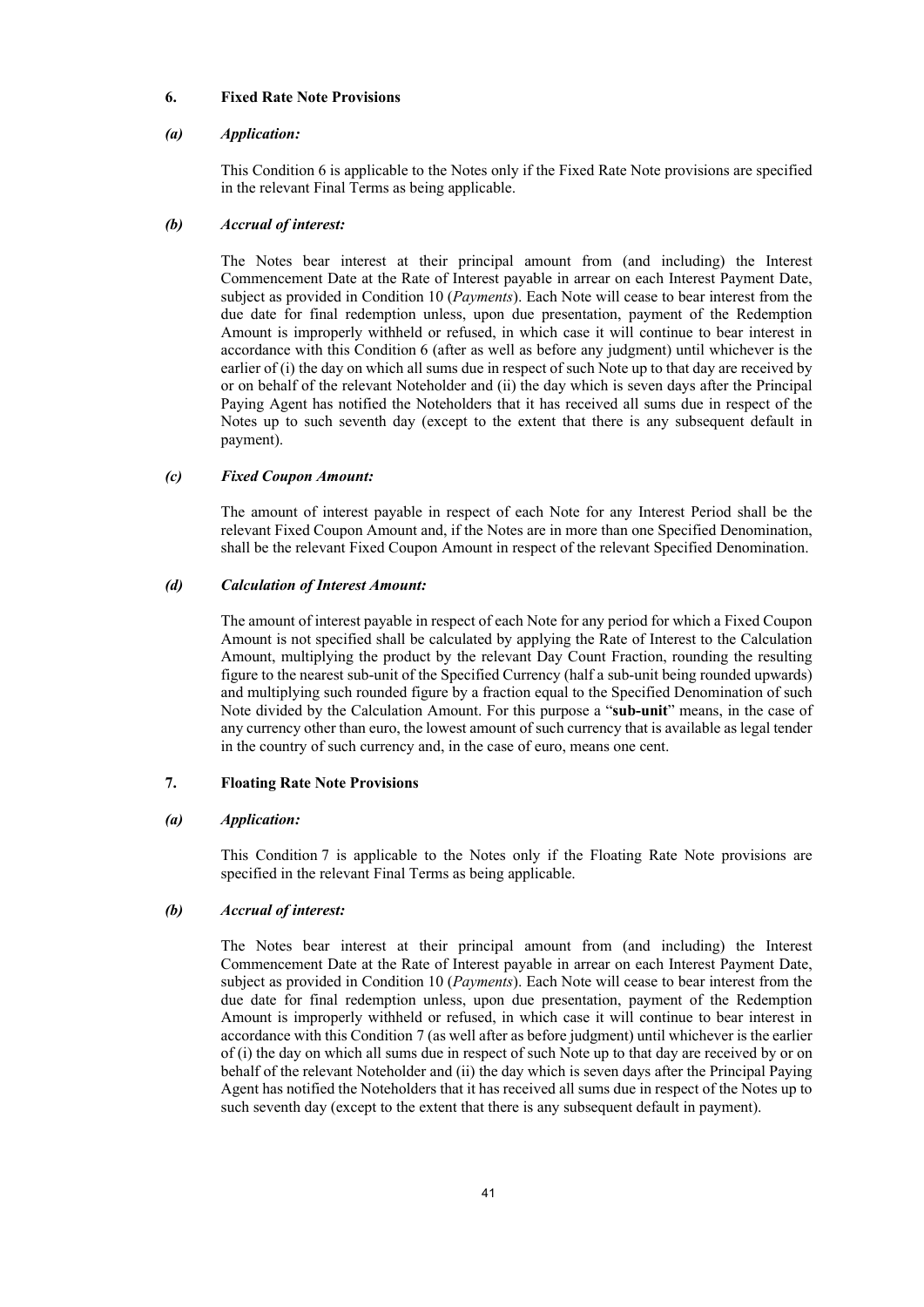### *(c) Screen Rate Determination:*

Where Screen Rate Determination is specified in the relevant Final Terms as the manner in which the Rate of Interest is to be determined, the Rate of Interest for each Interest Period will, subject as provided below, be either:

- (i) the offered quotation; or
- (ii) the arithmetic mean (rounded if necessary to the fifth decimal place, with 0.000005 being rounded upwards) of the offered quotations,

(expressed as a percentage rate per annum), for the Reference Rate which appears or appear, as the case may be, on the Relevant Screen Page as at the Relevant Time on the Interest Determination Date in question plus or minus (as indicated in the relevant Final Terms) the Margin (if any), all as determined by the Calculation Agent. If five or more offered quotations are available on the Relevant Screen Page, the highest (or, if there is more than one highest quotation, one only of those quotations) and the lowest (or, if there is more than one lowest quotation, one only of those quotations) shall be disregarded by the Calculation Agent for the purpose of determining the arithmetic mean (rounded as provided above) of the offered quotations.

If the Relevant Screen Page is not available or if, in the case of (i) above, no offered quotation appears or, in the case of (ii) above, fewer than three offered quotations appear, in each case as at the Relevant Time, the Calculation Agent shall request each of the Reference Banks to provide the Calculation Agent with its offered quotation (expressed as a percentage rate per annum) for the Reference Rate at approximately the Relevant Time on the Interest Determination Date in question. If two or more of the Reference Banks provide the Calculation Agent with offered quotations, the Rate of Interest for the Interest Period shall be the arithmetic mean (rounded if necessary to the fifth decimal place with 0.000005 being rounded upwards) of the offered quotations plus or minus (as appropriate) the Margin (if any), all as determined by the Calculation Agent.

If on any Interest Determination Date one only or none of the Reference Banks provides the Calculation Agent with an offered quotation as provided in the preceding paragraph, the Rate of Interest for the relevant Interest Period shall be the rate per annum which the Calculation Agent determines as being the arithmetic mean (rounded if necessary to the fifth decimal place, with 0.000005 being rounded upwards) of the rates, as communicated to (and at the request of) the Calculation Agent by the Reference Banks or any two or more of them, at which such banks were offered, at approximately the Relevant Time on the relevant Interest Determination Date, deposits in the Specified Currency for a period equal to that which would have been used for the Reference Rate by leading banks in the London inter-bank market (if the Reference Rate is LIBOR) or the Euro-zone inter-bank market (if the Reference Rate is EURIBOR) plus or minus (as appropriate) the Margin (if any) or, if fewer than two of the Reference Banks provide the Calculation Agent with offered rates, the offered rate for deposits in the Specified Currency for a period equal to that which would have been used for the Reference Rate, or the arithmetic mean (rounded as provided above) of the offered rates for deposits in the Specified Currency for a period equal to that which would have been used for the Reference Rate, at which, at approximately the Relevant Time on the relevant Interest Determination Date, any one or more banks (which bank or banks is or are in the opinion of the Trustee and the Issuer suitable for the purpose) inform the Calculation Agent it is/they are quoting to leading banks in the London inter-bank market (if the Reference Rate is LIBOR) or the Euro-zone inter-bank market (if the Reference Rate is EURIBOR) plus or minus (as appropriate) the Margin (if any), provided that, if the Rate of Interest cannot be determined in accordance with the foregoing provisions of this paragraph, the Rate of Interest shall be determined as at the last preceding Interest Determination Date (though substituting, where a different Margin is to be applied to the relevant Interest Period from that which applied to the last preceding Interest Period, the Margin relating to the relevant Interest Period in place of the Margin relating to that last preceding Interest Period).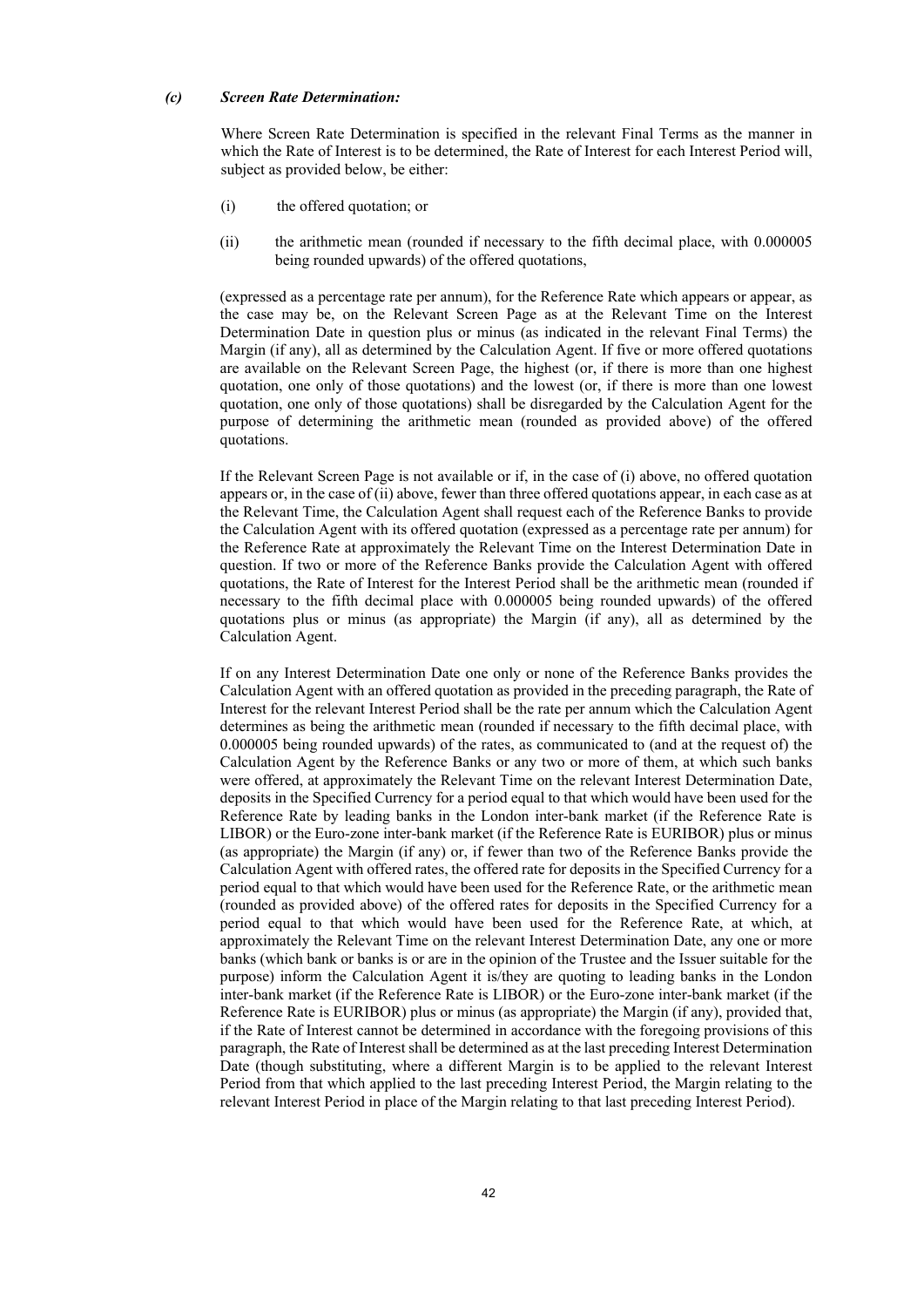### *(d) ISDA Determination:*

If ISDA Determination is specified in the relevant Final Terms as the manner in which the Rate(s) of Interest is/are to be determined, the Rate of Interest applicable to the Notes for each Interest Period will be the sum of the Margin and the relevant ISDA Rate where "**ISDA Rate**" in relation to any Interest Period means a rate equal to the Floating Rate (as defined in the ISDA Definitions) that would be determined by the Calculation Agent under an interest rate swap transaction if the Calculation Agent were acting as Calculation Agent for that interest rate swap transaction under the terms of an agreement incorporating the ISDA Definitions and under which:

- (i) the Floating Rate Option (as defined in the ISDA Definitions) is as specified in the relevant Final Terms;
- (ii) the Designated Maturity (as defined in the ISDA Definitions) is a period specified in the relevant Final Terms; and
- (iii) the relevant Reset Date (as defined in the ISDA Definitions) is a date specified in the relevant Final Terms.

#### *(e) Linear Interpolation:*

Where Linear Interpolation is specified as applicable in respect of an Interest Period in the applicable Final Terms, the Rate of Interest for such Interest Period shall be calculated by the Principal Paying Agent (or if the Principal Paying Agent is not the Calculation Agent, the Calculation Agent specified in the applicable Final Terms) by straight line linear interpolation by reference to two rates based on the relevant Reference Rate (where Screen Rate Determination is specified as applicable in the applicable Final Terms) or the relevant Floating Rate Option (where ISDA Determination is specified as applicable in the applicable Final Terms), one of which shall be determined as if the Applicable Maturity (as defined below) were the period of time for which rates are available next shorter than the length of the relevant Interest Period and the other of which shall be determined as if the Applicable Maturity were the period of time for which rates are available next longer than the length of the relevant Interest Period, provided however, that if there is no rate available for the period of time next shorter or, as the case may be, next longer, then the Principal Paying Agent (or if the Principal Paying Agent is not the Calculation Agent, the Calculation Agent specified in the applicable Final Terms) shall determine such rate at such time and by reference to such sources as it determines appropriate.

"**Applicable Maturity**" means: (a) in relation to Screen Rate Determination, the period of time designated in the Reference Rate, and (b) in relation to ISDA Determination, the Designated Maturity.

#### *(f) Maximum or Minimum Rate of Interest:*

If any Maximum Rate of Interest or Minimum Rate of Interest is specified in the relevant Final Terms, then the Rate of Interest shall in no event be greater than the maximum or be less than the minimum so specified. Unless otherwise stated in the relevant Final Terms, the Minimum Rate of Interest shall be deemed to be zero.

### *(g) Calculation of Interest Amount:*

The Calculation Agent will, as soon as practicable after the time at which the Rate of Interest is to be determined in relation to each Interest Period, calculate the Interest Amount payable in respect of each Note for such Interest Period. The Interest Amount will be calculated by applying the Rate of Interest for such Interest Period to the Calculation Amount, multiplying the product by the relevant Day Count Fraction, rounding the resulting figure to the nearest sub-unit of the Specified Currency (half a sub-unit being rounded upwards) and multiplying such rounded figure by a fraction equal to the Specified Denomination of the relevant Note divided by the Calculation Amount. For this purpose a "**sub-unit**" means, in the case of any currency other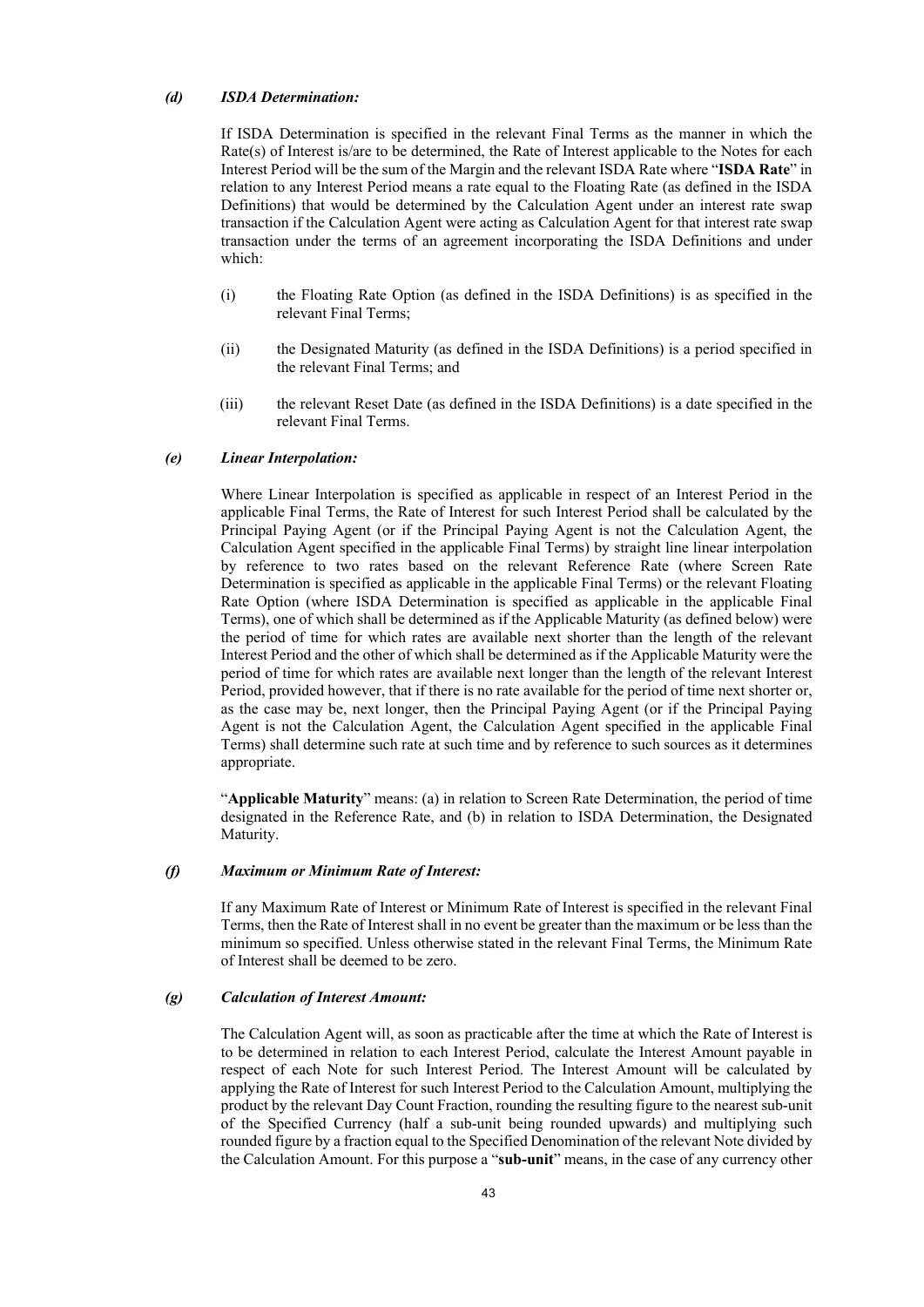than euro, the lowest amount of such currency that is available as legal tender in the country of such currency and, in the case of euro, means one cent.

#### *(h) Calculation of other amounts:*

If the relevant Final Terms specifies that any other amount is to be calculated by the Calculation Agent, the Calculation Agent will, as soon as practicable after the time or times at which any such amount is to be determined, calculate the relevant amount. The relevant amount will be calculated by the Calculation Agent in the manner specified in the relevant Final Terms.

#### *(i) Publication:*

The Calculation Agent will cause each Rate of Interest and Interest Amount determined by it, together with the relevant Interest Payment Date, and any other amount(s) required to be determined by it together with any relevant payment date(s) to be notified to the Paying Agents and each competent authority, stock exchange and/or quotation system (if any) by which the Notes have then been admitted to listing, trading and/or quotation as soon as practicable after such determination but (in the case of each Rate of Interest, Interest Amount and Interest Payment Date) in any event not later than the first day of the relevant Interest Period. Notice thereof shall also promptly be given to the Noteholders. The Calculation Agent will be entitled to recalculate any Interest Amount (on the basis of the foregoing provisions) without notice in the event of an extension or shortening of the relevant Interest Period. If the Calculation Amount is less than the minimum Specified Denomination the Calculation Agent shall not be obliged to publish each Interest Amount but instead may publish only the Calculation Amount and the Interest Amount in respect of a Note having the minimum Specified Denomination.

#### *(j) Notifications etc.:*

All notifications, opinions, determinations, certificates, calculations, quotations and decisions given, expressed, made or obtained for the purposes of this Condition 7 by the Calculation Agent will (in the absence of manifest error) be binding on the Issuer, the Guarantor, the Trustee, the Paying Agents, the Noteholders and the Couponholders and (subject as aforesaid) no liability to any such Person will attach to the Calculation Agent in connection with the exercise or non-exercise by it of its powers, duties and discretions for such purposes.

## *(k) Determination or Calculation by Trustee:*

If the Calculation Agent fails at any time to determine a Rate of Interest or to calculate an Interest Amount, the Trustee (or a person appointed by the Trustee for the purpose) will determine such Rate of Interest and make such determination or calculation which shall be deemed to have been made by the Calculation Agent. In doing so, the Trustee (or a person appointed by the Trustee for the purpose) shall apply all of the provisions of these Conditions with any necessary consequential amendments to the extent that, in its sole opinion and with absolute discretion, it can do so and in all other respects it shall do so in such manner as it shall deem fair and reasonable in all the circumstances and will not be liable for any loss, liability, cost, charge or expense which may arise as a result thereof. Any such determination or calculation made by the Trustee shall be binding on the Issuer, the Guarantor, the Noteholders and the Couponholders.

#### **8. Zero Coupon Note Provisions**

#### *(a) Application:*

This Condition 8 is applicable to the Notes only if the Zero Coupon Note provisions are specified in the relevant Final Terms as being applicable.

#### *(b) Late payment on Zero Coupon Notes:*

If the Redemption Amount payable in respect of any Zero Coupon Note is improperly withheld or refused, the Redemption Amount shall thereafter be an amount equal to the sum of: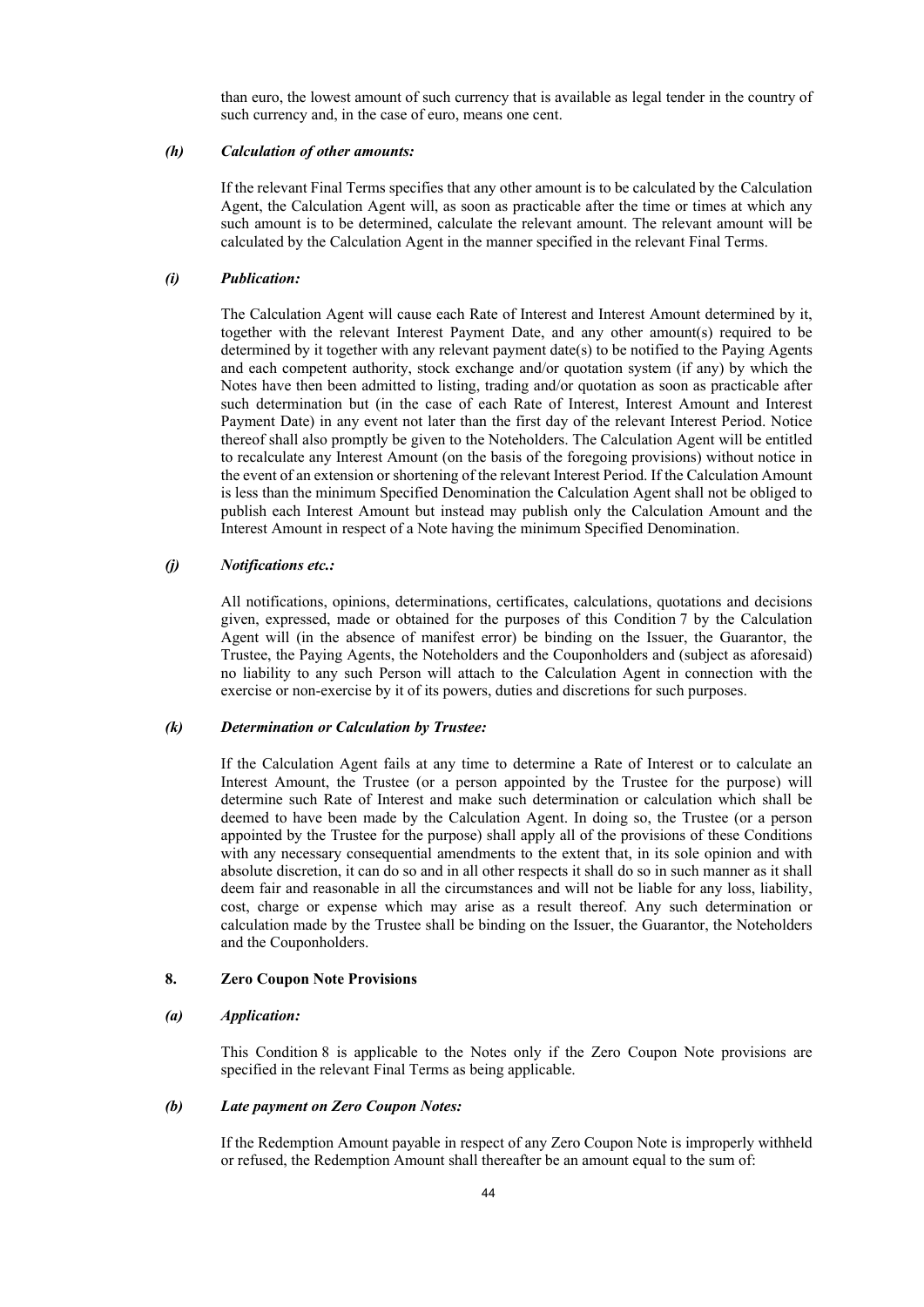- (i) the Reference Price; and
- (ii) the product of the Accrual Yield (compounded annually) being applied to the Reference Price on the basis of the relevant Day Count Fraction from (and including) the Issue Date to (but excluding) whichever is the earlier of (i) the day on which all sums due in respect of such Note up to that day are received by or on behalf of the relevant Noteholder and (ii) the day which is seven days after the Principal Paying Agent or, as the case may be, the Trustee has notified the Noteholders that it has received all sums due in respect of the Notes up to such seventh day (except to the extent that there is any subsequent default in payment).

### **9. Redemption and Purchase**

#### *(a) Scheduled redemption:*

Unless previously redeemed, or purchased and cancelled in accordance with Condition 9(j) (*Cancellation*), the Notes will be redeemed at their Final Redemption Amount on the Maturity Date, subject as provided in Condition 10 (*Payments*).

#### *(b) Redemption for tax reasons:*

The Notes may be redeemed at the option of the Issuer in whole, but not in part:

- (i) at any time (if the Floating Rate Note provisions are specified in the relevant Final Terms as being not applicable); or
- (ii) on any Interest Payment Date (if the Floating Rate Note provisions are specified in the relevant Final Terms as being applicable),

on giving not less than 30 nor more than 60 days' notice to the Noteholders in accordance with Condition 18 (*Notices*) (which notice shall be irrevocable), at their Early Redemption Amount (Tax), together with interest accrued (if any) to the date fixed for redemption, if the Issuer satisfies the Trustee immediately prior to the giving of such notice that:

- (A) on the occasion of the next payment due under the Notes the Issuer has or will become obliged to pay additional amounts as provided or referred to in Condition 11 (*Taxation*), or the Guarantor would be unable (or unable without incurring a material tax expense) for reasons outside its control to procure payment by the Issuer and in making payment itself would be required to pay additional amounts as provided or referred to in Condition 11 (*Taxation*), in each case as a result of any change in, or amendment to, the tax laws or regulations of a Tax Jurisdiction (as defined in Condition 11(b) (*Taxing Jurisdiction)* ), or any change in the published application or official interpretation of such laws or regulations (including a holding by a court of competent jurisdiction), which change or amendment becomes effective (a) on or after the date on which agreement is reached to issue the first Tranche of a Series of the Notes or (b) in the case of any Subsidiary which becomes a Guarantor after the Issue Date of a relevant Tranche of Notes, the first day after such Subsidiary becomes a Guarantor pursuant to Condition 4(d) (*Additional Guarantors)*; and
- (B) such obligation cannot be avoided by the Issuer and/or the Guarantor, as the case may be, taking reasonable measures available to it or them, as the case may be,

**PROVIDED, HOWEVER, THAT** no such notice of redemption shall be given earlier than: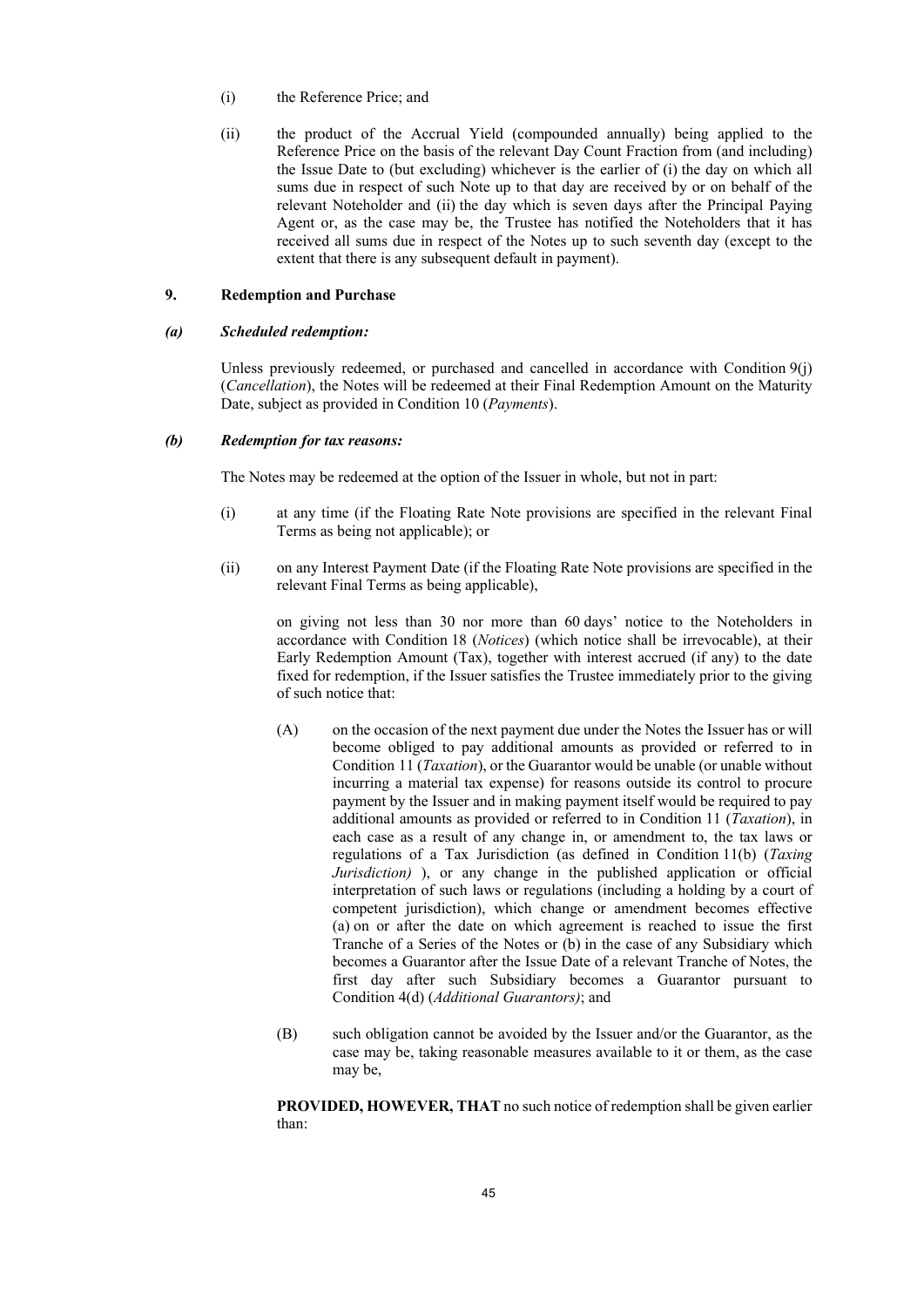- (I) where the Notes may be redeemed at any time, 90 days prior to the earliest date on which the Issuer and/or the Guarantor, as the case may be, would be obliged to pay such additional amounts if a payment in respect of the Notes were then due; or
- (II) where the Notes may be redeemed only on an Interest Payment Date, 60 days prior to the Interest Payment Date occurring immediately before the earliest date on which the Issuer and/or the Guarantor, as the case may be, would be obliged to pay such additional amounts if a payment in respect of the Notes were then due.

Prior to the publication of any notice of redemption pursuant to this paragraph, the Issuer shall deliver to the Trustee (i) if the Trustee so requests, an opinion of independent legal advisers of recognised standing to the effect that the Issuer and/or the Guarantor, as the case may be, has or will become obliged to pay such additional amounts as a result of such change or amendment and (ii) a certificate signed by two authorised officers of the Issuer and/or the Guarantor, as the case may be, stating that the obligation referred to in (A) above cannot be avoided by the Issuer and/or the Guarantor, as the case may be, taking reasonable measures available to it and the Trustee shall be entitled to accept such certificate as sufficient evidence of the satisfaction of the condition precedent set out in (B) above in which event it shall be conclusive and binding on the Noteholders and Couponholders.

## *(c) Redemption at the option of the Issuer:*

The Notes may be redeemed at the option of the Issuer:

- (i) in whole or, if so specified in the relevant Final Terms, in part if Call Option is specified in the relevant Final Terms as being applicable, on any Optional Redemption Date (Call) at the relevant Optional Redemption Amount (Call) on the Issuer's giving not less than 30 nor more than 60 days' notice (or such other notice period as may be specified in the relevant Final Terms) to the Noteholders and the Trustee (which notice shall be irrevocable and shall oblige the Issuer to redeem the Notes or, as the case may be, the Notes specified in such notice on the relevant Optional Redemption Date (Call) at the Optional Redemption Amount (Call) plus accrued interest (if any) to such date).
- (ii) in whole or, if so specified in the relevant Final Terms, in part if Sterling Make Whole Call Option is specified in the relevant Final Terms as being applicable, on giving not less than 30 nor more than 60 days' notice (or such other notice period as may be specified in the relevant Final Terms) to the Noteholders and the Trustee (which notice shall be irrevocable and shall oblige the Issuer to redeem the Notes on the Sterling Make Whole Optional Redemption Date at a redemption price per Note equal to the higher of the following (the "**Optional Redemption Amount (Make Whole Call)**"), in each case plus accrued interest (if any) to the Sterling Make Whole Optional Redemption Date):
	- (A) the nominal amount of the Note; and
	- (B) the nominal amount of the Note multiplied by the price (as reported in writing to the Issuer and the Trustee by a financial adviser (the "**Financial Adviser**") appointed by the Issuer and approved by the Trustee) expressed as a percentage (rounded to four decimal places, 0.00005 being rounded upwards) at which the Gross Redemption Yield on the Notes on the Determination Date is equal to the Gross Redemption Yield at the Determination Time specified in the relevant Final Terms on the Determination Date specified in the relevant Final Terms of the Reference Stock specified in the relevant Final Terms (or, where the Financial Adviser advises the Issuer that, for reasons of illiquidity or otherwise, such Reference Stock is not appropriate for such purpose, such other government stock as such Financial Adviser may recommend) plus any applicable Margin specified in the relevant Final Terms.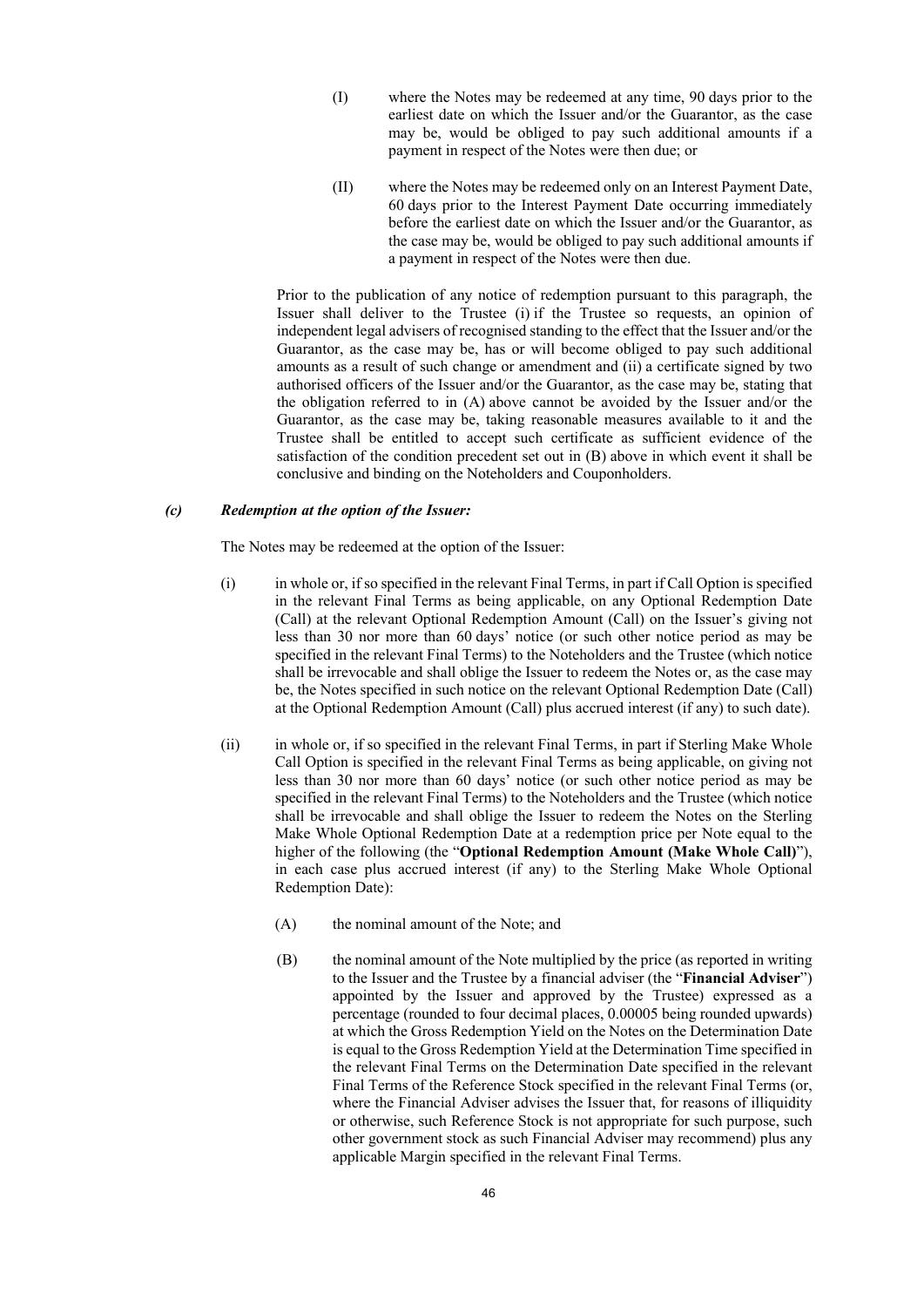(iii) in whole or, if so specified in the relevant Final Terms, in part if Issuer Maturity Par Call Option is specified in the relevant Final Terms as being applicable, on giving not less than 30 nor more than 60 days' notice (or such other period of notice as is specified in the relevant Final Terms as being applicable) to the Noteholders and the Trustee (which notice shall be irrevocable and shall oblige the Issuer to redeem the Notes on the Issuer Maturity Par Call Redemption Date, which date shall be at any time during the period commencing on (and including) the day that is 90 days prior to the Maturity Date to (but excluding) the Maturity Date (the "**Issuer Maturity Par Call Redemption Date**") at the Final Redemption Amount plus accrued interest (if any) to the Issuer Maturity Par Call Redemption Date.

### *(d) Partial redemption:*

If the Notes are to be redeemed in part only on any date in accordance with Condition  $9(c)$ (*Redemption at the option of the Issuer*), the Notes to be redeemed shall be selected by the drawing of lots in such place and in such manner as the Trustee approves, subject to compliance with applicable law, the rules of each competent authority, stock exchange and/or quotation system (if any) by which the Notes have then been admitted to listing, trading and/or quotation and the notice to Noteholders referred to in Condition 9(c) (*Redemption at the option of the Issuer*) shall specify the serial numbers of the Notes so to be redeemed. If any Maximum Redemption Amount or Minimum Redemption Amount is specified in the relevant Final Terms, then the Optional Redemption Amount (Call) shall in no event be greater than the maximum or be less than the minimum so specified.

#### *(e) Redemption at the option of Noteholders:*

If Put Option is specified in the relevant Final Terms as being applicable, the Issuer shall, at the option of the holder of any Note redeem such Note on the Optional Redemption Date (Put) specified in the relevant Put Option Notice at the relevant Optional Redemption Amount (Put) together with interest (if any) accrued to (but excluding) such date. In order to exercise the option contained in this Condition 9(e), the holder of a Note must, not less than 30 nor more than 60 days before the relevant Optional Redemption Date (Put) (or such other notice period as may be specified in the relevant Final Terms), deposit with any Paying Agent such Note together with all unmatured Coupons and unexchanged Talons relating thereto and a duly completed Put Option Notice in the form obtainable from any Paying Agent. The Paying Agent with which such Note is so deposited shall deliver a duly completed Put Option Receipt to the depositing Noteholder. No Note, once deposited with a duly completed Put Option Notice in accordance with this Condition  $9(e)$ , may be withdrawn; **PROVIDED, HOWEVER, THAT** if, prior to the relevant Optional Redemption Date (Put), any such Note becomes immediately due and payable or, upon due presentation of any such Note on the relevant Optional Redemption Date (Put), payment of the redemption moneys is improperly withheld or refused, the relevant Paying Agent shall mail notification thereof to the depositing Noteholder at such address as may have been given by such Noteholder in the relevant Put Option Notice and shall hold such Note at its Specified Office for collection by the depositing Noteholder against surrender of the relevant Put Option Receipt. For so long as any outstanding Note is held by a Paying Agent in accordance with this Condition  $9(e)$ , the depositor of such Note and not such Paying Agent shall be deemed to be the holder of such Note for all purposes.

### *(f) Change of control redemption:*

If "Change of Control Put Option" is specified in the relevant Final Terms to be applicable and a Change of Control Put Event occurs, the holder of each Note will have the option (unless prior to the giving of the relevant Change of Control Put Event Notice the Issuer has given notice of redemption under Condition 9(b) (*Redemption for tax reasons*) or Condition 9(c) (*Redemption at the option of the Issuer*), if applicable) to require the Issuer to redeem or, at the Issuer's option, purchase (or procure the purchase of) that Note on the Change of Control Optional Redemption Date at its Change of Control Optional Redemption Amount together with interest accrued to (but excluding) the Change of Control Optional Redemption Date (the "**Change of Control Put Option**").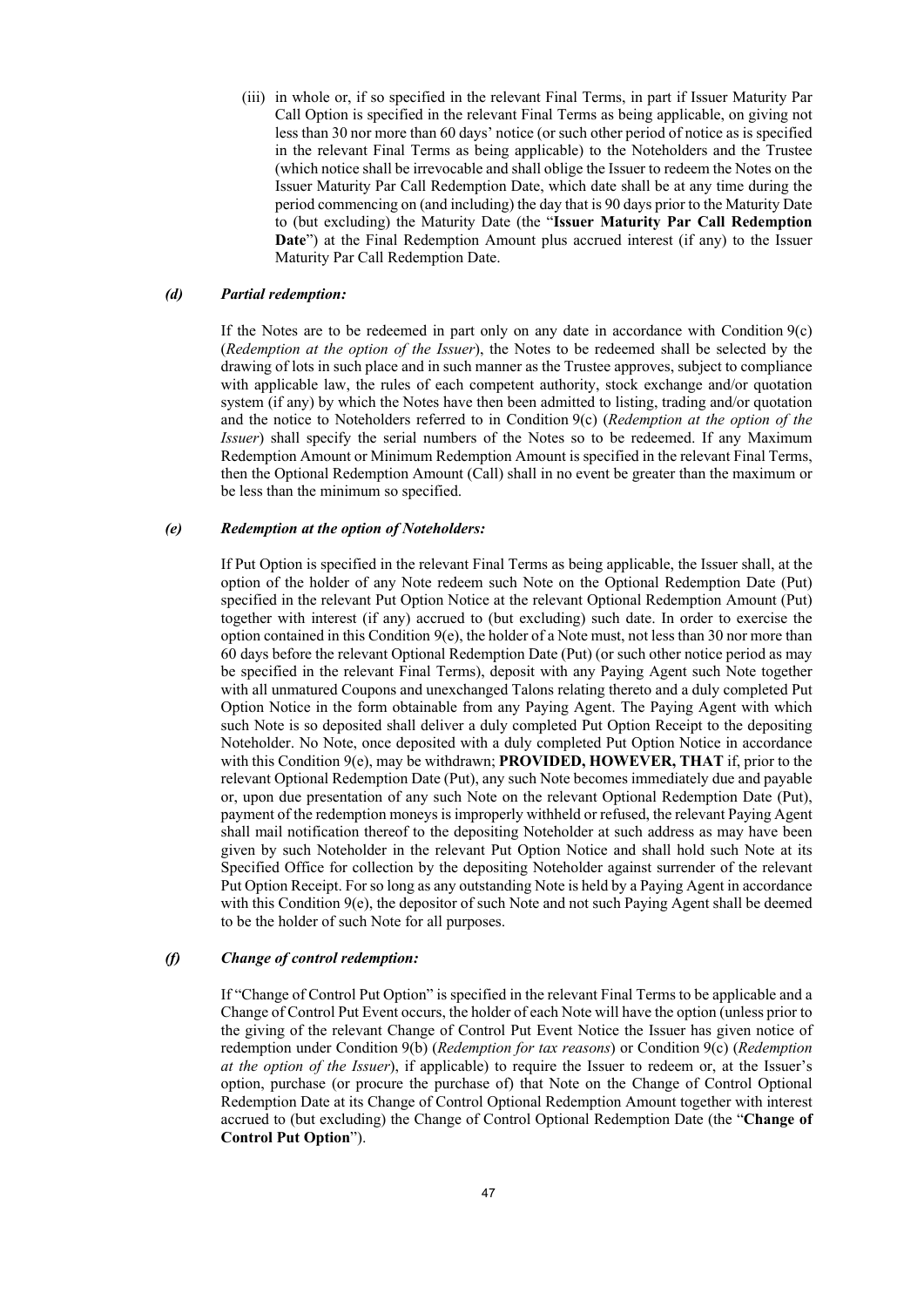As soon as practicable upon, and in any event within 30 days after, the Issuer becoming aware that a Change of Control Put Event has occurred the Issuer shall, and at any time upon the Trustee becoming similarly so aware the Trustee may, and if so requested by the holders of at least one-quarter in principal amount of the Notes then outstanding or if so directed by an Extraordinary Resolution (as defined in the Trust Deed) of the Noteholders, shall, (subject in each case to the Trustee being indemnified and/or secured and/or prefunded to its satisfaction) give the Change of Control Put Event Notice to the Noteholders.

To exercise the Change of Control Put Option in respect of a Note, the holder of the Note must deliver such Note to the Specified Office of any Paying Agent at any time during normal business hours of such Paying Agent falling within the Change of Control Put Period, accompanied by a duly signed and completed Exercise Notice in which the holder may specify a bank account (in the currency of the Note) to which payment is to be made under this Condition 9(f). If the relevant Final Terms specifies that Fixed Rate Note provisions are applicable, the Note should be delivered together with all Coupons and unexchanged Talons appertaining thereto maturing after the Change of Control Optional Redemption Date, failing which Condition 10(e) (*Deductions for unmatured Coupons and unexchanged Talons*) shall apply. The Paying Agent with which such Note is so deposited shall deliver a duly completed Change of Control Put Option Receipt to the depositing Noteholder. No Note, once deposited with a duly completed Exercise Notice in accordance with this Condition 9(f), may be withdrawn; **PROVIDED, HOWEVER, THAT** if, prior to the relevant Change of Control Optional Redemption Date, any such Note becomes immediately due and payable or, upon due presentation of any such Note on the relevant Change of Control Optional Redemption Date, payment of the redemption moneys is improperly withheld or refused, the relevant Paying Agent shall mail notification thereof to the depositing Noteholder at such address as may have been given by such Noteholder in the relevant Exercise Notice and shall hold such Note at its Specified Office for collection by the depositing Noteholder against surrender of the relevant Change of Control Put Option Receipt. For so long as any outstanding Note is held by a Paying Agent in accordance with this Condition 9(f), the depositor of such Note and not such Paying Agent shall be deemed to be the holder of such Note for all purposes.

Payment in respect of any Note so delivered will be made, if the holder duly specified a bank account in the Exercise Notice to which payment is to be made, on the Change of Control Optional Redemption Date by transfer to that bank account and, in every other case, on or after the Change of Control Optional Redemption Date against presentation and surrender or (as the case may be) endorsement of such receipt at the Specified Office of any Paying Agent. For the purposes of the Conditions, Change of Control Put Option Receipts issued pursuant to this Condition 9(f) shall be treated as if they were Notes. The Issuer shall redeem or purchase (or procure the purchase of) the Notes in respect of which the Change of Control Put Option has been validly exercised in accordance with the provisions of this Condition 9(f) on the Change of Control Optional Redemption Date unless previously redeemed (or purchased) and cancelled.

If 80 per cent. or more in principal amount of the Notes then outstanding have been redeemed or purchased pursuant to this Condition 9(f), the Issuer may, on giving not less than 30 nor more than 60 days' notice to the Noteholders (such notice being given within 30 days after the Change of Control Optional Redemption Date), redeem or purchase (or procure the purchase of), at its option, all but not some only of the remaining outstanding Notes at the Change of Control Optional Redemption Amount, together with interest accrued to (but excluding) the date fixed for such redemption or purchase.

If the rating designations employed by any Rating Agency are changed from those which are described in paragraph (a) or (b) of the definition of "Change of Control Put Event", "Non-Investment Grade Rating" or "Investment Grade Rating", or if a rating is procured from a Substitute Rating Agency, the Issuer shall determine, with the agreement of the Trustee, the rating designations of such Rating Agency or such Substitute Rating Agency (as appropriate) as are most equivalent to the prior rating designations of the relevant Rating Agency, and this Condition 9(f) shall be construed accordingly.

The Trustee is under no obligation to ascertain whether a Change of Control Put Event or Change of Control or any event which could lead to the occurrence of or could constitute a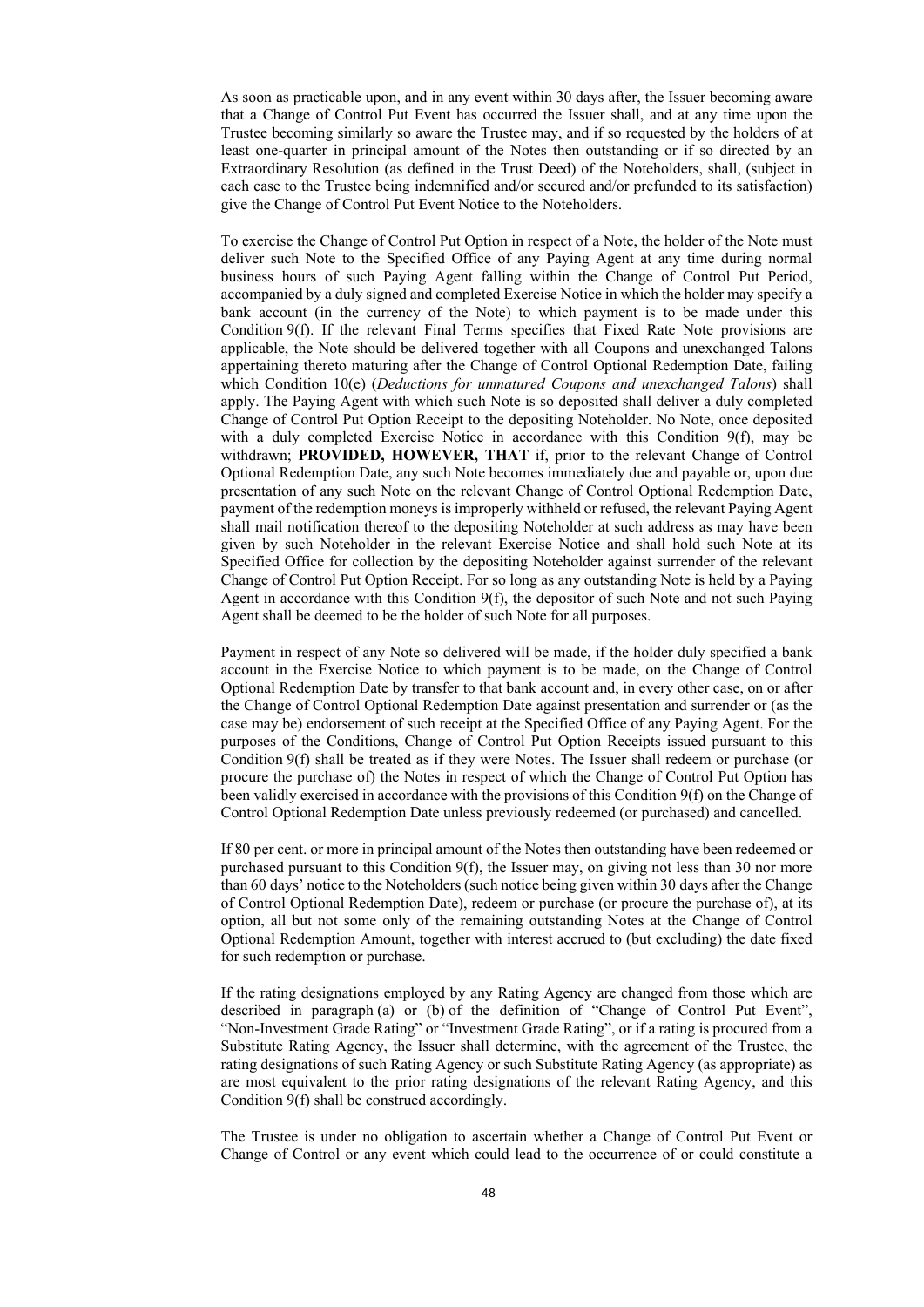Change of Control Put Event or Change of Control has occurred, and, until it shall have actual knowledge or notice pursuant to the Trust Deed to the contrary, the Trustee may assume that no Change of Control Put Event or Change of Control or other such event has occurred.

#### *(g) No other redemption:*

The Issuer shall not be entitled to redeem the Notes otherwise than as provided in Conditions 9(a) (*Scheduled redemption*) to 9(f) (*Change of control redemption*) above.

### *(h) Early redemption of Zero Coupon Notes:*

Unless otherwise specified in the relevant Final Terms, the Redemption Amount payable on redemption of a Zero Coupon Note at any time before the Maturity Date shall be an amount equal to the sum of:

- (i) the Reference Price; and
- (ii) the product of the Accrual Yield (compounded annually) being applied to the Reference Price from (and including) the Issue Date to (but excluding) the date fixed for redemption or (as the case may be) the date upon which the Note becomes due and payable.

Where such calculation is to be made for a period which is not a whole number of years, the calculation in respect of the period of less than a full year shall be made on the basis of such Day Count Fraction as may be specified in the Final Terms for the purposes of this Condition 9(h) or, if none is so specified, a Day Count Fraction of 30E/360.

## *(i) Purchase:*

The Issuer, the Guarantor or any Subsidiary may at any time purchase Notes in the open market or otherwise and at any price, and in any manner **PROVIDED THAT** all unmatured Coupons and unexchanged Talons appertaining thereto are purchased therewith. Such Notes may be held, reissued, resold or, at the option of the Issuer, the Guarantor or Subsidiary, as the case may be, surrendered to the Principal Paying Agent for cancellation.

#### *(j) Cancellation:*

All Notes redeemed by the Issuer will be cancelled or held for cancellation and may not be reissued or resold. Notes purchased by the Issuer, the Guarantor or any Subsidiary and any unmatured Coupons and unexchanged Talons attached to or surrendered with them may, at the option of the Issuer, the Guarantor or the Subsidiary, as the case may be, be cancelled or may be held, reissued or resold.

### **10. Payments**

#### *(a) Principal:*

Payments of principal shall be made only against presentation and (**PROVIDED THAT** payment is made in full) surrender of Notes at the Specified Office of any Paying Agent outside the United States by cheque drawn in the currency in which the payment is due on, or by transfer to an account denominated in that currency (or, if that currency is euro, any other account to which euro may be credited or transferred) and maintained by the payee with, a bank in the Principal Financial Centre of that currency.

### *(b) Interest:*

Payments of interest shall, subject to paragraph (h) below, be made only against presentation and (**PROVIDED THAT** payment is made in full) surrender of the appropriate Coupons at the Specified Office of any Paying Agent outside the United States in the manner described in paragraph (a) above.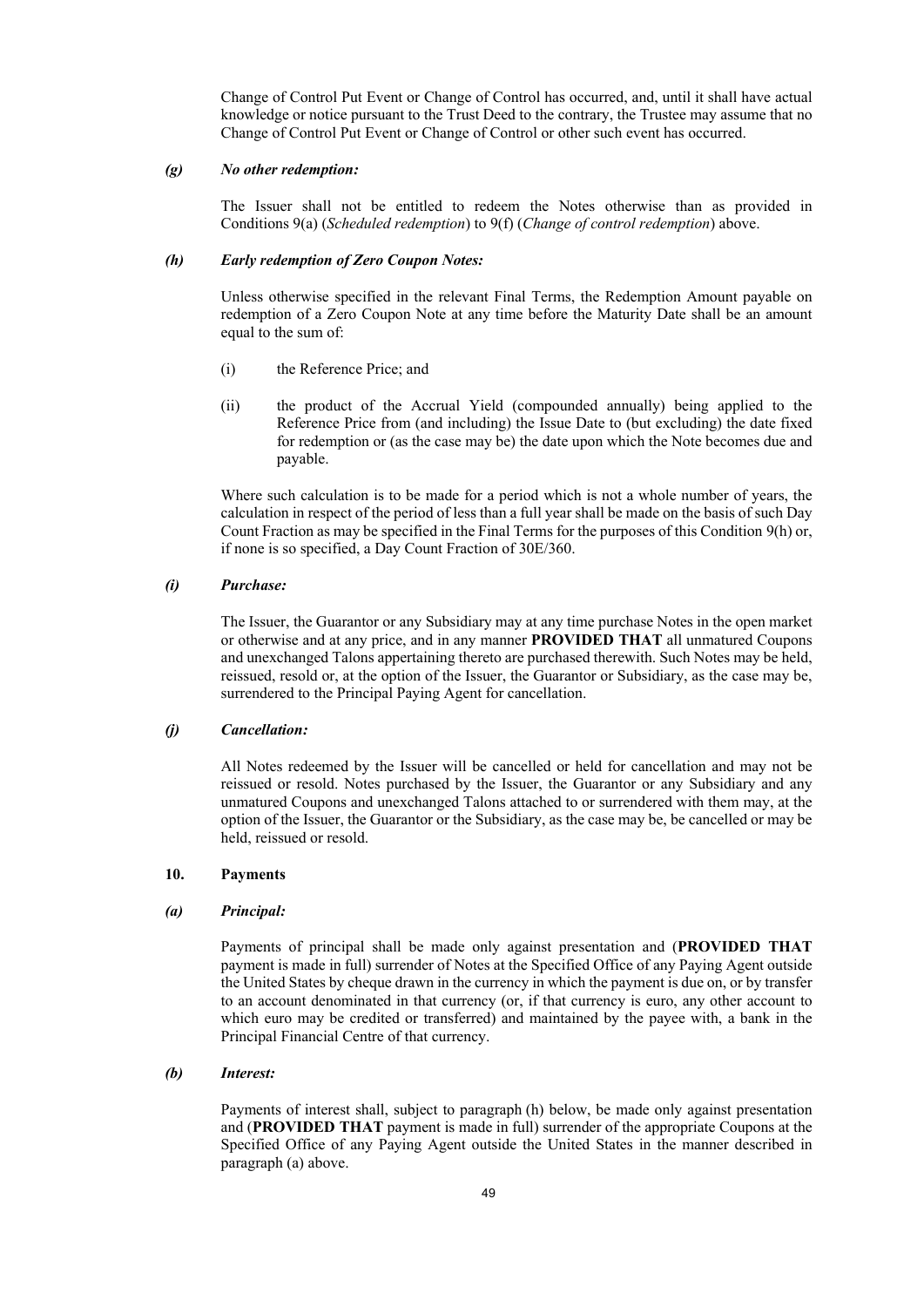### *(c) Payments in New York City:*

Payments of principal or interest may be made at the Specified Office of a Paying Agent in New York City only if (i) the Issuer has appointed Paying Agents outside the United States with the reasonable expectation that such Paying Agents will be able to make payment of the full amount of the interest on the Notes in the currency in which the payment is due when due, (ii) payment of the full amount of such interest at the offices of all such Paying Agents is illegal or effectively precluded by exchange controls or other similar restrictions and (iii) payment is permitted by applicable United States law, without involving, in the reasonable opinion of the Issuer, adverse tax consequences to the Issuer.

### *(d) Payments subject to fiscal laws:*

All payments in respect of the Notes are subject in all cases to any applicable fiscal or other laws and regulations in the place of payment, but without prejudice to the provisions of Condition 11 (*Taxation*). No commissions or expenses shall be charged to the Noteholders or Couponholders in respect of such payments.

#### *(e) Deductions for unmatured Coupons and unexchanged Talons:*

If the relevant Final Terms specifies that the Fixed Rate Note provisions are applicable and a Note is presented without all unmatured Coupons relating thereto:

- (i) if the aggregate amount of the missing Coupons is less than or equal to the amount of principal due for payment, a sum equal to the aggregate amount of the missing Coupons will be deducted from the amount of principal due for payment; **PROVIDED, HOWEVER, THAT** if the gross amount available for payment is less than the amount of principal due for payment, the sum deducted will be that proportion of the aggregate amount of such missing Coupons which the gross amount actually available for payment bears to the amount of principal due for payment;
- (ii) if the aggregate amount of the missing Coupons is greater than the amount of principal due for payment:
	- (A) so many of such missing Coupons shall become void (in inverse order of maturity) as will result in the aggregate amount of the remainder of such missing Coupons (the "**Relevant Coupons**") being equal to the amount of principal due for payment; **PROVIDED, HOWEVER, THAT** where this sub-paragraph would otherwise require a fraction of a missing Coupon to become void, such missing Coupon shall become void in its entirety; and
	- (B) a sum equal to the aggregate amount of the Relevant Coupons (or, if less, the amount of principal due for payment) will be deducted from the amount of principal due for payment; **PROVIDED, HOWEVER, THAT**, if the gross amount available for payment is less than the amount of principal due for payment, the sum deducted will be that proportion of the aggregate amount of the Relevant Coupons (or, as the case may be, the amount of principal due for payment) which the gross amount actually available for payment bears to the amount of principal due for payment.

Each sum of principal so deducted shall be paid in the manner provided in paragraph (i) above against presentation and (**PROVIDED THAT** payment is made in full) surrender of the relevant missing Coupons.

#### *(f) Unmatured Coupons void:*

If the relevant Final Terms specifies that the Floating Rate Note provisions are applicable, on the due date for final redemption of any Note or early redemption of such Note pursuant to Condition 9(b) (*Redemption for tax reasons*), Condition 9(e) (*Redemption at the option of Noteholders*), Condition 9(f) *(Change of control redemption),* Condition 9(c) (*Redemption at*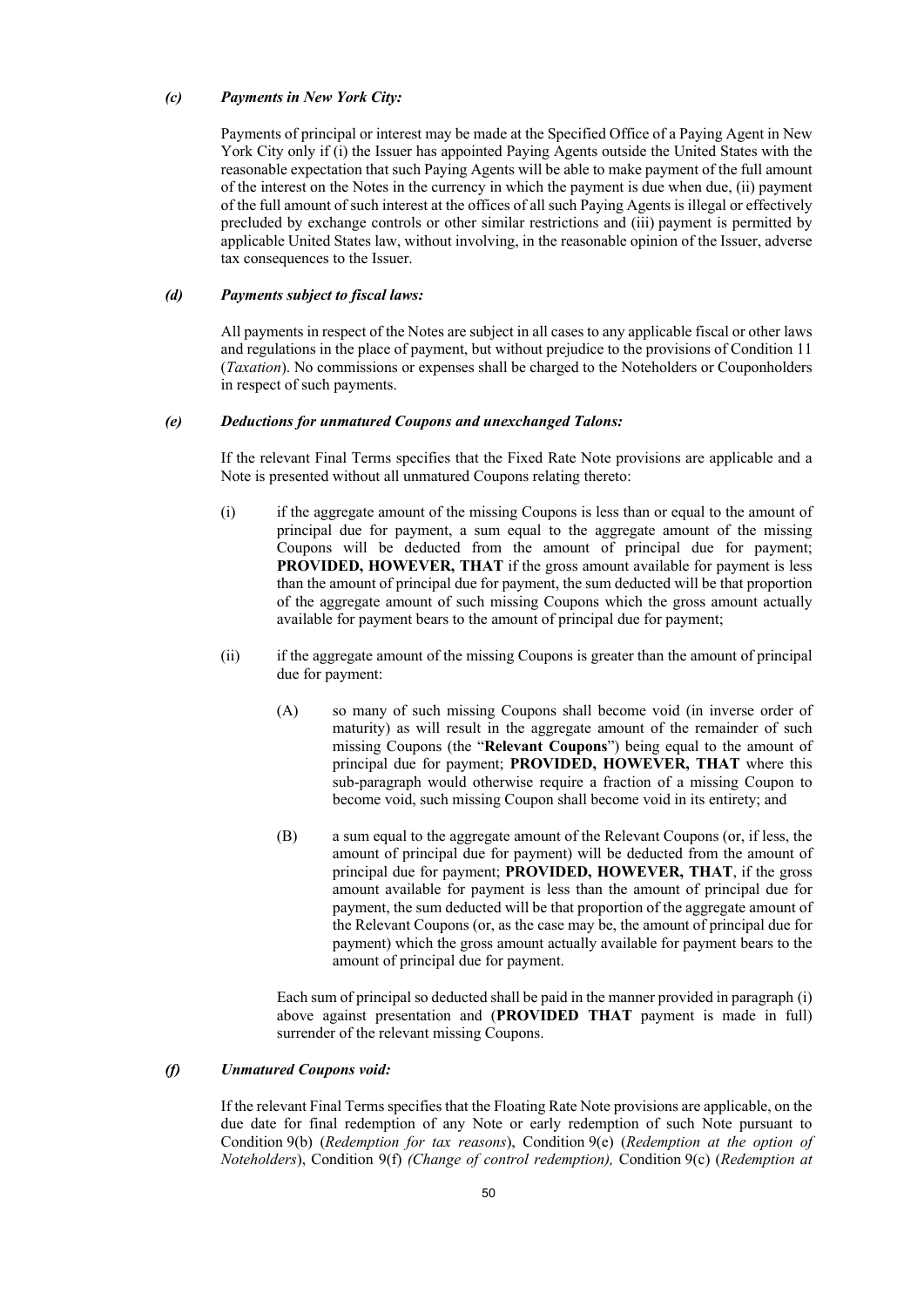*the option of the Issuer*) or Condition 12 (*Events of Default*), all unmatured Coupons relating thereto (whether or not still attached) shall become void and no payment will be made in respect thereof.

#### *(g) Payments on business days:*

If the due date for payment of any amount in respect of any Note or Coupon is not a Payment Business Day in the place of presentation, the holder shall not be entitled to payment in such place of the amount due until the next succeeding Payment Business Day in such place and shall not be entitled to any further interest or other payment in respect of any such delay.

### *(h) Payments other than in respect of matured Coupons:*

Payments of interest other than in respect of matured Coupons shall be made only against presentation of the relevant Notes at the Specified Office of any Paying Agent outside the United States (or in New York City if permitted by paragraph (c) above).

### *(i) Partial payments:*

If a Paying Agent makes a partial payment in respect of any Note or Coupon presented to it for payment, such Paying Agent will endorse thereon a statement indicating the amount and date of such payment.

### *(k) Exchange of Talons:*

On or after the maturity date of the final Coupon which is (or was at the time of issue) part of a Coupon Sheet relating to the Notes, the Talon forming part of such Coupon Sheet may be exchanged at the Specified Office of the Principal Paying Agent for a further Coupon Sheet (including, if appropriate, a further Talon but excluding any Coupons in respect of which claims have already become void pursuant to Condition 13 (*Prescription*)). Upon the due date for redemption of any Note, any unexchanged Talon relating to such Note shall become void and no Coupon will be delivered in respect of such Talon.

### **11. Taxation**

#### *(a) Gross up:*

All payments of principal and interest in respect of the Notes and the Coupons by or on behalf of the Issuer or the Guarantor shall be made free and clear of, and without withholding or deduction for or on account of, any present or future taxes, duties, assessments or governmental charges of whatever nature imposed, levied, collected, withheld or assessed by or on behalf of a Tax Jurisdiction (as defined in Condition 11(b) (*Taxing Jurisdiction*)), unless the withholding or deduction of such taxes, duties, assessments, or governmental charges is required by law. In that event, the Issuer or, as the case may be, the Guarantor, shall pay such additional amounts as will result in receipt by the Noteholders and the Couponholders after such withholding or deduction of such amounts as would have been received by them had no such withholding or deduction been required, except that no such additional amounts shall be payable in respect of any Note or Coupon presented for payment:

- (i) by or on behalf of a holder which is liable to such taxes, duties, assessments or governmental charges in respect of such Note or Coupon by reason of its having some connection with the Tax Jurisdiction (as defined in Condition 11(b) (*Taxing Jurisdiction*)) by which such taxes, duties, assessments or charges have been imposed, levied, collected, withheld or assessed other than the mere holding of the Note or Coupon; or
- (ii) where such withholding or deduction is imposed on a payment to or for an individual and is required to be made pursuant to European Council Directive 2003/48/EC or any other Directive implementing the conclusions of the ECOFIN Council meeting of 26-27 November 2000 on the taxation of savings income or any law of the EU or a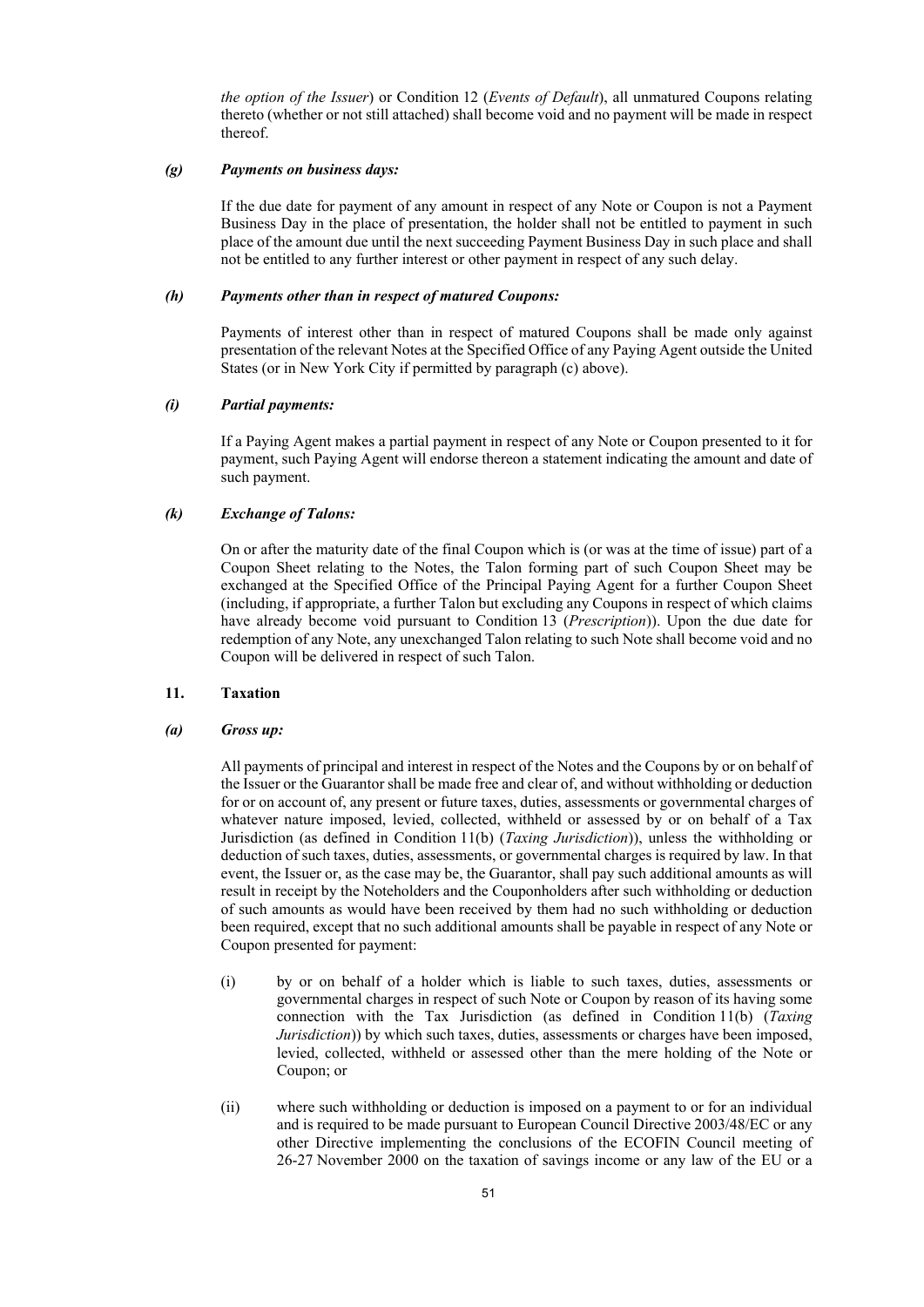non-Member State implementing or complying with, or introduced in order to conform to, such Directive; or

- (iii) by or on behalf of a holder who would have been able to avoid such withholding or deduction by presenting the relevant Note or Coupon to another Paying Agent (if any) in a Member State of the European Union; or
- (iv) more than 30 days after the Relevant Date except to the extent that the holder of such Note or Coupon would have been entitled to such additional amounts on presenting such Note or Coupon for payment on the last day of such period of 30 days.

Notwithstanding any other provision of the Terms and Conditions, any amounts to be paid on the Notes and the Coupons by or on behalf of the Issuer or the Guarantor, will be paid net of any deduction or withholding imposed or required pursuant to an agreement described in Section 1471(b) of the U.S. Internal Revenue Code of 1986, as amended (the "**Code**"), or otherwise imposed pursuant to Sections 1471 through 1474 of the Code (or any regulations thereunder or official interpretations thereof) or an intergovernmental agreement between the United States and another jurisdiction facilitating the implementation thereof (or any fiscal or regulatory legislation, rules or practices implementing such an intergovernmental agreement) (any such withholding or deduction, a "**FATCA Withholding**"). Neither the Issuer nor any other person will be required to pay any additional amounts in respect of FATCA Withholding.

#### *(b) Taxing Jurisdiction:*

As used herein, Tax Jurisdiction means the United Kingdom and any political subdivision and any authority therein or thereof having the power to tax, and/or any other jurisdiction (and in each case any political subdivision and any authority therein or thereof having the power to tax) in which the Issuer and/or the Guarantor is incorporated, organised, or otherwise resident for tax purposes.

## **12. Events of Default**

If any of the following events occurs and is continuing:

#### *(a) Non-payment:*

the Issuer or the Guarantor fails to pay any amount of principal or interest in respect of the Notes within seven days of the due date for payment thereof; or

#### *(b) Breach of other obligations:*

the Issuer or the Guarantor does not perform or comply in all material respects with any one or more of their other obligations under or in respect of the Notes or the Trust Deed (other than any obligation for the payment of principal or interest in respect of the Notes) and (except in any case where, in the opinion of the Trustee, such failure is incapable of remedy in which case no continuation or notice as is hereinafter provided will be required) such failure to comply continues unremedied for 30 days (or such longer period as the Trustee may permit) after written notice thereof requiring such default to be remedied has been delivered by the Trustee to the Issuer or the Guarantor, as the case may be; or

### *(c) Cross Default:*

- (i) any other present or future Indebtedness for Borrowed Money (other than Non-Recourse Debt) of the Issuer, the Guarantor or a Material Subsidiary becomes due and repayable prior to its stated maturity by reason of any actual or potential event of default or the like (however described);
- (ii) the Issuer or the Guarantor or a Material Subsidiary fails to make any payment in respect of any Indebtedness for Borrowed Money (other than Non-Recourse Debt) on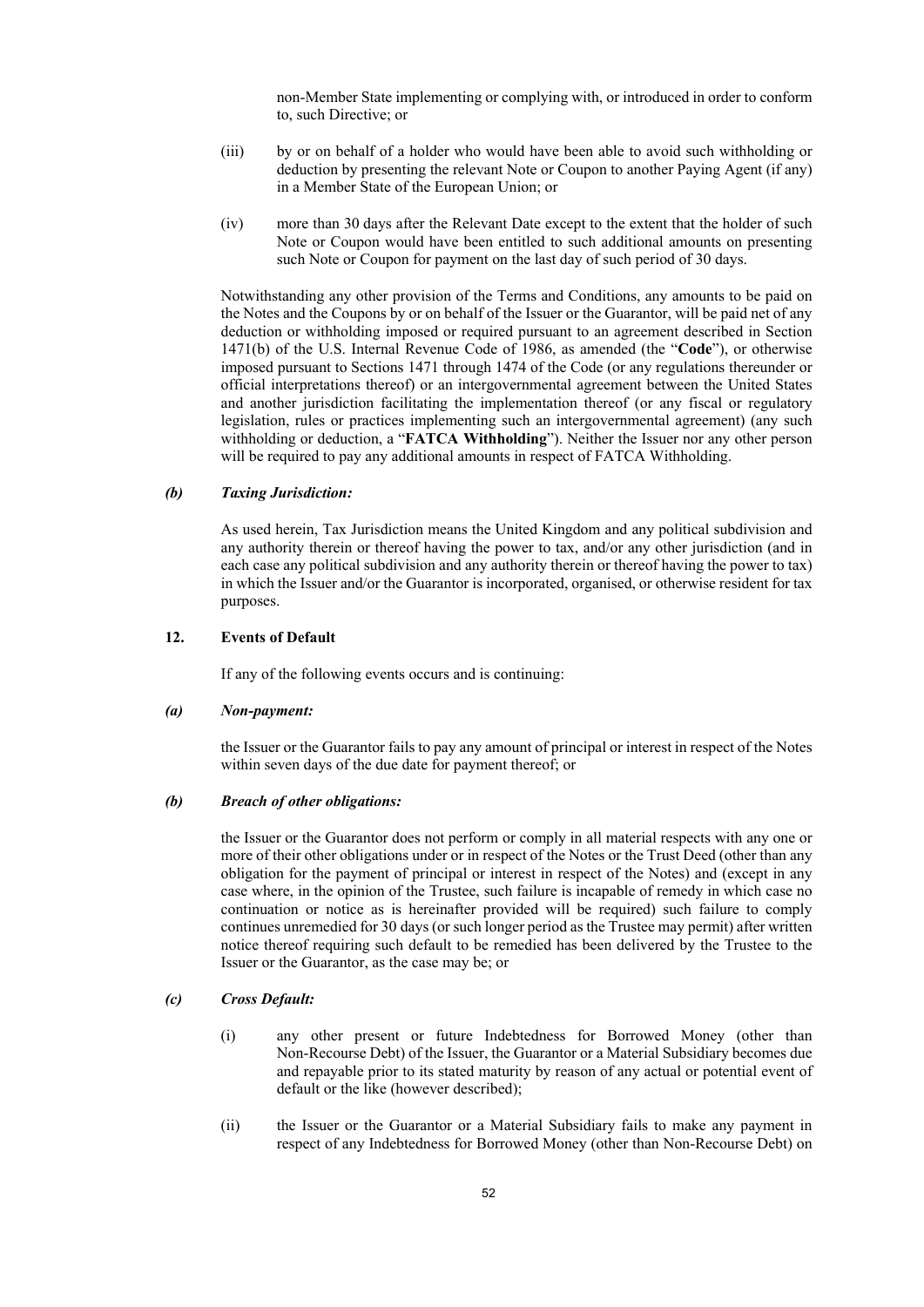the due date for payment or, as the case may be, within any applicable grace period as originally provided; or

(iii) default is made by the Issuer or the Guarantor or a Material Subsidiary in making any payment due under any present or future guarantee and/or indemnity given by it in relation to any Indebtedness for Borrowed Money (other than Non-Recourse Debt) of any other person on the due date for payment or, as the case may be, within any applicable grace period as originally provided;

provided that the aggregate amount of the relevant indebtedness, guarantees and indemnities in respect of which one or more of the events mentioned above in this Condition  $12(c)$  have occurred equals or exceeds (without duplication) £25,000,000 or its equivalent in any other currency (as reasonably determined by the Trustee); or

### *(d) Security enforced:*

any Security, present or future, created or assumed by the Issuer, the Guarantor or a Material Subsidiary becomes enforceable and any step is taken to enforce it (including the taking of possession or the appointment of a receiver, administrative receiver, administrator, manager or other similar person) unless such step taken to enforce such Security is discharged within 60 days of such step being taken and provided that the aggregate amount of such Security being enforced equals or exceeds (without duplication) £25,000,000 or its equivalent in any other currency; or

#### *(e) Creditor's process:*

any expropriation, attachment, sequestration, distress or execution affects any asset or assets of the Issuer, the Guarantor or a Material Subsidiary and is not discharged within 30 days; or

### *(f) Insolvency etc.:*

- (i) the Issuer, the Guarantor or any Material Subsidiary is (or is, or could be deemed by law or a court to be) insolvent or bankrupt or is unable to pay its debts (within the meaning of Section 123(1)(e) and (2) of the Insolvency Act 1986) as they fall due, or stops, suspends or threatens to stop or suspend payment of all or a material part of (or of a particular type of) its debts;
- (ii) an administrative receiver, receiver, administrator, manager or other similar person is appointed in respect of the Issuer, the Guarantor or any Material Subsidiary or in respect of all or substantially all of the undertaking, assets and revenues of the Issuer, the Guarantor or such Material Subsidiary (otherwise than for the purposes of or pursuant to an amalgamation, reorganisation or restructuring whilst solvent on terms previously approved in writing by the Trustee or by an Extraordinary Resolution); or
- (iii) the Issuer, the Guarantor or any Material Subsidiary proposes or makes a general assignment or an arrangement or composition with or for the benefit of its creditors generally or declares a moratorium in respect of any of its Indebtedness for Borrowed Money; or
- (iv) a person presents a petition for the winding up, liquidation, dissolution, administration or suspension of payments of the Issuer, the Guarantor or any Material Subsidiary and such petition is not discharged within 60 days; or

### *(g) Winding up etc.:*

a final order is made or an effective resolution is passed for the winding up, liquidation, administration or dissolution of the Issuer, the Guarantor or any Material Subsidiary and where possible, not discharged or stayed within a period of 60 days (otherwise than for the purposes of or pursuant to an amalgamation, reorganisation or restructuring neither involving nor arising out of the insolvency of the Issuer or, as the case may be, the Guarantor or Material Subsidiary on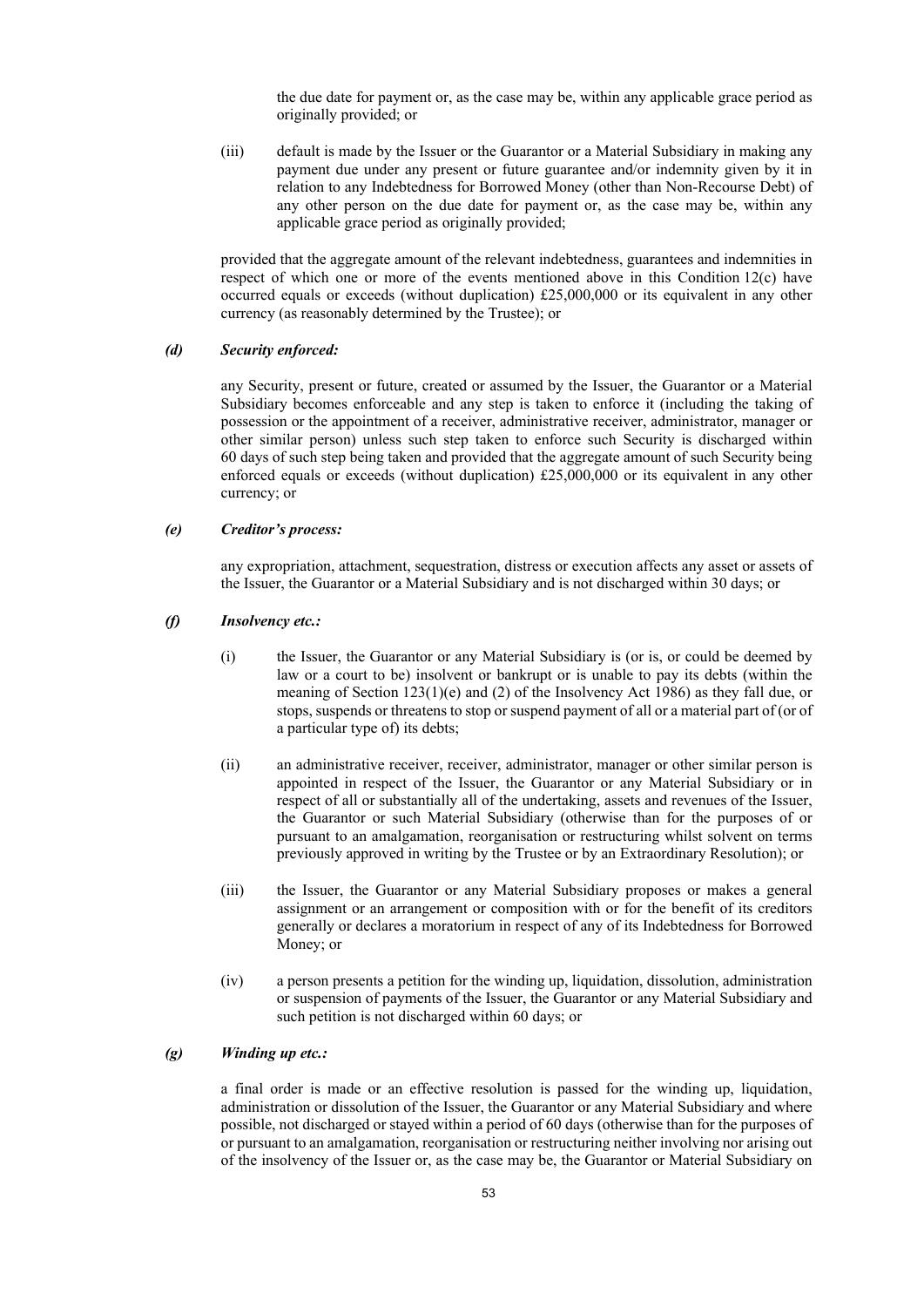terms previously approved in writing by the Trustee or by an Extraordinary Resolution or for a voluntary solvent winding-up of a Material Subsidiary where surplus assets are available for distribution and are distributed to the Issuer, the Guarantor and/or a Material Subsidiary); or

### *(h) Cessation of business etc.:*

the Issuer, the Guarantor or any Material Subsidiary ceases or threatens to cease to carry on all or substantially all of its business or operations (otherwise than for the purposes of or pursuant to an amalgamation, reorganisation or restructuring neither involving nor arising out of the insolvency of the Issuer or, as the case may be, the Guarantor or Material Subsidiary on terms previously approved in writing by the Trustee or by an Extraordinary Resolution or in the case of a Material Subsidiary, where assets of that Material Subsidiary are distributed to the Issuer, the Guarantor or any Subsidiary of the Issuer which as a result of the distribution of such assets becomes a Material Subsidiary); or

### *(i) Illegality:*

it is or will become unlawful for the Issuer or the Guarantor to perform or comply with any one or more of its obligations under any of the Notes or the Trust Deed; or

### *(j) Analogous Events:*

any event occurs that under the laws of any relevant jurisdiction has an analogous effect to any of the events referred to in any of the foregoing paragraphs; or

### *(k) Guarantee etc.:*

the Guarantee ceases to be, or is claimed by the Guarantor not to be, in full force and effect (other than in accordance with Condition 4(c) (*Release of the Guarantor*)),

then the Trustee may at its discretion and shall, if so requested in writing by the holders of at least one fourth of the aggregate principal amount of the outstanding Notes, or if so directed by an Extraordinary Resolution (subject to the Trustee having been indemnified and/or secured and/or prefunded to its satisfaction, and, in the case of the happening of any of the events described in sub-paragraphs (b), (e), (h) and (j) (provided that for the purpose of this Trustee certification only, the analogous events referred to in sub-paragraph (j) relate only to the events described in sub-paragraphs (b), (e) and (h) above), only if the Trustee shall have certified in writing to the Issuer that such event is, in its opinion, materially prejudicial to the interests of the Noteholders) by written notice addressed and delivered to the Issuer, declare the Notes to be immediately due and payable, whereupon they shall become immediately due and payable at their Early Termination Amount together with accrued interest (if any) without further action or formality. Notice of any such declaration shall promptly be given to the Noteholders.

#### **13. Prescription**

Claims against the Issuer and/or the Guarantor for principal shall become void unless the relevant Notes are presented for payment within ten years of the appropriate Relevant Date. Claims against the Issuer and/or the Guarantor for interest shall become void unless the relevant Coupons are presented for payment within five years of the appropriate Relevant Date.

### **14. Replacement of Notes, Coupons and Talons**

If any Note, Coupon or Talon is lost, stolen, mutilated, defaced or destroyed, it may be replaced at the Specified Office of the Principal Paying Agent (and, if the Notes are then admitted to listing, trading and/or quotation by any competent authority, stock exchange and/or quotation system which requires the appointment of a Paying Agent in any particular place, a Paying Agent having its Specified Office in the place required by such competent authority, stock exchange and/or quotation system), subject to all applicable laws and competent authority, stock exchange and/or quotation system requirements, upon payment by the claimant of the expenses incurred in connection with such replacement and on such terms as to evidence, security, indemnity and otherwise as the Issuer and the Guarantor may reasonably require. Mutilated or defaced Notes, Coupons or Talons must be surrendered before replacements will be issued.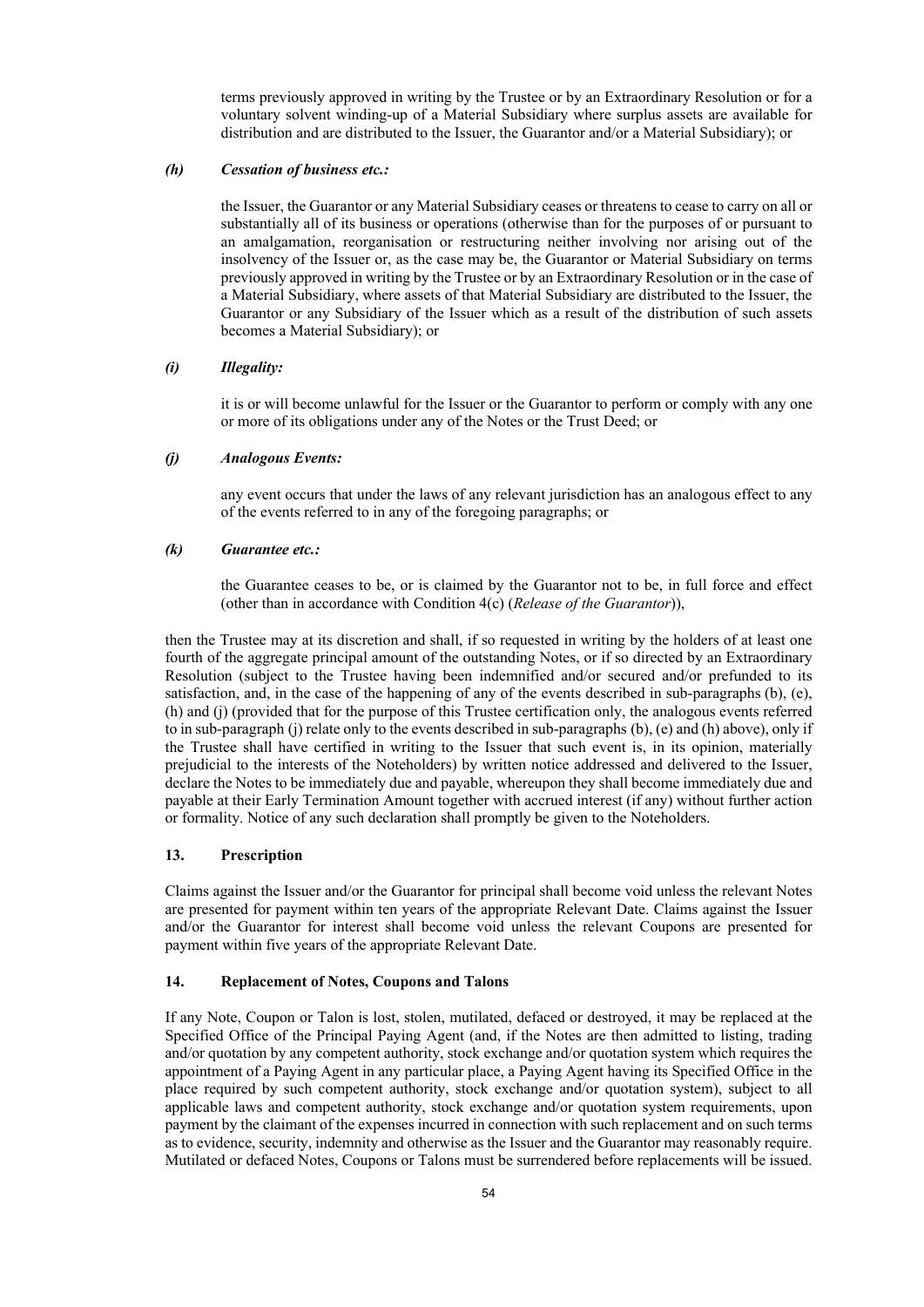### **15. Trustee and Agents**

The Trust Deed contains provisions for the indemnification of the Trustee and for its relief from responsibility, including provisions relieving it from any obligation to take proceedings to enforce repayment unless indemnified and/or secured and/or prefunded to its satisfaction and to be paid its costs and expenses in priority to the claims of Noteholders. The Trust Deed also contains provisions pursuant to which the Trustee is entitled, inter alia, (i) to enter into business transactions with the Issuer, the Guarantor and/or any of its Subsidiaries and/or any related entity thereof and to act as trustee for the holders of any other securities issued or guaranteed by or relating to the Issuer, the Guarantor or any of its Subsidiaries, (ii) to exercise and enforce its rights, comply with its obligations and perform its duties under or in relation to any such transactions or, as the case may be, any such trusteeship without regard to the interests of, or consequences for, the Noteholders or Couponholders, and (iii) to retain and not be liable to account for any profit made or any other amount or benefit received thereby or in connection therewith.

In the exercise of its powers and discretions under these Conditions and/or the Trust Deed, the Trustee will have regard to the interests of the Noteholders as a class and will not be responsible for any consequences for individual holders of Notes, Coupons or Talons as a result of such holders being connected in any way with a particular territory or taxing jurisdiction.

In acting under the Agency Agreement and in connection with the Notes and the Coupons and Talons, the Paying Agents and the Calculation Agent (if any) act solely as agents of the Issuer or, following the occurrence of an Event of Default, the Trustee and do not assume any obligations towards or relationship of agency or trust for or with any of the Noteholders or Couponholders.

The Principal Paying Agent and its initial Specified Office is set out below. The initial Calculation Agent (if any) is specified in the relevant Final Terms. The Issuer reserves the right at any time, with the prior written consent of the Trustee, to vary or terminate the appointment of any Paying Agent or Calculation Agent and to appoint a successor principal paying agent or calculation agent and additional or successor paying agents;

## **PROVIDED, HOWEVER, THAT:**

- (a) the Issuer shall at all times maintain a Principal Paying Agent; and
- (b) the Issuer shall at all times maintain a paying agent in an EU member state that will not be obliged to withhold or deduct tax pursuant to European Council Directive 2003/48/EC or any other Directive implementing the conclusions of the ECOFIN Council meeting of 26-27 November 2000; and
- (c) if a Calculation Agent is specified in the relevant Final Terms, the Issuer shall at all times maintain a Calculation Agent; and
- (d) if and for so long as the Notes are admitted to listing, trading and/or quotation by any competent authority, stock exchange and/or quotation system which requires the appointment of a Paying Agent in any particular place, the Issuer shall maintain a Paying Agent having its Specified Office in the place required by such competent authority, stock exchange and/or quotation system.

Notice of any appointment of, or change in, any of the Paying Agents or in their Specified Offices shall promptly be given to the Noteholders.

### **16. Meetings of Noteholders; Modification and Waiver**

#### *(a) Meetings of Noteholders:*

The Trust Deed contains provisions for convening meetings of Noteholders to consider matters relating to the Notes, including the modification of any provision of these Conditions or the Trust Deed. Any such modification may be made if sanctioned by an Extraordinary Resolution. Such a meeting may be convened by the Issuer or the Trustee and shall be convened by the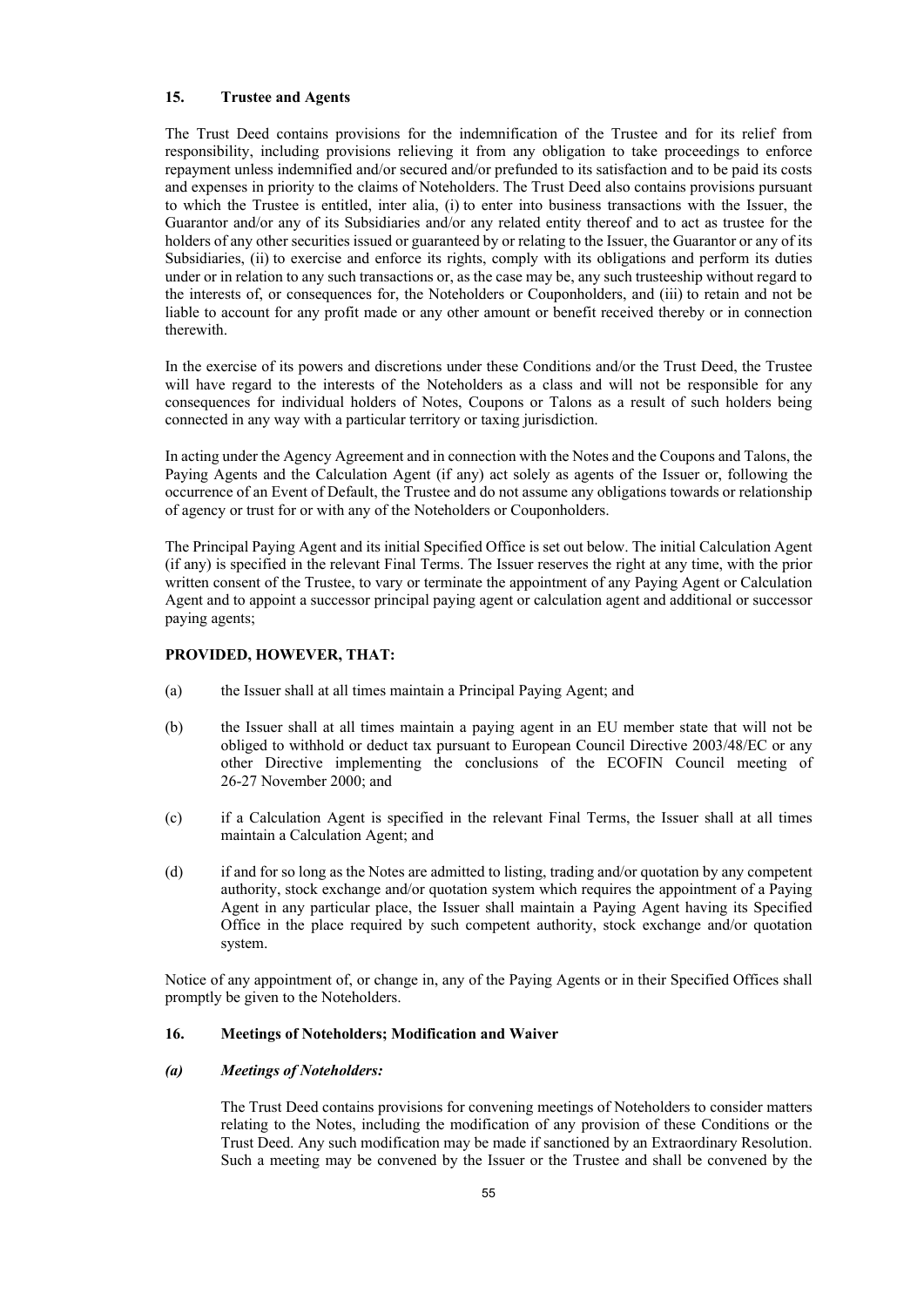Trustee upon the request in writing of Noteholders holding not less than one-tenth of the aggregate principal amount of the outstanding Notes. The quorum at any meeting convened to vote on an Extraordinary Resolution will be one or more Persons holding or representing one more than half of the aggregate principal amount of the outstanding Notes or, at any adjourned meeting, one or more Persons being or representing Noteholders whatever the principal amount of the Notes held or represented; **PROVIDED, HOWEVER, THAT** Reserved Matters may only be sanctioned by an Extraordinary Resolution passed at a meeting of Noteholders at which one or more Persons holding or representing not less than three-quarters or, at any adjourned meeting, not less than one quarter of the aggregate principal amount of the outstanding Notes form a quorum. Any Extraordinary Resolution duly passed at any such meeting shall be binding on all the Noteholders and Couponholders, whether present or not.

In addition, a resolution in writing signed by or on behalf of at least 90 per cent. of the Noteholders who for the time being are entitled to receive notice of a meeting of Noteholders under the Trust Deed will take effect as if it were an Extraordinary Resolution. Such a resolution in writing may be contained in one document or several documents in the same form, each signed by or on behalf of one or more Noteholders.

#### *(b) Modification and waiver:*

The Trustee may agree, without the consent of the Noteholders or Couponholders, to (i) any modification of these Conditions or the Trust Deed (other than in respect of a Reserved Matter) which is, in the opinion of the Trustee, proper to make if, in the opinion of the Trustee, such modification will not be materially prejudicial to the interests of Noteholders, (ii) any modification of these Conditions and the Notes or the Trust Deed that is of a formal, minor or technical nature or is made to correct a manifest error or to correct an error which, in the opinion of the Trustee, is proven, and (iii) any waiver or authorisation of any breach or proposed breach, of any of the provisions of these Conditions or the Trust Deed (other than a proposed breach or breach relating to the subject of a Reserved Matter) that is in the opinion of the Trustee not materially prejudicial to the interests of the Noteholders. Any such modification, authorisation or waiver shall be binding on the Noteholders and the Couponholders and, if the Trustee so requires, such modification, authorisation or waiver shall be notified to the Noteholders as soon as practicable in accordance with Condition 18 (*Notices*).

### *(c) Substitution:*

The Trust Deed contains provisions under which any Subsidiary of the Issuer or its successor in business or the Guarantor or its successor in business may, without the consent of the Noteholders or Couponholders, assume the obligations of the Issuer (or of any previous substitute under this Condition  $16(c)$  as principal debtor under the Trust Deed and the Notes. If the Issuer shall determine that any Subsidiary of the Issuer or its successor in business or the Guarantor or its successor in business shall become the principal debtor (in such capacity, the "**Substituted Debtor**"), the Issuer shall give not less than 30 nor more than 45 days' notice, in accordance with Condition 18 (*Notices*), to the Noteholders of such event and, immediately on the expiry of such notice, the Substituted Debtor shall become the principal debtor in respect of the Notes and the Coupons in place of the Issuer and the Noteholders and the Couponholders shall thereupon cease to have any rights or claims whatsoever against the Issuer in its capacity as Issuer of the Notes **PROVIDED THAT**:

- (i) the Trustee is satisfied that the interests of the Noteholders will not be materially prejudiced by the substitution,
- (ii) the Issuer and the Guarantor (unless the Guarantor or its successor in business is the Substituted Debtor) shall have entered into an unconditional and irrevocable guarantee substantially in the form of the Guarantee in respect of the obligations of such Substituted Debtor; and
- (iii) certain conditions specified in the Trust Deed are fulfilled.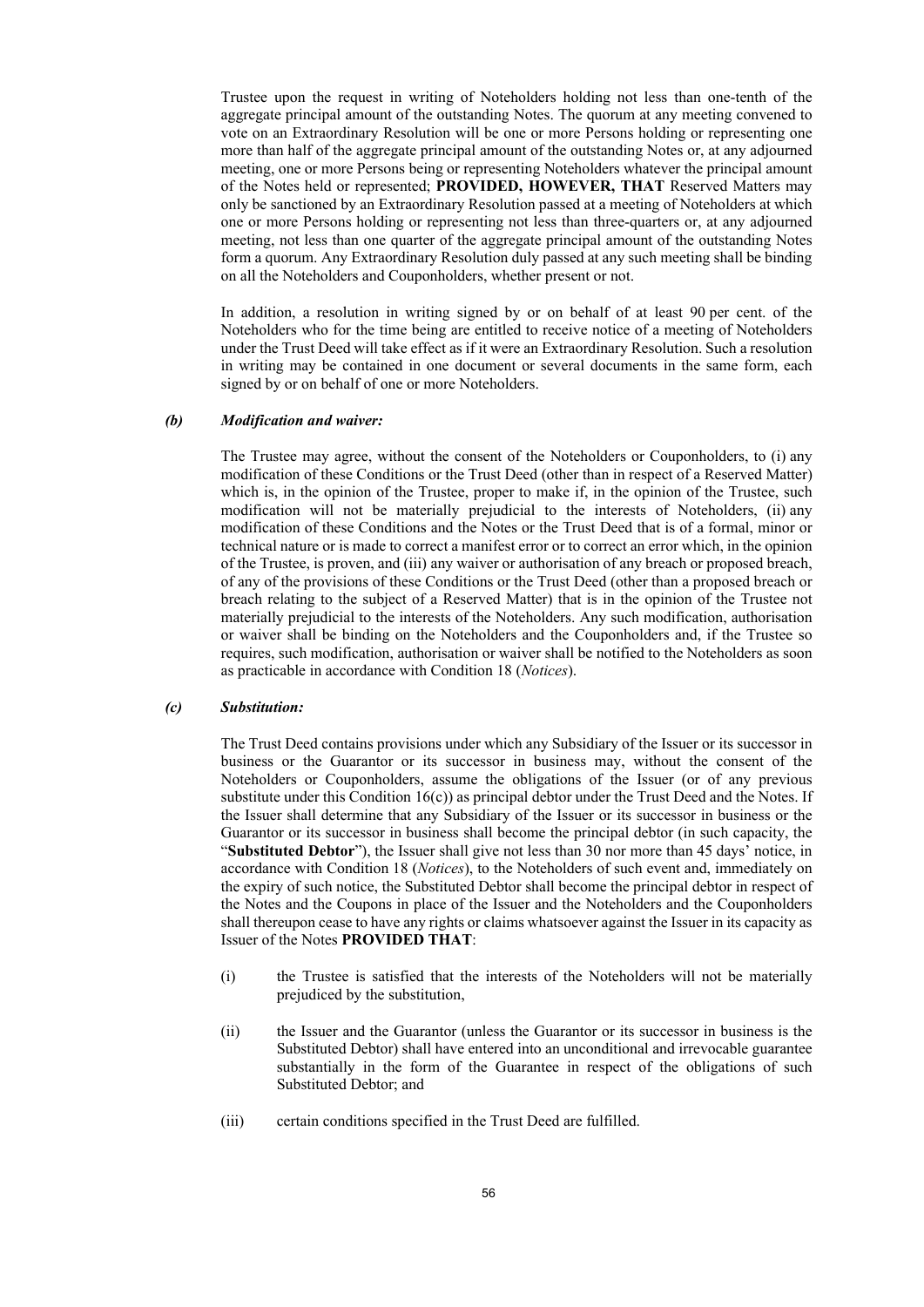No Noteholder or Couponholder shall, in connection with any substitution, be entitled to claim any indemnification or payment in respect of any tax consequence thereof for such Noteholder or (as the case may be) Couponholder except to the extent provided for in Condition 11 (*Taxation*) (or any undertaking given in addition to or substitution for it pursuant to the provisions of the Trust Deed).

In the event of such substitution as is referred to in this Condition  $16(c)$ , references in these Conditions to the Issuer shall be read as references to the Substituted Debtor.

## **17. Enforcement**

The Trustee may, at any time, at its discretion and without further notice, institute such proceedings against the Issuer and/or the Guarantor as it thinks fit to enforce any obligation, condition or provision binding on the Issuer and/or the Guarantor under these Conditions or under the Trust Deed in respect of the Notes, but shall not be bound to do so unless:

- (a) it has been so directed by an Extraordinary Resolution or it has been so requested in writing by the holders of at least one fourth of the aggregate principal amount of the outstanding Notes; and
- (b) it has been indemnified and/or secured and/or prefunded to its satisfaction.

No Noteholder or Couponholder shall be entitled to institute proceedings directly against the Issuer unless the Trustee, having become bound to proceed as aforesaid, fails to do so within a reasonable time and such failure is continuing.

### **18. Notices**

### *(a) Valid Notices:*

Notices to the Noteholders shall be valid if published in a leading English language daily newspaper published in London (which is expected to be the *Financial Times*) or, if such publication is not practicable, in a leading English language daily newspaper having general circulation in Europe. Any such notice shall be deemed to have been given on the date of first publication (or if required to be published in more than one newspaper, on the first date on which publication shall have been made in all the required newspapers).

#### *(b) Other Methods:*

Notwithstanding paragraph (a) above, the Trustee may approve some other method of giving notice to the Noteholders if, in its opinion, that other method is reasonable having regard to market practice then prevailing and to the requirements of any stock exchange on which Notes are then listed and **PROVIDED THAT** notice of that other method is given to the Noteholders in the manner required by the Trustee.

#### *(c) Couponholders:*

Couponholders shall be deemed for all purposes to have notice of the contents of any notice given to the Noteholders.

### **19. Rounding**

For the purposes of any calculations referred to in these Conditions (unless otherwise specified in these Conditions or the relevant Final Terms), (a) all percentages resulting from such calculations will be rounded, if necessary, to the nearest one hundred-thousandth of a percentage point (with 0.000005 per cent. being rounded up to 0.00001 per cent.), (b) all United States dollar amounts used in or resulting from such calculations will be rounded to the nearest cent (with one half cent being rounded up), (c) all Japanese Yen amounts used in or resulting from such calculations will be rounded downwards to the next lower whole Japanese Yen amount, and (d) all amounts denominated in any other currency used in or resulting from such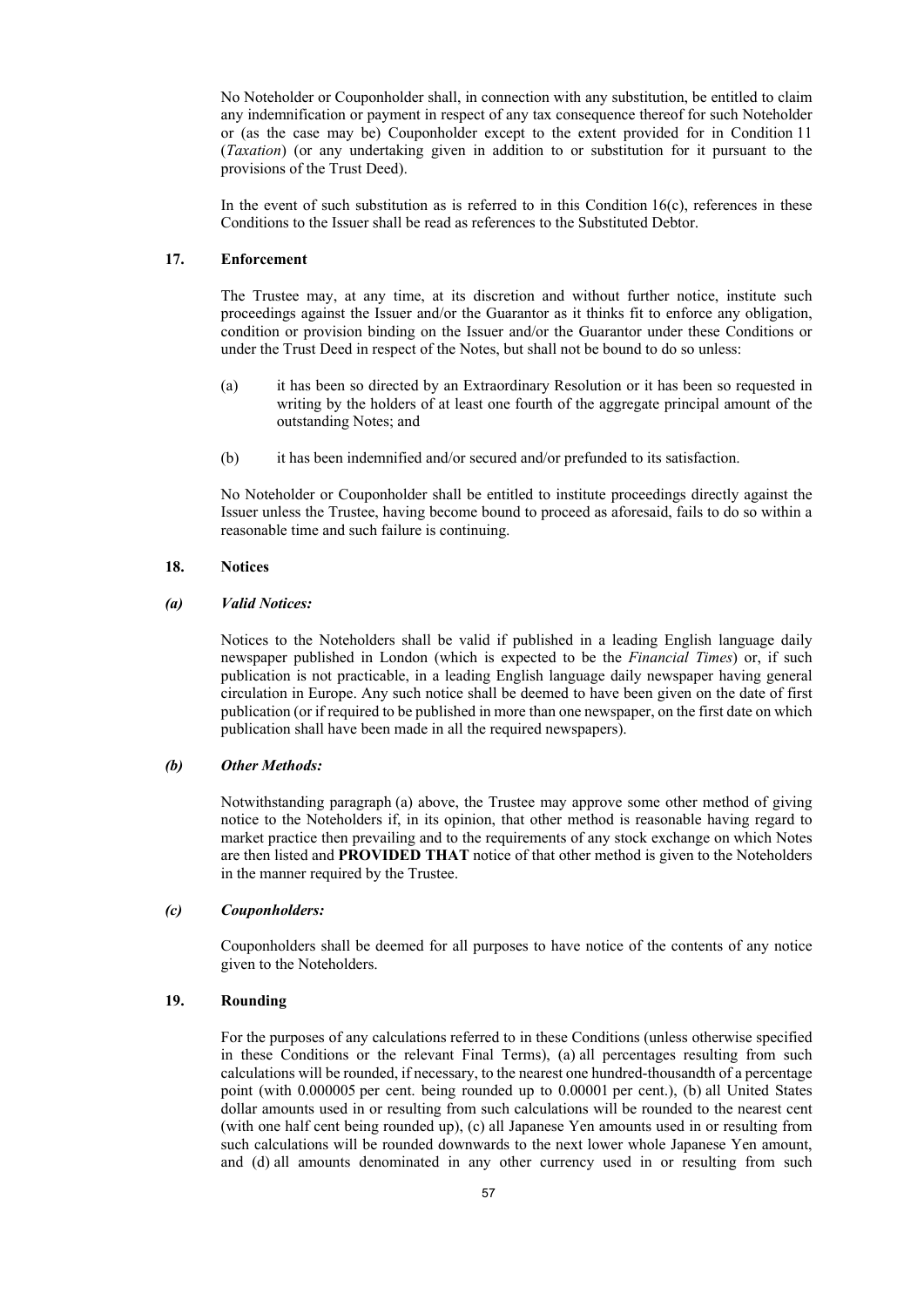calculations will be rounded to the nearest two decimal places in such currency, with 0.005 being rounded upwards.

#### **20. Further Issues**

The Issuer may from time to time without the consent of the Noteholders or Couponholders create and issue further securities either having the same terms and conditions as the Notes in all respects (or in all respects except for the first payment of interest on them) and so that such further issue shall be consolidated and form a single series with the outstanding securities of any series (including the Notes) or upon such terms as the Issuer may determine at the time of their issue. References in these Conditions to the Notes include (unless the context requires otherwise) any other securities issued pursuant to this Condition and forming a single series with the Notes. Any further securities forming a single series with the outstanding securities of any series (including the Notes) constituted by the Trust Deed or any deed supplemental to it shall, and any other securities may (with the consent of the Trustee), be constituted by the Trust Deed. The Trust Deed contains provisions for convening a single meeting of the Noteholders and the holders of securities of other series where the Trustee so decides.

### **21. Governing Law and Jurisdiction**

#### *(a) Governing law:*

The Notes, the Trust Deed, the Coupons and the Talons and any non-contractual obligations arising out of or in connection with them, are governed by, and construed in accordance with, English law.

### *(b) English courts:*

The courts of England have exclusive jurisdiction to settle any dispute (a "**Dispute**") arising out of or in connection with the Notes, the Trust Deed, Coupons or Talons (including a dispute relating to the existence, validity or cancellation of the Notes or any non-contractual obligation arising out of or in connection with the Notes, the Trust Deed, Coupons or Talons) or the consequences of their nullity.

#### *(c) Appropriate forum:*

Each of the Issuer and the Guarantor agrees that the courts of England are the most appropriate and convenient courts to settle any Dispute and, accordingly, that they will not argue to the contrary.

#### **22. Adjustment of Rate of Interest for Fixed Rate Notes and Floating Rate Notes**

Where Step Up Rating Change and/or Step Down Rating Change is specified as applicable in the relevant Final Terms, the following terms relating to the Rate of Interest for the Notes shall apply:

(i) The Rate of Interest payable on the Notes will be subject to adjustment in the event of a Step Up Rating Change or a Step Down Rating Change, as the case may be.

(ii) Subject to paragraphs (iv) and (vii) below, from and including the first Interest Payment Date following the date of a Step Up Rating Change, if any, the Rate of Interest (in the case of Fixed Rate Notes) or the Margin (in the case of Floating Rate Notes) shall be increased by the Step Up Margin.

(iii) Subject to paragraphs (iv) and (vii) below, in the event of a Step Down Rating Change following a Step Up Rating Change, with effect from and including the first Interest Payment Date following the date of such Step Down Rating Change, the Rate of Interest (in the case of Fixed Rate Notes) or the Margin (in the case of Floating Rate Notes) shall be decreased by the Step Up Margin back to the initial Rate of Interest (in the case of Fixed Rate Notes) or the initial Margin (in the case of Floating Rate Notes).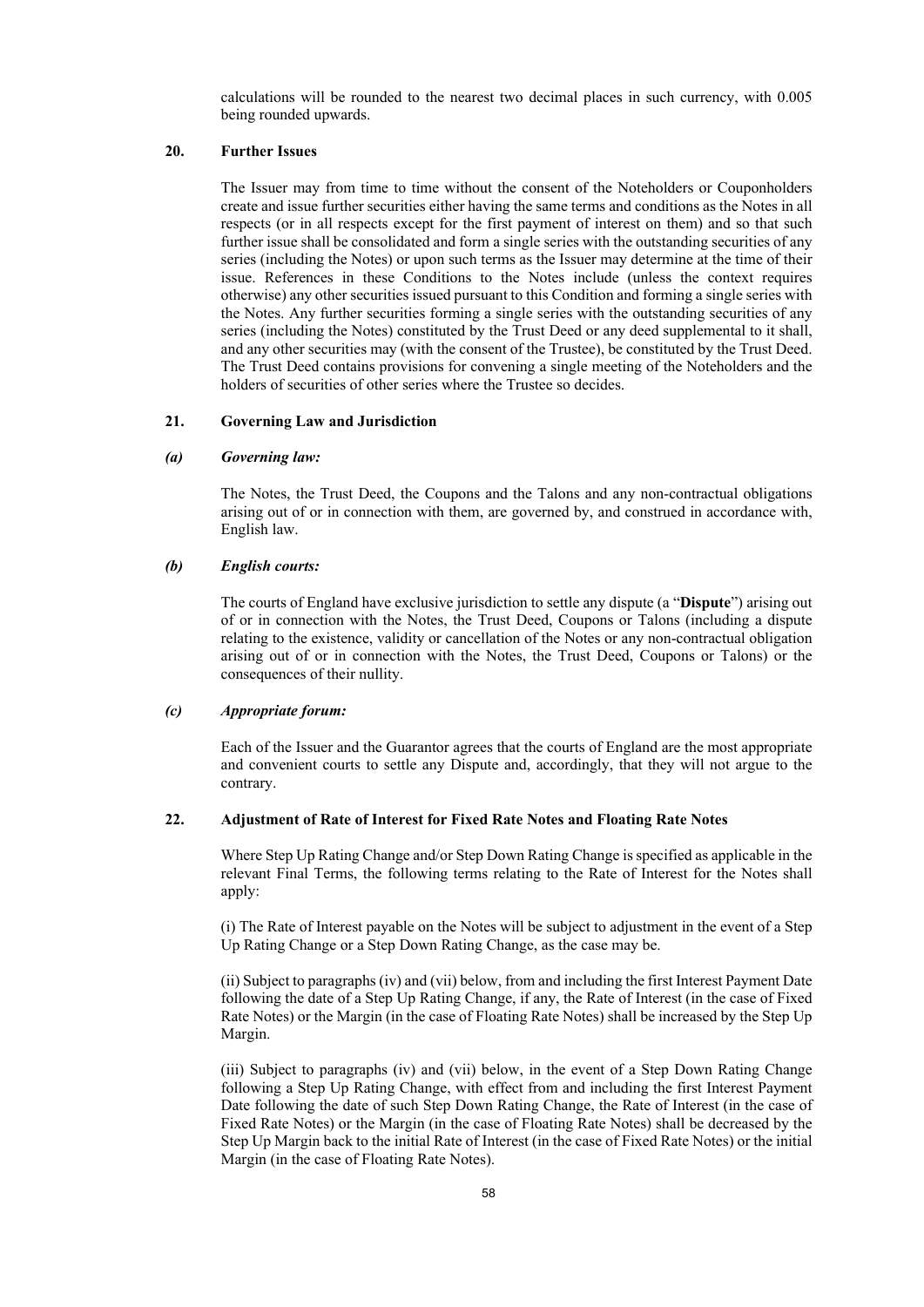(iv) If a Step Up Rating Change and, subsequently, a Step Down Rating Change occur during the same Interest Period, the Rate of Interest (in the case of Fixed Rate Notes) or the Margin (in the case of Floating Rate Notes) shall be neither increased nor decreased as a result of either such event.

(v) If the rating designations employed by any Rating Agency are changed from those which are described in the definition of "Investment Grade", or of "Non-Investment Grade" or if a rating is procured from a Substitute Rating Agency, the Issuer shall determine, with the agreement of the Trustee, the rating designations of such Rating Agency or Substitute Rating Agency (as appropriate) as are most equivalent to the prior rating designations of the relevant Rating Agency and this provision shall be construed accordingly.

(vi) The Issuer will cause the occurrence of a Step Up Rating Change or a Step Down Rating Change giving rise to an adjustment to the Rate of Interest payable on the Notes pursuant to this Condition to be notified to the Trustee and the Principal Paying Agent and notice thereof to be published in accordance with Condition 18 (Notices) as soon as reasonably practicable after the occurrence of such Step Up Rating Change or Step Down Rating Change, but in no event later than the fifth London Business Day thereafter.

(vii) Only the first Step Up Rating Change (if any) and the first Step Down Rating Change (if any) shall give rise to an adjustment to the Rate of Interest (in the case of Fixed Rate Notes) or Margin (in the case of Floating Rate Notes) payable on the Notes.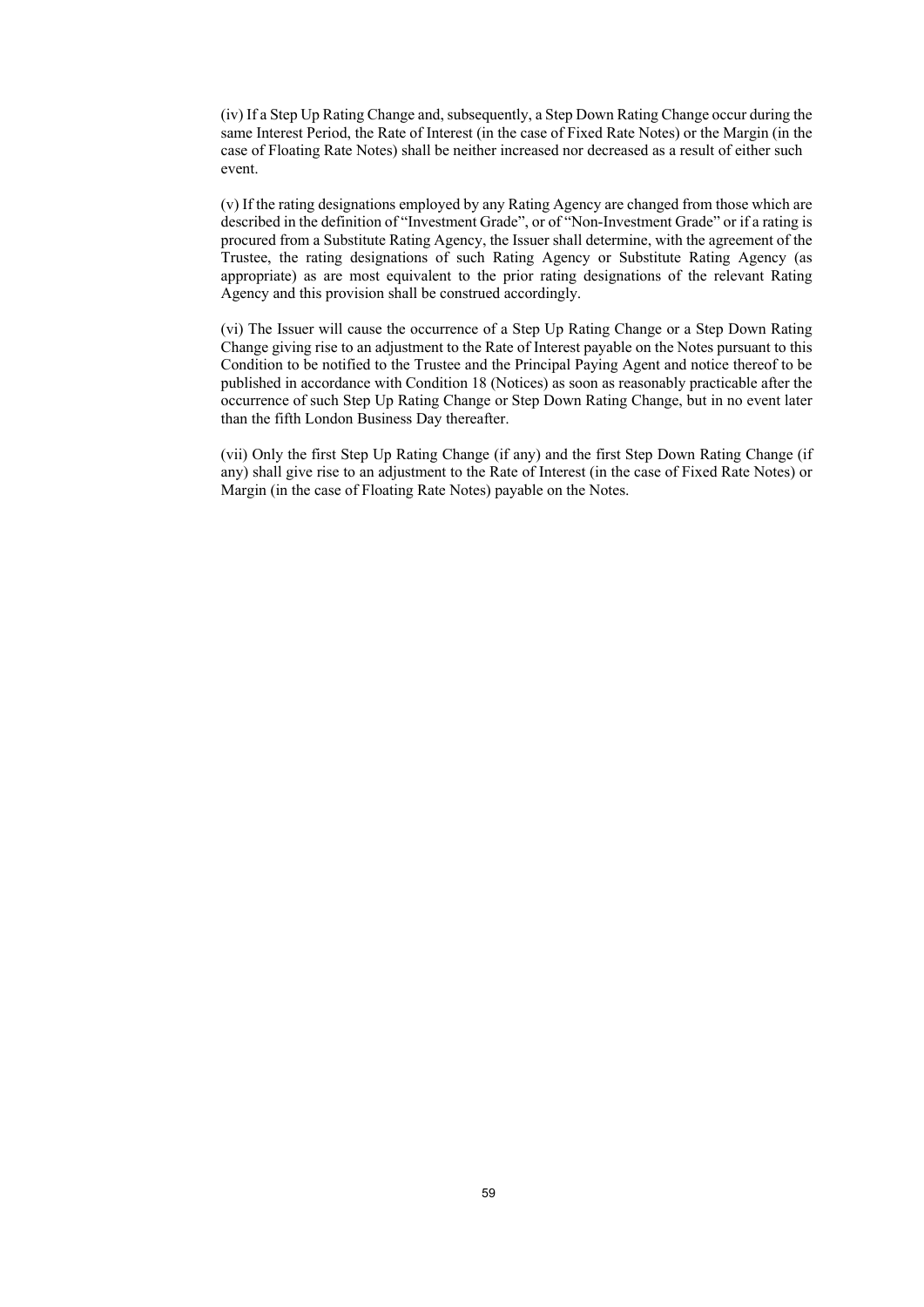## **FORM OF FINAL TERMS**

Final Terms dated [●]

## **National Express Group PLC Issue of [Aggregate Nominal Amount of Tranche] [Title of Notes] under the £1,000,000,000 Euro Medium Term Note Programme unconditionally and irrevocably guaranteed by West Midlands Travel Limited**

## **PART A—CONTRACTUAL TERMS**

[Terms used herein shall be deemed to be defined as such for the purposes of the Conditions (the "**Conditions**") set forth in the Base Prospectus dated 3 October 2016 [and the supplement to the Base Prospectus dated [date]] which [together] constitute[s] a base prospectus (the "**Base Prospectus**") for the purposes of Directive 2003/71/EC (as amended, the "**Prospectus Directive**"). This document constitutes the Final Terms of the Notes described herein for the purposes of Article 5.4 of the Prospectus Directive. These Final Terms contain the final terms of the Notes and must be read in conjunction with such Base Prospectus [as so supplemented]].

[Terms used herein shall be deemed to be defined as such for the purposes of the Conditions (the "**Conditions**") set forth in the Prospectus dated 21 December 2009 which are incorporated by reference in the Base Prospectus dated 3 October 2016. This document constitutes the Final Terms of the Notes described herein for the purposes of Article 5.4 of the Prospectus Directive and must be read in conjunction with the Prospectus dated 3 October 2016. [and the supplement[s] to it dated  $\lceil \bullet \rceil$  and  $\lceil \bullet \rceil$ which together] constitute[s] a base prospectus for the purposes of the Prospectus Directive (the "**Base Prospectus**"), including the Conditions incorporated by reference in the Prospectus.]

Full information on the Issuer, the Guarantor and the offer of the Notes described herein is only available on the basis of the combination of these Final Terms and the Base Prospectus [as so supplemented]. The Base Prospectus [and the supplement to the Base Prospectus] [has][have] been published on [the Issuer's] website at http://www.nationalexpressgroup.com/investors/debt-information/

| 1. | (i)                            | Issuer:                           | National Express Group PLC        |
|----|--------------------------------|-----------------------------------|-----------------------------------|
|    | (i)                            | Guarantor:                        | West Midlands Travel Limited      |
| 2. | $\lceil$ (i)                   | Series Number:                    | $[\bullet]$                       |
|    | $\left[ \mathrm{(ii)} \right]$ | Tranche Number:                   | $[\bullet]$                       |
| 3. |                                | Specified Currency or Currencies: | $\lceil \bullet \rceil$           |
| 4. |                                | <b>Aggregate Nominal Amount:</b>  |                                   |
|    | $\lceil$ (i)                   | Series:                           | $\lbrack \bullet \rbrack \rbrack$ |
|    | $\left[$ (ii)                  | Tranche:                          | $[\bullet]$                       |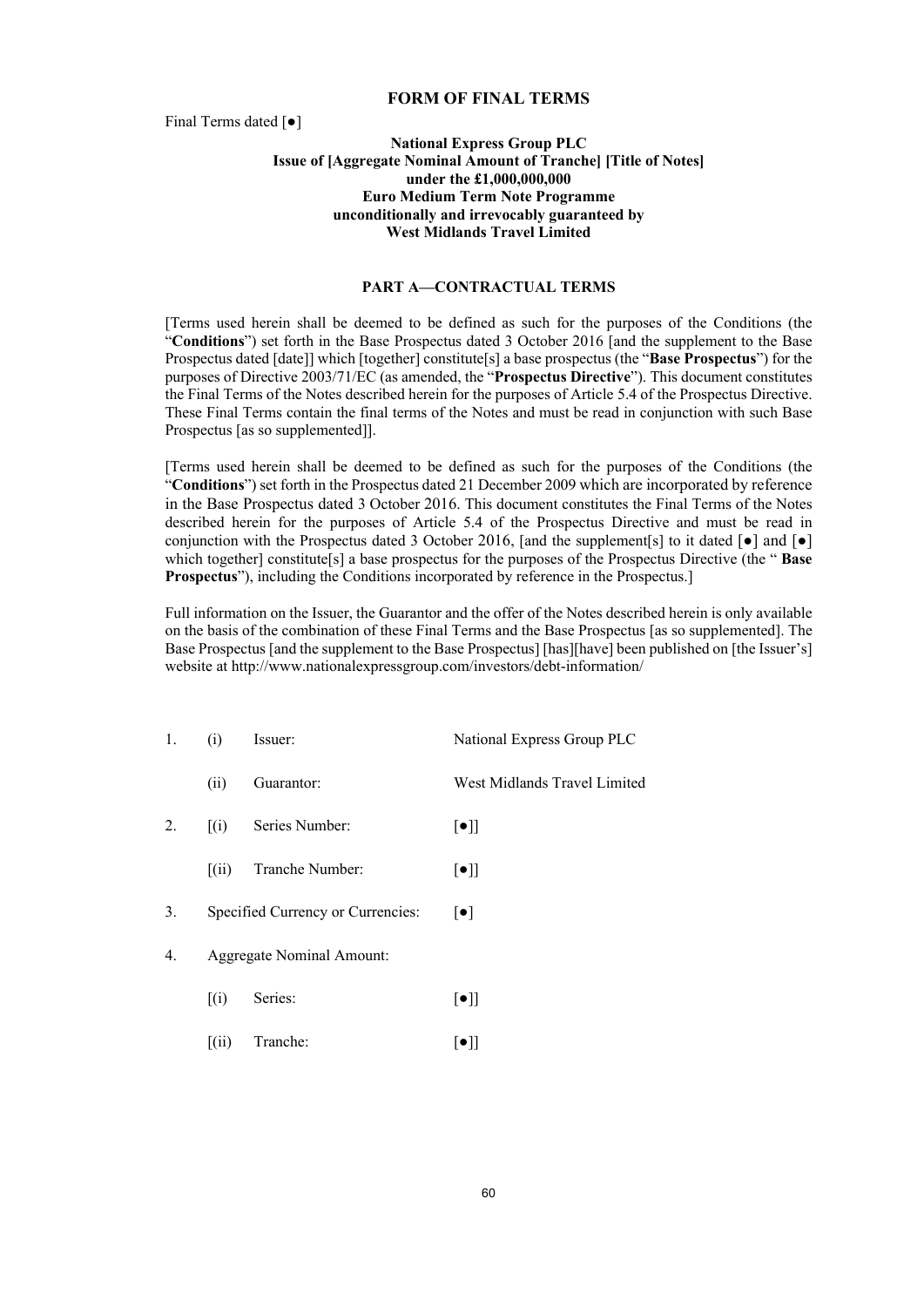|     | (iii)                                                                                                       | become fungible:                                 | Date on which the Notes [Not Applicable/The Notes shall be consolidated, form a<br>single series and be interchangeable for trading purposes<br>with [insert the description of the Series] on $[•]$ /the Issue<br>Date/exchange of the Temporary Global Note for interests<br>in the Permanent Global Note, as referred to in paragraph<br>[24] below [which is expected to occur on or about [ $\bullet$ ]]] |
|-----|-------------------------------------------------------------------------------------------------------------|--------------------------------------------------|----------------------------------------------------------------------------------------------------------------------------------------------------------------------------------------------------------------------------------------------------------------------------------------------------------------------------------------------------------------------------------------------------------------|
| 5.  | Issue Price:                                                                                                |                                                  | [ $\bullet$ ] per cent. of the Aggregate Nominal Amount [plus<br>accrued interest from [ $\bullet$ ]]                                                                                                                                                                                                                                                                                                          |
| 6.  | (i)                                                                                                         | Specified Denominations:                         | $[\bullet]$                                                                                                                                                                                                                                                                                                                                                                                                    |
|     | (ii)                                                                                                        | <b>Calculation Amount:</b>                       | $[\bullet]$                                                                                                                                                                                                                                                                                                                                                                                                    |
| 7.  | (i)                                                                                                         | Issue Date:                                      | $[\bullet]$                                                                                                                                                                                                                                                                                                                                                                                                    |
|     | (ii)                                                                                                        |                                                  | Interest Commencement Date: [[ $\bullet$ ]/Issue Date/Not Applicable]                                                                                                                                                                                                                                                                                                                                          |
| 8.  |                                                                                                             | Maturity Date:                                   | $\left[\frac{\bullet}{\text{}}\right]$ /Interest Payment Date falling on or nearest to $\left[\bullet\right]$                                                                                                                                                                                                                                                                                                  |
| 9.  | Interest Basis:                                                                                             |                                                  | Fixed<br>$[[\bullet]$ per<br>Rate]<br>cent.<br>$[[\bullet]]$<br>$+/-$<br>$\left[\bullet\right]$ per<br>Floating<br>Rate]<br>cent.<br>[Zero Coupon]                                                                                                                                                                                                                                                             |
| 10. | Redemption/Payment Basis:                                                                                   |                                                  | [At par][Subject to any purchase and cancellation or early<br>redemption, the Notes will be redeemed on their Maturity<br>Date at [ $\bullet$ ] per cent. of their principal amount]                                                                                                                                                                                                                           |
| 11. | Change of Interest Basis:                                                                                   |                                                  | [[ $\bullet$ ]/Not Applicable]                                                                                                                                                                                                                                                                                                                                                                                 |
| 12. | Put/Call Options:                                                                                           |                                                  | [Investor Put]<br>[Issuer Call]<br>[Issuer Sterling Make Whole Call]<br>[Issuer Maturity Par Call Option]<br>[Change of Control Put]                                                                                                                                                                                                                                                                           |
| 13. | [[Date [Board] approval for issuance [ $\bullet$ ] [and [ $\bullet$ ], respectively]]<br>of Notes obtained: |                                                  |                                                                                                                                                                                                                                                                                                                                                                                                                |
|     |                                                                                                             | PROVISIONS RELATING TO INTEREST (IF ANY) PAYABLE |                                                                                                                                                                                                                                                                                                                                                                                                                |
| 14. |                                                                                                             | <b>Fixed Rate Note Provisions</b>                | [Applicable/Not Applicable]                                                                                                                                                                                                                                                                                                                                                                                    |
|     | (i)                                                                                                         | $Rate[s]$ of Interest:                           | • per cent. per annum payable in arrear on each Interest<br>Payment Date                                                                                                                                                                                                                                                                                                                                       |
|     | (ii)                                                                                                        | Interest Payment Date(s):                        | $\lceil \bullet \rceil$ in each year                                                                                                                                                                                                                                                                                                                                                                           |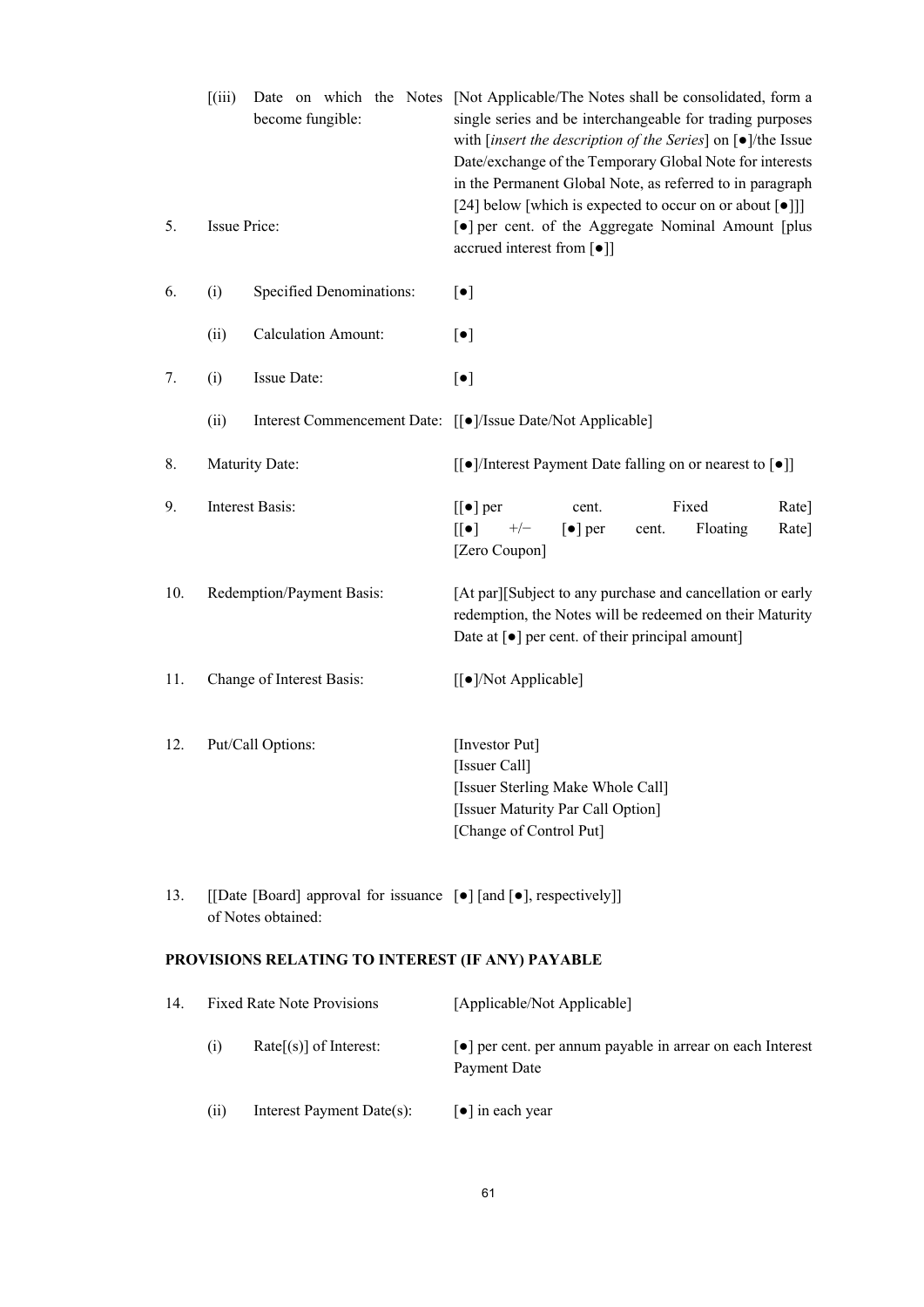|     | (iii)  | Fixed Coupon Amount $[(s)]$ :                                                                                                                                     | [ $\bullet$ ] per Calculation Amount                                                                                                                                |
|-----|--------|-------------------------------------------------------------------------------------------------------------------------------------------------------------------|---------------------------------------------------------------------------------------------------------------------------------------------------------------------|
|     | (iv)   | Broken Amount(s):                                                                                                                                                 | [•] per Calculation Amount payable on the Interest<br>Payment Date falling [in/on] [ $\bullet$ ]                                                                    |
|     | (v)    | Day Count Fraction:                                                                                                                                               | [Actual/Actual (ICMA)]<br>[Actual/Actual (ISDA)]<br>[Actual/365 (Fixed)]<br>[Actual/360]<br>[30/360]<br>[30E/360 / Eurobond Basis]<br>[30E/360 (ISDA)]              |
|     | (vi)   | <b>Determination Dates:</b>                                                                                                                                       | [ $\bullet$ ] in each year                                                                                                                                          |
|     | (vii)  | Step Up Rating Change and/or [Applicable/Not Applicable]<br>Step Down Rating Change:                                                                              |                                                                                                                                                                     |
| 15. |        | Floating Rate Note Provisions:                                                                                                                                    | [Applicable/Not Applicable]                                                                                                                                         |
|     | (i)    | Interest Period(s):                                                                                                                                               | $[\bullet]$                                                                                                                                                         |
|     | (ii)   | <b>Interest Payment Dates:</b>                                                                                                                                    | [ $\bullet$ ] in each year, subject to adjustment in accordance with<br>the Business Day Convention set out in (iv) below                                           |
|     | (iii)  | First Interest Payment Date:                                                                                                                                      | $[\bullet]$                                                                                                                                                         |
|     | (iv)   | <b>Business Day Convention:</b>                                                                                                                                   | [Floating Rate Convention/Following Business<br>Day<br>Convention/Modified<br>Following<br><b>Business</b><br>Day<br>Convention/ Preceding Business Day Convention] |
|     | (v)    | Additional<br>Business [ $\bullet$ ]<br>$Centre(s)$ :                                                                                                             |                                                                                                                                                                     |
|     | (vi)   | of Interest is/are to be<br>determined:                                                                                                                           | Manner in which the Rate(s) [Screen Rate Determination/ISDA Determination]                                                                                          |
|     | (vii)  | Party responsible for [ $\bullet$ ]<br>calculating the Rate(s) of<br>Interest<br>and<br>Interest<br>Amount(s)<br>$($ if<br>the<br>not<br>Principal Paying Agent): |                                                                                                                                                                     |
|     | (viii) | Screen Rate Determination:                                                                                                                                        | $\lceil \bullet \rceil$                                                                                                                                             |
|     |        | - Reference Rate:                                                                                                                                                 | $[\bullet]$                                                                                                                                                         |
|     |        | Interest<br>Determination $[\bullet]$<br>$Date(s)$ :                                                                                                              |                                                                                                                                                                     |
|     |        | - Relevant Screen Page:                                                                                                                                           | $[\bullet]$                                                                                                                                                         |
|     | (ix)   | ISDA Determination:                                                                                                                                               |                                                                                                                                                                     |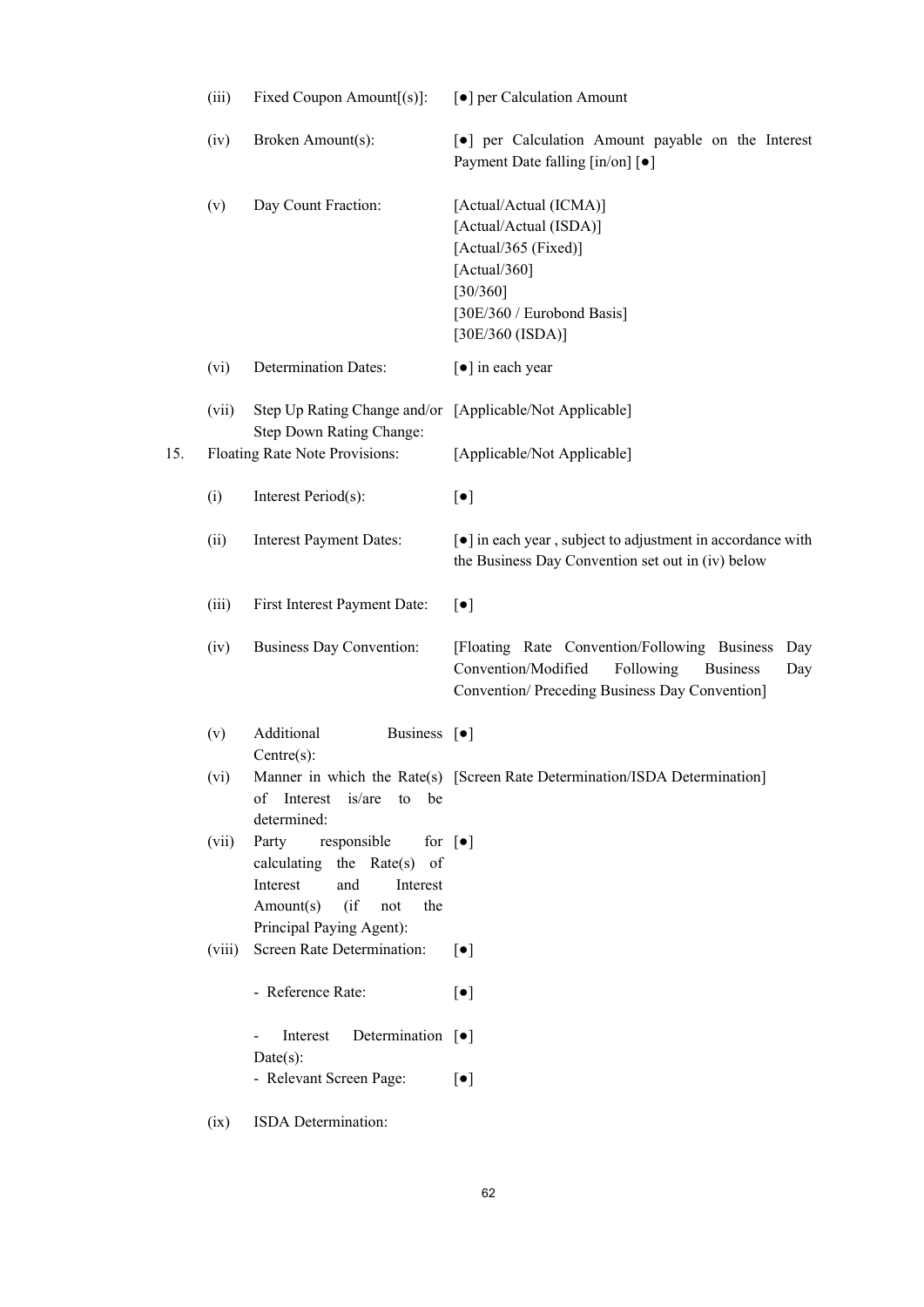|     |                    | - Floating Rate Option:                                                              | $\lbrack \bullet \rbrack$                                                                                                                                 |
|-----|--------------------|--------------------------------------------------------------------------------------|-----------------------------------------------------------------------------------------------------------------------------------------------------------|
|     |                    | - Designated Maturity:                                                               | $[\bullet]$                                                                                                                                               |
|     |                    | - Reset Date:                                                                        | $[\bullet]$                                                                                                                                               |
|     | (x)                | Linear Interpolation:                                                                | [Not Applicable/Applicable – the Rate of Interest for the<br>[long/short] [first/last] Interest Period shall be calculated<br>using Linear Interpolation] |
|     | (xi)               | Margin(s):                                                                           | $[+/+]$   per cent. per annum]                                                                                                                            |
|     | (xii)              | Minimum Rate of Interest:                                                            | $\lbrack \bullet \rbrack$ per cent. per annum                                                                                                             |
|     | (xiii)             | Maximum Rate of Interest:                                                            | [ $\bullet$ ] per cent. per annum                                                                                                                         |
|     | (xiv)              | Day Count Fraction:                                                                  | [Actual/Actual (ICMA)]<br>[Actual/Actual (ISDA)]<br>[Actual/365 (Fixed)]<br>[Actual/360]<br>[30/360]<br>[30E/360 / Eurobond Basis]<br>[30E/360 (ISDA)]    |
|     | $\left( xy\right)$ | Step Up Rating Change and/or [Applicable/Not Applicable]<br>Step Down Rating Change: |                                                                                                                                                           |
| 16. |                    | Zero Coupon Note Provisions:                                                         | [Applicable/Not Applicable]                                                                                                                               |
|     | (i)                | Accrual Yield:                                                                       | $\lceil \bullet \rceil$ per cent. per annum                                                                                                               |
|     | (ii)               | Reference Price:                                                                     | $[\bullet]$                                                                                                                                               |
|     | (iii)              | Day Count Fraction in relation [Actual/Actual (ICMA)]<br>to Early Redemption:        | [Actual/Actual (ISDA)]<br>[Actual/365 (Fixed)]<br>[Actual/360]<br>[30/360]<br>[30E/360 / Eurobond Basis]<br>[30E/360 (ISDA)]                              |

# **PROVISIONS RELATING TO REDEMPTION**

| 17. Call Option: |                                                     | [Applicable/Not Applicable] |
|------------------|-----------------------------------------------------|-----------------------------|
| (1)              | Optional Redemption Date(s) $\lceil \bullet \rceil$ |                             |

(Call):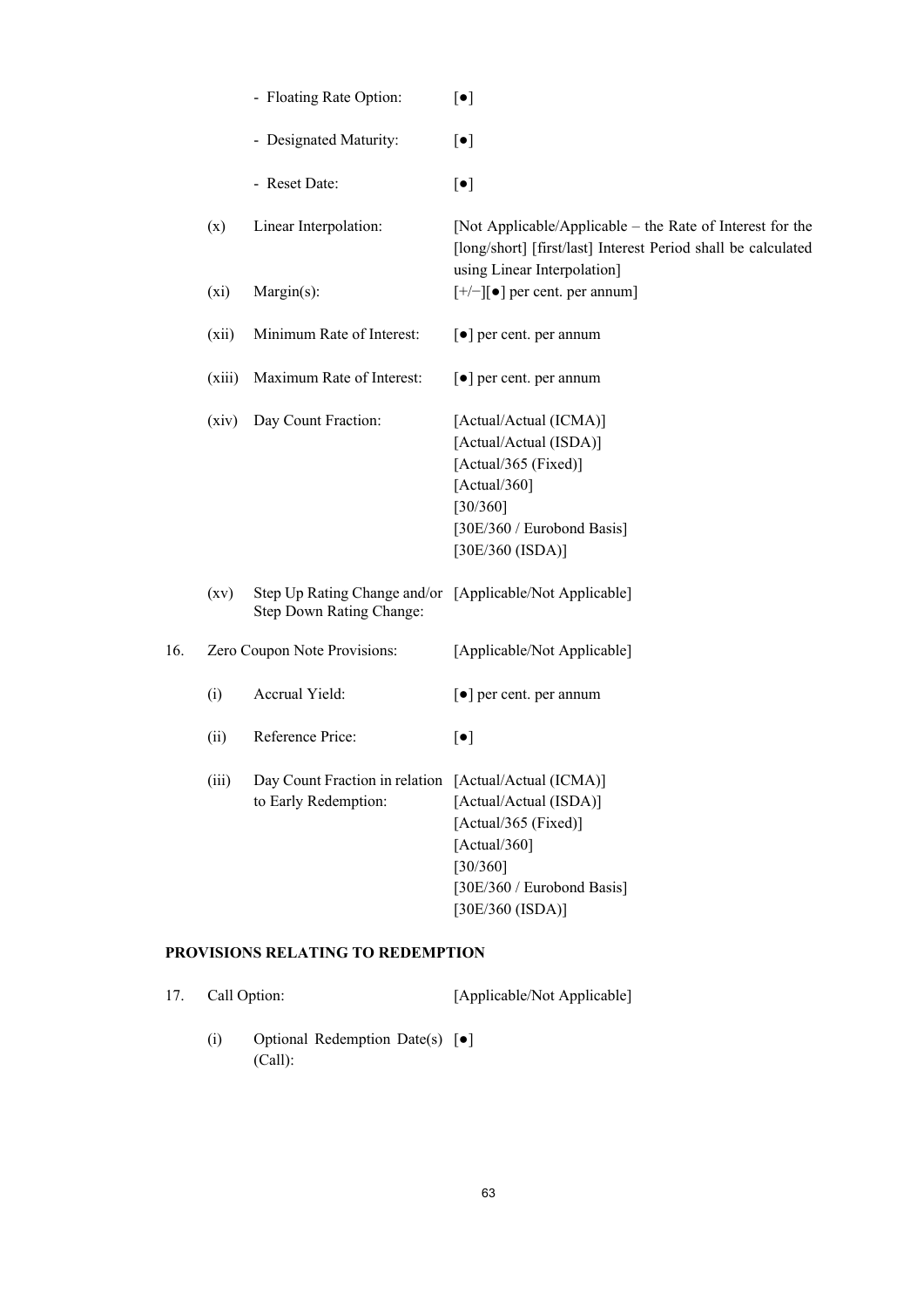|       | (ii)                                                                   | Optional<br>(Call) of each<br>Amount(s)<br>Note:                                  | Redemption [ $\bullet$ ] per Calculation Amount         |  |  |
|-------|------------------------------------------------------------------------|-----------------------------------------------------------------------------------|---------------------------------------------------------|--|--|
| (iii) |                                                                        | If redeemable in part:                                                            |                                                         |  |  |
|       |                                                                        | Minimum Redemption<br>(a)<br>Amount:                                              | [●] per Calculation Amount                              |  |  |
|       |                                                                        | (b)<br>Maximum Redemption<br>Amount:                                              | [ $\bullet$ ] per Calculation Amount                    |  |  |
|       | (iv)                                                                   | Notice period (if other than as<br>set out in the Conditions):                    | $[\bullet]$                                             |  |  |
| 18.   | <b>Issuer Maturity Par Call Option:</b><br>[Applicable/Not Applicable] |                                                                                   |                                                         |  |  |
|       | (i)                                                                    | <b>Issuer Maturity Par Call</b><br>Redemption Date:                               | $[\bullet]$                                             |  |  |
|       | (ii)                                                                   | If redeemable in part:                                                            |                                                         |  |  |
|       |                                                                        | (a)<br>Amount:                                                                    | Minimum Redemption [ $\bullet$ ] per Calculation Amount |  |  |
|       |                                                                        | (b)<br>Amount:                                                                    | Maximum Redemption [ $\bullet$ ] per Calculation Amount |  |  |
|       | (iii)                                                                  | Notice Period (if other than as $[\bullet]$<br>set out in the Conditions):        |                                                         |  |  |
| 19.   |                                                                        | Sterling Make Whole Call Option:                                                  | Applicable/Not Applicable]                              |  |  |
|       | (i)                                                                    | Sterling<br>Whole $\lceil \bullet \rceil$<br>Make<br>Optional<br>Redemption Date: |                                                         |  |  |
|       | (ii)                                                                   | If redeemable in part:                                                            |                                                         |  |  |
|       |                                                                        | (a)<br>Minimum<br>Amount:                                                         | Redemption [ $\bullet$ ] per Calculation Amount         |  |  |
|       |                                                                        | (b)<br>Maximum<br>Amount:                                                         | Redemption [ $\bullet$ ] per Calculation Amount         |  |  |
|       | (iii)                                                                  | Determination Date:                                                               | $[\bullet]$                                             |  |  |
|       | (iv)                                                                   | Determination Time:                                                               | $[\bullet]$                                             |  |  |
|       | (v)                                                                    | Margin:                                                                           | $[\bullet]$                                             |  |  |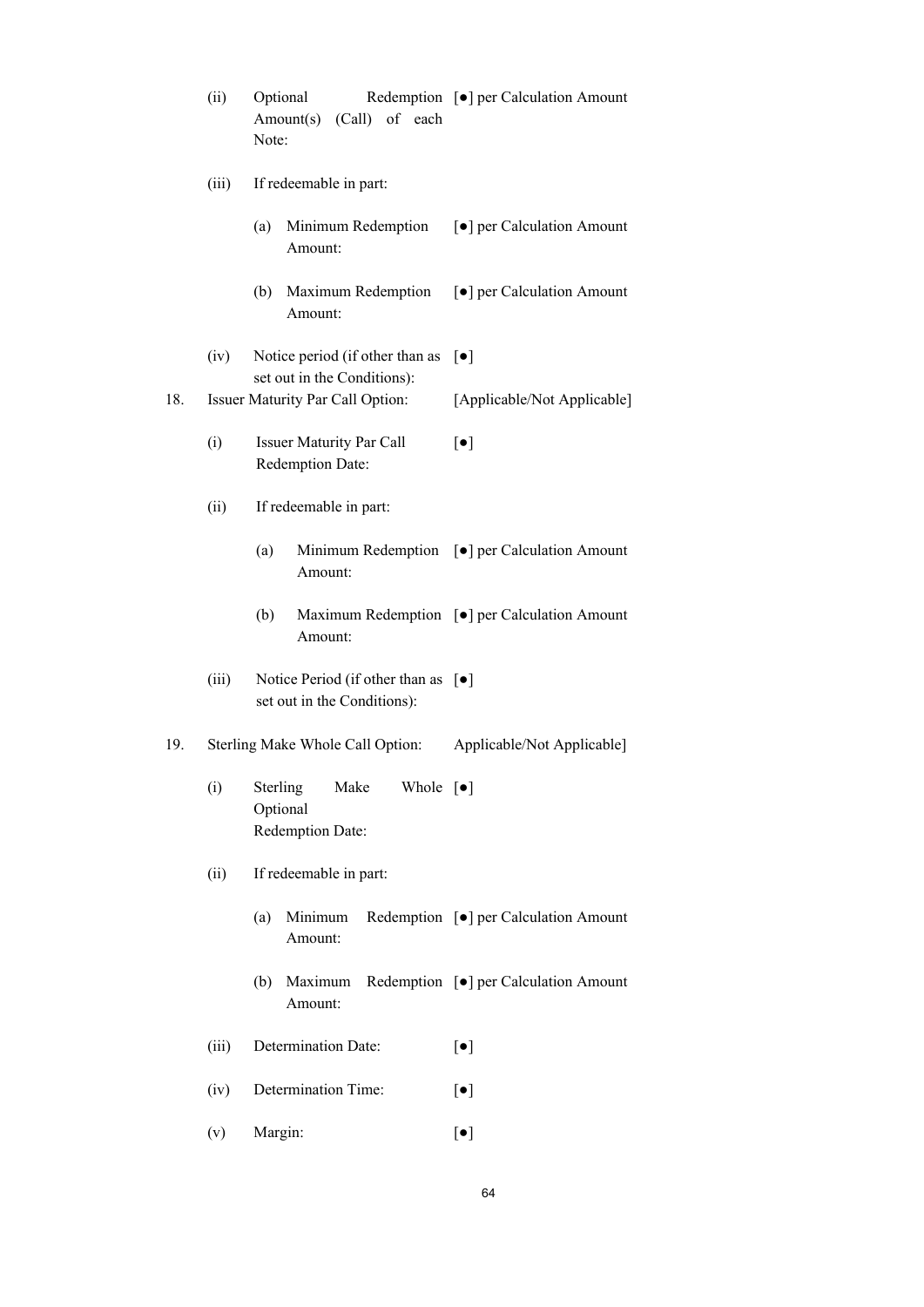|     | (vi)                                     | Reference Stock:                                                                                                                                                                                               | $[\bullet]$                                                                                                                           |
|-----|------------------------------------------|----------------------------------------------------------------------------------------------------------------------------------------------------------------------------------------------------------------|---------------------------------------------------------------------------------------------------------------------------------------|
|     | (vii)                                    | Notice Period (if other than as<br>set out in the Conditions):                                                                                                                                                 | $\lceil \bullet \rceil$                                                                                                               |
| 20. | Put Option:                              |                                                                                                                                                                                                                | [Applicable/Not Applicable]                                                                                                           |
|     | (i)                                      | Optional Redemption Date(s) [ $\bullet$ ]<br>$(Put)$ :                                                                                                                                                         |                                                                                                                                       |
|     | (ii)                                     | <b>Optional Redemption</b><br>Amount(s) (Put):                                                                                                                                                                 | [ $\bullet$ ] per Calculation Amount                                                                                                  |
|     | (iii)                                    | Notice period (if other than as<br>set out in the Conditions):                                                                                                                                                 | $\lceil \bullet \rceil$                                                                                                               |
| 21. |                                          | Change of Control Put Option:                                                                                                                                                                                  | [Applicable/Not Applicable]                                                                                                           |
|     | (i)                                      | Change of Control Optional<br>Redemption Amount:                                                                                                                                                               | [[ $\bullet$ ] per Calculation Amount]                                                                                                |
| 22. | Final Redemption Amount of each<br>Note: |                                                                                                                                                                                                                | [ $\bullet$ ] per Calculation Amount                                                                                                  |
| 23. |                                          | Early Termination Amount:                                                                                                                                                                                      |                                                                                                                                       |
|     |                                          | Early Termination Amount per<br>Calculation Amount payable on<br>redemption for taxation reasons or, as<br>the case may be, on event of default<br>same (if different from that set out in<br>the Conditions): | Early Redemption Amount (Tax) and [[[Par] per Calculation Amount]/[As per Condition 9(h)<br>(Early Redemption of Zero Coupon Notes)]] |
|     |                                          |                                                                                                                                                                                                                |                                                                                                                                       |

# **GENERAL PROVISIONS APPLICABLE TO THE NOTES**

| 24. | Form of Notes:                  | [Temporary Global Note exchangeable for a Permanent<br>Global Note which is exchangeable for Definitive Notes<br>in the limited circumstances specified in the Permanent<br>Global Note. |
|-----|---------------------------------|------------------------------------------------------------------------------------------------------------------------------------------------------------------------------------------|
|     |                                 | Permanent Global Note exchangeable for Definitive<br>Notes in the limited circumstances specified in the<br>Permanent Global Note.                                                       |
| 25. | New Global Note Form:           | [Applicable/Not Applicable]                                                                                                                                                              |
| 26. | Additional Financial Centre(s): | [Not Applicable/ $\lceil \bullet \rceil$ ]                                                                                                                                               |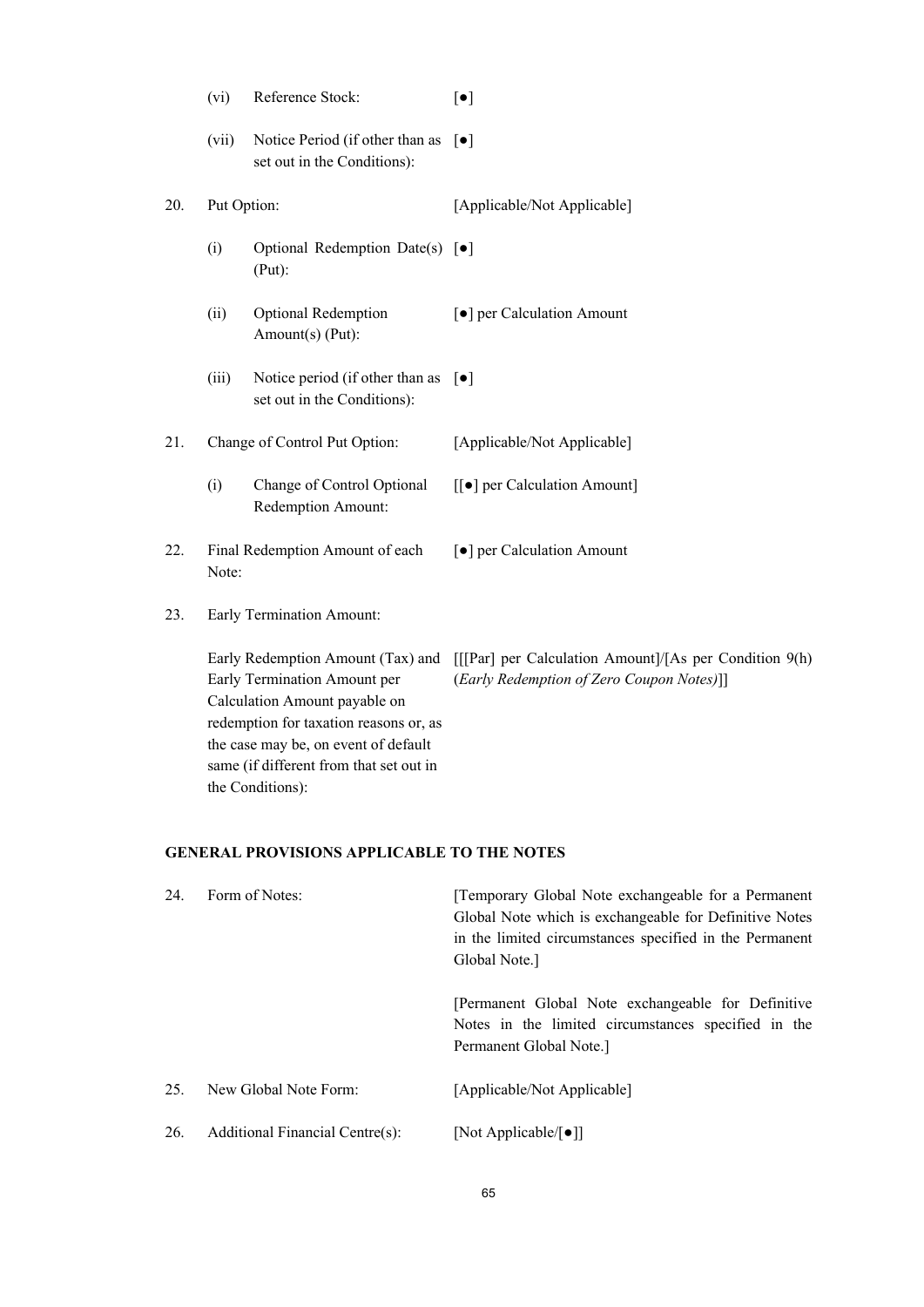27. Talons for future Coupons to be attached to Definitive Notes:

[No][Yes. As the Notes have more than 27 coupon payments, talons may be required if, on exchange into definitive form, more than 27 coupon payments are still to be made.]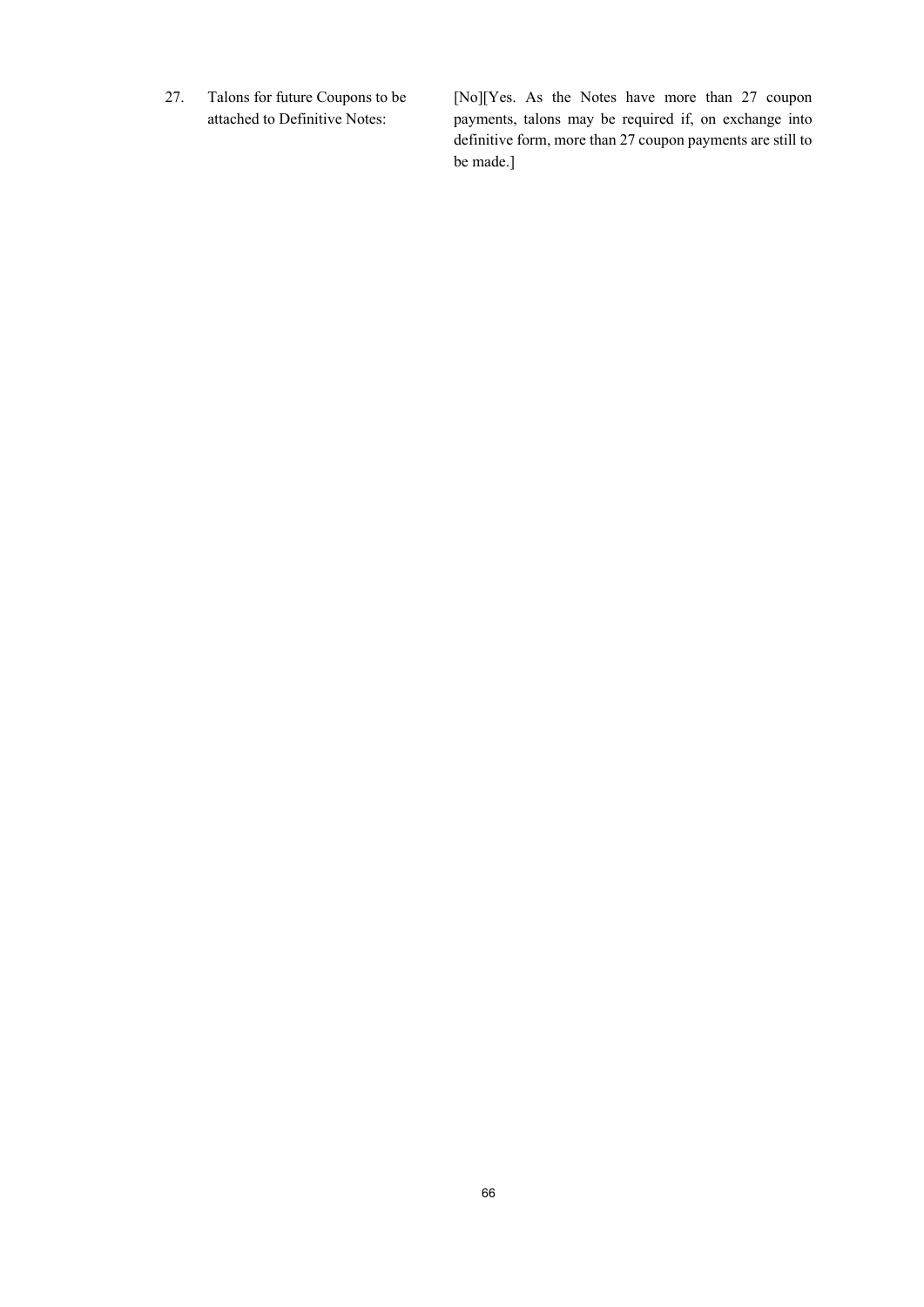Signed on behalf of the National Express Group PLC: By:

Duly authorised

Signed on behalf of West Midlands Travel Limited By:

Duly authorised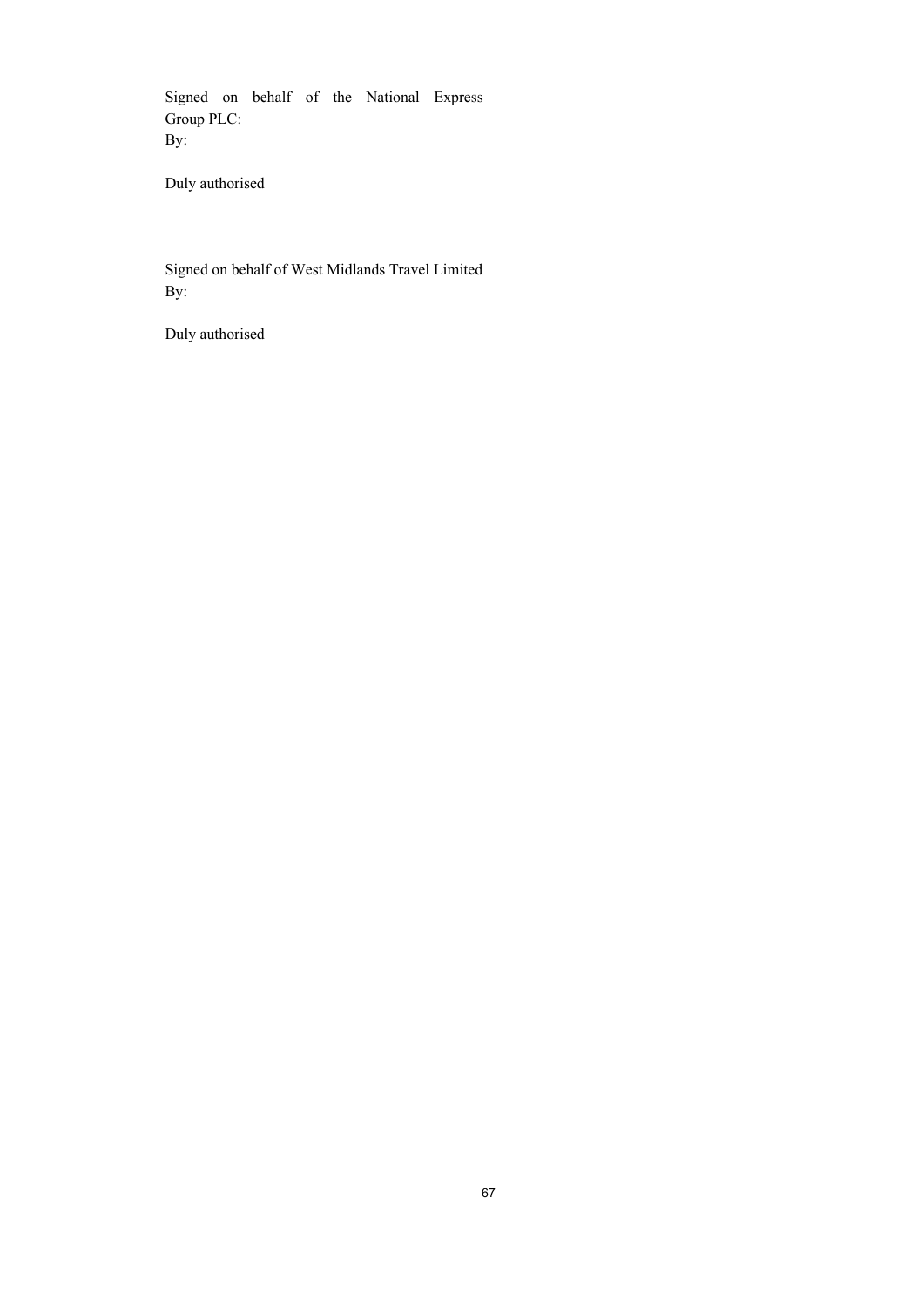### **PART B—OTHER INFORMATION**

### 1. **LISTING**

- (i) Admission to trading: [Application has been made by the Issuer (or on its behalf) for the Notes to be admitted to trading on London Stock Exchange's regulated market with effect from [●].] [Application is expected to be made by the Issuer (or on its behalf) for the Notes to be admitted to trading on London Stock Exchange's regulated market with effect from [●].]
- (ii) Estimate of total expenses [●] related to admission to trading:

### 2. **RATINGS**

Ratings: [[The Notes to be issued [are not/have been/are expected to be] rated]]:

[Moody's: [●]]

 $[Fitch: [•] ]$ 

### 3. **INTERESTS OF NATURAL AND LEGAL PERSONS INVOLVED IN THE [ISSUE/OFFER]**

["Save as discussed in ["Subscription and Sale"] in the Base Prospectus, so far as the Issuer is aware, no person involved in the offer of the Notes has an interest material to the offer."]

### 4. [*Fixed Rate Notes Only***—YIELD**

 $[[\bullet]$ 

Calculated as [●] on the Issue Date. Yield is not an indication of future price.]

### 5. **OPERATIONAL INFORMATION**

| <b>ISIN</b> Code:                                                                                                                     | [●]                                        |
|---------------------------------------------------------------------------------------------------------------------------------------|--------------------------------------------|
| Common Code:                                                                                                                          | $\lceil \bullet \rceil$                    |
| Any clearing system(s) other than<br>Euroclear Bank SA/NV and Clearstream<br>Banking SA and the relevant<br>identification number(s): | [Not Applicable/ $\lceil \bullet \rceil$ ] |
| Names and addresses of additional<br>paying agent(s) (if any):                                                                        | ●                                          |

### 6. **DISTRIBUTION**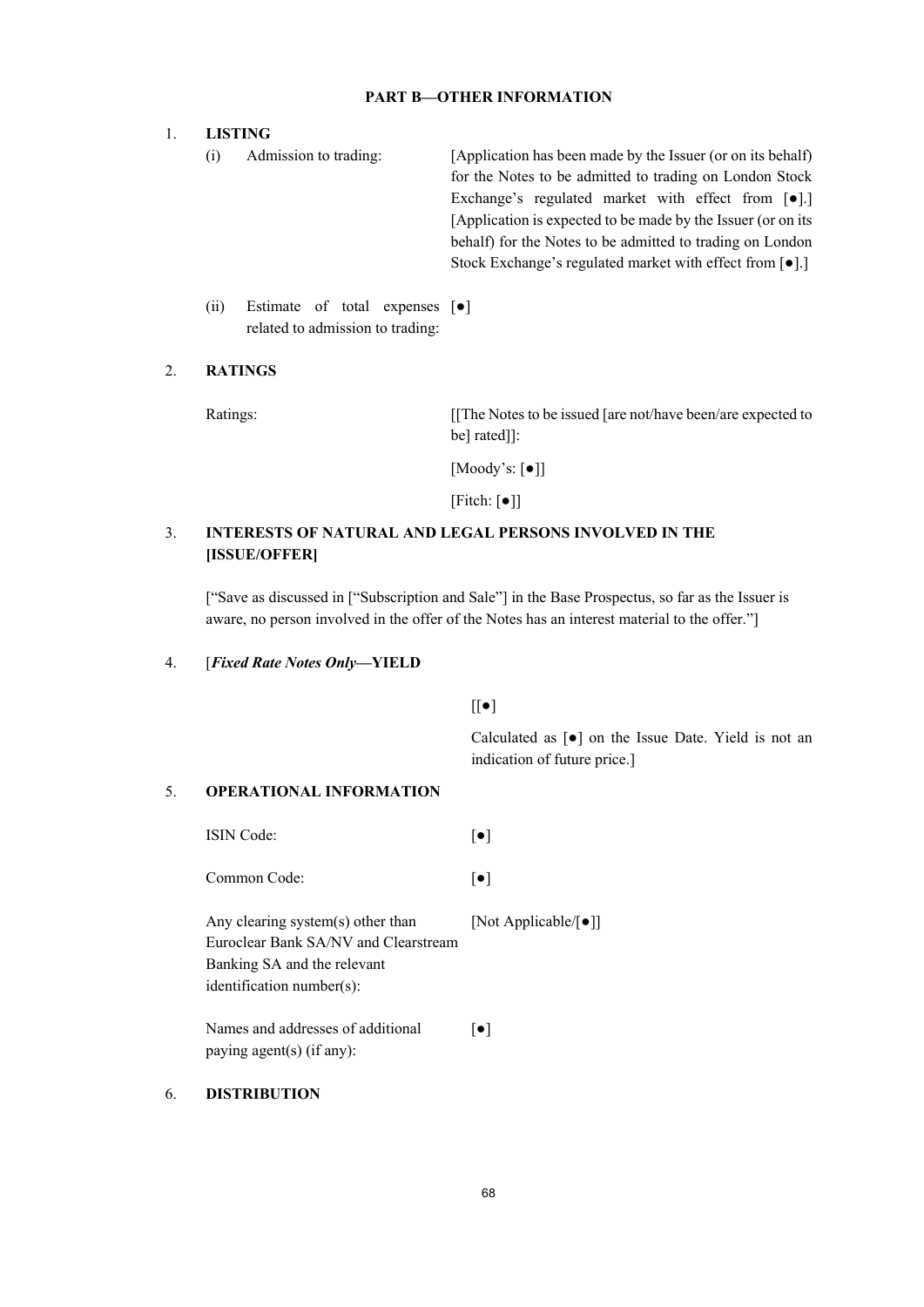U.S. Selling Restrictions (Categories of [Reg. S Compliance Category [2]; [TEFRA C/TEFRA potential investors to which the Notes are D/ TEFRA not applicable]] offered):

## 7. **THIRD PARTY INFORMATION**

[[●] has been extracted from [●]. The Issuer confirms that such information has been accurately reproduced and that, so far as it is aware, and is able to ascertain from information published by [●], no facts have been omitted which would render the reproduced information inaccurate or misleading.]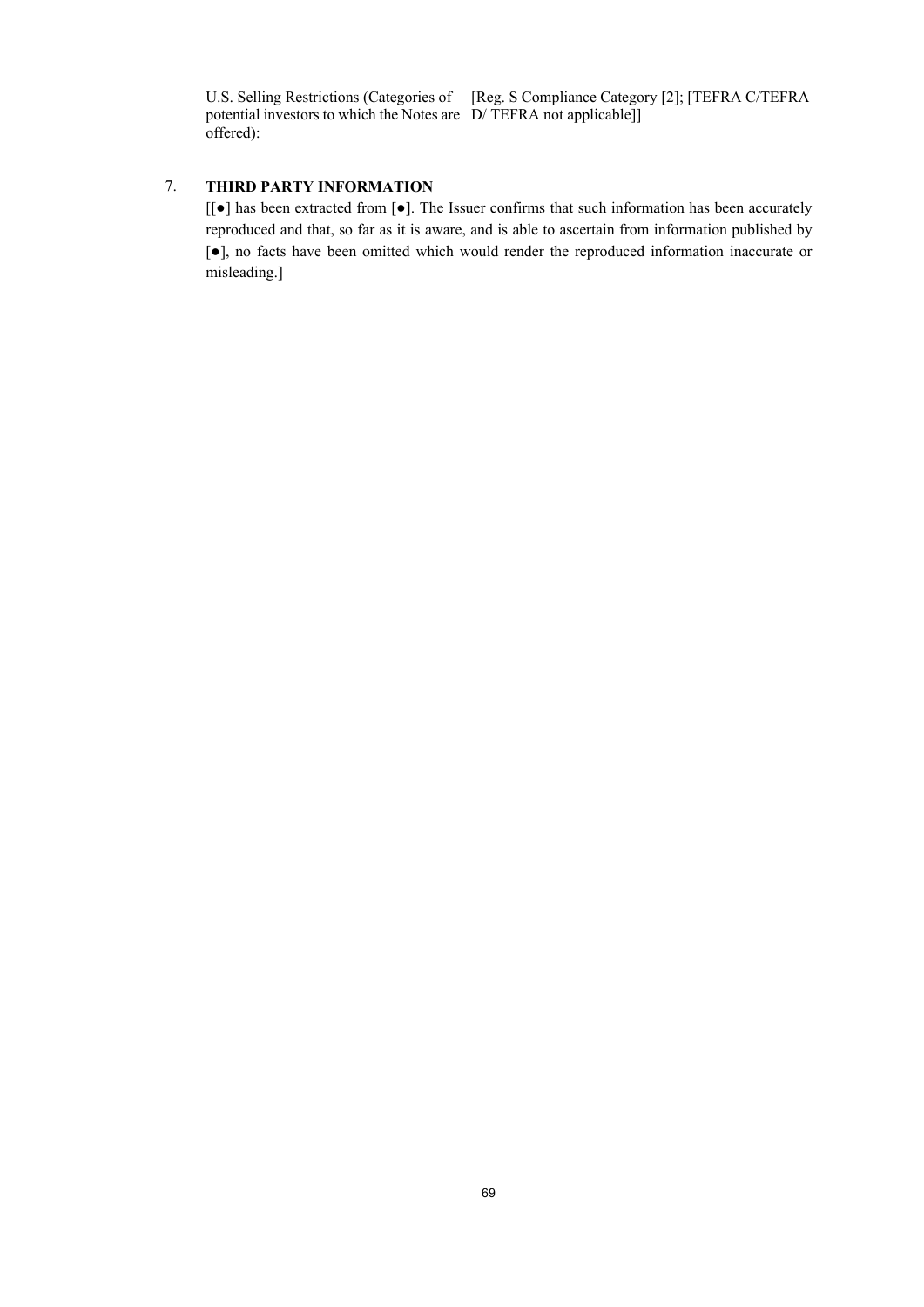### **SUMMARY OF PROVISIONS RELATING TO THE NOTES IN GLOBAL FORM**

#### **Clearing System Accountholders**

Each Global Note will be in bearer form. Consequently, in relation to any Tranche of Notes represented by a Global Note, references in the Terms and Conditions of the Notes to "Noteholder" are references to the bearer of the relevant Global Note which, for so long as the Global Note is held by a common depositary, in the case of a CGN, or a common safekeeper, in the case of an NGN for Euroclear and/or Clearstream, Luxembourg and/or any other relevant clearing system, will be that depositary or common depositary or, as the case may be, common safekeeper.

Each of the persons shown in the records of Euroclear and/or Clearstream, Luxembourg and/or any other relevant clearing system as being entitled to an interest in a Global Note (each an "**Accountholder**") must look solely to Euroclear and/or Clearstream, Luxembourg and/or such other relevant clearing system (as the case may be) for such Accountholder's share of each payment made by the Issuer or the Guarantor to the bearer of such Global Note and in relation to all other rights arising under the Global Note. The extent to which, and the manner in which, Accountholders may exercise any rights arising under the Global Note will be determined by the respective rules and procedures of Euroclear and Clearstream, Luxembourg and any other relevant clearing system from time to time. For so long as the relevant Notes are represented by the Global Note, Accountholders shall have no claim directly against the Issuer or the Guarantor in respect of payments due under the Notes and such obligations of the Issuer and the Guarantor will be discharged by payment to the bearer of the Global Note.

### **Exchange of Temporary Global Notes**

Whenever any interest in a Temporary Global Note is to be exchanged for an interest in a Permanent Global Note, the Issuer shall procure:

- (a) in the case of first exchange, the prompt delivery (free of charge to the bearer) of such Permanent Global Note, duly authenticated and, in the case of an NGN, effectuated, to the bearer of the Temporary Global Note; or
- (b) in the case of any subsequent exchange, an increase in the principal amount of such Permanent Global Note in accordance with its terms,

in each case in an aggregate principal amount equal to the aggregate of the principal amounts specified in the certificates issued by Euroclear and/or Clearstream, Luxembourg and/or any other relevant clearing system and received by the Paying Agent against presentation and (in the case of final exchange) surrender of the Temporary Global Note to or to the order of the Paying Agent within 7 days of the bearer requesting such exchange.

### **Conditions applicable to Global Notes**

Each Global Note will contain provisions which modify the Terms and Conditions of the Notes as they apply to the Global Note. The following is a summary of certain of those provisions:

*Payments:* All payments in respect of the Global Note will be made against presentation and (in the case of payment of principal in full with all interest accrued thereon) surrender of the Global Note to or to the order of any Paying Agent and will be effective to satisfy and discharge the corresponding liabilities of the Issuer in respect of the Notes. On each occasion on which a payment of principal or interest is made in respect of the Global Note, the Issuer shall procure that in respect of a CGN the payment is noted in a schedule thereto and in respect of an NGN the payment is entered *pro rata* in the records of Euroclear and Clearstream, Luxembourg. For the purpose of any payments made in respect of a Global Note, the relevant place of presentation shall be disregarded in the definition of "Payment Business Day" set out in Condition 2 (*Interpretation*).

*Exercise of put option:* In order to exercise the option contained in Condition 9(e) (*Redemption at the option of Noteholders*) or Condition 9(f) (*Change of control redemption*), the bearer of the Permanent Global Note must, within the period specified in the Conditions for the deposit of the relevant Note and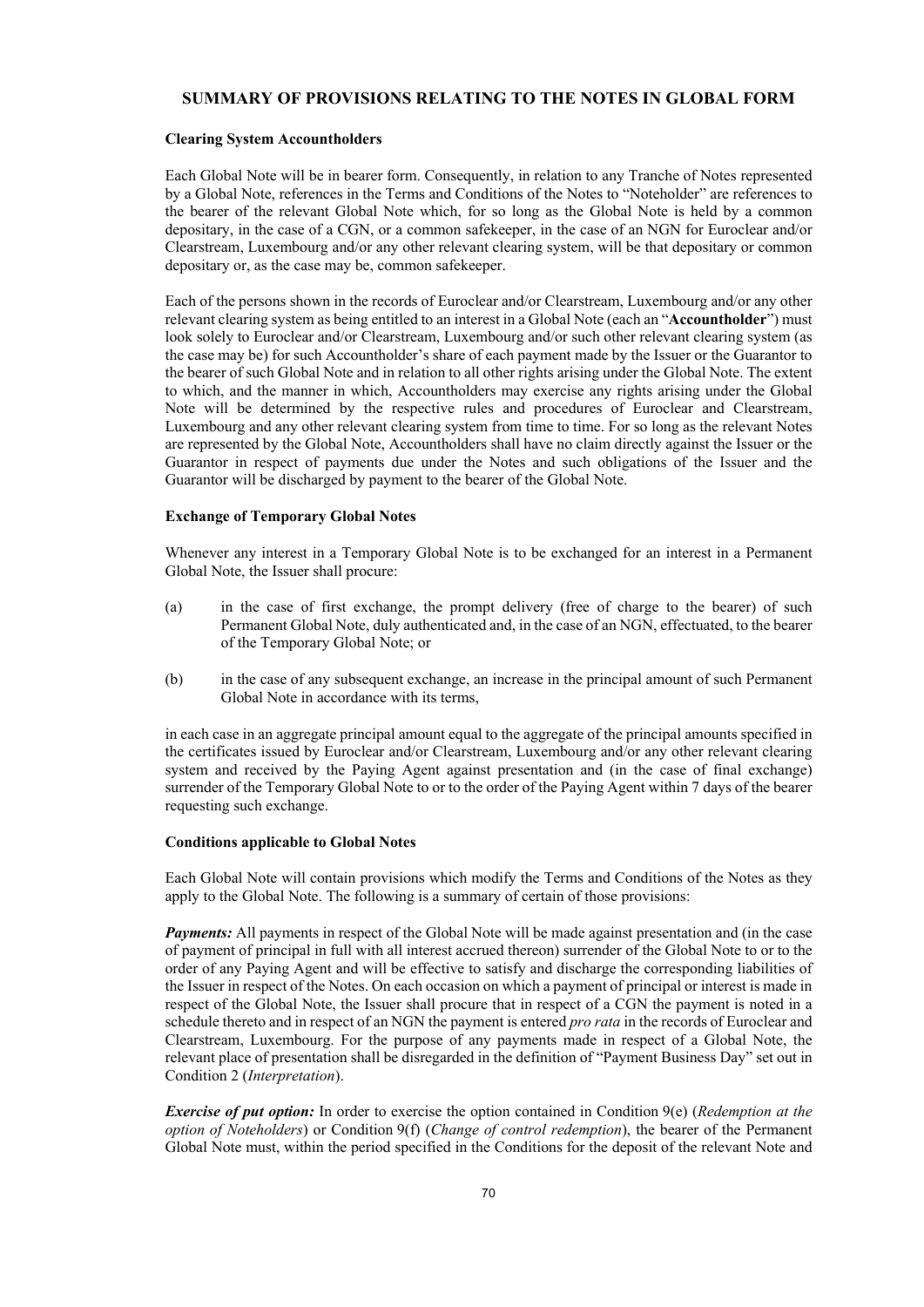put notice, give written notice of such exercise to the Paying Agent specifying the principal amount of Notes in respect of which such option is being exercised. Any such notice will be irrevocable and may not be withdrawn.

*Exercise of call option:* In order to exercise the options contained in Condition 9(c) (*Redemption at the option of the Issuer*) while such Notes are represented by a Permanent Global Note, the Issuer shall give notice to the Noteholders within the time limits set out in and containing the information required by the Conditions, except that the notice shall not be required to contain the serial numbers of Notes drawn in the case of a partial exercise of an option and accordingly no drawing of Notes shall be required. In the event that any option of such Issuer is exercised in relation to some only of the Notes, the Permanent Global Note may be redeemed in part in the principal amount specified by the Issuer in accordance with the Conditions and the Notes to be redeemed will not be selected as provided in the Conditions but in accordance with the rules and procedures of Euroclear and Clearstream, Luxembourg (to be reflected in the records of Euroclear and Clearstream, Luxembourg as either a pool factor or a reduction in principal amount, at their discretion).

*Notices:* Notwithstanding Condition 18 (*Notices*), while all the Notes are represented by a Permanent Global Note (or by a Permanent Global Note and/or a Temporary Global Note) and the Permanent Global Note is (or the Permanent Global Note and/or the Temporary Global Note are) deposited with or a common depositary for Euroclear and/or Clearstream, Luxembourg and/or any other relevant clearing system or a common safekeeper, notices to Noteholders may be given by delivery of the relevant notice to Euroclear and/or Clearstream, Luxembourg and/or any other relevant clearing system and, in any case, such notices shall be deemed to have been given to the Noteholders in accordance with Condition 18 (*Notices*) on the date of delivery to Euroclear and/or Clearstream, Luxembourg and/or any other relevant clearing system, except that, for so long as such Notes are admitted to trading on the main market of the London Stock Exchange the notice requirements of the UK Listing Authority and the London Stock Exchange shall be complied with.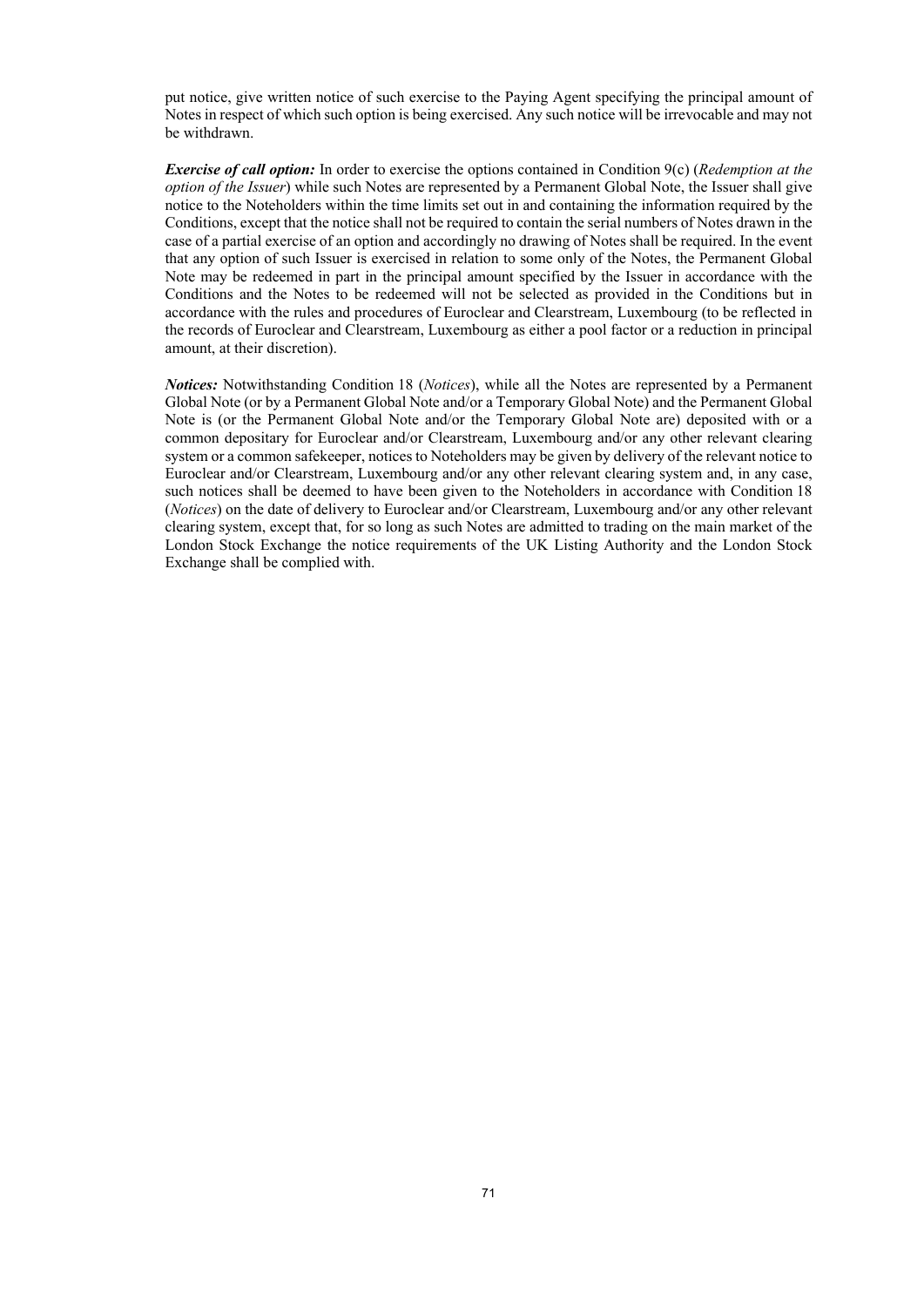### **DESCRIPTION OF THE ISSUER**

### **Introduction**

The Issuer was incorporated and registered in England and Wales on 11 March 1991 with registration number 2590560 under the Companies Act 1985 as a private limited company with the name of Offer letter Limited. On 4 November 1991, the Issuer changed its name to National Express Limited. On 20 October 1992, the Issuer re-registered as a public limited company and changed its name to its current name of National Express Group PLC. In December 1992, the Issuer's ordinary shares were listed on the London Stock Exchange and admitted to trading on the Official List. The Issuer operates under the commercial name of National Express. The Issuer's registered office and principal place of business is at National Express House, Birmingham Coach Station, Mill Lane, Digbeth B5 6DD and its telephone number is +44 (0)845 0130130.

### **Business**

The Issuer and its subsidiaries (the "**Group**" or "**National Express Group**") are a leading international public transportation group, with bus, coach and rail services in the UK, Continental Europe, North Africa, North America and the Middle East.

The National Express Group employs approximately 44,000 employees and operates over 27,000 vehicles on four continents. More than 867 million passenger journeys per year are made on National Express Group's bus, train, light rail and express coach operations.

The National Express Group's core operations today are comprised of its UK Bus division, UK Coach division, Rail division (which comprises operations in UK and Germany), North American division (comprising school bus and transit businesses), Spanish and Moroccan bus and coach division and urban bus operations in the Middle East.

### **UK Bus**

The National Express Group's UK Bus business operates over 1,680 buses, carrying approximately 263 million passengers a year, and employs approximately 5,300 people in the West Midlands and Dundee. The Group also operates the Midland Metro, the West Midlands' light rail service. The operations of the UK Bus business comprise the following:

- *National Express West Midlands* is the largest bus operator in the West Midlands and one of the UK's largest urban bus networks outside London. It serves the major cities and towns in the West Midlands region including Walsall, Wolverhampton, Birmingham, Solihull, West Bromwich, Dudley and Coventry. National Express West Midlands employs around 4,800 people, including 3,600 drivers, and carries just less than three quarters of a million passengers per day on a modern fleet of approximately 1,530 vehicles across nearly 200 routes.
- *Dundee* operates a comprehensive network of high frequency local bus services within the city of Dundee and in the surrounding area, and owns a fleet of around 120 buses and coaches.
- *Midlands Metro* is a light-rail link that runs seven days a week between Wolverhampton and Birmingham city centres and offers an integrated ticketing service with National Express's bus operations in the West Midlands. The business employs around 160 people, of whom around 50 are tram drivers.

In the 2015 financial year, the UK Bus business generated £286.4 million of continuing revenue (14.9 per cent. of the Group's total continuing revenue) and £37.5 million of normalised operating profit (19.4 per cent. of the Group's continuing normalised operating profit) with like-for-like commercial revenue growth of 3 per cent. compared to the 2014 financial year.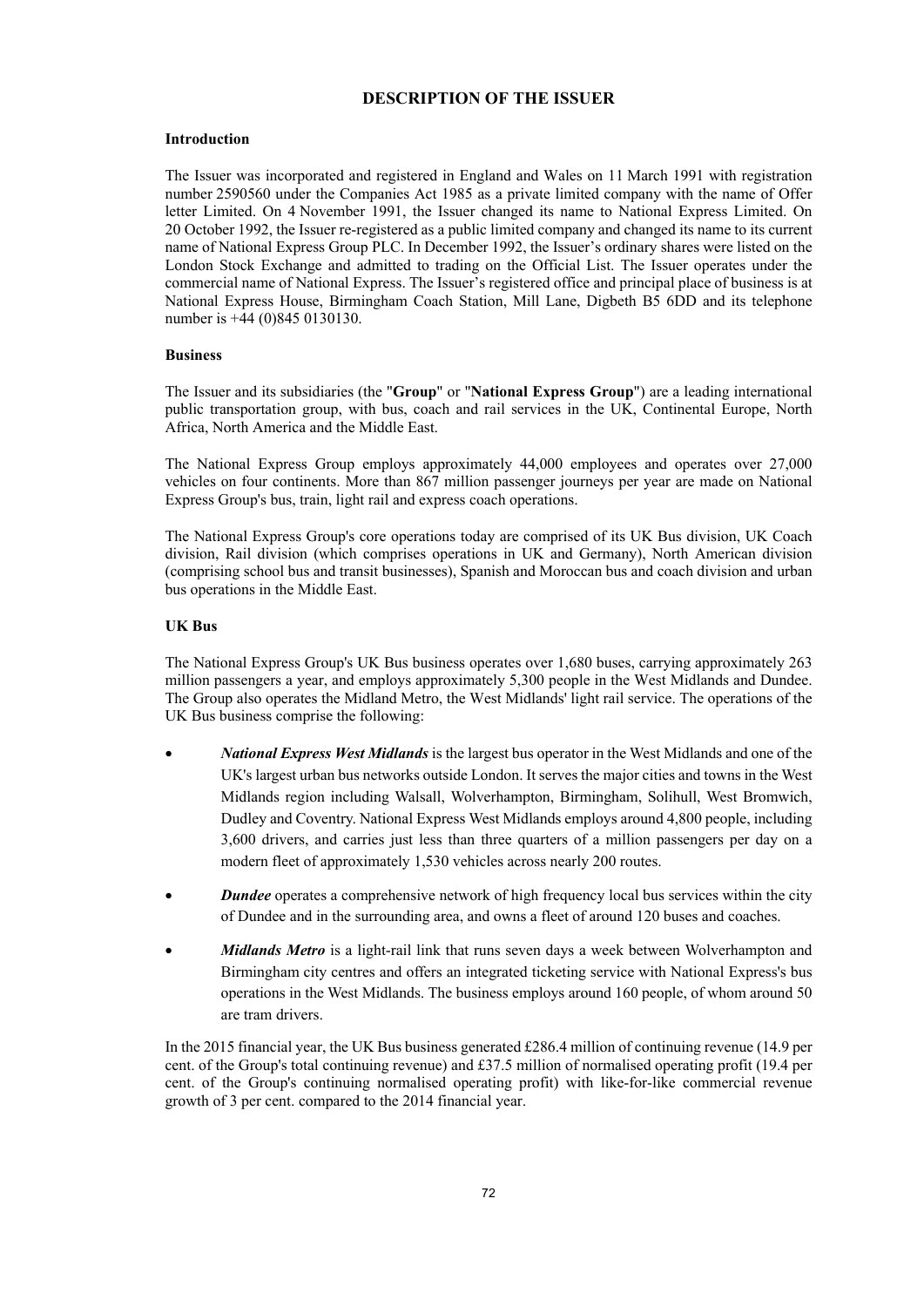### **UK Coach**

National Express is the largest operator of scheduled coach services in the UK. The business operates high frequency services linking over 900 destinations across the country, providing approximately 29 million passenger journeys each year, and employs approximately 1,500 people. The UK Coach business provides transport services to major venues across the UK, and for major events such as concerts and sporting fixtures. The UK Coach business comprises three component parts:

- *National Express Coach* operates a network of scheduled coach services to over 900 destinations in the UK (including all major airports), with the majority being operated through third-party operators.
- *Eurolines UK* is part of a group of independent coach companies (including the ALSA Group S.L.U. ("**ALSA**") in Spain), who between them operate Europe's largest regular coach network. This network connects over 500 destinations, covering Europe and parts of North Africa.
- *Kings Ferry*, provides luxury coach hire and commuter coach services in London and surrounding counties such as Kent, Sussex, Surry and now Somerset. Utilising their fleet of approximately 70 vehicles and their network of third-party operators the business transports around 1,200 passengers per day.

In the 2015 financial year, the UK Coach business generated £281.2 million of continuing revenue (14.6 per cent. of the Group's total continuing revenue) and £32.3 million of normalised operating profit (16.7 per cent. of the Group's continuing normalised operating profit). In the same year, like-for-like passenger volume in the division increased approximately 2 per cent. from the 2014 financial year; overall like-for-like revenue from the Group's National Express Coach operations increased approximately 2 per cent. from the 2014 financial year.

### **Rail**

National Express operates the industry-leading c2c branded rail franchise which serves London and South Essex. It is an important commuter route serving 26 stations on the line out of Fenchurch Street Station, London. In December 2015, the Group launched its first German rail franchise, Rhine Munster Express ("**RME**"), which carried over 10 million passengers during the first six months of operation.

In the 2015 financial year, the Rail business generated £168.4 million of continuing revenue (8.8 per cent. of the Group's total continuing revenue) and £0.6 million of continuing normalised operating profit (0.3 per cent. of the Group's continuing normalised operating profit). In the same year, like-for-like passenger volume in the division increased approximately 5.3 per cent. from the 2014 financial year and like-for-like revenue from the UK rail business increased approximately 11.1 per cent. from the 2014 financial year.

In 2015, c2c retained its position as the most punctual UK rail franchise with an annual average of 97.1 per cent. service punctuality and was awarded a five-star rating by the European Foundation for Quality Management ("**EFQM**") for a second successive assessment, which remains an important credential for bidding. c2c provided approximately 38 million passenger journeys in 2015 and employs approximately 600 people.

The mobilisation of the Group's second German rail franchise is underway. The first of two contracts for the Rhine Rhur Express ("**RRX**") will commence in June 2019 with the second contract starting in December 2020.

### **North America**

The National Express Group's North American business has two areas of activity: student transportation (school bus) and transit services. National Express is the second largest player in the North American school bus market with a 13 per cent. share of the outsourced school bus market. The division operates approximately 22,500 school buses and employs approximately 27,000 people. Trading primarily under the brands Durham School Services in the United States and Stock Transportation in Canada, the North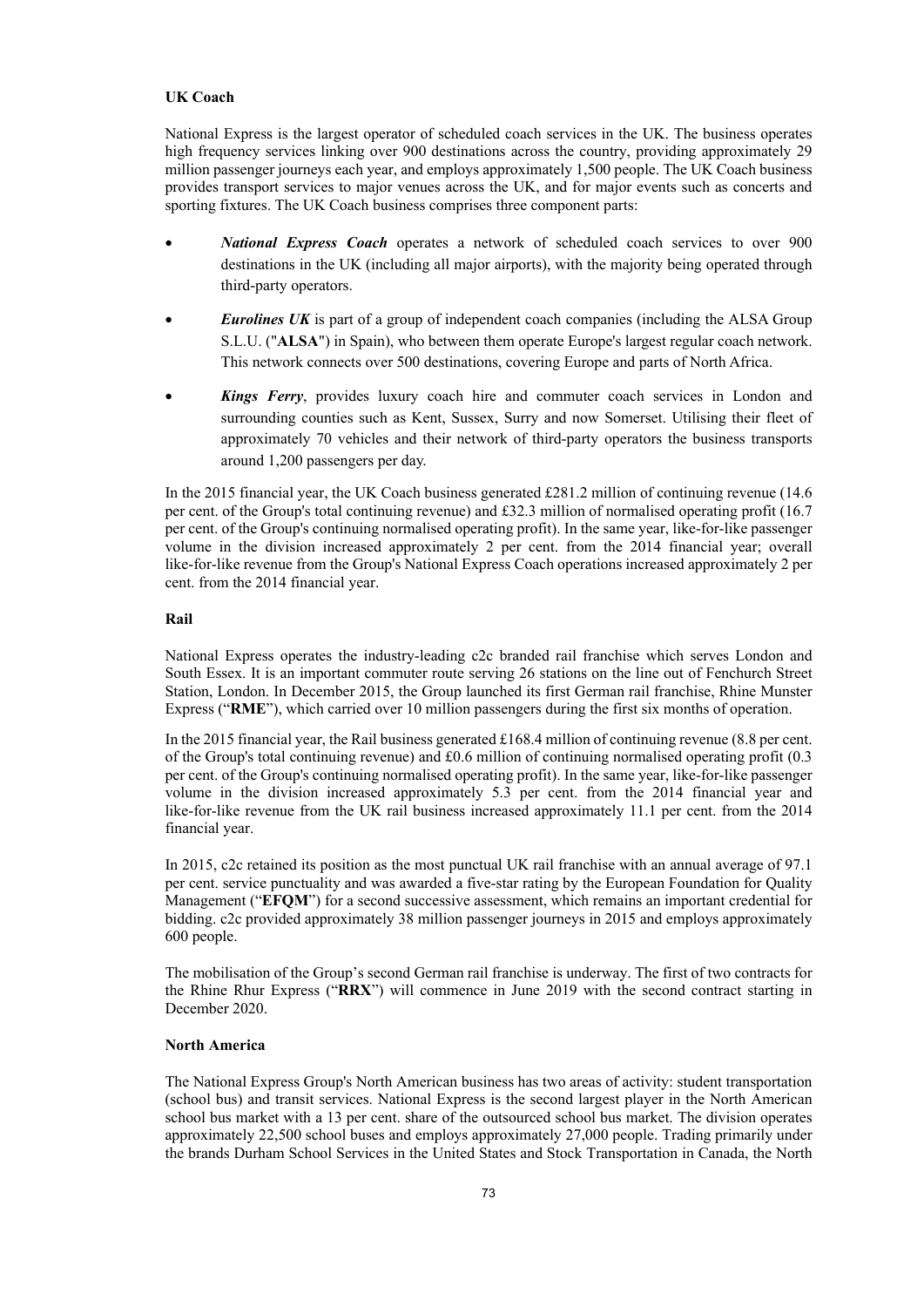American bus division operates in 36 states in the U.S. and four provinces in Canada, with a portfolio of around 500 contracts across North America.

The division operates on a contract basis with local school boards and contracts will typically cover the academic year, meaning that there are only limited operations during the summer months during which time a large number of the buses are not used and the drivers are not employed. Contracts typically have a life of three to five years, with National Express achieving strong contract retention rates (97 per cent. in the 2016/17 school bid season).

The division's transit services offer its clients solutions for the following transportation needs:

- Fixed-route public transit;
- Commuter and express transit service;
- Paratransit and "dial-a-ride" demand-response services;
- Shuttle services for colleges, universities, airports and private companies;
- Transit management; and
- Fleet and asset maintenance.

In addition, the division made a strategic acquisition of a planning and scheduling software business in the paratransit market, providing it with a market-leading bespoke technology platform for its transit business, strengthening its credentials in this market.

In the 2015 financial year, the North American division generated £683.2 million of continuing revenue (35.6 per cent. of the Group's total continuing revenue) and £66.8 million of normalised operating profit (34.5 per cent. of the Group's continuing normalised operating profit), and overall like-for-like revenue in the North American division increased approximately 4 per cent. from the 2014 financial year on a constant currency basis.

#### **Spain and Morocco**

The National Express Group is Spain's leading private operator of coach and bus services. The division provides around 291 million passenger journeys per annum and employs over 7,800 people. It also operates urban bus and coach services in Morocco.

The division is comprised of the integrated businesses of ALSA, which was acquired by the Group in December 2005, and Continental Auto S.L.U. ("**Continental Auto**"), which was acquired by the Group in October 2007. The business also includes the operation of service stations, a fuel distribution business and provision of other transport related services in Spain.

ALSA has two major businesses: a concession-based coach transportation service, operating national, intercity services and also regional services; and urban bus services contracted to local municipal authorities. ALSA's long distance coach operations, which are awarded on a 10-15 year, exclusive basis, receive no subsidy and take revenue risk in return for flexibility over the number of services operated and a regulated maximum fare. Regional coach operations are likewise long-term concession services which may in addition be subsidised by the autonomous governments. Urban bus operations are mainly operated under programme contracts with city councils and transport consortia.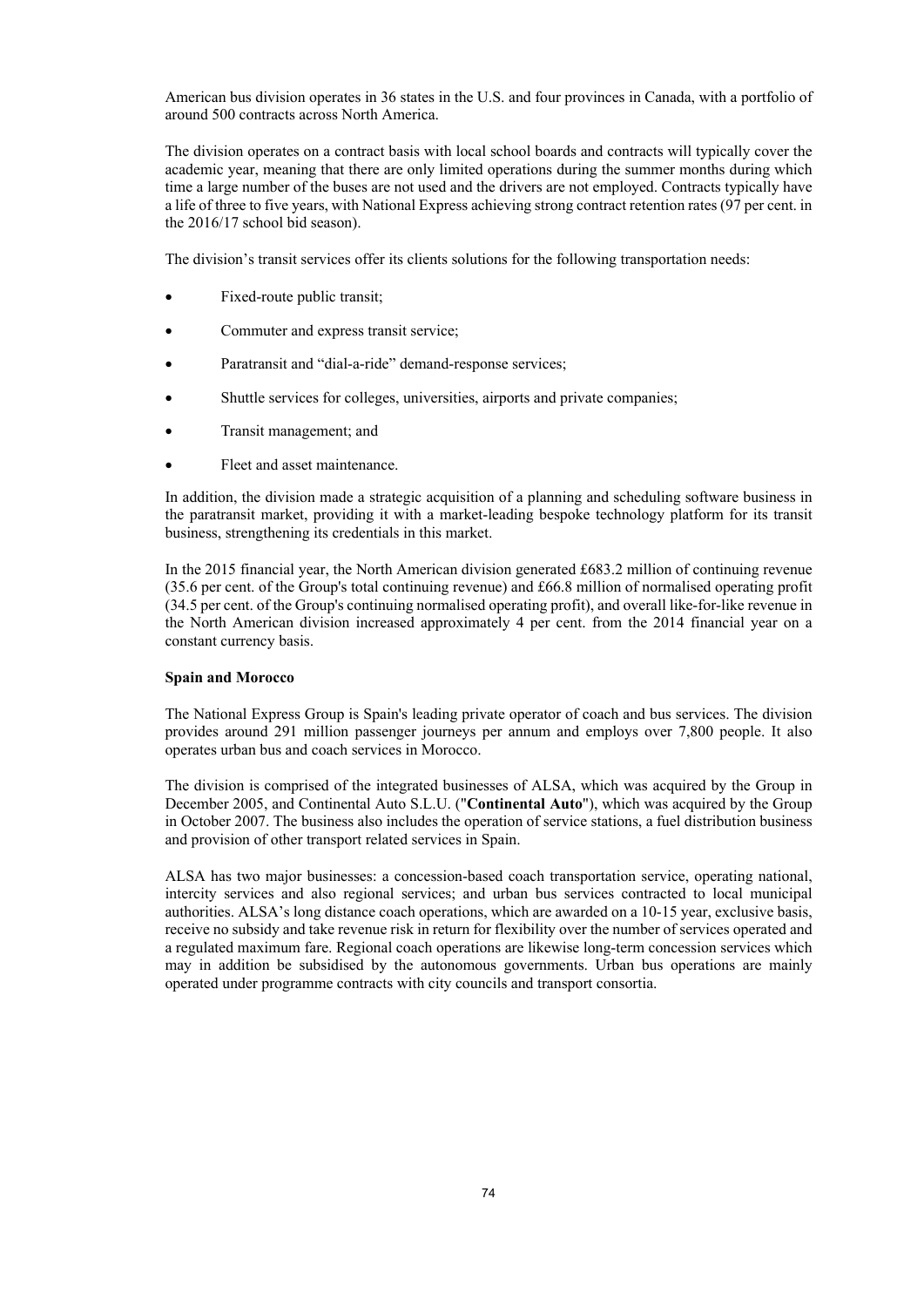In the 2015 financial year, Spain and Morocco generated £502.2 million of continuing revenue (26.2 per cent. of the Group's total continuing revenue) and £71.5 million of normalised operating profit (37.0 per cent. of the Group's continuing normalised operating profit), with a total divisional revenue growth (compared to the 2014 financial year) of 3.6 per cent. on a constant currency basis.

### **Key Strengths**

The Board believes that the Group's diverse international portfolio of cash generative businesses comprises well-established operations in stable markets with good management teams and access to growth opportunities. The Group's three-part strategy aims to build shareholder value by delivering consistent progress in the Group's core divisions, generating superior cash and returns, and creating profits from new and existing, generally capital-light markets. The Group's key strengths can be summarised as follows:

- A diverse international portfolio of businesses both by geography and by mode with no one contract contributing more than 4 per cent. of Group operating profit and with lower geographical and regulatory exposure to any one market;
- Strong market share and leading positions in many of the markets in which the Group operates;
- Deep understanding of, and expertise in, managing regulated concessions;
- Strong recurring revenue streams from perpetuity businesses and established contract markets, with around 65 per cent. of Group revenues secured through contracts and concessions;
- Strong free cash flow generation helping to drive organic growth and position the Group for growth in new markets; and
- Differentiated strategy through the Group's focus on operational excellence, which looks to deliver consistent service performance, leading to revenue growth, and continuous cost efficiency improvement, generating better margins, profit and cash.

### *Ability to manage its operations effectively through adverse trading conditions*

Whilst the Group is not immune to the challenging trading conditions affecting the transportation industry or wider economy as a whole, the Board believes that the Group manages itself in a way that enables it to adapt its operations to prevailing conditions.

The innovative digital marketing approach of the UK Coach business is being complemented with new partnership contracts to both deliver its services more effectively to existing customers and reach new markets. Through its active pricing strategy, revenue is optimised by responding to changing market conditions.

The Board believes that the emphasis on partnership by the UK Bus business is working. In 2015, a five-year 'Bus Alliance' was signed with West Midlands Integrated Transport Authority, enabling local authority funding to complement UK Bus' record investment in new buses during the 2015 financial year. This partnership approach is a key driver for delivering a combination of superior service standards and customer offering together with profitable growth.

In Spain, ALSA is the market leader in urban and inter-urban bus and coach services, with a high level of contracted mileage and organic growth opportunities in North Africa, where ALSA is operating in four cities in Morocco. Over the last two years ALSA has faced intense competition on its rail-competed long-distance routes; however, through the roll out of its revenue management system to over 200 flows that compete directly with the discounted RENFE (rail services company owned by the Spanish government), ALSA saw growth in both revenue and passenger volume during 2015 financial year.

The North American division employs an 'up or out' strategy to exit contracts which do not meet the Group's strict minimum financial returns criteria. The business has strong customer relationships with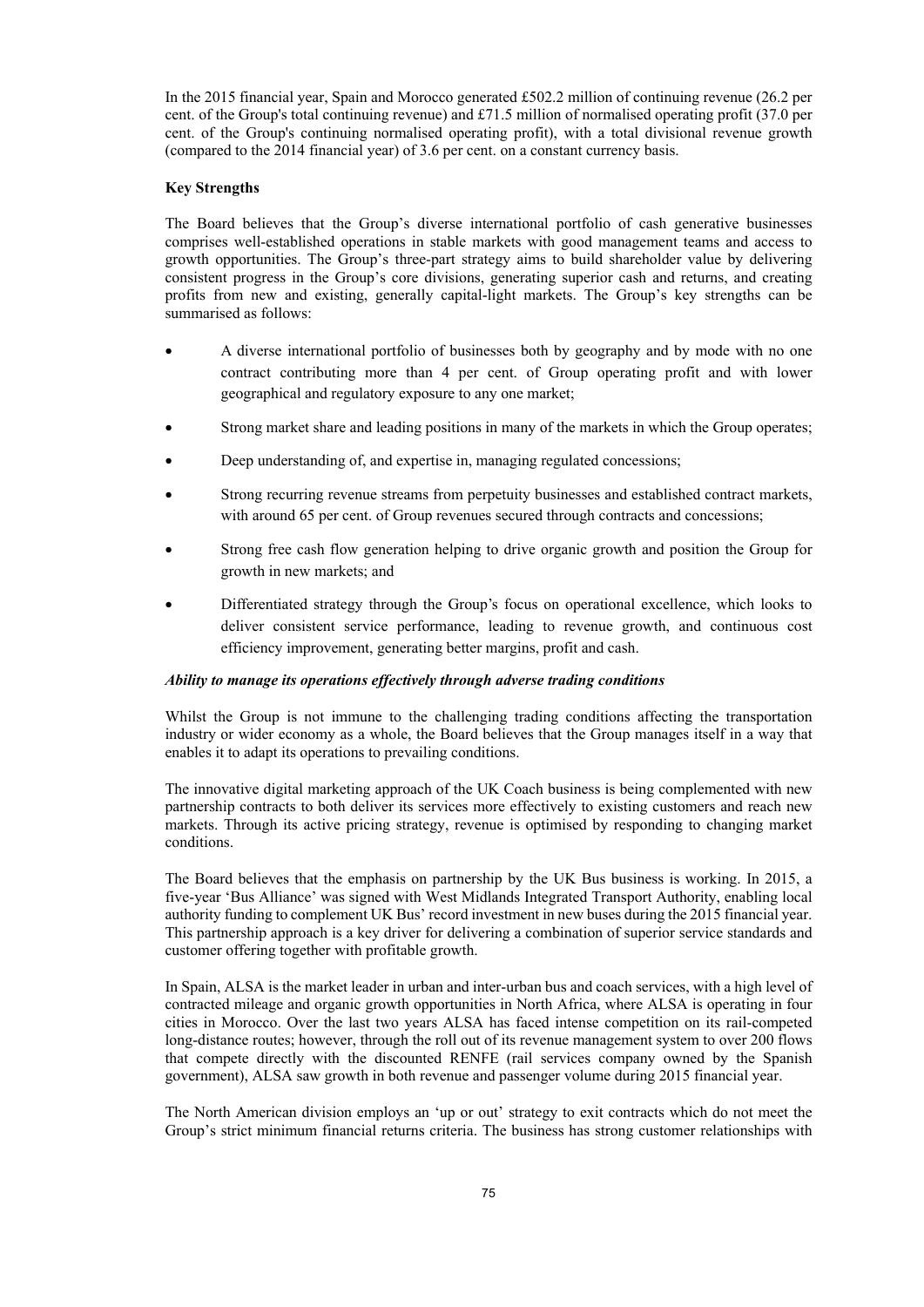contract retention rates of 97 per cent. on contracts that meet the minimum criteria, whilst 92 per cent. of customers are willing to recommend National Express on the basis of quality of service, safety and value.

In 2015, c2c retained its position as the most punctual UK rail franchise with an annual average punctuality of 97.1 per cent. and was awarded a five-star rating by the EFQM for a second successive assessment, which remains an important credential for bidding. This success and its reputation for excellence has helped National Express to drive revenue growth in c2c, as well as growth in new rail markets, for example, with the launch of its first German rail services on the RME network in December 2015 and success in securing a further €1 billion of future revenues with the award of two contracts to operate services on the RRX from June 2019.

### *Ability to deliver a strong operational capability across the business*

One of the three key tenets of the Group's strategy is to deliver operational excellence, with the focus on driving revenue growth and margin progression across the business by delivering excellent customer service. The Group's progress in embedding excellence across the Group has been recognised by leading accreditation bodies. c2c has had its five-star rating under the EFQM re-confirmed with a higher accreditation in 2015. UK Bus, UK Coach and ALSA all achieved four-star ratings in their initial assessments by the EFQM and are determined to emulate c2c's success. In 2015, the Group was presented with the prestigious British Safety Council Sword of Honour for its UK Coach operations. The North American Division also secured a Bronze Award in its first assessment from the Illinois Performance Excellence Center.

The Issuer believes that the Group continues to deliver excellent customer service. The Group's customer satisfaction ratings are often market-leading. During the course of 2015 recognition was achieved across the Group: UK Coach was recognised as the most trusted ground transportation brand in the UK Institute of Customer Service's annual survey for the third year running; UK Bus secured its highest ever customer satisfaction scores in the independent Transport Focus survey; c2c had the highest customer satisfaction scores for reliability and punctuality in London and South East transport franchises; in the Group's North American School Bus business 92 per cent. of customers said that they would recommend it on the basis of its service, safety and value; and ALSA achieved its best score in five years in the annual independent Customer Service Index survey conducted by GFK (the market research institute).

Under a new Group Digital Officer, the Group is harnessing new technology and is seeking to enhance customer service and operate more efficiently. Targeted digital marketing, for example, has already delivered results in UK Coach and c2c, with an increase in off-peak travel particularly benefiting from this approach and this approach is now being rolled out to UK Bus and Spain. c2c also pioneered industry-leading innovations, such as the personal performance promise supported by Automatic Delay Repay, personalised performance reports and a flexible season ticket for smartcard holders aimed at part-time commuters. The introduction of these new technologies helps to create personalised and tailored relationships with the Group's customers, helping to drive innovation and service efficiency so the Group can better target customer needs. New technology also enables the Group to improve safety performance, which can generate substantial cost savings, and introduce more dynamic ticket pricing engines to effectively counter competition from other public transport operators.

#### *Achieving margin improvement*

The Group's operating profit margin of 10.1 per cent. in financial year 2015, exceeds the margin of other public transport operators within its peer group, with market-leading positions in Spain and Morocco, North America and UK Coach. This has been achieved through a clear focus on operational performance and an efficient cost base. The Group has delivered cost savings, removed unprofitable mileage, secured global procurement savings and ensured that capacity has adapted to meet demand.

#### *Competition*

The Group's businesses compete in numerous geographic markets and face competition not only from other transport operators but also from other modes of transport.

In the UK, the Group's bus, coach and rail operations all face competition from the car and other forms of public transport.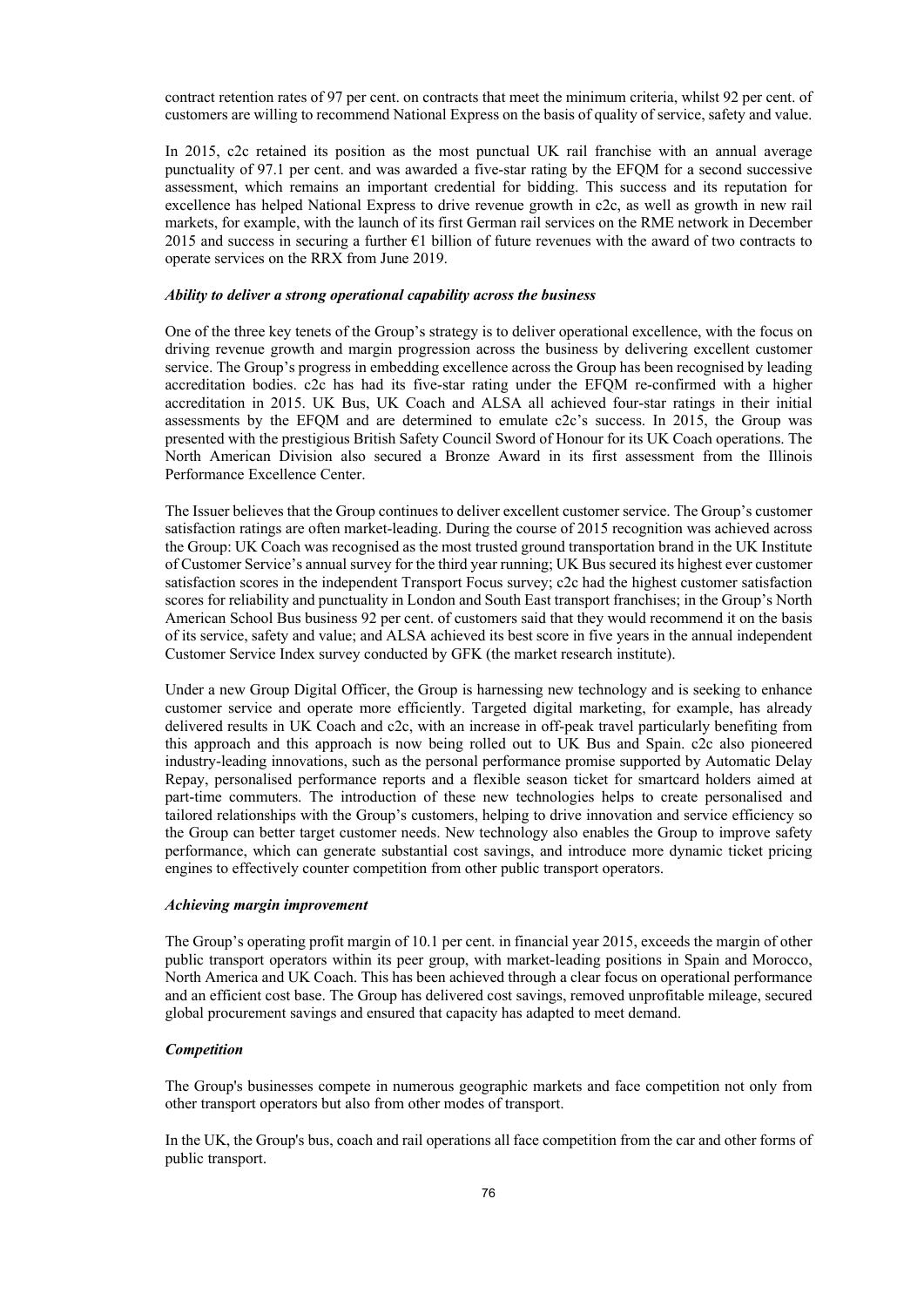The result of a deregulated UK bus market is that in some areas there also exists head-to-head competition between transport companies operating overlapping bus networks. Over time, mergers and acquisition have led to a situation where nearly two thirds of services in the UK are operated by five major UK-based public transport providers, namely FirstGroup plc ("**FirstGroup**"), Go-Ahead Group plc ("**Go-Ahead**"), National Express, Stagecoach ("**Stagecoach Group**") and Arriva (purchased by Deutsche Bahn AG in 2010).

National Express is the largest UK and Spanish coach operator, but is subject to competition from other operators, particularly in the UK, in relation to airport and intercity routes.

Unlike the UK bus and coach industries where competition is mainly felt at the operational level, most competition in relation to the UK rail industry takes place in relation to the award of franchises, when operators submit lowest subsidy or highest premium bids to operate a complete package of services on an area of the rail network.

In North America, the Group's operations cover a very wide geographic area comprising around 20,000 routes under approximately 500 separate contracts. Competition is provided by a small number of larger operators plus numerous smaller, locally owned operators. The competitors can also include school districts themselves (which are governmental bodies) as many operate their own buses in-house. Although the number of competitors is large, the actual competition for any single contract is limited due to geographic restrictions, which means that an owner operator in one state will not bid for a contract in a neighbouring state as they will not have the resources to achieve this.

### **Strategy**

The Group has built a diverse global business which is focussed on operational excellence, innovation, bolt-on acquisitions in its core markets and further global diversification. The Board's strategy to generate value is focused on three key areas:

- 1. Delivering operational excellence;
- 2. Generating superior cash and returns; and
- 3. Creating new business opportunities.

#### *Delivering operational excellence*

For National Express, operational excellence is achieved through delivering continuously improving services whilst ensuring a relentless focus on efficiency. The objective is for National Express to be known for both excellence in the quality of the Group's operations and for price leadership.

Getting the combination of price and quality right enables the Group to deliver on the vision of earning customers' lifetime loyalty, with passengers more likely to continue to use the Group's services above other choices because they are receiving a good service at a good price. Equally, contracting authorities or businesses are less likely to retender services or are more likely to award National Express new contracts if each business consistently delivers excellence. This focus on operational excellence should result in growth in both revenue and margins.

In the Group's UK and Spanish coach operations, more sophisticated revenue management systems have been introduced and the Board believes that they will significantly enhance the businesses' capabilities to actively manage pricing on a real time basis, helping to deliver incremental revenue and higher returns.

The Group's success in recent years has been rooted in operational excellence. It is also increasingly clear that future success depends on it. As the most recent successes in German rail and in Bahraini bus services demonstrate, a reputation for operational excellence has been crucial in winning contracts in new markets.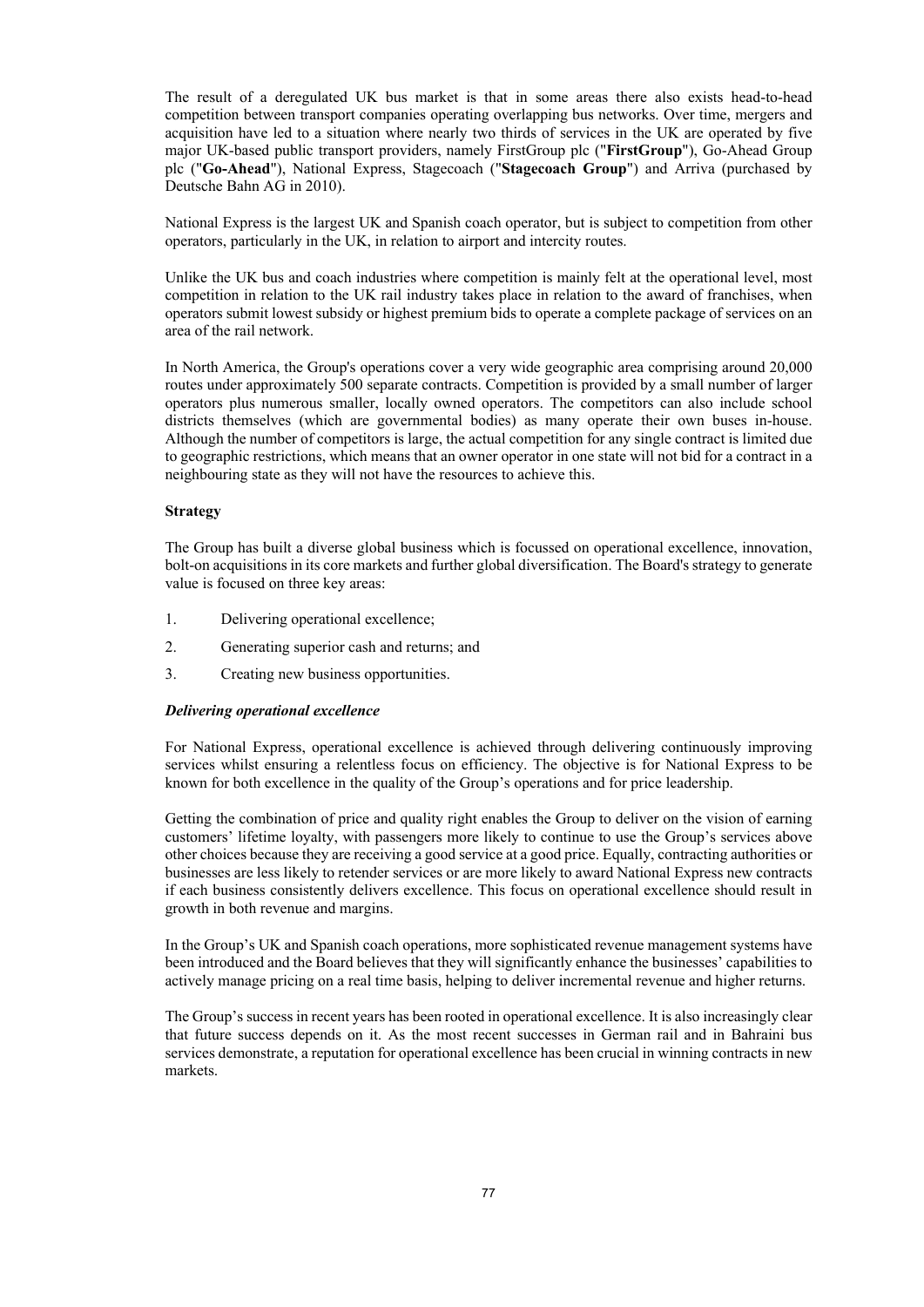#### *Superior cash and returns*

National Express is focused on cash generation through capital efficiencies and close management of working capital, with free cash flow paying for dividends to shareholders, funding future growth and reducing debt. The Group has generated £443 million of free cash flow over the last three years alone.

The Group has a disciplined approach to investment, deploying capital where it will deliver the best returns. Margin and ROCE remain key areas of focus for further improvement in the coming years. In 2015, National Express invested £106 million on acquisitions and growth capital expenditure projects. Group operating profit margin was 10.1 per cent. in 2015.

A period of debt reduction and a successful programme to embed a strong and sustainable cash flow within the business has provided a firm financial platform allowing the Group to increase investment to capitalise on emerging growth opportunities.

#### *Creating new business opportunities*

The Board believes that the Group's portfolio of cash generative international bus, coach and rail businesses provides a stable and secure source of earnings and cash, which is utilised to fund further growth in attractive opportunities, both within its existing businesses and in new markets.

The principal opportunity for increased investment to deliver strong growth over the medium term is in North America, where there are excellent opportunities for growth given this market's highly fragmented nature and the continuing trend for conversions, with over 1,300 private school businesses in the United States. National Express has already demonstrated its ability to grow this business significantly in recent years and in the last 12 months made additional 'bolt-on' acquisitions, delivering management synergies, improved purchasing power and operational improvements. Some of these acquisitions have also opened up new markets for the business – for example, shuttle services – providing credentials in growing sectors.

During 2015, services began in two new markets. The Group's Bahraini bus services began in February and its German rail services in December. Both began successfully and demonstrate that operational excellence and working in partnership works internationally. These contracts are strengthening the Group's international reputation and opening further opportunities in local markets. For example, the new services in Bahrain are opening other contract opportunities within the Middle East where the Group believes that the prevailing fiscal climate is encouraging authorities to increasingly look at public transport as a cost effective investment.

German Rail continues to offer opportunities with a strong pipeline of potential bids across the country, as the liberalisation of the market continues. The Group is in the process of mobilising its second rail franchise in Germany, the RRX, which will begin operations in 2019. The Group was awarded the S-Bahn Nuremberg franchise, however, the award of the S-Bahn Nuremberg franchise to the Group continues to be subject to legal challenge and to discussion between the Group and the awarding authority.

The Group is also awaiting the outcome of its bid to operate the Manchester Metrolink light rail contract, with a decision expected by the end of 2016.

The Group will continue to consider opportunities to expand into new geographies and markets where it believes that its experience in delivering innovation and operational excellence can generate meaningful and sustainable long-term returns.

### **Subsidiaries**

The Issuer acts as the holding company of the Group. The Issuer has the following significant subsidiary undertakings all of which are private limited companies. None of the subsidiaries hold ordinary shares in the Issuer (the "**Ordinary Shares**").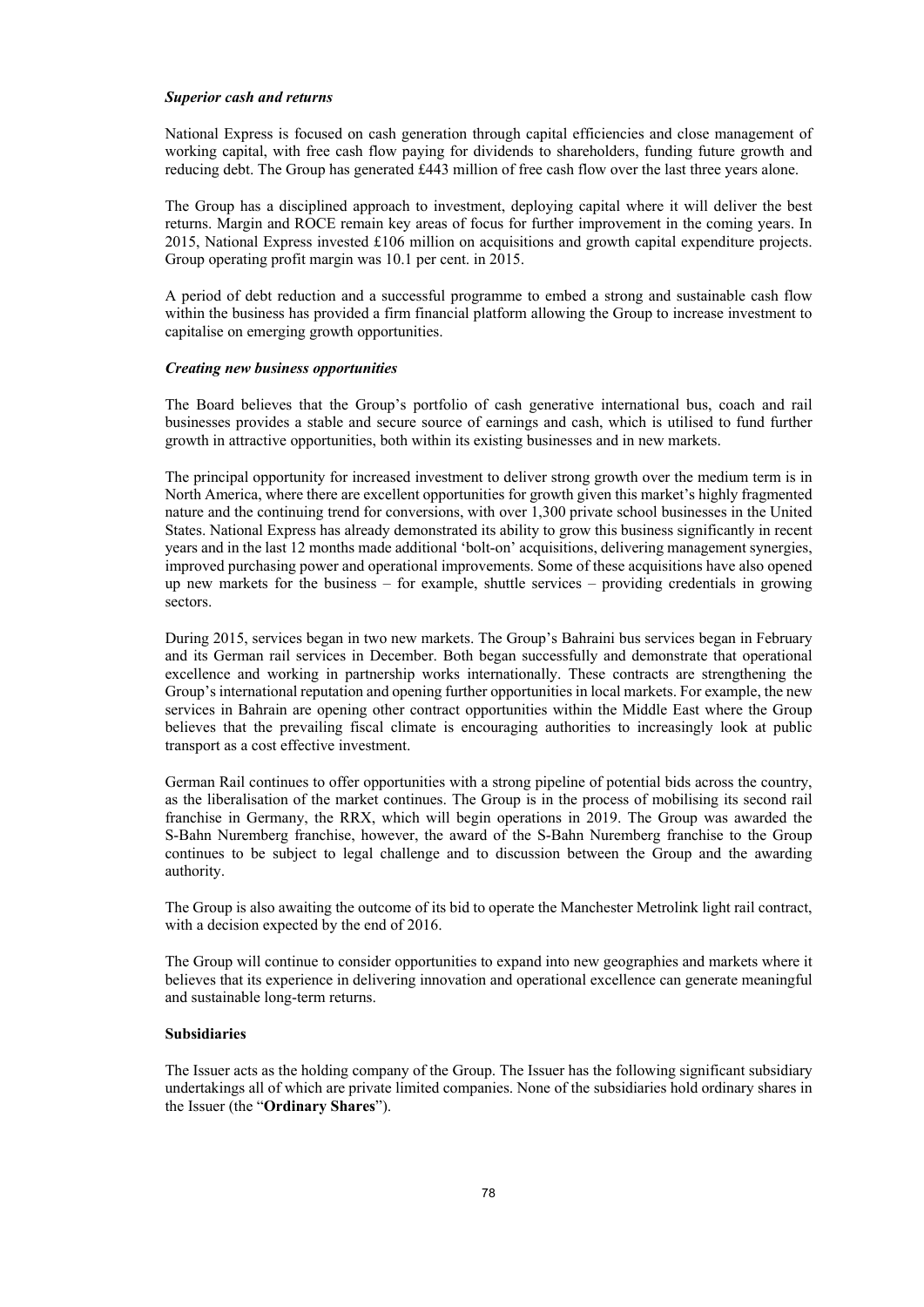| Name<br>Incorporation<br><b>Principal activity</b><br>interest<br>National Express Limited<br>England and<br>Administration and marketing of<br>100 per cent.<br>Wales<br>express coach service in the UK<br>and holding company for<br>German rail companies<br>Administration and marketing of<br>100 per cent.<br>Eurolines (UK) Limited<br>England and |  |
|------------------------------------------------------------------------------------------------------------------------------------------------------------------------------------------------------------------------------------------------------------------------------------------------------------------------------------------------------------|--|
|                                                                                                                                                                                                                                                                                                                                                            |  |
| Wales<br>express coach service in Europe                                                                                                                                                                                                                                                                                                                   |  |
| Operation of coach services<br>The Kings Ferry Limited<br>England and<br>100 per cent.<br>Wales                                                                                                                                                                                                                                                            |  |
| West Midlands Travel Limited<br>England and<br>100 per cent.<br>Operation of bus services<br>Wales                                                                                                                                                                                                                                                         |  |
| <b>NXET Trains Limited</b><br>England and<br>100 per cent.<br>Operation of train passenger<br>Wales<br>services                                                                                                                                                                                                                                            |  |
| England and<br>Holding company for train<br>National Express Trains Limited*<br>100 per cent.<br>operating companies<br>Wales                                                                                                                                                                                                                              |  |
| Operation of bus services<br>Scotland<br>100 per cent.<br>Tayside Public Transport Co<br>Limited (trading as Travel<br>Dundee)                                                                                                                                                                                                                             |  |
| Durham School Services, L.P.<br><b>United States</b><br>Operation of school bus services<br>100 per cent.                                                                                                                                                                                                                                                  |  |
| Petermann Ltd LLC<br>100 per cent.<br>Operation of school bus services<br><b>United States</b>                                                                                                                                                                                                                                                             |  |
| 100 per cent.<br>Operation of school bus services<br>National Express Transit<br><b>United States</b><br>Corporation                                                                                                                                                                                                                                       |  |
| National Express LLC<br><b>United States</b><br>100 per cent.<br>Holding company for operating<br>companies                                                                                                                                                                                                                                                |  |
| Operation of school bus services<br><b>Stock Transportation Limited</b><br>Canada<br>100 per cent.                                                                                                                                                                                                                                                         |  |
| Holding company for operating<br>NEX Continental Holdings SL<br>Spain<br>100 per cent.<br>companies and operation of bus<br>and coach services                                                                                                                                                                                                             |  |
| Holding company for operating<br>Tury Express SA<br>Spain<br>100 per cent.<br>companies                                                                                                                                                                                                                                                                    |  |
| General Tecnica Industrial SLU<br>Holding company for operating<br>100 per cent.<br>Spain<br>companies                                                                                                                                                                                                                                                     |  |
| Operation of bus services<br>GAT Groupe Alsa Transport<br>100 per cent.<br>Morocco<br>(Marrakech)                                                                                                                                                                                                                                                          |  |
| <b>TVAM Transport de Voyageurs</b><br>Operation of bus services<br>Morocco<br>100 per cent.<br>en Autocar Maroc SA<br>(Marrackech)                                                                                                                                                                                                                         |  |
| Alsa Tanger SA<br>Operation of bus services<br>Morocco<br>100 per cent.                                                                                                                                                                                                                                                                                    |  |
| ACA Alsa City Agadir SA<br>100 per cent.<br>Operation of bus services<br>Morocco                                                                                                                                                                                                                                                                           |  |

\* Shares held by the Issuer. All other shares held through subsidiaries.

# **Management**

The Directors and Senior Managers of the Issuer are:

| Directors and<br><b>Senior Managers</b> | <b>Position held</b>                            | <b>Other Principal Activities</b>                                                                                                                                                                                                                         |
|-----------------------------------------|-------------------------------------------------|-----------------------------------------------------------------------------------------------------------------------------------------------------------------------------------------------------------------------------------------------------------|
| Sir John Armitt                         | Non-Executive Chairman                          | Deputy Chairman of Berkeley Group<br>Holdings PLC, Chairman of City and<br>Guilds and a member of the Board of<br>Transport for London and of the National<br>Infrastructure Commission. He is also<br>President of the Institution of Civil<br>Engineers |
| Dean Finch<br>Matthew Ashley            | Group Chief Executive<br>Group Finance Director | Not applicable<br>Not applicable                                                                                                                                                                                                                          |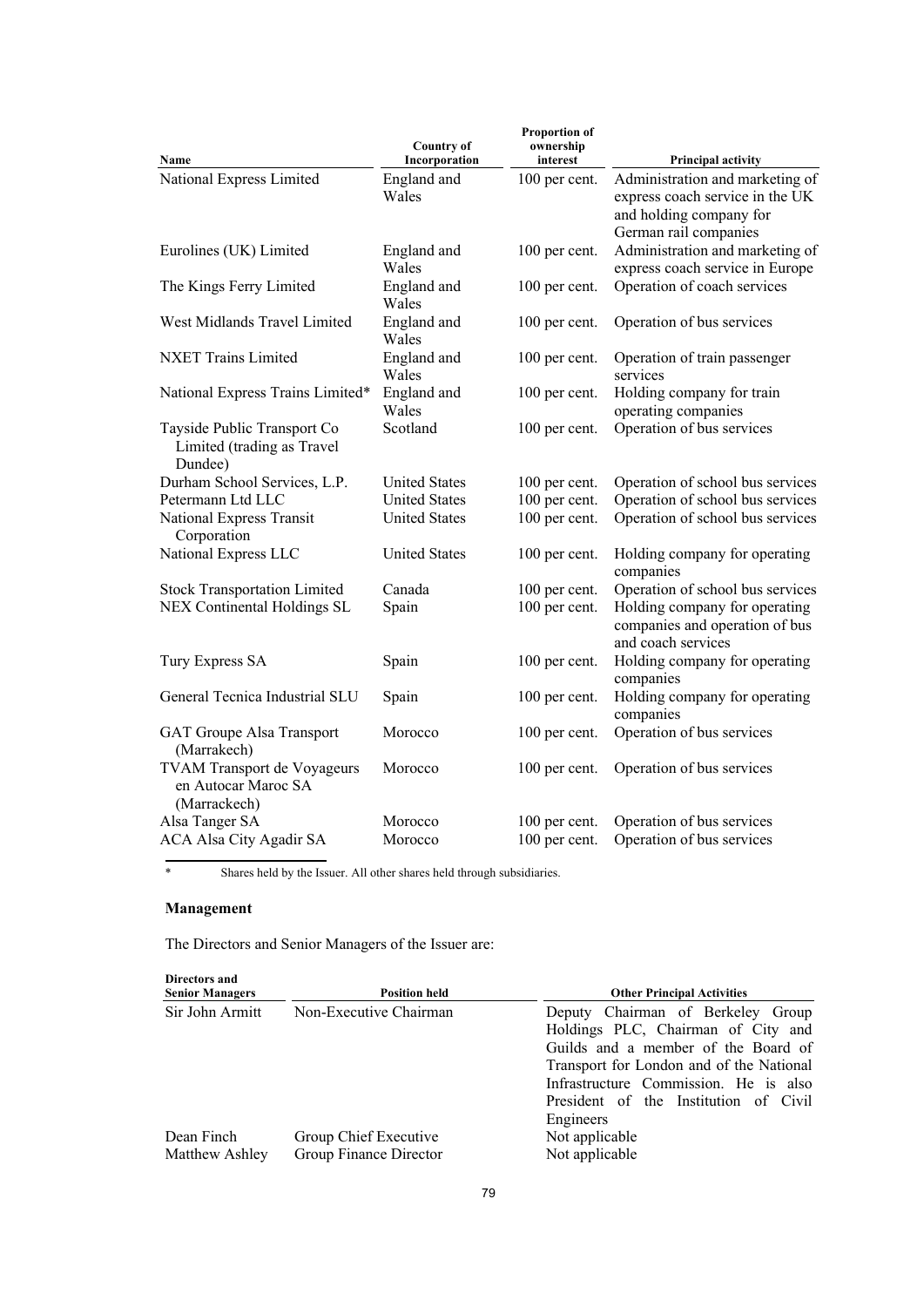| Jorge Cosmen          | Non-Executive Deputy Chairman                | Non-Executive Director of Bankia, S.A.                                                                                                                                                                                                                                          |
|-----------------------|----------------------------------------------|---------------------------------------------------------------------------------------------------------------------------------------------------------------------------------------------------------------------------------------------------------------------------------|
| Lee Sander            | Senior Independent Non-Executive<br>Director | Chairman of the Regional Plan Association                                                                                                                                                                                                                                       |
| Chris Muntwyler       | <b>Independent Non-Executive Director</b>    | Chairman and Chief Executive Officer of<br>Conlogic Ltd, the Swiss management<br>consulting<br>Non-Executive<br>company,<br>director of Panalpina World Transport<br>(Holding) Ltd and the Austrian Post Ltd.                                                                   |
| Joaquín Ayuso         | <b>Independent Non-Executive Director</b>    | Vice Chairman of Ferrovial SA, the<br>transport<br>infrastructure<br>Spanish<br>and<br>services group. Non-Executive Director of<br>Bankia S.A. He is also a member of the<br>Board of Autopista del Sol SA, and<br>Independent Director of Hispania Activos<br>Inmobilarios SA |
| Jane Kingston         | <b>Independent Non-Executive Director</b>    | Spirax-Sarco Engineering plc                                                                                                                                                                                                                                                    |
| Matthew<br>Crummack   | <b>Independent Non-Executive Director</b>    | Executive<br>Chief<br>Officer<br>of<br>Gocompare.com Holdings Limited                                                                                                                                                                                                           |
| Mike McKeon           | Independent Non-Executive Director           | Senior Independent Director and Chairman<br>of the Audit Committee of The Merchants<br><b>Trust PLC</b>                                                                                                                                                                         |
| Dr Ashley Steel       | Independent Non-Executive Director           | Non-Executive Director of the Civil<br>Aviation<br>Authority. Member<br>of<br>the<br>Advisory Board at British<br><b>Business</b><br>Independent<br>Non-Executive<br>Airways.<br>Director of global law firm, Ince & Co                                                         |
| Francisco Iglesias    | Chief Executive Officer, ALSA group          | Not Applicable                                                                                                                                                                                                                                                                  |
| David Duke            | Chief Executive Officer, North<br>America    | Not Applicable                                                                                                                                                                                                                                                                  |
| Peter Coates          | Managing Director, UK Bus                    | Not Applicable                                                                                                                                                                                                                                                                  |
| Tom Stables           | Managing Director, UK Coach                  | Not Applicable                                                                                                                                                                                                                                                                  |
| <b>Andrew Chivers</b> | Managing Director, Rail                      | Not Applicable                                                                                                                                                                                                                                                                  |

#### *Sir John Armitt, aged 70 (Non-Executive Chairman)*

Sir John Armitt is currently Deputy Chairman of Berkeley Group Holdings PLC, Chairman of City and Guilds and a member of the Board of Transport for London and of the National Infrastructure Commission. He is also President of the Institution of Civil Engineers. Sir John was Chairman of the Olympic Delivery Authority from 2007 to 2014 and Chairman of the Engineering and Physical Science Research Council from 2007 to 2012. From 2001 to 2007 he was Chief Executive of Network Rail and its predecessor, Railtrack. In 1997 he was appointed as Chief Executive of Costain Group PLC, a position he held until 2001. Before this, Sir John was Chief Executive of Union Railways, the company responsible for the development of the high speed Channel Tunnel Rail Link. This followed a 27-year career at John Laing PLC.

### *Dean Finch, aged 50 (Group Chief Executive)*

Prior to joining National Express, Dean Finch was Group Chief Executive of Tube Lines from May 2009. Before that he worked for over ten years in senior roles within FirstGroup PLC. He joined FirstGroup in 1999 having qualified as a Chartered Accountant with KPMG, where he worked for 12 years specialising in Corporate Transaction Support Services, including working for the Office of Passenger Rail Franchising on the privatisation of train operating companies. At FirstGroup, he was Managing Director of the Rail Division from 2000 to 2004 and then was appointed to the main board as Group Commercial Director in 2004, before being made Group Finance Director. With the completion of the Laidlaw acquisition, he became Chief Operating Officer in North America before returning to the UK as Group Chief Operating Officer.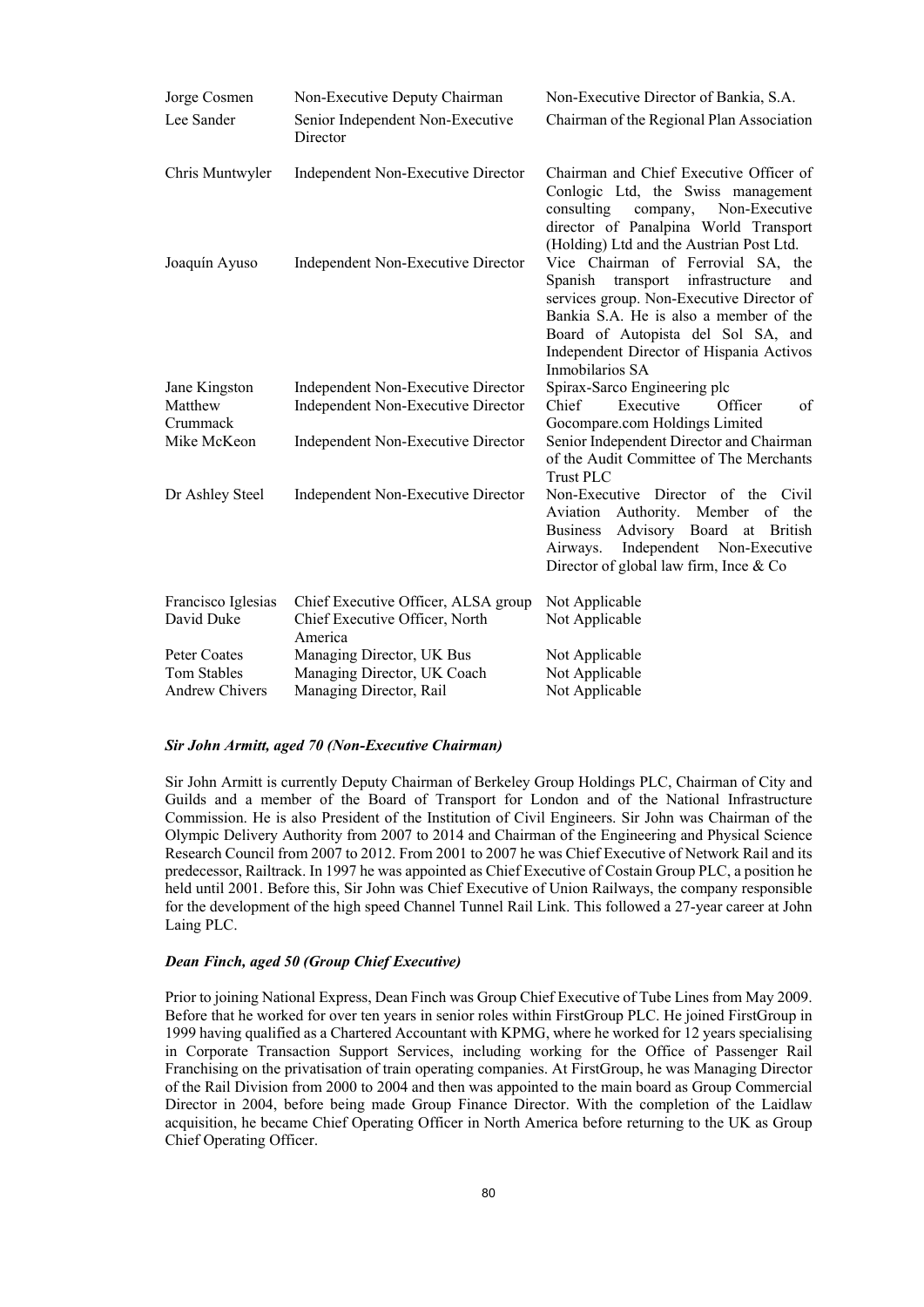### *Matthew Ashley, aged 42 (Group Finance Director)*

Matt Ashley joined National Express as Group Financial Controller in 2010 from Deloitte where he was a Director specialising in transport and infrastructure and the auditing of listed companies, having previously qualified as a Chartered Accountant in 1998. He was then promoted to the role of Finance Director of the UK Bus division in 2013 before becoming interim Group Finance Director in October 2014. He has no external directorships.

#### *Jorge Cosmen, aged 48 (Non-Executive Deputy Chairman)*

Jorge Cosmen was appointed to the Board at the time of the ALSA transaction. He was appointed Deputy Company Chairman in October 2008. He was Corporate Manager for the ALSA Group from 1995, becoming Chairman in 1999. Between 1986 and 1995, he worked in sales, distribution and banking. He is a Business Administration graduate and has an International MBA from the Instituto de Empresa in Madrid. He is a Non-Executive Director of Bankia, S.A. as well as of other private companies.

#### *Lee Sander, aged 60 (Senior Independent Non-Executive Director)*

Elliot "Lee" Sander is the former Chief Executive Officer of the Metropolitan Transportation Authority of New York and the former Commissioner of the New York City Department of Transportation. He is the Chairman of the Regional Plan Association, an NGO that has played a guiding role in the planning of the New York Metropolitan area. Lee was Group Chief Executive for Global Transportation at AECOM, a global architecture and engineering firm. He served as President of The HAKS Group Inc and The I. Grace Company, which also specialised in architecture, engineering and construction in the public and private sectors. In addition, Lee founded the Rudin Center for Transportation Policy and Management at New York University.

### *Chris Muntwyler, aged 63 (Non-Executive Director)*

Chris Muntwyler is CEO and Chairman of the Swiss Management Consulting company Conlogic Ltd. He is also Non-Executive Director of Panalpina World Transport (Holding) Ltd. (Switzerland) and the Austrian Post Ltd. (Austria). During his 27 years at Swissair he held top executive positions in Switzerland, Sweden and North America. In 1999 he joined DHL Express serving as Managing Director of Switzerland, Germany and Central Europe and from2005 to 2008 as CEO of DHL Express (UK) Ltd based in London.

### *Joaquín Ayuso, aged 60 (Independent Non-Executive Director)*

Joaquín Ayuso is Board Vice Chairman for Ferrovial, the €8 billion Spanish transport infrastructure and services group that employs over 70,000 people worldwide. He has been with Ferrovial since 1981 and was appointed CEO in 2002 and held that position until October 2009. During this period, Ferrovial expanded internationally with business interests in the UK, U.S., Canada, Latin America and Europe. He is also currently a Non-Executive Director of Bankia, S.A., a Member of the Board of Autopista del Sol SA, Independent Director of Hispania Activos Inmobiliarios SA and Senior Advisor to AT Kearney in Spain and Portugal.

#### *Jane Kingston, aged 59 (Independent Non-Executive Director)*

Jane Kingston served as Group Human Resources Director for Compass Group PLC from 2006 until her retirement in 2016. Prior to this, she served as Group Human Resources Director for BPB PLC from 2002 until its acquisition by Saint Gobain SA in 2006. Jane's earlier career in HR has spanned a variety of sectors including engineering and building materials with Enodis PLC and Blue Circle PLC (now Lafarge SA) and garment and textiles with Coats Viyella PLC, as well as the British car industry. She has significant international experience, having had responsibility for the people agenda in most parts of the world at some point during her career. Jane was appointed an independent Non-Executive Director of Spirax-Sarco Engineering plc with effect from 1 September 2016.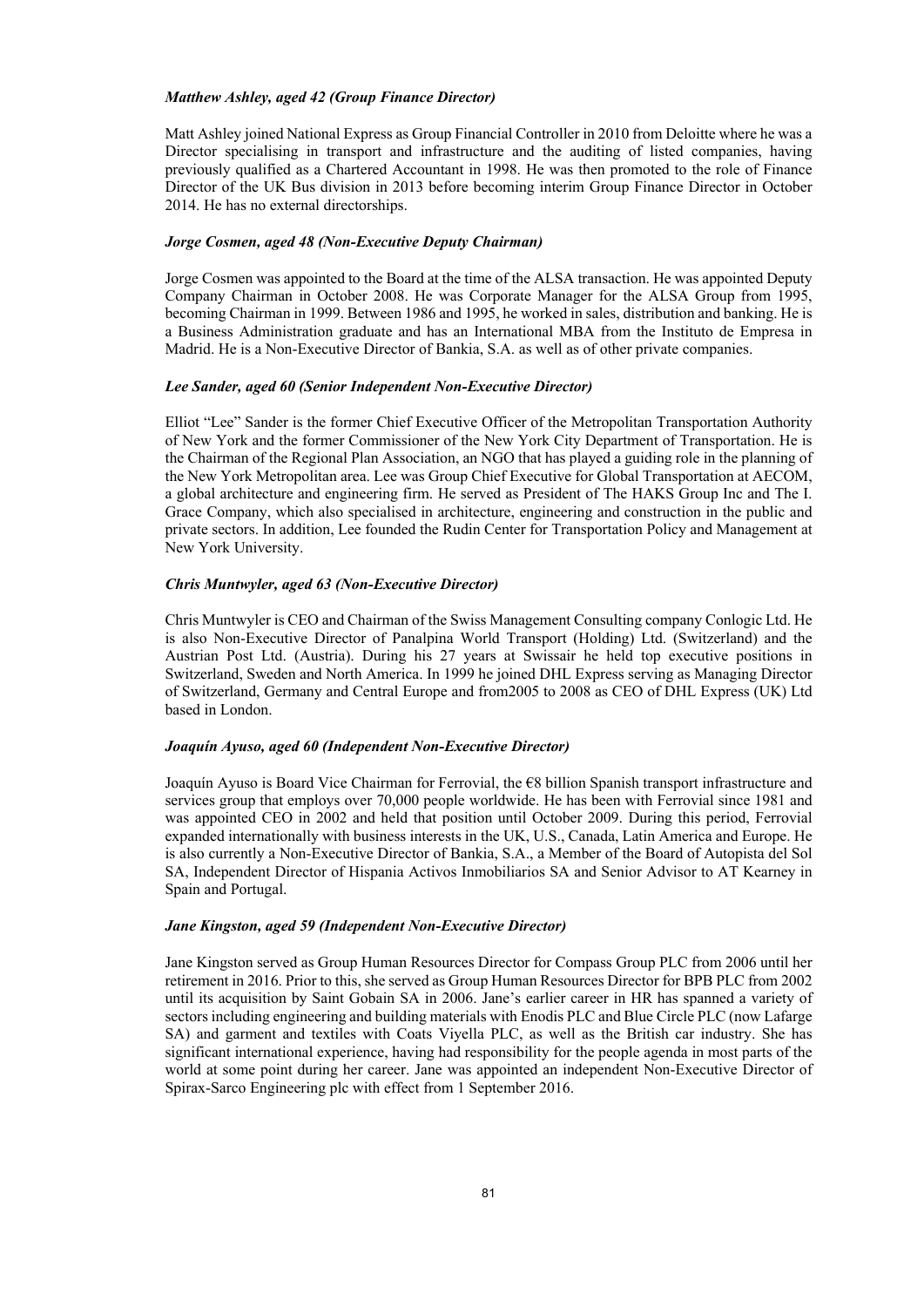#### *Matthew Crummack, aged 45 (Independent Non-Executive Director)*

Matthew Crummack is currently Chief Executive Officer of Gocompare.com Holdings Limited, a financial services price comparison website, forming part of esure Group plc. Previously, Matthew served as CEO of lastminute.com, the online travel and leisure retailer, from 2011 until March 2015 when the business was acquired by Bravofly Rumbo Group (subsequently renamed lastminute.com Group). He served as Deputy CEO and Chief Integration Officer until December 2015, following which he served as a member of its Strategic Advisory Committee. In addition, Matthew was formerly a Senior Vice President of Lodging at Expedia in Europe and the US, has previously worked for Nestle UK, and spent eight years at Procter & Gamble in a variety of roles. He is also a Director of his own UK-based company, Interventus Limited.

#### *Mike McKeon, aged 59 (Independent Non-Executive Director)*

Mike McKeon was Group Finance Director of Severn Trent plc from 2005 until his retirement from the board in 2015. Prior to that, between 2000 and 2005, he was Group Finance Director of Novar plc. He has held various senior roles, both in the UK and internationally, at Rolls-Royce plc, CarnaudMetalbox, Elf Atochem and PricewaterhouseCoopers. Mike is currently Senior Independent Director and Chairman of the Audit Committee at investment trust, The Merchants Trust PLC. He is a Chartered Accountant.

#### *Dr Ashley Steel, aged 56 (Independent Non-Executive Director)*

Dr Ashley Steel is a former Vice Chairman at KPMG and was Global Chair for its transport, leisure and logistics practice until her retirement from the firm in September 2014. Ashley has significant international experience and has advised numerous FTSE and Fortune 500 boards. Her other sector experience includes professional services, technology, media, business services and healthcare. Ashley is currently a Non-Executive Director of the Civil Aviation Authority and serves on the International Business Advisory Board at British Airways. She is also Special Adviser to a global aviation technology company owned by Warburg Pincus and an Independent Non-Executive Director to global law firm, Ince & Co. Ashley has a PhD in Management from Henley Business School.

#### **Conflict of Interest**

The Directors have notified the Board of all their directorships and other interests. Jorge Cosmen has notified the Board of his potential conflict of interest due to his close links with the ALSA business and significant interests in the shares of the Issuer which are held through European Express Enterprises Limited ("**EEEL**"), a major shareholder of the Issuer. Joaquím Ayuso has notified the Board of his potential conflict of interest due to his membership of the Board of Ferrovial. In each such case, there may be a potential conflict of interest in respect of any matters that may arise relating to the ALSA business and/or EEEL (in the case of Jorge Cosmen) or Ferrovial (in the case of Joaquím Ayuso) that may require the attention or approval of the Board from time to time.

Save as disclosed above, there are no other conflicts of interest between any duties to the Company of the Directors or Senior Managers and their private interests and/or other duties.

#### **Business Address**

The business address of the Directors and Senior Managers of the Issuer is National Express House, Birmingham Coach Station, Mill Lane, Digbeth B5 6DD, United Kingdom.

### **Major Shareholders**

The following persons are major shareholders of the issued share capital of the Issuer:

| Shareholder | <b>Number of Ordinary</b><br><b>Shares</b> | Percentage of issued<br>share capital |
|-------------|--------------------------------------------|---------------------------------------|
|             | 66,481,891                                 | $12.99$ per cent.                     |
|             | 51,180,109                                 | $10.00$ per cent.                     |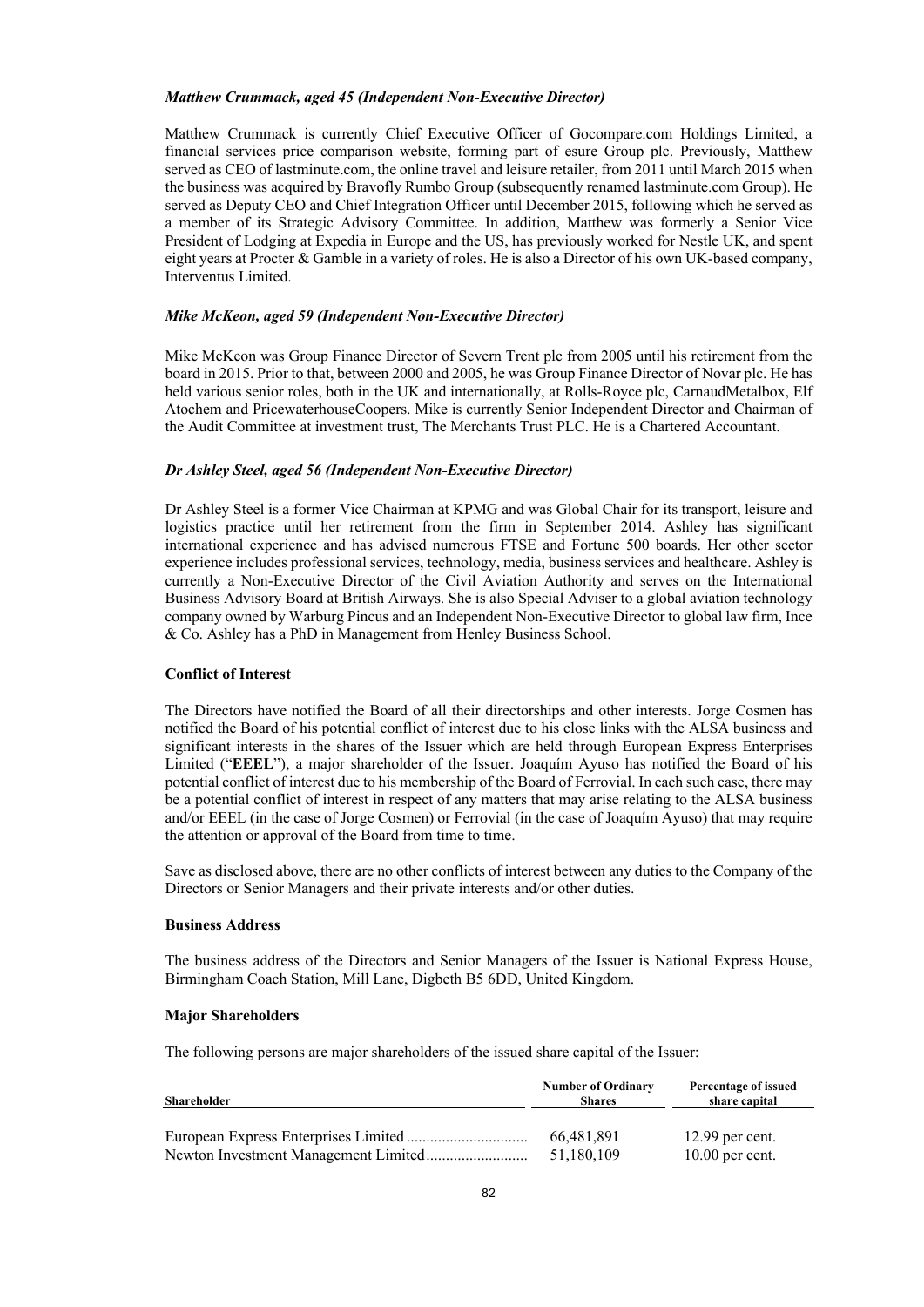| 50,987,079 | 9.96 per cent.   |
|------------|------------------|
| 26,547,716 | $5.19$ per cent. |
| 26,288,829 | 5.14 per cent.   |

The above table sets out the number of Ordinary Shares held by the major shareholders as at 31 July 2016. Jorge Cosmen holds interests in 69,237,515 Ordinary Shares through his connected persons, including European Express Enterprises Limited.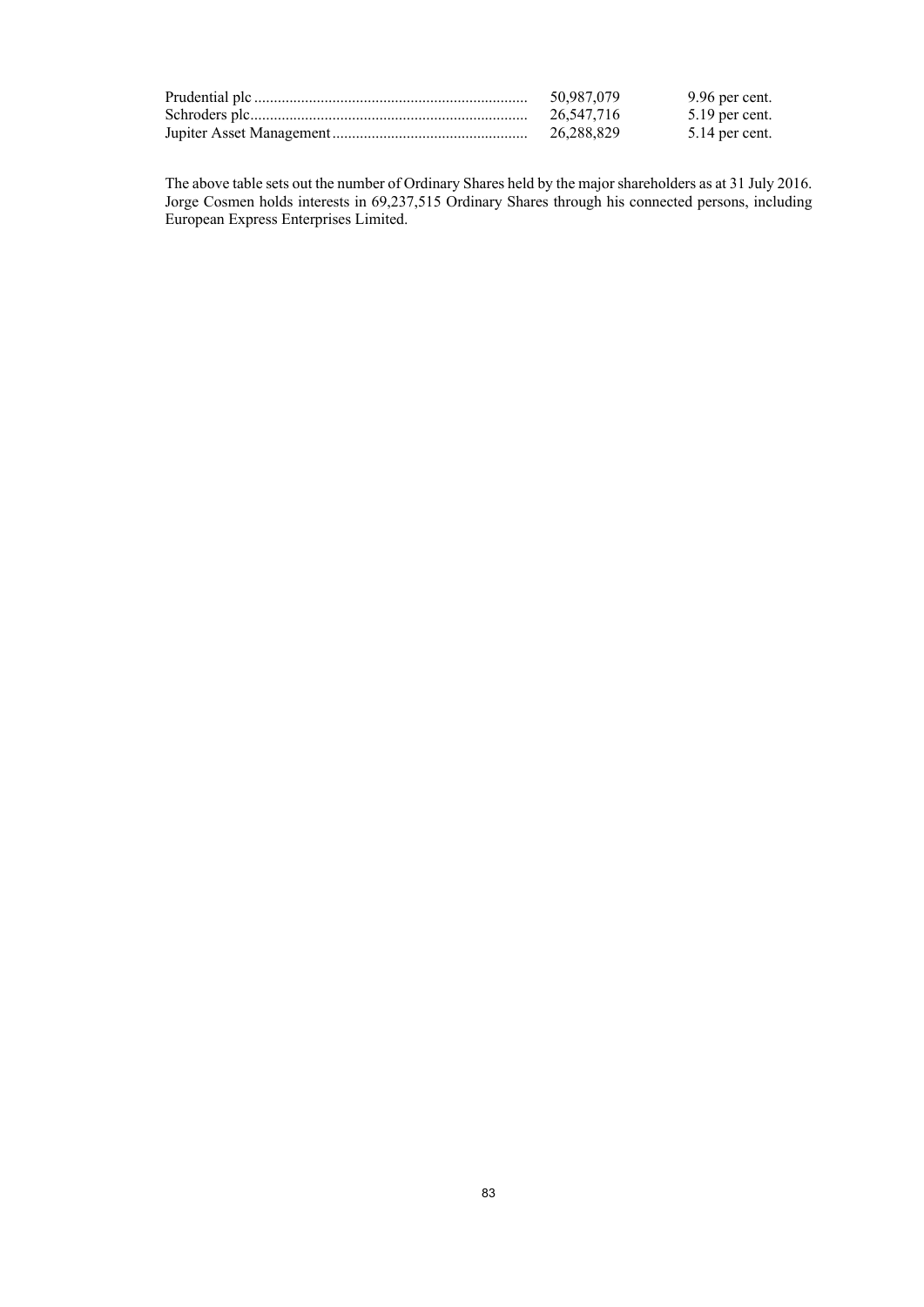### **DESCRIPTION OF THE GUARANTOR**

### **Overview**

West Midlands Travel Limited (the "**Guarantor**" or "**WMTL**") was established and incorporated as a private limited company in England on 8 October 1991 under the Companies Act 1985, with company registration number 2652253 under the name of West Midlands Travel Holdings Limited. On 16 December 1991, the Guarantor passed a special resolution to change its name to West Midlands Travel Limited. The registered office of the Guarantor is 51 Bordesley Green, Birmingham, B9 4BZ, United Kingdom, telephone number +44 (0)121 254 7200.

### **History**

On 26 October 1986, the Guarantor came into existence as part of the deregulation of the bus industry in England and Wales. It was previously part of the bus operations of the West Midlands Passenger Transport Executive. In April 1995, the Issuer purchased the Guarantor, which changed its marketing name to Travel West Midlands in September 1996 and then to National Express West Midlands on 4 February 2008.

#### **Business Activities**

The Guarantor is the largest bus operator in the West Midlands region of the United Kingdom and one of the country's largest urban bus networks outside London. It serves the major cities and towns in the West Midlands region including Walsall, Wolverhampton, Birmingham, Solihull, West Bromwich, Dudley and Coventry. WMTL employs approximately 4,800 people, including 3,600 drivers, and carries just less than three quarters of a million passengers per day on a modern fleet of approximately 1,530 vehicles across nearly 200 routes.

#### **Organisational Structure**

The Guarantor is a wholly-owned subsidiary of the Issuer. Please see "*Description of the Issuer-Subsidiaries*" on page 78 of this Base Prospectus for a description of the Group.

#### **Management**

The Directors of the Guarantor are as follows:

| Name<br><u> 1990 - John Harry Barn, mars and de la partie de la partie de la partie de la partie de la partie de la part</u> | <b>Position held</b> |
|------------------------------------------------------------------------------------------------------------------------------|----------------------|
|                                                                                                                              |                      |
|                                                                                                                              |                      |
|                                                                                                                              |                      |
|                                                                                                                              |                      |
|                                                                                                                              |                      |

The business address of the Directors of WMTL is National Express House, Birmingham Coach Station, Mill Lane, Digbeth B5 6DD, United Kingdom. There is no potential conflict of interest between any of the Directors' duties to the Guarantor, their private interests or other duties to third parties.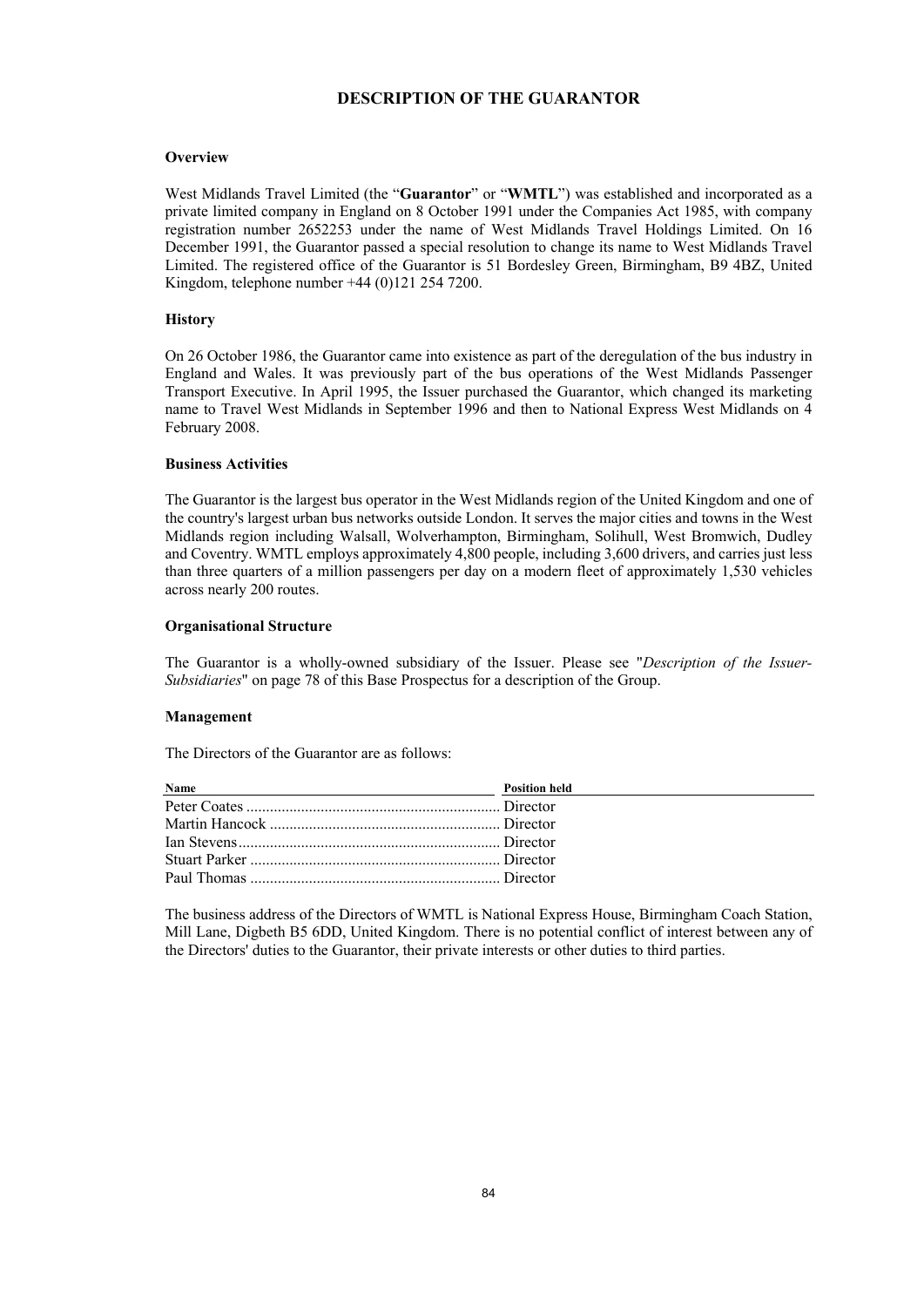### **TAXATION**

### 1. **United Kingdom**

The comments below are of a general nature based on current United Kingdom law and Her Majesty's Revenue and Customs ("**HMRC**") practice (which may not be binding on HMRC and may be subject to change, sometimes with retrospective effect) and are not intended to be exhaustive. They describe only certain aspects of the United Kingdom withholding tax treatment of payments of interest in respect of the Notes. They do not deal with any other United Kingdom tax implications of acquiring, holding or disposing of Notes or Coupons. Prospective Noteholders or Couponholders should be aware that the particular terms of issue of any series of Notes as specified in the relevant Final Terms may affect the treatment of that and other series of Notes. The following is only a general guide and should be treated with caution. Prospective holders are strongly advised to seek independent advice. This summary is based upon the law as in effect on the date of this Base Prospectus and is subject to any change in law that may take effect after such date.

Holders who may be liable to taxation in jurisdictions other than the United Kingdom in respect of their acquisition, holding or disposal of the Notes or Coupons are particularly advised to consult their professional advisers as to whether they are so liable (and if so under the laws of which jurisdictions), since the following comments relate only to certain United Kingdom taxation aspects of payments in respect of the Notes and Coupons. In particular, holders should be aware that they may be liable to taxation under the laws of other jurisdictions in relation to payments in respect of the Notes or Coupons even if such payments may be made without withholding or deduction for or on account of taxation under the laws of the United Kingdom.

The references to "interest" in the comments below on United Kingdom withholding tax mean "interest" as understood in United Kingdom tax law. The comments do not take any account of any different definitions of "interest" which may prevail under any other law or which may be created by the terms and conditions of the Notes or Coupons or any related documentation.

### *UK withholding on interest paid by the Issuer*

Interest may be paid by the Issuer on the Notes without withholding for or on account of UK tax so long as the Notes constitute "quoted Eurobonds" within the meaning of section 987 of the Income Tax Act 2007 ("**ITA 2007**"). They will do so provided they carry a right to interest and provided they are listed and continue to be listed on a recognised stock exchange within the meaning of section 1005 of the ITA 2007. The London Stock Exchange is a recognised stock exchange for these purposes. Securities will be treated as listed on the London Stock Exchange if they are included in the Official List by the FCA and are admitted to trading on the London Stock Exchange.

In all other cases, interest paid by the Issuer on Notes will generally be paid subject to withholding on account of UK income tax at the basic rate (currently 20 per cent.), subject to the availability of reliefs or to any direction to the contrary from HMRC in respect of such relief as may be available pursuant to the provisions of any applicable double taxation treaty, and except that the withholding obligation is disapplied (unless HMRC direct otherwise) in respect of a payment which the Issuer reasonably believes is an excepted payment. For these purposes a payment will be an excepted payment if, inter alia:

- (i) the person beneficially entitled to the interest is a UK resident company;
- (ii) the person beneficially entitled to the interest is a non-UK resident company carrying on a trade in the UK through a permanent establishment which is within the charge to corporation tax as regards the interest;
- (iii) the payment is made to certain categories of recipient enjoying a special tax status (including charities and certain classes of pension funds); or
- (iv) a partnership consisting of such persons is beneficially entitled to the interest.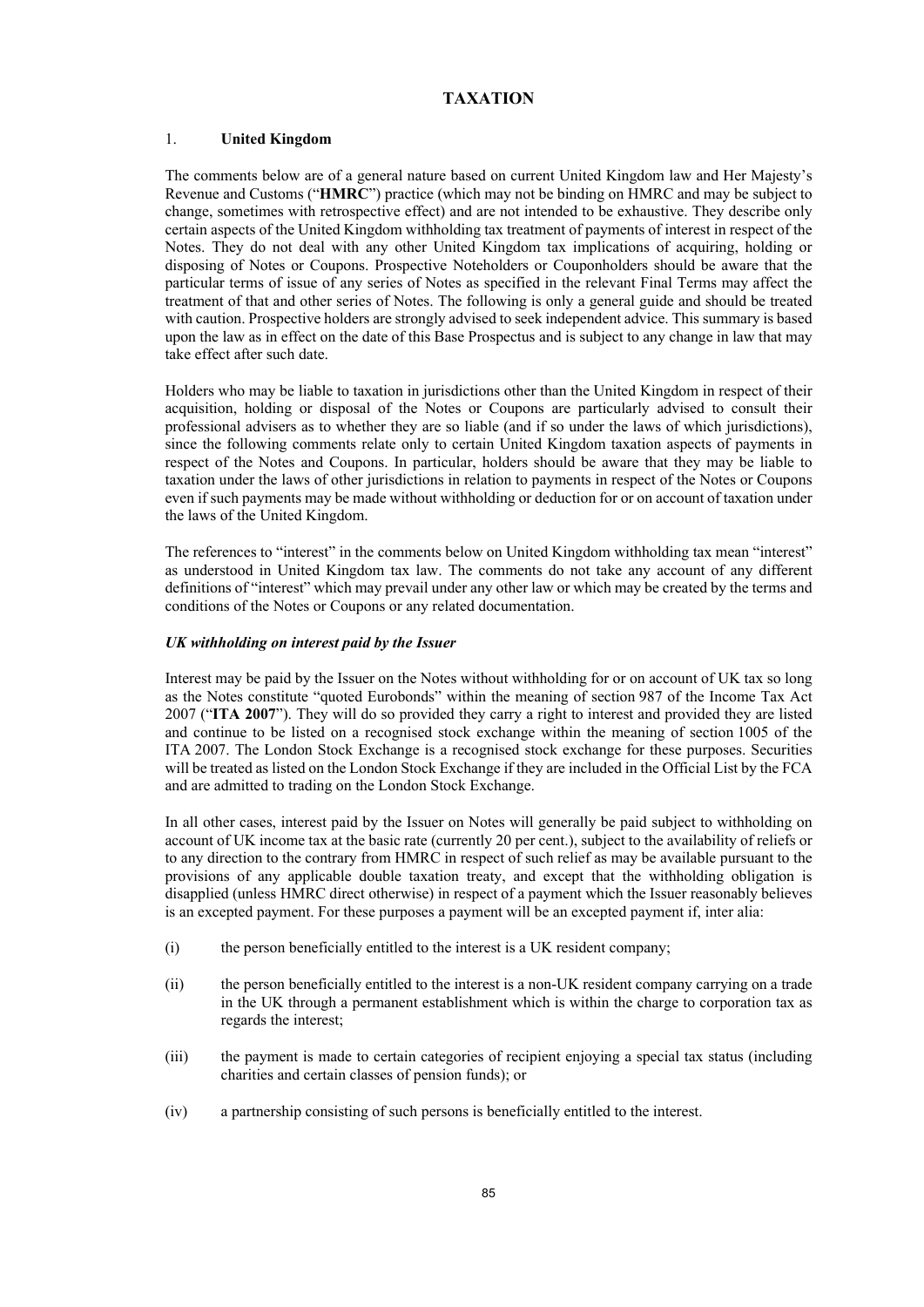### *UK withholding on interest paid by the Guarantor*

Depending on the correct legal analysis of payments made by the Guarantor as a matter of UK tax law, it is possible that payments by the Guarantor would be subject to withholding on account of UK tax at the basic rate (currently 20 per cent.), subject to any claim which could be made under applicable double tax treaties and except that any withholding would be disapplied (unless HMRC direct otherwise) in respect of a payment which the Guarantor reasonably believes is an excepted payment. For these purposes a payment will be an excepted payment if, inter alia:

- (i) the person beneficially entitled to the interest is a UK resident company;
- (ii) the person beneficially entitled to the interest is a non-UK resident company carrying on a trade in the UK through a permanent establishment which is within the charge to corporation tax as regards the interest;
- (iii) the payment is made to certain categories of recipient enjoying a special tax status (including charities and certain classes of pension funds); or
- (iv) a partnership consisting of such persons is beneficially entitled to the interest.

Even if the Notes constitute quoted Eurobonds (assuming the conditions set out above are met) this does not of itself necessarily mean that payments made by the Guarantor can be made without withholding for or on account of UK tax.

### 2. **FATCA Withholding**

Pursuant to certain provisions of U.S. law, commonly known as FATCA, a "foreign financial institution" may be required to withhold on certain payments it makes ("foreign passthru payments") to persons that fail to meet certain certification, reporting, or related requirements. Neither the Issuer nor the Guarantor believes that it is a foreign financial institution for these purposes. A number of jurisdictions (including the United Kingdom) have entered into, or have agreed in substance to, intergovernmental agreements with the United States to implement FATCA ("IGAs"), which modify the way in which FATCA applies in their jurisdictions. Certain aspects of the application of these rules to instruments such as the Notes, including whether withholding would ever be required pursuant to FATCA or an IGA with respect to payments on instruments such as the Notes, is not clear at this time. Even if withholding would be required pursuant to FATCA or an IGA with respect to payments on instruments such as the Notes, such withholding would not apply prior to 1 January 2019 and Notes issued on or prior to the date that is six months after the date on which final regulations defining "foreign passthru payments" are filed with the U.S. Federal Register generally would be "grandfathered" for purposes of FATCA withholding unless materially modified after such date (including by reason of a substitution of the issuer). However, if additional notes (as described under "Terms and Conditions—Further Issues") that are not distinguishable from these Notes are issued after the expiration of the grandfather period and are subject to withholding under FATCA, then withholding agents may treat all Notes, including the Notes offered hereby, as subject to withholding under FATCA. Holders should consult their own tax advisors regarding how these rules may apply to their investment in the Notes. In the event any withholding would be required pursuant to FATCA or an IGA with respect to payments on the Notes and the Coupons, no person will be required to pay additional amounts as a result of the withholding.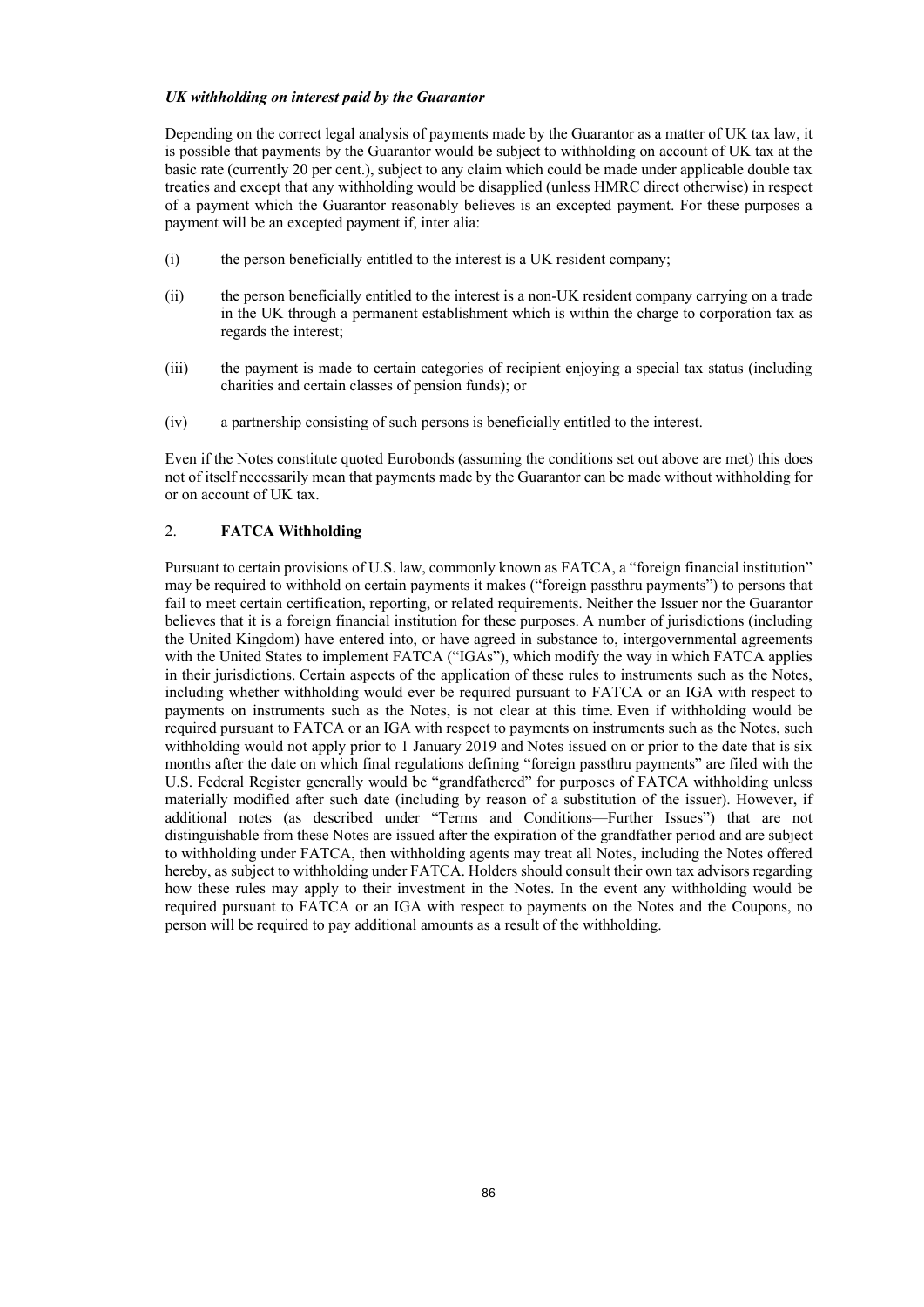### **SUBSCRIPTION AND SALE**

Notes may be sold from time to time by the Issuer to any one or more of Banco Bilbao Vizcaya Argentaria, S.A., Banco Santander, S.A., Barclays Bank PLC, Bayerische Landesbank, BNP Paribas, CaixaBank, S.A., Commerzbank Aktiengesellschaft, HSBC Bank plc, Merrill Lynch International, MUFG Securities EMEA plc, The Royal Bank of Scotland plc and Wells Fargo Securities International Limited (the "**Permanent Dealers**"). However, the Issuer has reserved the right to sell Notes directly on its own behalf to dealers that are not Permanent Dealers (together with the Permanent Dealers, the "**Dealers**" and each a "**Dealer**"). The arrangements under which Notes may from time to time be agreed to be sold by the Issuer to, and purchased by, Dealers are set out in a Dealer Agreement dated 2 October 2015 (the "**Dealer Agreement**") and made between the Issuer, the Guarantor and the Permanent Dealers. Any such agreement will, *inter alia*, make provision for the form and terms and conditions of the relevant Notes, the price at which such Notes will be purchased by the Dealers and the commissions or other agreed deductibles (if any) payable or allowable by the Issuer in respect of such purchase. The Dealer Agreement makes provision for the resignation or termination of appointment of existing Dealers and for the appointment of additional or other Dealers either generally in respect of the Programme or in relation to a particular Tranche of Notes.

#### **United States of America**

The Notes and the Guarantee have not been and will not be registered under the Securities Act and may not be offered or sold within the United States or to, or for the account or benefit of, U.S. persons except in certain transactions exempt from the registration requirements of the Securities Act. Terms used in this paragraph have the meanings given to them by Regulation S under the Securities Act.

The Notes in bearer form are subject to U.S. tax law requirements and may not be offered, sold or delivered within the United States or its possessions or to a United States person, except in certain transactions permitted by U.S. tax regulations. Terms used in this paragraph have the meanings given to them by the United States Internal Revenue Code of 1986, as amended (the "**Code**") and regulations thereunder.

Notes, other than Notes with an initial maturity of one year or less will be issued in accordance with the provisions of U.S. Treas. Reg. § 1.163-5(c)(2)(i)(C) (or any successor rules in substantially the same form that are applicable for purposes of Section 4701 of the Code) (the "**TEFRA C Rules**"), or in accordance with the provisions of U.S. Treas. Reg.  $\S 1.163-5(c)(2)(i)(D)$  (or any successor rules in substantially the same form that are applicable for purposes of Section 4701 of the Code) (the "**TEFRA D Rules**"), as specified in the Final Terms. Terms used in this paragraph have the meanings given to them by the U.S. Internal Revenue Code and regulations thereunder, including the TEFRA C and TEFRA D Rules.

In addition, where the TEFRA C Rules are specified in the relevant Final Terms as being applicable in relation to any Tranche of Notes, Notes must be issued and delivered outside the United States and its possessions in accordance with their original issuance under the Programme. Each Dealer has represented, warranted and undertaken that it has not offered, sold or delivered and will not offer, sell or deliver, directly or indirectly, any Notes within the United States or its possessions. Further, each Dealer has represented, warranted and undertaken in connection with each original issuance of Notes under the Programme, that it has not communicated, and will not communicate, directly or indirectly, with a prospective purchaser if such Dealer or such prospective purchaser is within the United States or its possessions and will not otherwise involve its United States office in the offer or sale of the Notes.

In addition, in respect of Notes issued in accordance with the TEFRA D Rules, each Dealer has represented, warranted and undertaken that:

(a) except to the extent permitted under the TEFRA D Rules, (x) it has not offered or sold, and during the restricted period will not offer or sell, directly or indirectly, any Notes to a person who is within the United States or its possessions or to a United States person, and (y) such Dealer has not delivered and will not deliver within the United States or its possessions definitive Notes that are sold during the restricted period;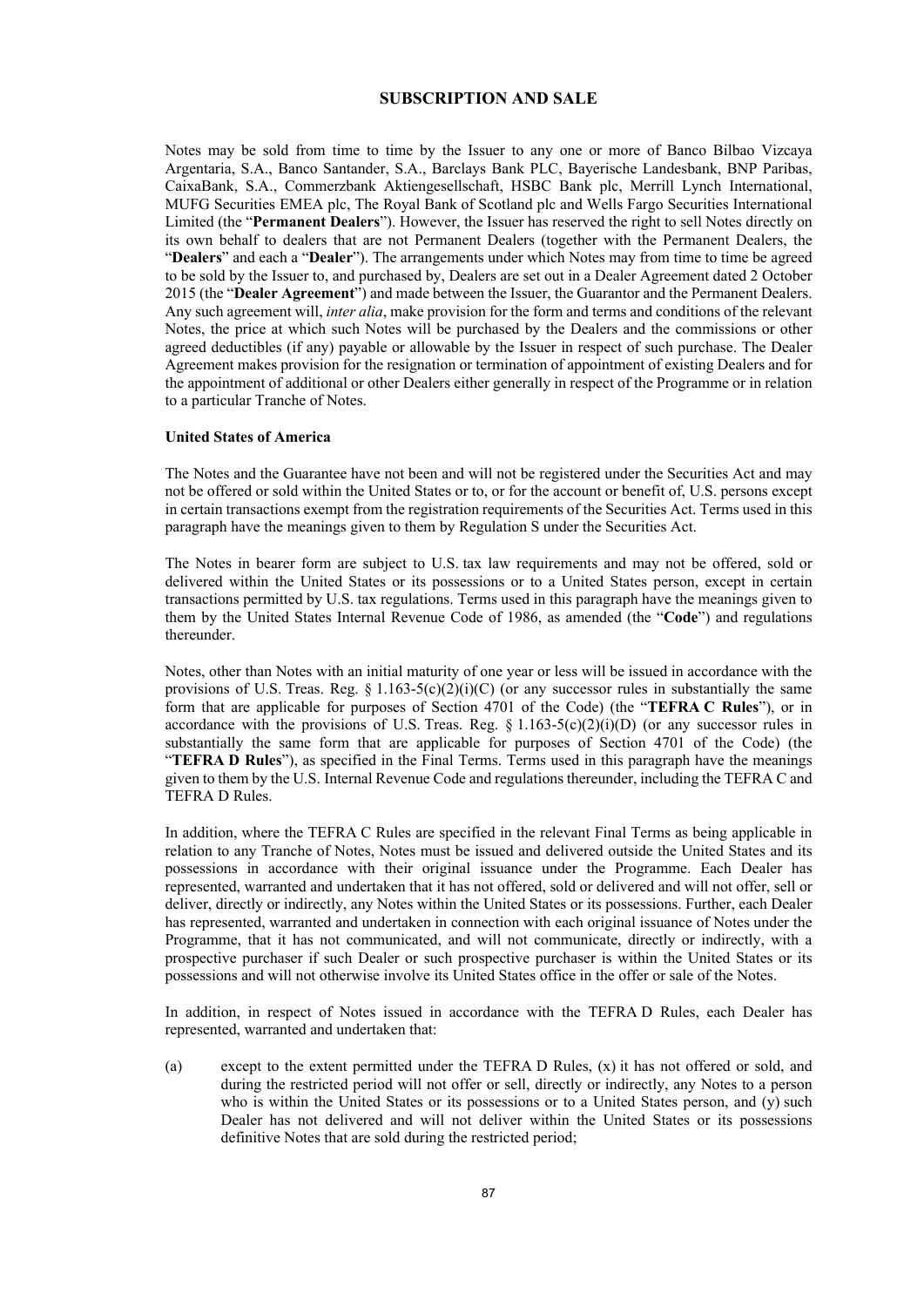- (b) it has, and throughout the restricted period will have, in effect procedures reasonably designed to ensure that its employees or agents who are directly engaged in selling Notes are aware that the Notes may not be offered or sold during the restricted period to a person who is within the United States or its possessions or to a United States person, except as permitted by the TEFRA D Rules;
- (c) if such Dealer is a United States person, it is acquiring the Notes for purposes of resale, in connection with their original issuance under the Programme and, if such Dealer retains Notes for its own account, it will only do so in accordance with the requirements of U.S. Treas. Reg. § 1.163-5(c)(2)(i)(D)(6) (or any successor rules in substantially the same form that are applicable for purposes of Section 4701 of the Code);
- (d) with respect to each affiliate of such Dealer that acquires Notes from such Dealer for the purposes of offering or selling such Notes during the restricted period, such Dealer either (x) repeats and confirms the representations and agreements contained in sub-clauses (a), (b) and (c) above on such affiliate's behalf or (y) agrees that it will obtain from such affiliate for the benefit of the purchaser of the Notes and the Issuer the representations, warranties and undertakings contained in sub-clauses (a), (b) and (c) above; and
- (e) with respect to any person other than an affiliate of such Dealer with whom such Dealer enters into a written contract, as defined in U.S. Treasury Regulation Section  $1.163-5(c)(2)(i)(D)(4)$ (or any successor rules in substantially the same form that are applicable for purposes of Section 4701 of the Code), for the offer or sale during the restricted period of Notes, such Dealer will obtain from such non-affiliate for the benefit of the Issuer the representations, warranties and undertakings contained in sub-clauses (a), (b) and (c) above.

Terms used in sub-clauses (a) – (e) have the meaning given to them by the Code and regulations thereunder, including the TEFRA D Rules.

Each Note issued in accordance with the TEFRA D Rules will bear the following legend:

ANY UNITED STATES PERSON (AS DEFINED IN THE INTERNAL REVENUE CODE OF THE UNITED STATES OF AMERICA) WHO HOLDS THIS OBLIGATION, DIRECTLY OR INDIRECTLY, WILL BE SUBJECT TO LIMITATIONS UNDER THE UNITED STATES INCOME TAX LAWS, INCLUDING THE LIMITATIONS PROVIDED IN SECTIONS 165(J) AND 1287(A) OF THE INTERNAL REVENUE CODE OF THE UNITED STATES OF AMERICA.

Each Dealer has represented, warranted and undertaken that, except as permitted by the Dealer Agreement, it will not offer, sell or deliver Notes, (i) as part of their distribution at any time or (ii) otherwise until 40 days after the later of the commencement of the offering or the completion of the distribution of all Notes of the Tranche of which such Notes are part, as certified to the Paying Agent by such Dealer (or, in the case of a sale of a Tranche of Notes to or through more than one Dealer, by each of such Dealers as to the Notes of such Tranche purchased by or through it, in which case the Paying Agent shall notify each such Dealer when all such Dealers have so certified) within the United States or to, or for the account or benefit of, U.S. persons, and such Dealer will, prior to the confirmation of sale, have sent to each dealer to which it sells Notes during the distribution compliance period (as defined in Regulation S) relating thereto a confirmation or other notice setting forth the restrictions on offers and sales of the Notes within the United States or to, or for the account or benefit of, U.S. persons.

In addition, until 40 days after the commencement of the offering of Notes comprising any Tranche, any offer or sale of Notes within the United States by any dealer (whether or not participating in the offering) may violate the registration requirements of the Securities Act if such offer or sale is made otherwise than in accordance with an available exemption from registration under the Securities Act.

### **United Kingdom**

Each Dealer has represented, warranted and agreed that:

(a) *No deposit-taking*: in relation to any Notes having a maturity of less than one year: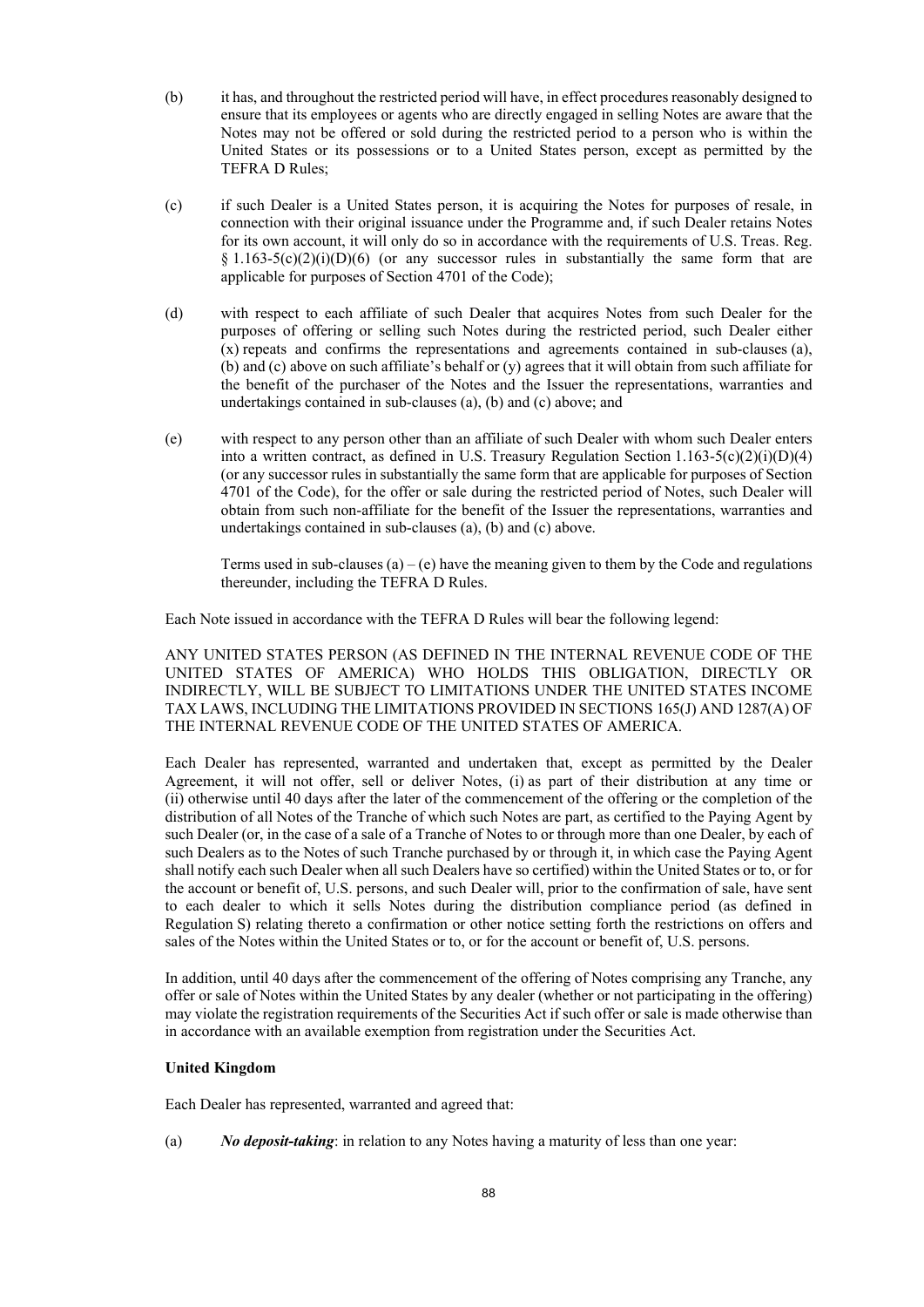- (i) it is a person whose ordinary activities involve it in acquiring, holding, managing or disposing of investments (as principal or agent) for the purposes of its business; and
- (ii) it has not offered or sold and will not offer or sell any Notes other than to persons:
	- (A) whose ordinary activities involve them in acquiring, holding, managing or disposing of investments (as principal or agent) for the purposes of their businesses; or
	- (B) who it is reasonable to expect will acquire, hold, manage or dispose of investments (as principal or agent) for the purposes of their businesses,

where the issue of the Notes would otherwise constitute a contravention of Section 19 of the FSMA by the Issuer or the Guarantor.

- (b) *Financial promotion*: it has only communicated or caused to be communicated and will only communicate or cause to be communicated any invitation or inducement to engage in investment activity (within the meaning of section 21 of the FSMA) received by it in connection with the issue or sale of any Notes in circumstances in which section 21(1) of the FSMA does not apply to the Issuer or the Guarantor; and
- (c) *General compliance*: it has complied and will comply with all applicable provisions of the FSMA with respect to anything done by it in relation to any Notes in, from or otherwise involving the United Kingdom.

#### **Public Offer Selling Restriction Under the Prospectus Directive**

In relation to each Member State of the European Union which has implemented the Prospectus Directive (each, a "**Relevant Member State**"), each Dealer has represented and agreed that with effect from and including the date on which the Prospectus Directive is implemented in that Relevant Member State (the "**Relevant Implementation Date**") it has not made and will not make an offer of Notes which are the subject of the offering contemplated by this Base Prospectus as completed by the Final Terms in relation thereto to the public in that Relevant Member State except that it may, with effect from and including the Relevant Implementation Date, make an offer of such Notes to the public in that Relevant Member State:

- (i) at any time to any legal entity which is a qualified investor as defined in the Prospectus Directive:
- (ii) at any time to fewer than 150 natural or legal persons (other than qualified investors as defined in the Prospectus Directive), subject to obtaining the prior consent of the relevant Dealer or Dealers nominated by the Issuer for any such offer; or
- (iii) at any time in any other circumstances falling within Article 3(2) of the Prospectus Directive,

**PROVIDED THAT** no such offer of Notes referred to in (i) to (iii) above shall require the Issuer or any Dealer to

publish a prospectus pursuant to Article 3 of the Prospectus Directive or supplement a prospectus pursuant to Article 16 of the Prospectus Directive.

In this provision and in this Base Prospectus generally, the expression an "**offer of Notes to the public**" in relation to any Notes in any Relevant Member State means the communication in any form and by any means of sufficient information on the terms of the offer and the Notes to be offered so as to enable an investor to decide to purchase or subscribe the Notes, as the same may be varied in that Relevant Member State by any measure implementing the Prospectus Directive in that Member State; the expression "**Prospectus Directive**" means Directive 2003/71/EC (as amended, including by Directive 2010/73/EU), and includes any relevant implementing measure in each Relevant Member State.

### **Japan**

The Notes have not been and will not be registered under the Financial Instruments and Exchange Act of Japan (Act No. 25 of 1948, as amended, the "**Financial Instruments and Exchange Act**"). Accordingly, each Dealer has represented, warranted and agreed that it has not, directly or indirectly, offered or sold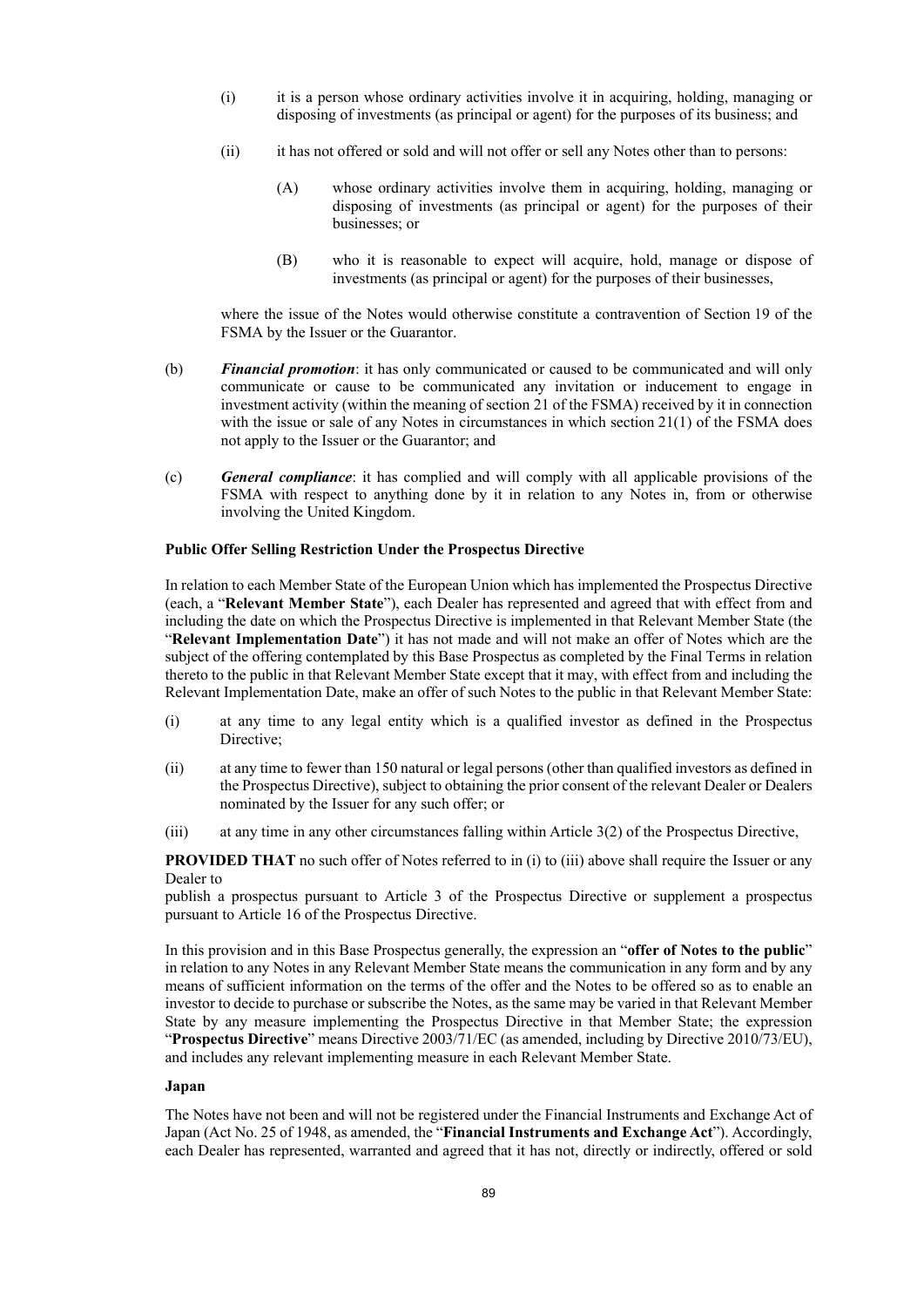and will not, directly or indirectly, offer or sell any Notes in Japan or to, or for the benefit of, any resident of Japan (which term as used herein means any person resident of Japan, including any corporation or other entity organised under the laws of Japan) or to others for re-offering or re-sale, directly or indirectly, in Japan or to, or for the benefit of, any resident of Japan except pursuant to an exemption from the registration requirements of, and otherwise in compliance with, the Financial Instruments and Exchange Act and other relevant laws and regulations of Japan.

#### **General**

Each Dealer has represented, warranted and undertaken that so far as it is aware, it has complied and will comply to the best of its knowledge with all applicable laws and regulations in each country or jurisdiction in or from which it purchases, offers, sells or delivers Notes or possesses, distributes or publishes this Base Prospectus, any Drawdown Prospectus or any Final Terms or any related offering material, in all cases at its own expense. Other persons into whose hands this Base Prospectus or any Final Terms comes are required by the Issuer, the Guarantor and the Dealers to comply with all applicable laws and regulations in each country or jurisdiction in or from which they purchase, offer, sell or deliver Notes or possess, distribute or publish this Base Prospectus or any Final Terms or any related offering material, in all cases at their own expense.

The Dealer Agreement provides that the Dealers shall not be bound by any of the restrictions relating to any specific jurisdiction (set out above) to the extent that such restrictions shall, as a result of change(s) or change(s) in official interpretation, after the date hereof, of applicable laws and regulations, no longer be applicable but without prejudice to the obligations of the Dealers described in the paragraph headed "General" above.

Certain of the Dealers and their affiliates have engaged, and may in the future engage, in investment banking and/or commercial banking transactions with, and may perform services to the Issuer, the Guarantor and/or their affiliates in the ordinary course of business.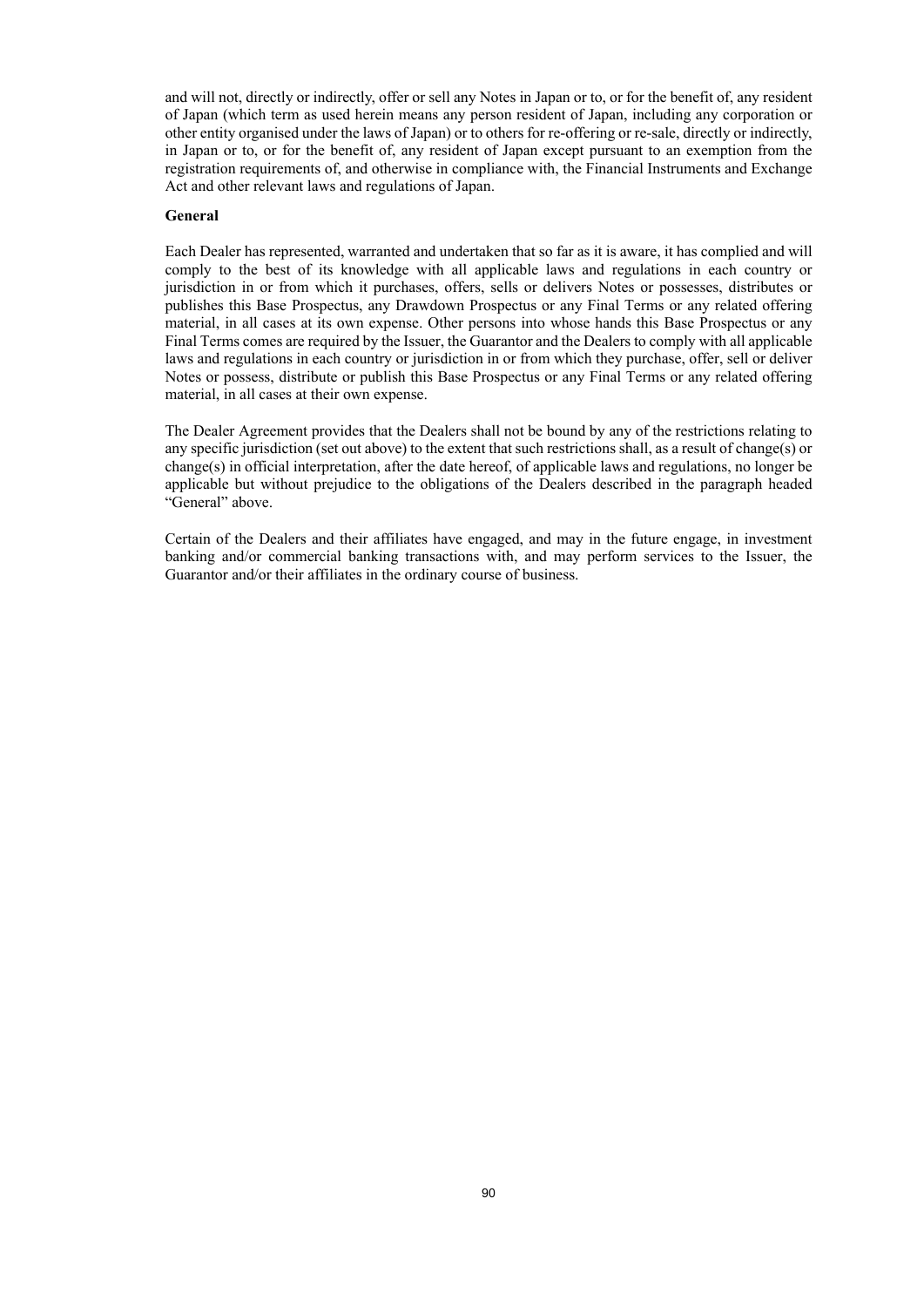### **GENERAL INFORMATION**

### **1. Authorisation**

The updating of the Programme was authorised by (i) a resolution of a board of directors of the Issuer passed on 28 June 2016 and a resolution of a committee of the board of directors of the Issuer passed on 23 September 2016 and (ii) a resolution of the board of directors of the Guarantor passed on 21 September 2016. Each of the Issuer and the Guarantor has obtained or will obtain from time to time all necessary consents, approvals and authorisations in connection with the issue and performance of the Notes and the giving of the Guarantee.

### **2. Clearing of the Notes**

The Notes have been accepted for clearance through Euroclear and Clearstream, Luxembourg (which are the entities in charge of keeping the records). The appropriate Common Code and International Securities Identification Number ("**ISIN**") for each Tranche of Notes allocated by Euroclear and Clearstream, Luxembourg will be specified in the relevant Final Terms. If the Notes are to clear through an additional or alternative clearing system the appropriate information will be specified in the relevant Final Terms.

The address of Euroclear is Euroclear Bank S.A./N.V., 1 Boulevard du Roi Albert II, B-1210 Brussels and the address of Clearstream, Luxembourg is Clearstream Banking SA, 42 Avenue JF Kennedy, L-1855 Luxembourg. The address of any alternative clearing system will be specified in the relevant Final Terms.

### **3. Listing**

Application has been made to the FCA, in its capacity as competent authority, for Notes issued under the Programme to be admitted to the Official List and to the London Stock Exchange for the Notes to be admitted to trading on the London Stock Exchange's Regulated Market.

The listing of the Programme in respect of Notes is expected to be granted on or about 6 October 2016, although there can be no assurance that the application for listing will be accepted. Prior to official listing and admission to trading dealings will be permitted by the London Stock Exchange in accordance with its rules. Transactions on the Regulated Market will normally be effected for delivery on the third working day after the day of the transaction.

### **4. Legal and Arbitration Proceedings**

There have been no governmental, legal or arbitration proceedings (including any such proceedings which are pending or threatened of which the Issuer is aware) during the 12 months preceding the date of this document, which may have, or have had in the recent past, significant effects on the financial position or profitability of the Issuer or the Group.

There have been no governmental, legal or arbitration proceedings (including any such proceedings which are pending or threatened of which the Guarantor is aware) during the 12 months preceding the date of this document, which may have, or have had in the recent past, significant effects on the financial position or profitability of the Guarantor.

### **5. Significant/Material Adverse Change**

There has been no significant change in the financial or trading position of the Issuer or the Group since 30 June 2016 and there has been no material adverse change in the prospects of the Issuer since 31 December 2015.

There has been no significant change in the financial or trading position of the Guarantor or of the Guarantor and its subsidiaries taken as a whole since 31 December 2015 and there has been no material adverse change in the prospects of the Guarantor since 31 December 2015.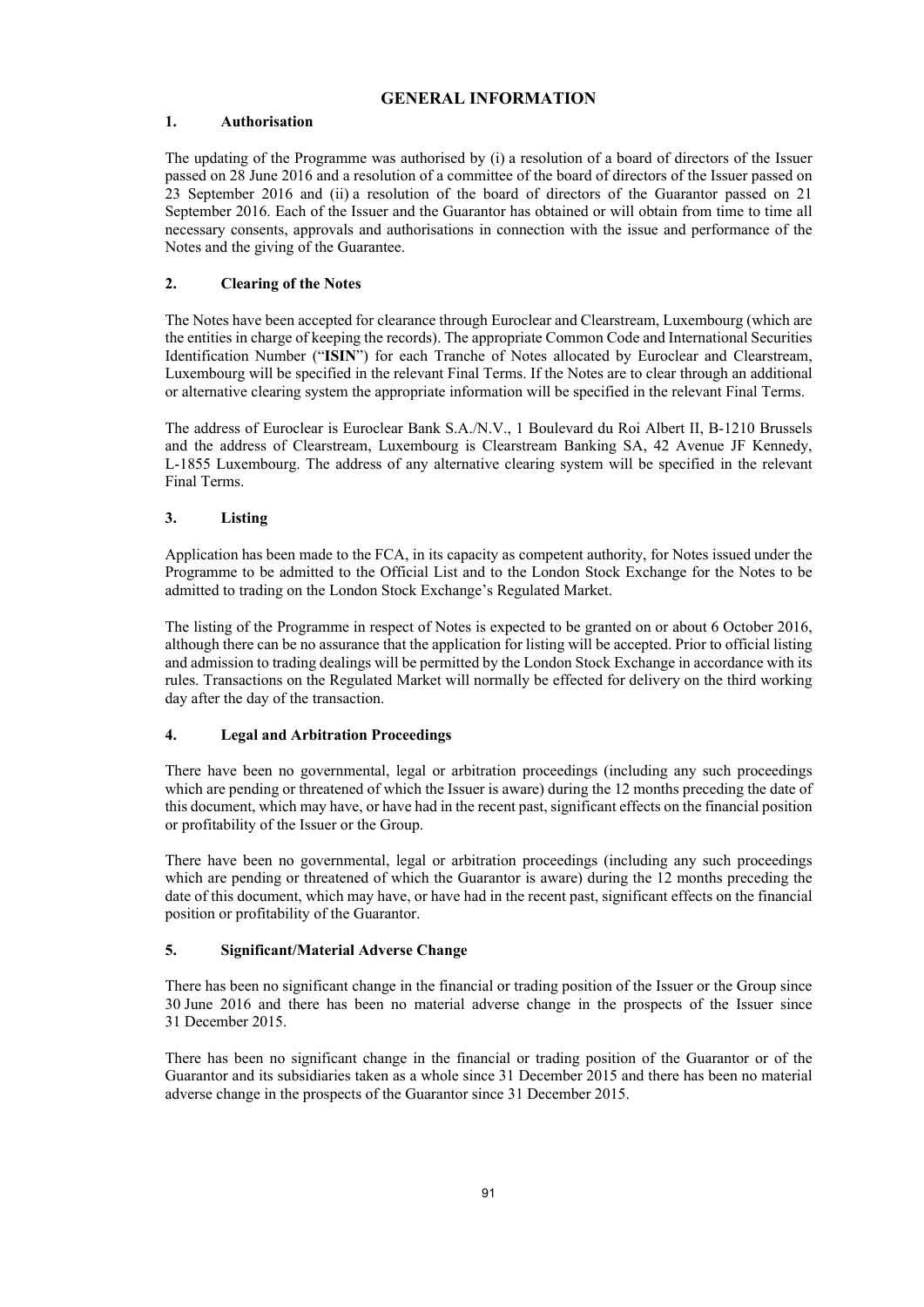### **6. Auditors**

Deloitte LLP of 2 New Street Square, London EC4A 3BZ, which is registered to carry out audit work by the Institute of Chartered Accountants in England and Wales, audited the statutory accounts of the companies comprising the Group for the financial years ended 31 December 2014 and 31 December 2015 and gave reports under section 475 of the Companies Act 2006 (the "**2006 Act**") on such accounts which were not qualified and did not contain any such statement under section 498(2) or (3) of the 2006 Act.

### **7. Documents on Display**

Copies of the following documents will be available for inspection during normal business hours on any weekday (Saturdays, Sundays and bank holidays excepted) at the office of the Issuer at Birmingham Coach Station, Mill Lane, Digbeth, B5 6DD United Kingdom, for 12 months from the date of this Base Prospectus:

- (a) this Base Prospectus together with any supplement to this Base Prospectus;
- (b) each set of Final Terms for Notes which are listed on the Official List and admitted to trading on the London Stock Exchange;
- (c) the Trust Deed;
- (d) the Agency Agreement;
- (e) each subscription agreement entered into on the issue of a Tranche of Notes which is listed on the Official List and admitted to trading on the main market of the London Stock Exchange;
- (f) the audited consolidated financial statements of the Group in respect of the financial years ended 31 December 2014 and 31 December 2015;
- (g) the unaudited consolidated financial statements of the Group in respect of the six months ended 30 June 2016;
- (h) the audited non-consolidated financial statements of the Guarantor in respect of the financial years ended 31 December 2014 and 31 December 2015;
- (i) the Issuer's memorandum and articles of association; and
- (j) the Guarantor's memorandum and articles of association.

### **9. Material Contracts**

Neither the Issuer nor the Guarantor has entered into any contract outside the ordinary course of its business which could result in the Issuer or the Guarantor being under an obligation or entitlement that is material to any Issuer's ability to meet its obligations to the holders of its Notes in respect of the Notes being issued or to the Guarantor's ability to meet its obligations under the Guarantee.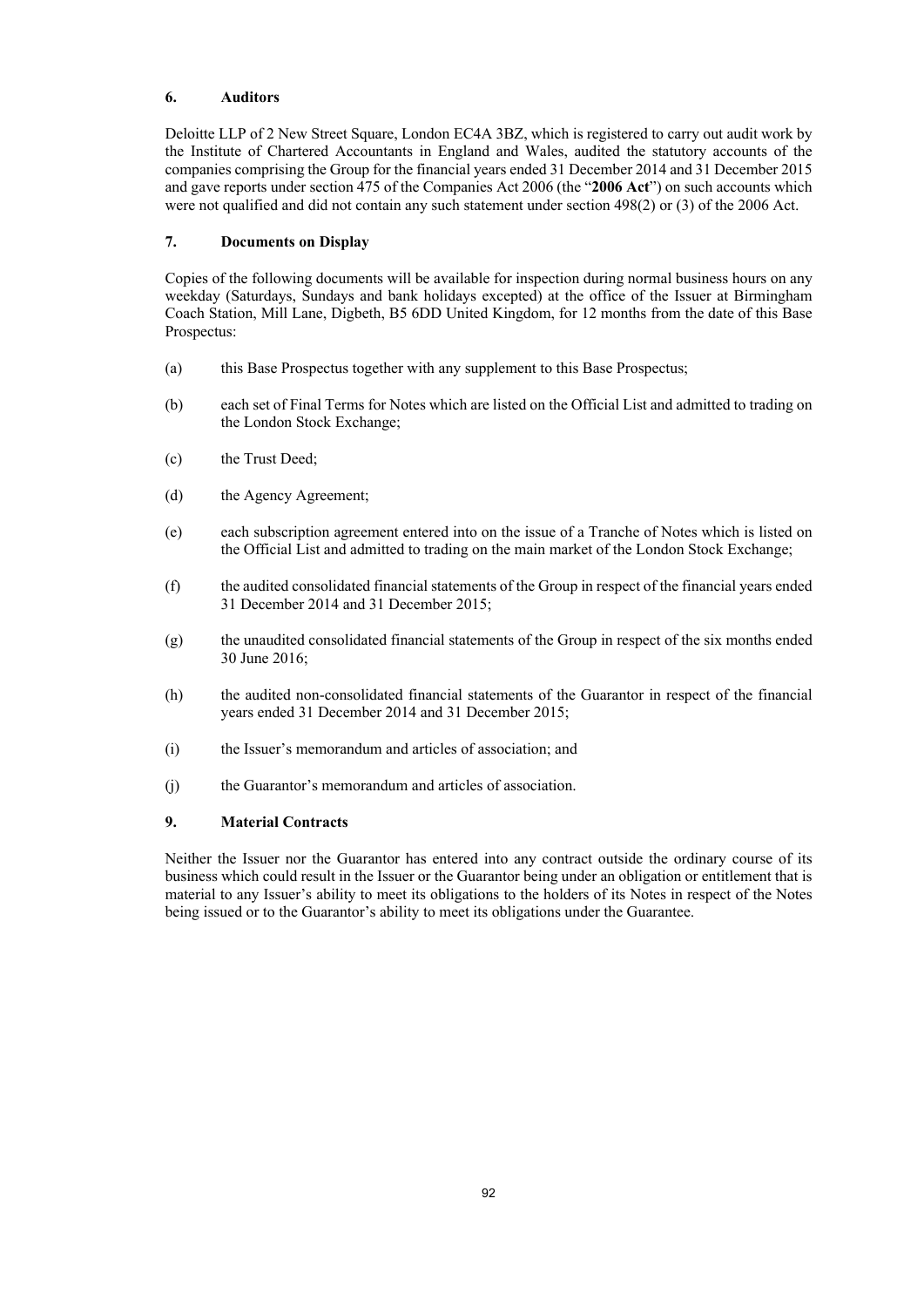### **10. Dealers' Investments**

Certain of the Dealers and their affiliates have engaged, and may in the future engage, in investment banking and/or commercial banking transactions with, and may perform services for the Issuer and its affiliates in the ordinary course of business. Certain of the Dealers and their affiliates may have positions, deal or make markets in the Notes issued under the Programme, related derivatives and reference obligations, including (but not limited to) entering into hedging strategies on behalf of the Issuer and its affiliates, investor clients, or as principal in order to manage their exposure, their general market risk, or other trading activities.

In addition, in the ordinary course of their business activities, the Dealers and their affiliates may make or hold a broad array of investments and actively trade debt and equity securities (or related derivative securities) and financial instruments (including bank loans) for their own account and for the accounts of their customers. Such investments and securities activities may involve securities and/or instruments of the Issuer or Issuer's affiliates. Certain of the Dealers or their affiliates that have a lending relationship with the Issuer routinely hedge their credit exposure to the Issuer consistent with their customary risk management policies. Typically, such Dealers and their affiliates would hedge such exposure by entering into transactions which consist of either the purchase of credit default swaps or the creation of short positions in securities, including potentially the Notes issued under the Programme. Any such short positions could adversely affect future trading prices of Notes issued under the Programme. The Dealers and their affiliates may also make investment recommendations and/or publish or express independent research views in respect of such securities or financial instruments and may hold, or recommend to clients that they acquire, long and/or short positions in such securities and instruments.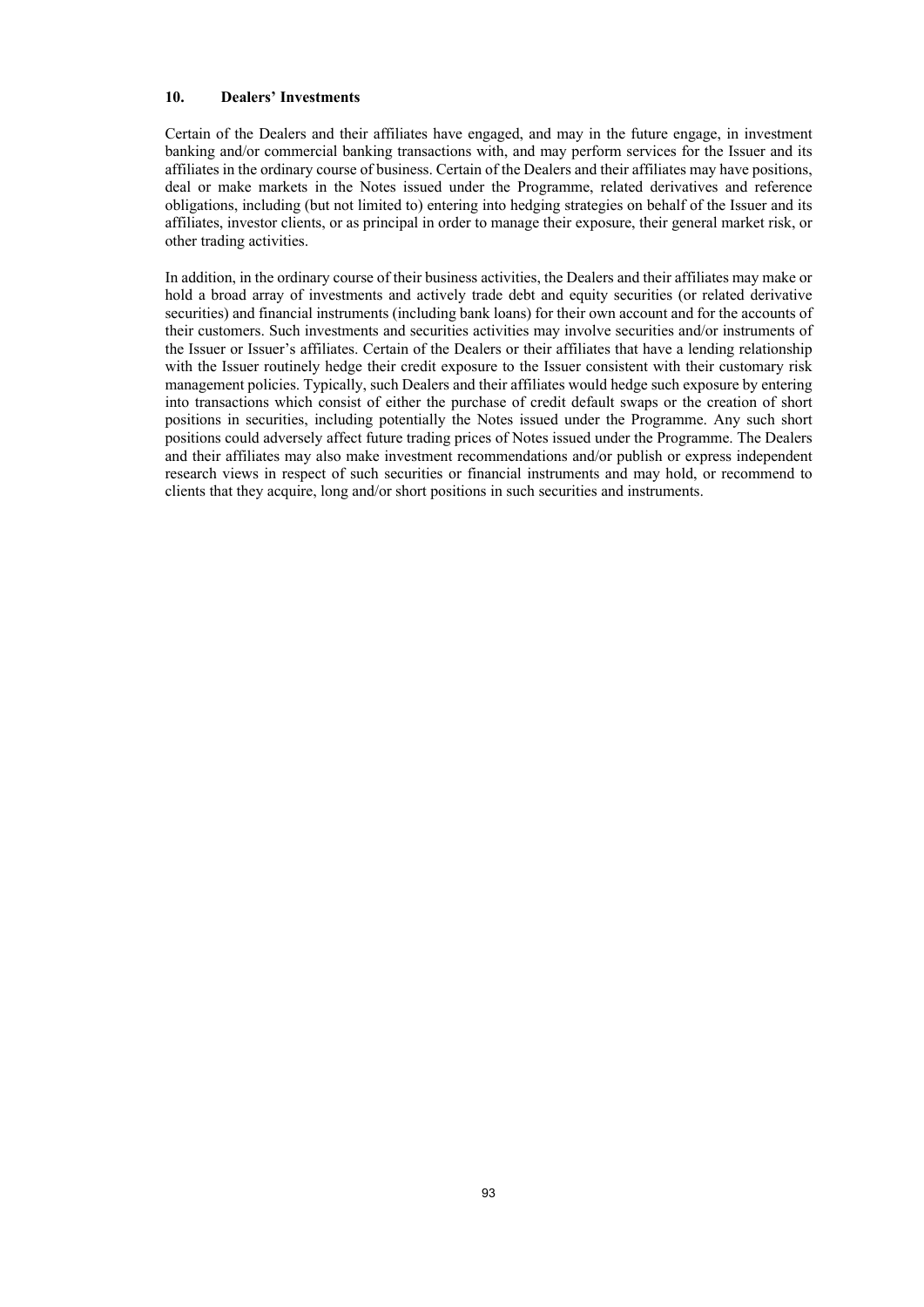### **REGISTERED OFFICE OF THE ISSUER**

**National Express Group PLC** National Express House Birmingham Coach Station Mill Lane Digbeth B5 6DD United Kingdom

# **REGISTERED OFFICE OF THE GUARANTOR**

**West Midlands Travel Limited**

51 Bordesley Green Birmingham B9 4BZ United Kingdom

### **DEALERS**

**Banco Bilbao Vizcaya Argentaria,** 

**S.A.** One Canada Square  $44^{\text{th}}$  Floor London E14 5AA United Kingdom

# **Bayerische Landesbank**

Moor House 120 London Wall London EC2Y 5ET United Kingdom

#### **Commerzbank**

**Aktiengesellschaft** Kaiserstraße 16 (Kaiserplatz) 60311 Frankfurt am Main Germany **MUFG Securities EMEA plc** Ropemaker Place 25 Ropemaker Street London EC2Y 9AJ United Kingdom

**Banco Santander, S.A.** Ciudad Grupo Santander Edificio Encinar Avenida de Cantabria s/n 28660, Boadilla del Monte Madrid Spain

> **BNP Paribas** 10 Harewood Avenue London NW1 6AA United Kingdom

**HSBC Bank plc** 8 Canada Square London E14 5HQ United Kingdom

### **The Royal Bank of Scotland**

**plc** 135 Bishopsgate London EC2M 3UR United Kingdom

**Barclays Bank PLC**

5 The North Colonnade Canary Wharf London E14 4BB United Kingdom

**CaixaBank, S.A.** Avenida de Diagonal 621 08028 Barcelona Spain

#### **Merrill Lynch International**

2 King Edward Street London EC1A 1HQ United Kingdom

### **Wells Fargo Securities International Limited** One Plantation Place 30 Fenchurch Street

London EC3M 3BD United Kingdom

**TRUSTEE BNY Mellon Corporate Trustee Services Limited** One Canada Square London E14 5AL United Kingdom

### **PAYING AGENT The Bank of New York Mellon** One Canada Square London E14 5AL United Kingdom